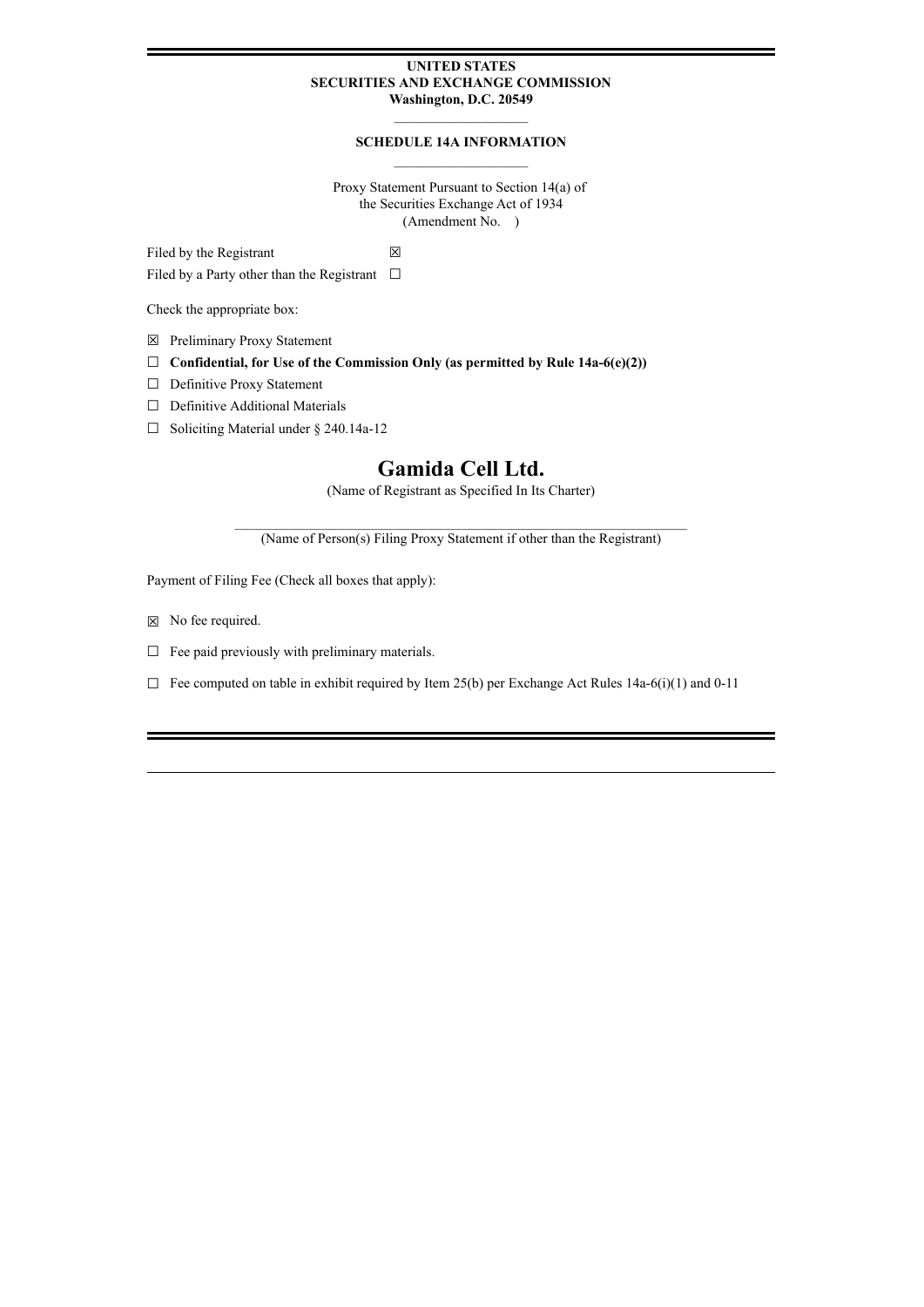

116 Huntington Avenue, Boston, Massachusetts, 02116

June , 2022

Dear Shareholder,

You are cordially invited to attend an annual general meeting of the shareholders (the "**Meeting**") of Gamida Cell Ltd. (the "**Company**"), to be held on Wednesday, July 27, 2022, beginning at 5:00 p.m., Israel time (10:00 a.m. Eastern Time), at 12 Leshem Street, Kiryat Gat, 8258412, Israel.

At the time of printing, we expect that ordinary shareholders will be able to attend our Meeting in person. We will continue to monitor the situation, including Israeli government guidance, and will continue to do so in the lead up to the Meeting. Should regulations or government guidance change between now and the date of the Meeting, we will provide an update on our website *(https://investors.gamida-cell.com)* and ordinary shareholders are encouraged to check for any updates.

A live webcast of the Meeting can be accessed in the "Investors & Media" section of the Company's website at *www.gamida-cell.com*. To participate in the live call, please dial \_\_\_\_\_\_\_ (U.S. domestic) or (international) and refer to conference ID number \_\_\_\_\_\_\_. A replay of the webcast will be available for approximately seven days after the Meeting. No voting will be allowed during the webcast.

The Company's notice of the Meeting, as published on Wednesday, June 22, 2022, and the proxy statement ("**Proxy Statement**") included within the following pages, describe in detail the matters to be acted upon at the Meeting. This notice and the accompanying proxy statement and proxy card are being first mailed to shareholders on or about June 22, 2022.

The Company has fixed the close of business on Tuesday, June 17, 2022 as the record date for the determination of shareholders entitled to notice of, and to vote on the matters proposed at, the Meeting and any adjournment or postponement thereof. The Company's board of directors unanimously recommends a vote "FOR" each matter set forth in the notice.

**YOUR VOTE IS IMPORTANT. Whether or not you plan to attend the Meeting, it is important that your shares be represented and voted at the Meeting. Accordingly, after reading the enclosed Notice of Annual General Meeting of Shareholders and accompanying Proxy Statement, please sign, date and mail the enclosed proxy card by means of the envelope provided, or otherwise vote by telephone or over the internet in accordance with the instructions given in your proxy card. Please note, however,** that if your shares are held of record by a broker, bank or other nominee and you wish to vote at the Meeting, you may need to obtain a proxy issued in your name from that record holder. Please contact **your broker, bank or other nominee for information about specific requirements if you would like to vote your shares at the Meeting.**

**Important Notice Regarding the Availability of Proxy Materials for the Annual General Meeting of Shareholders to Be Held on Wednesday, July 27, 2022 at 5:00 p.m., Israel Time (10:00 a.m. Eastern Time).**

**Register for the Annual General Meeting via** *https://conference.vevent.com/join/PI0304c2c9695c4c059cdd566aaf56d72f?pwd=43753***8.**

> The proxy statement and annual report to shareholders are available at *www.proxyvote.com.*

We look forward to seeing as many of you as can attend the Meeting.

Very truly yours,

Robert I. Blum Chairman of the Board of Directors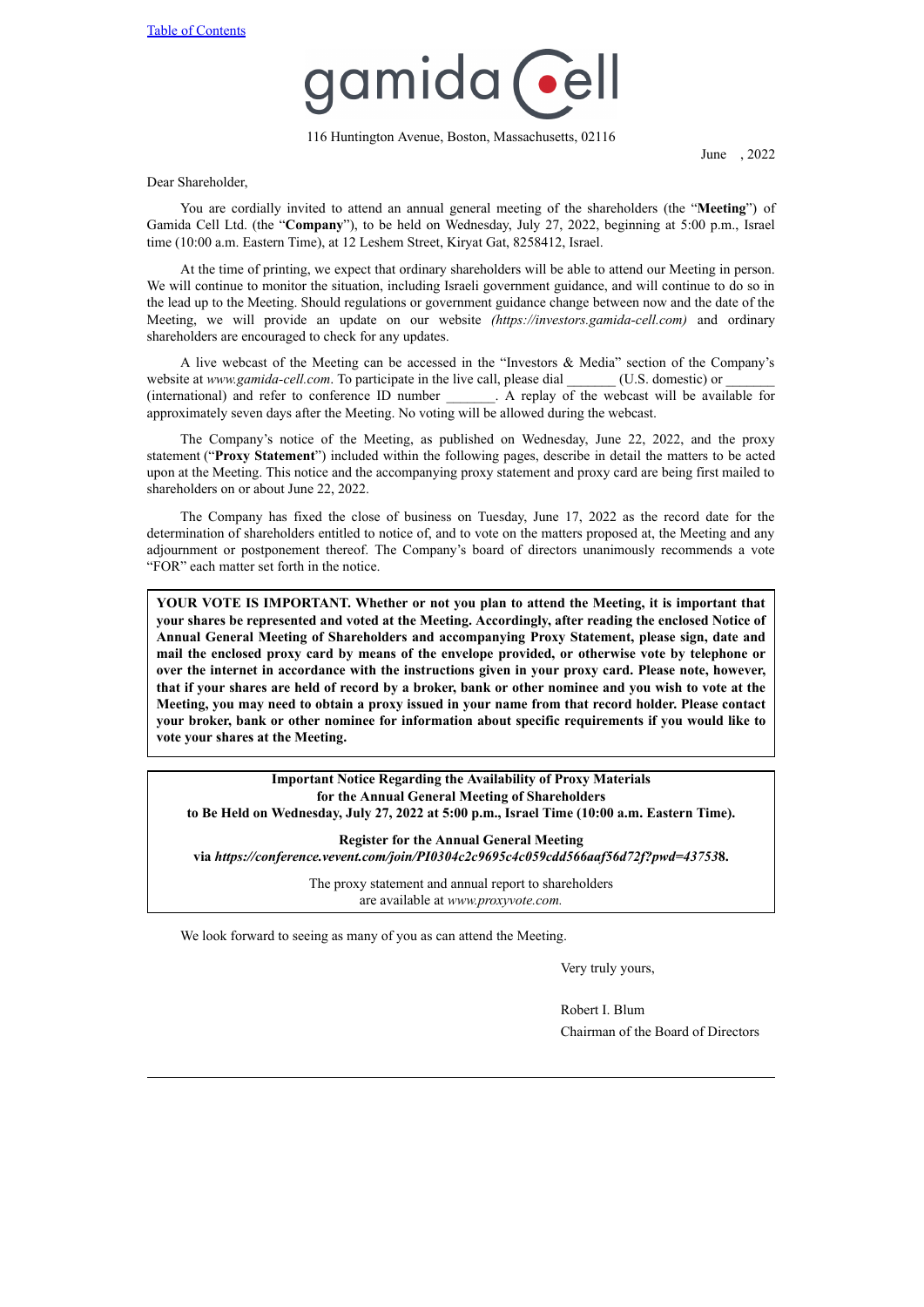<span id="page-2-0"></span>

|                                                                                                           | Page                    |
|-----------------------------------------------------------------------------------------------------------|-------------------------|
| NOTICE OF ANNUAL GENERAL MEETING OF SHAREHOLDERS                                                          | $\overline{\mathbf{u}}$ |
| <b>PROXY STATEMENT</b>                                                                                    | 1                       |
| BACKGROUND REGARDING BOARD OF DIRECTORS AND CORPORATE GOVERNANCE                                          | 6                       |
| Independence of The Board of Directors                                                                    | 6                       |
| <b>Board Practices</b>                                                                                    |                         |
| <b>Information Regarding Committees of the Board of Directors</b>                                         | 7                       |
| <b>Audit Committee</b>                                                                                    | 7                       |
| <b>Compensation and Talent Committee</b>                                                                  | 8                       |
| Nominating and Corporate Governance Committee                                                             | 8                       |
| <b>Science and Technology Committee</b>                                                                   | 9                       |
| <b>Compliance Committee</b>                                                                               | 9                       |
| Shareholder Communications with The Board Of Directors                                                    | 9                       |
| Code of Ethics                                                                                            | 9                       |
| Corporate Governance Guidelines                                                                           |                         |
| <b>Hedging Policy</b>                                                                                     | 9                       |
| PROPOSAL 1 ELECTION OF DIRECTORS                                                                          | 10                      |
| PROPOSAL 2 AMENDING THE TERMS OF OFFICE AND EMPLOYMENT OF THE                                             |                         |
| <b>COMPANY'S CHIEF EXECUTIVE OFFICER</b>                                                                  | 13                      |
| PROPOSAL 3 APPROVAL OF AMENDMENTS TO THE COMPANY'S AMENDED AND<br><b>RESTATED ARTICLES OF ASSOCIATION</b> | 15                      |
| PROPOSAL 4 RATIFICATION OF SELECTION OF INDEPENDENT REGISTERED PUBLIC                                     |                         |
| <b>ACCOUNTING FIRM</b>                                                                                    | 17                      |
| <b>EXECUTIVE OFFICERS</b>                                                                                 | 19                      |
| EXECUTIVE OFFICER AND DIRECTOR COMPENSATION                                                               | 20                      |
| BENEFICIAL OWNERSHIP OF SECURITIES BY CERTAIN BENEFICIAL OWNERS AND                                       |                         |
| <b>MANAGEMENT</b>                                                                                         | 34                      |
| <b>DELINQUENT SECTION 16(A) REPORTS</b>                                                                   | 36                      |
| <b>TRANSACTIONS WITH RELATED PERSONS AND INDEMNIFICATION</b>                                              | 37                      |
| <b>HOUSEHOLDING OF PROXY MATERIALS</b>                                                                    | 39                      |
| <b>OTHER MATTERS</b>                                                                                      | 40                      |
| <b>ANNEX A</b>                                                                                            | $A-1$                   |

i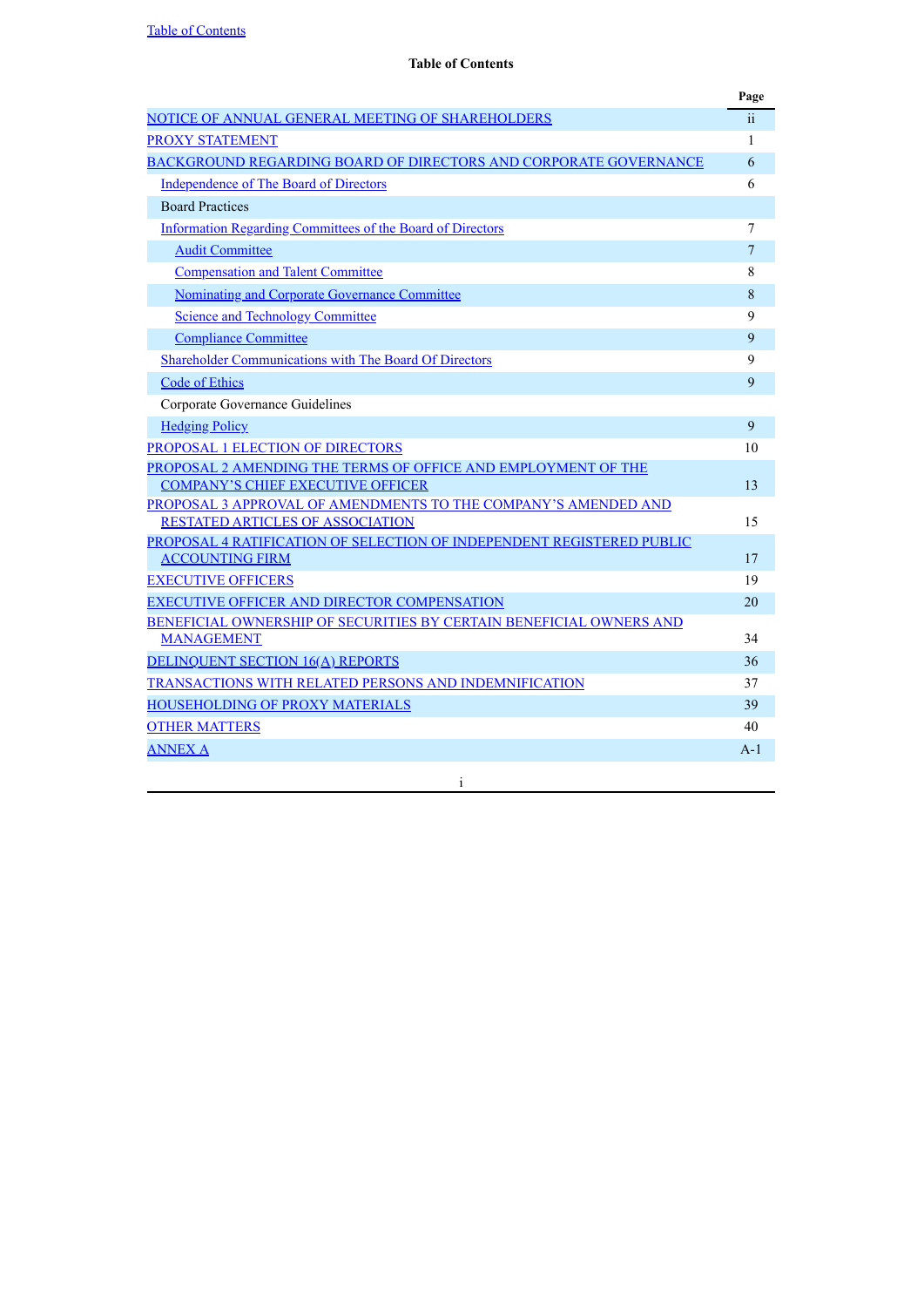#### **GAMIDA CELL LTD.**

116 Huntington Avenue, Boston, Massachusetts Tel: (713) 400-6400

# **NOTICE OF ANNUAL GENERAL MEETING OF SHAREHOLDERS**

### To be held on Wednesday, July 27, 2022

<span id="page-3-0"></span>Notice is hereby given to the holders of ordinary shares, nominal value NIS 0.01 per share, of Gamida Cell Ltd. (the "**Company**") in connection with the solicitation by the board of directors of the Company (the "**Board**") of proxies for use at the annual general meeting of shareholders (the "**Meeting**") to be held on Wednesday, July 27, 2022, at 5:00 p.m. Israel time (10:00 a.m. Eastern Time), at 12 Leshem Street, Kiryat Gat, 8258412, Israel.

A live webcast of the Meeting can be accessed in the "Investors & Media" section of the Company's website at *www.gamida-cell.com*. To participate in the live call, please dial \_\_\_\_\_\_\_ (U.S. domestic) or (international) and refer to conference ID number \_\_\_\_\_\_\_. A replay of the webcast will be available for approximately seven days after the Meeting. No voting will be allowed during the webcast.

The Meeting is being called for the following purposes:

- (1) to elect each of Ms. Shawn Tomasello and Mr. Stephen Wills to serve as a Class I director of the Company, and to hold office until the close of business of the annual general meeting of shareholders to be held in 2025 and until their respective successors are duly elected and qualified, or until such individual's earlier resignation or retirement;
- (2) to approve an amendment of the terms of office and employment of the Company's Chief Executive Officer (and a member of the Board), Dr. Julian Adams;
- (3) to approve amendments to the Company's amended and restated articles of association (the "**Current Articles**"), primarily to require an affirmative vote of (i) two-thirds (2/3) of the directors in order to approve certain transactions which may have a significant effect on the Company's structure, assets or business, (ii) two-thirds (2/3) of the directors in order to approve certain business combinations with any shareholder (and its affiliates) who holds (beneficially or of record) 20% or more of the voting power in the Company, and (iii) a majority of the directors to amend the Company's Current Articles as they may be amended from time to time; and
- (4) to approve the re-appointment of Kost, Forer, Gabbay & Kasierer, a member firm of Ernst & Young Global, as the Company's independent auditors for the fiscal year ending December 31, 2022, and its service until the annual general meeting of shareholders to be held in 2023.

The Board recommends that the shareholders vote in favor of each of the above proposals, which will be described in a proxy statement to be made available to the Company's shareholders.

In addition, shareholders attending the Meeting will have an opportunity to review and ask questions regarding the financial statements of the Company for the fiscal year ended December 31, 2021.

We are currently not aware of any other matters that will come before the Meeting. If any other matters are presented properly at the Meeting, it is intended that the persons designated as proxies will vote upon such matters in accordance with their best judgment and the interest of the Company.

In accordance with the Israeli Companies Law 5759-1999, and regulations promulgated thereunder (the "**Companies Law**"), any shareholder of the Company holding at least 1% of the outstanding voting rights of the Company for the Meeting may submit to the Company a proposed additional agenda item for the Meeting, no later than June 29, 2022. To the extent that there are any additional agenda items that the Board determines to add as a result of any such submission, the Company will publish an updated agenda and proxy card with respect to the Meeting, no later than July 6, 2022.

ii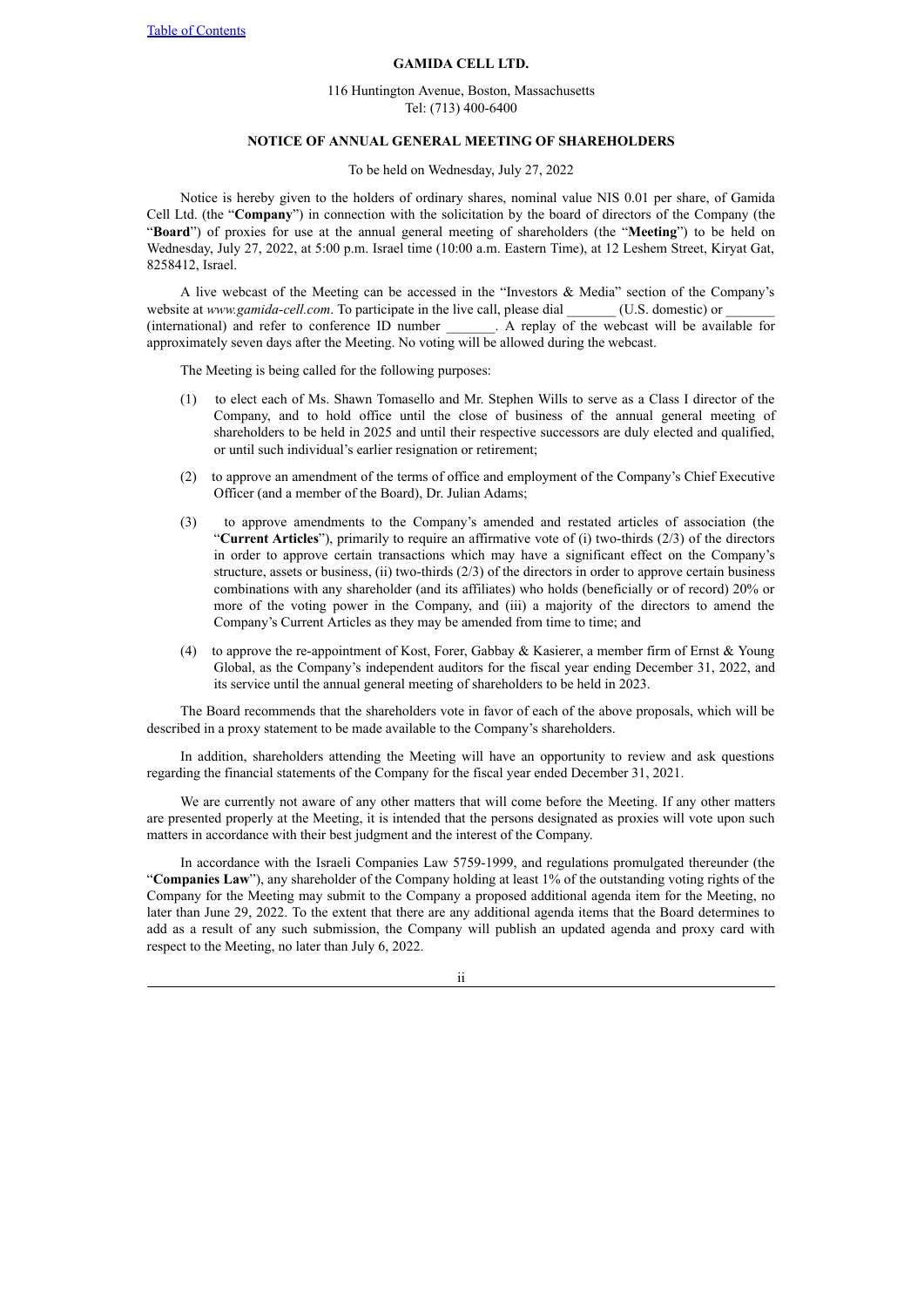The presence (in person or by proxy) of any two or more shareholders holding, in the aggregate, at least 33-⅓% of the voting power of the Company, constitutes a quorum for purposes of the Meeting. In the absence of the requisite quorum of shareholders within half an hour from the time appointed for the Meeting, the Meeting will be adjourned to Wednesday, August 3, 2022, at the same time and place, unless otherwise determined at the Meeting in accordance with the Company's Current Articles. At such adjourned meeting the presence of one or more shareholders in person or by proxy within a half an hour from the time appointed for the adjourned meeting holding in the aggregate at least 33-⅓% of the voting power of the Company will constitute a quorum.

Only shareholders of record at the close of business on Friday, June 17, 2022, are entitled to notice of, and to vote at, the Meeting, or at any adjournment or postponement thereof.

The affirmative vote of the holders of a majority of the voting power represented at the Meeting in person or by proxy and voting on a proposal, is necessary for the approval of each of the proposals.

A proxy statement describing the various matters to be voted upon at the Meeting along with a proxy card enabling the shareholders to indicate their vote on each matter will be mailed on or about June 22, 2022 to all shareholders entitled to participate in and vote at the Meeting. This proxy statement, Notice of Annual General Meeting of Shareholders and the accompanying proxy card are available on the Company's website at *https://investors.gamida-cell.com/financials-filings/sec-filings*. Proxies must be submitted to the Company or to its transfer agent no later than midnight on the night prior to the Meeting. Proxies delivered to the Company or to its transfer agent after such time will be presented to the chairperson of the Meeting and, at his discretion, may be voted as specified in the instructions included in such proxies. If your ordinary shares in the Company are held in "street name" (meaning held through a bank, broker or other nominee), you will be able to either direct the record holder of your shares on how to vote your shares or obtain a legal proxy from the record holder that enables you to participate in and to vote your shares at the Meeting (or to appoint a proxy to do so).

In accordance with the Companies Law, any shareholder of the Company may submit to the Company a position statement on behalf of itself, expressing its position on any, some or all agenda items for the Meeting, either via mail to the Company's offices at 116 Huntington Avenue, Boston, Massachusetts 02116, Attention: Josh Patterson, General Counsel & Chief Compliance Officer, or by e-mail to legalnotices@gamida-cell.com, no later than July 17, 2022.

BY ORDER OF THE BOARD OF DIRECTORS

June , 2022

Robert I. Blum Chairman of the Board of Directors

iii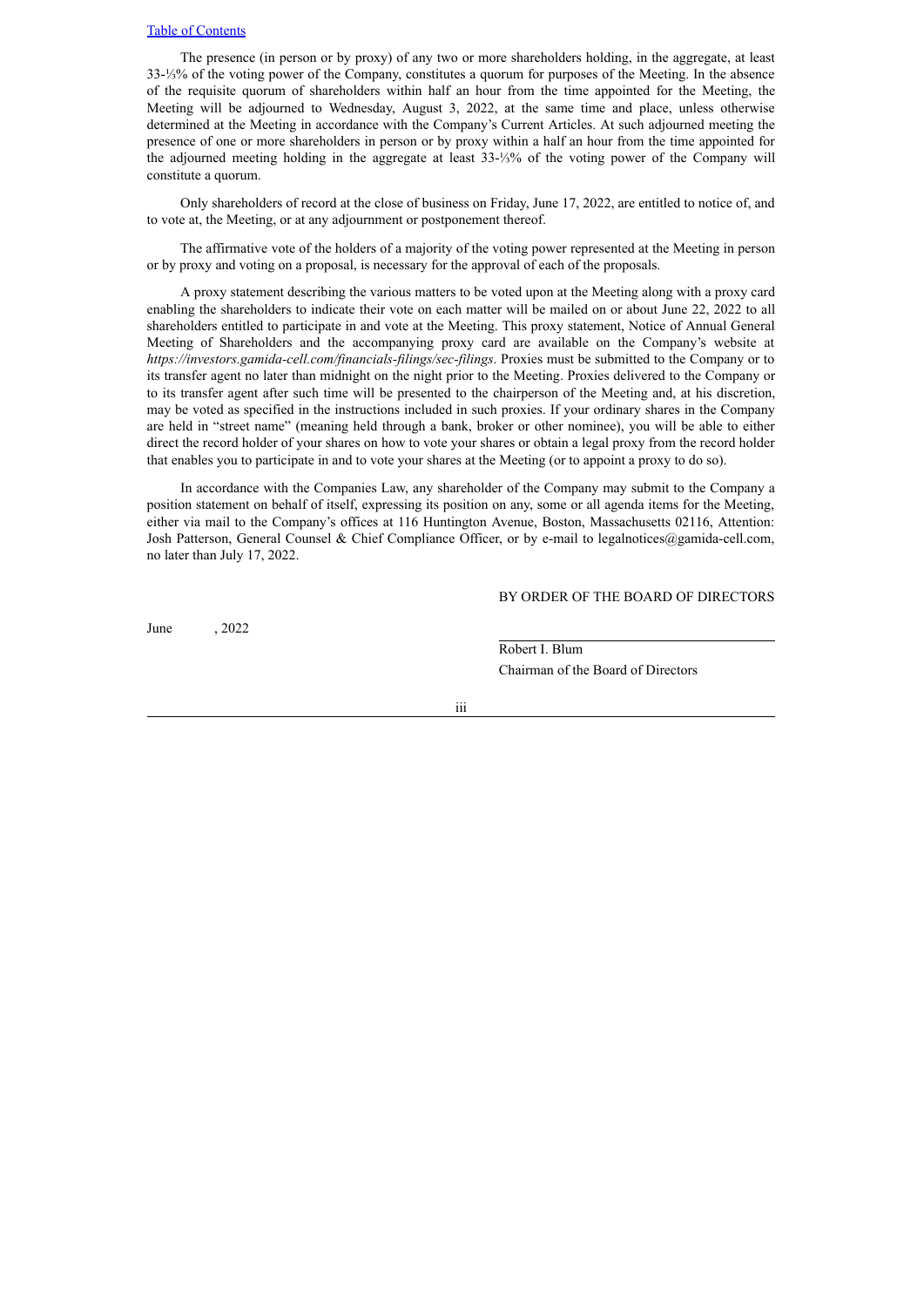#### **GAMIDA CELL LTD.**

116 Huntington Avenue, Boston, Massachusetts 02116 Tel: (713) 400-6400

# <span id="page-5-0"></span>**PROXY STATEMENT FOR THE 2022 ANNUAL GENERAL MEETING OF SHAREHOLDERS**

#### **Wednesday, July 27, 2022**

#### **QUESTIONS AND ANSWERS ABOUT THESE PROXY MATERIALS AND VOTING**

## **Why am I receiving these materials?**

We have sent you these proxy materials because the board of directors (the "**Board**") of Gamida Cell Ltd., an Israeli company (the "**Company**") is soliciting your proxy to vote at the 2022 Annual General Meeting of Shareholders (the "**Meeting**"), or any adjournments or postponements of the Meeting. You are invited to attend the Meeting to vote on the proposals described in this Proxy Statement. However, you do not need to attend the Meeting to vote your shares. Instead, you may simply complete, sign and return the enclosed proxy card, or follow the instructions below to submit your proxy over the telephone or online.

We intend to mail these proxy materials on or about June 22, 2022 to all shareholders of record entitled to vote at the Meeting.

## **How do I attend the Meeting?**

The Meeting will be held on Wednesday, July 27, 2022, beginning at 5:00 p.m. Israel time (10:00 a.m. Eastern Time), at 12 Leshem Street, Kiryat Gat, 8258412, Israel.

Attendance at the Meeting is limited to shareholders of the Company as of the record date (Friday, June 17, 2022). Each shareholder may appoint only one proxy holder or representative to attend the Meeting on his or her behalf.

If you attend the Meeting, you will be asked to present valid, government-issued photo identification, such as a driver's license. If you are a holder of record, the top half of your proxy card or your notice is your admission ticket. If you hold your shares in street name, you will need proof of ownership to be admitted to the meeting. A recent brokerage statement or a letter from your bank or broker are examples of proof of ownership. If you want to vote your shares held in street name in person, you must get a legal proxy in your name from the broker, bank or other nominee that holds your shares, and submit it with your vote.

#### **Who can vote at the Meeting?**

#### *Shareholders Entitled to Vote — Record Date*

Shareholders of record who held ordinary shares at the close of business on Friday, June 17, 2022, are entitled to notice of, and to vote at, the Meeting. In addition, shareholders who, as of the Record Date, held ordinary shares through a bank, broker or other nominee which is a shareholder of record of the Company at the close of business on the Record Date, or which appears in the participant list of a securities depository on that date, are considered to be beneficial owners of shares held in "street name." These proxy materials are being forwarded to beneficial owners by the bank, broker or other nominee that is considered the holder of record with respect to the Company's ordinary shares. Beneficial owners have the right to direct how their shares should be voted and are also invited to attend the Meeting, but may not actually vote their shares in person at the Meeting unless they first obtain a signed proxy from the record holder (that is, their bank, broker or other nominee) giving them the right to vote the shares.

As of June 1, 2022 (being the last practicable date before the circulation of this proxy statement), there were 59,946,298 ordinary shares outstanding and entitled to vote at the Meeting.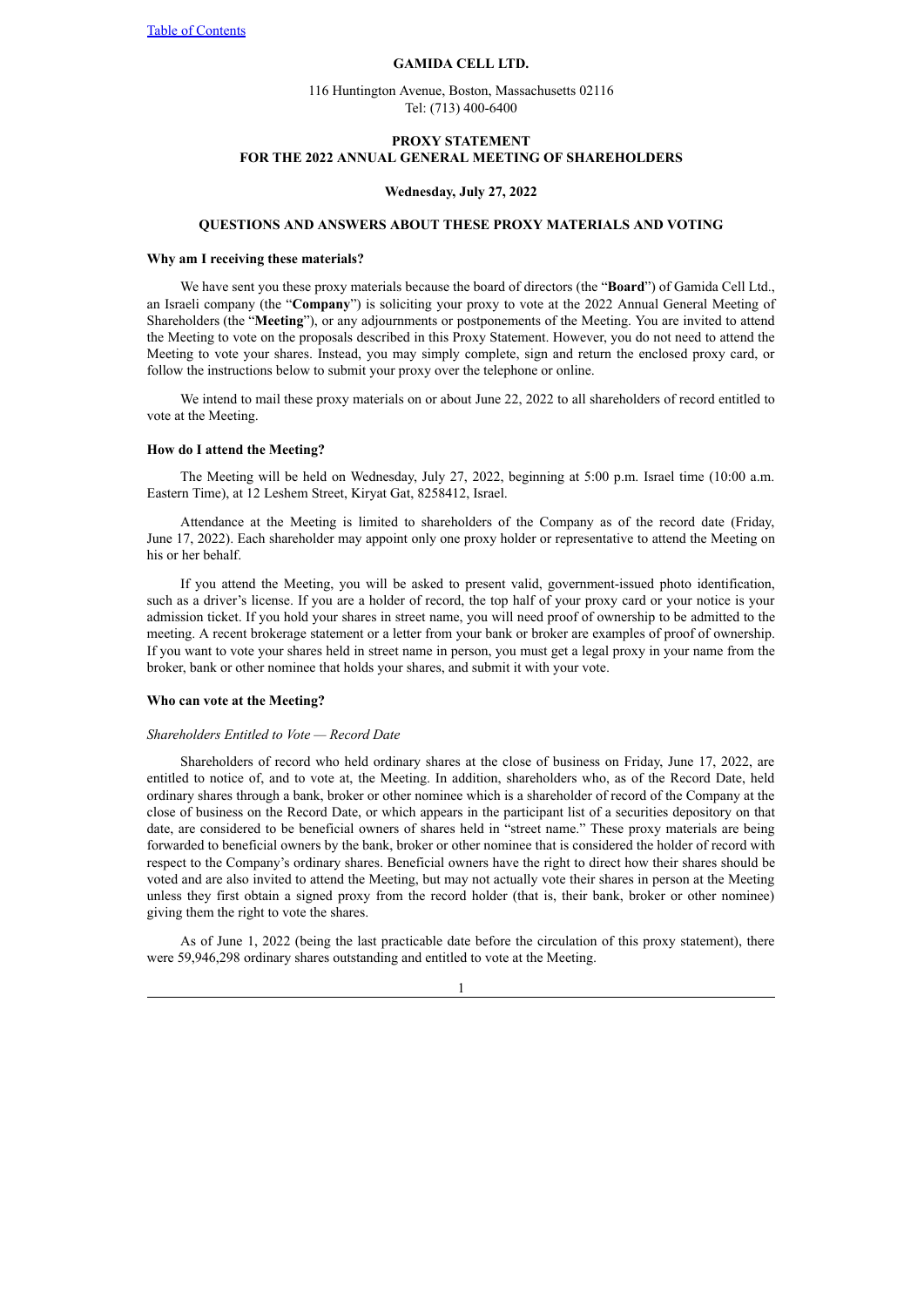### **What am I voting on?**

This Proxy Statement describes the proposals on which we would like you, as a shareholder, to vote at the Meeting. This Proxy Statement provides you with information on the proposals, as well as other information about us, so that you can make an informed decision as to whether and how to vote your shares.

At the Meeting, shareholders will act upon the following 4 proposals:

- Proposal One To elect each of Ms. Shawn Tomasello and Mr. Stephen Wills to serve as a Class I director of the Company, and to hold office until the close of business of the annual general meeting of shareholders to be held in 2025 and until their respective successors are duly elected and qualified, or until such individual's earlier resignation or retirement.
- Proposal Two To approve an amendment of the terms of office and employment of the Company's Chief Executive Officer (and a member of the Board), Dr. Julian Adams.
- Proposal Three To approve amendments to the Company's amended and restated articles of association (the "**Current Articles**"), primarily to require an affirmative vote of (i) two-thirds (2/3) of the directors in order to approve certain transactions which may have a significant effect on the Company's structure, assets or business, (ii) two-thirds (2/3) of the directors in order to approve certain business combinations with any shareholder (and its affiliates) who holds (beneficially or of record) 20% or more of the voting power in the Company, and (iii) a majority of the directors to amend the Company's Current Articles as may be amended from time to time.
- Proposal Four To approve the re-appointment of Kost, Forer, Gabbay & Kasierer, a member firm of Ernst & Young Global, as the Company's independent auditors for the fiscal year ending December 31, 2022, and its service until the annual general meeting of shareholders to be held in 2023.

## **What if another matter is properly brought before the Meeting?**

As of the date of this Proxy Statement, our Board knows of no other matters that will be presented for consideration at the Meeting. If any other matters are properly brought before the Meeting, it is the intention of your proxyholder (identified on your proxy card) to vote on those matters in accordance with their best judgment.

## **Can I change my vote after submitting my proxy?**

A shareholder may revoke a proxy in one of the following ways: (i) by written notice of the revocation of the proxy delivered by mail to the Company at its offices at 116 Huntington Avenue, Boston, Massachusetts 02116, Attention: Josh Patterson, General Counsel & Chief Compliance Officer, or by e-mail to legalnotices@gamida-cell.com, or to its transfer agent, Broadridge Corporate Issuer Solutions, Inc., by mail to 1717 Arch St., Suite 1300, Philadelphia, Pennsylvania 19103, before midnight on the night prior to the time of the Meeting, canceling the proxy or appointing a different proxy, (ii) by written notice of the revocation of the proxy delivered at the Meeting to the chairman of the Meeting or (iii) by attending and voting in person at the Meeting. Attendance at the Meeting will not in and of itself constitute revocation of a proxy. If your shares are held by your broker, bank or other nominee, you should follow the instructions provided by your broker, bank or other nominee.

## **What is the quorum requirement, and how many votes are needed to approve each proposal?**

Pursuant to the Company's Current Articles, the quorum required for the Meeting consists of at least one or more shareholders present, in person or by proxy, holding shares conferring in the aggregate at least 33-⅓% of the Company's voting power. If a quorum is not present within half an hour from the time appointed for the Meeting, the Meeting will stand adjourned to August 3, 2022, at the same time and place, unless otherwise determined at the Meeting in accordance with the Company's Current Articles (the "**Adjourned Meeting**"). At such Adjourned Meeting the presence of at least one or more shareholders, in person or by proxy, within half an hour from the time appointed for the Adjourned Meeting holding in the aggregate at least 33-⅓% of the Company's voting power, will constitute a quorum.

Abstentions and "broker non-votes" are counted as present and entitled to vote for purposes of determining a quorum. A "broker non-vote" occurs when a bank, broker or other holder of record holding shares for a beneficial owner attends the Meeting but does not vote on a particular proposal because that holder does not have discretionary voting power for that particular item and has not received instructions from the beneficial owner. Brokers that hold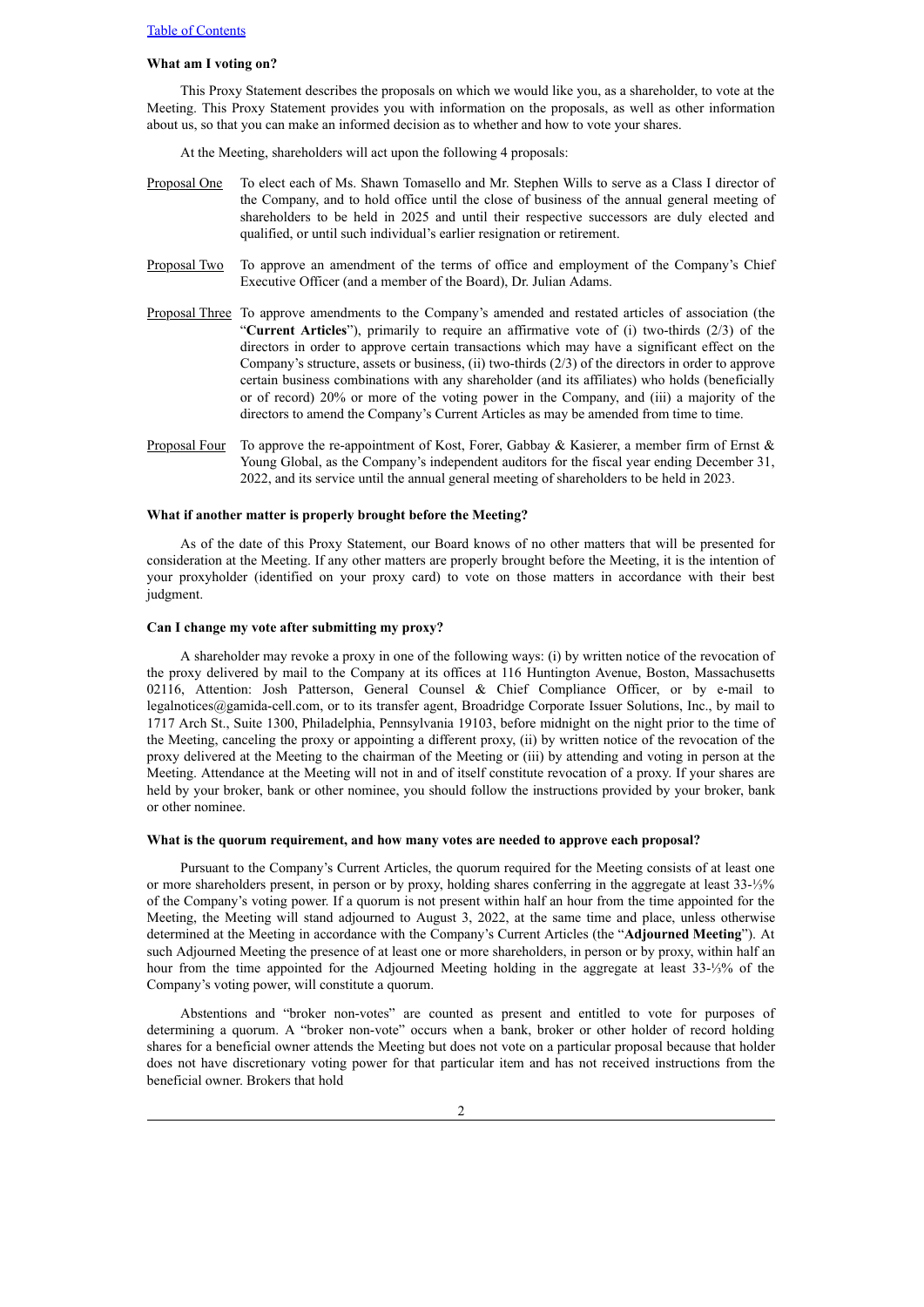shares in "street name" for clients typically have authority to vote on "routine" proposals even when they have not received instructions from beneficial owners. Absent specific instructions from the beneficial owner of the shares, however, brokers are not allowed to exercise their voting discretion with respect to any proposals that are considered non-routine. If you hold your shares in "street name" and do not provide your broker with specific instructions regarding how to vote on any proposal, your broker will not be permitted to vote your shares on the proposal, resulting in a "broker non-vote." Therefore, it is important for a shareholder that holds ordinary shares through a bank or broker to instruct its bank or broker how to vote its shares, if the shareholder wants its shares to count for all proposals.

The affirmative vote of the holders of a majority of the voting power represented at the Meeting in person or by proxy and voting thereon is necessary for the approval of each proposal.

The Board recommends shareholders vote "**FOR**" each of the proposals set forth in the Proxy Statement.

Except for the purpose of determining a quorum, broker non-votes will not be counted as present and are not entitled to vote. Abstentions will not be treated as either a vote "FOR" or "AGAINST" a matter.

On each matter submitted to the shareholders for consideration at the Meeting, only ordinary shares that are voted on such matter will be counted toward determining whether shareholders approved the matter. Ordinary shares present at the Meeting that are not voted on a particular matter (including broker non-votes) will not be counted in determining whether such matter is approved by shareholders.

Each ordinary share is entitled to one vote on each proposal or item that comes before the Meeting. If two or more persons are registered as joint owners of any ordinary share, the right to vote at the Meeting and/or the right to be counted as part of the quorum thereat will be conferred exclusively upon the more senior among the joint owners attending the meeting in person or by proxy. For this purpose, seniority will be determined by the order in which the names appear in the Company's Register of Shareholders.

#### **How do I vote?**

You can vote your shares by attending the Meeting. If you do not plan to attend the Meeting, the method of voting will differ for shares held as a record holder and shares held in "street name" (through a broker, trustee or nominee). Record holders of shares will receive proxy cards. Holders of shares in "street name" will receive either proxy cards or voting instruction cards directly from their bank, broker or nominee in order to instruct their banks, brokers or other nominees on how to vote.

Dr. Julian Adams, Mr. Joshua Patterson and Mr. Shai Lankry may be appointed as proxies by the shareholders entitled to vote at the Meeting with respect to the matters to be voted upon at the Meeting.

All ordinary shares represented by properly executed proxies delivered to the Company by mail at its offices at 116 Huntington Avenue, Boston, Massachusetts 02116, Attention: Josh Patterson, General Counsel & Chief Compliance Officer, or by e-mail to legalnotices@gamida-cell.com, or to its transfer agent, Broadridge Corporate Issuer Solutions, Inc., by mail to 1717 Arch St., Suite 1300, Philadelphia, Pennsylvania 19103, will be voted as specified in the instructions indicated in such proxies. Proxies must be submitted to the Company or to its transfer agent no later than midnight on the night prior to the Meeting. Proxies delivered to the Company or to its transfer agent after such time will be presented to the chairperson of the Meeting and, at his discretion, may be voted as specified in the instructions included in such proxies. If you are a shareholder of record as of the record date for the Meeting, subject to applicable law and the rules of the Nasdaq Stock Market ("**Nasdaq**"), if no instructions are indicated in such proxies with respect to the proposal, the shares represented by properly executed and received proxies will be voted "FOR" each of the proposals. If you hold your shares in "street name" through a broker, bank or other nominee, you are considered, with respect to those shares, a beneficial owner. Absent specific instructions from the beneficial owner of the shares, brokers are not allowed to exercise their voting discretion with respect to any items presented at the Meeting, as described below.

#### *Shareholders of Record*

If you are a shareholder of record (that is, you hold a share certificate that is registered in your name or you are listed as a shareholder in the Company's share register), you can submit your vote by completing, signing and submitting a proxy card, which has or will be sent to you and which will be accessible at the Investors & Media section of the Company's website, as described below under "Availability of Proxy Materials."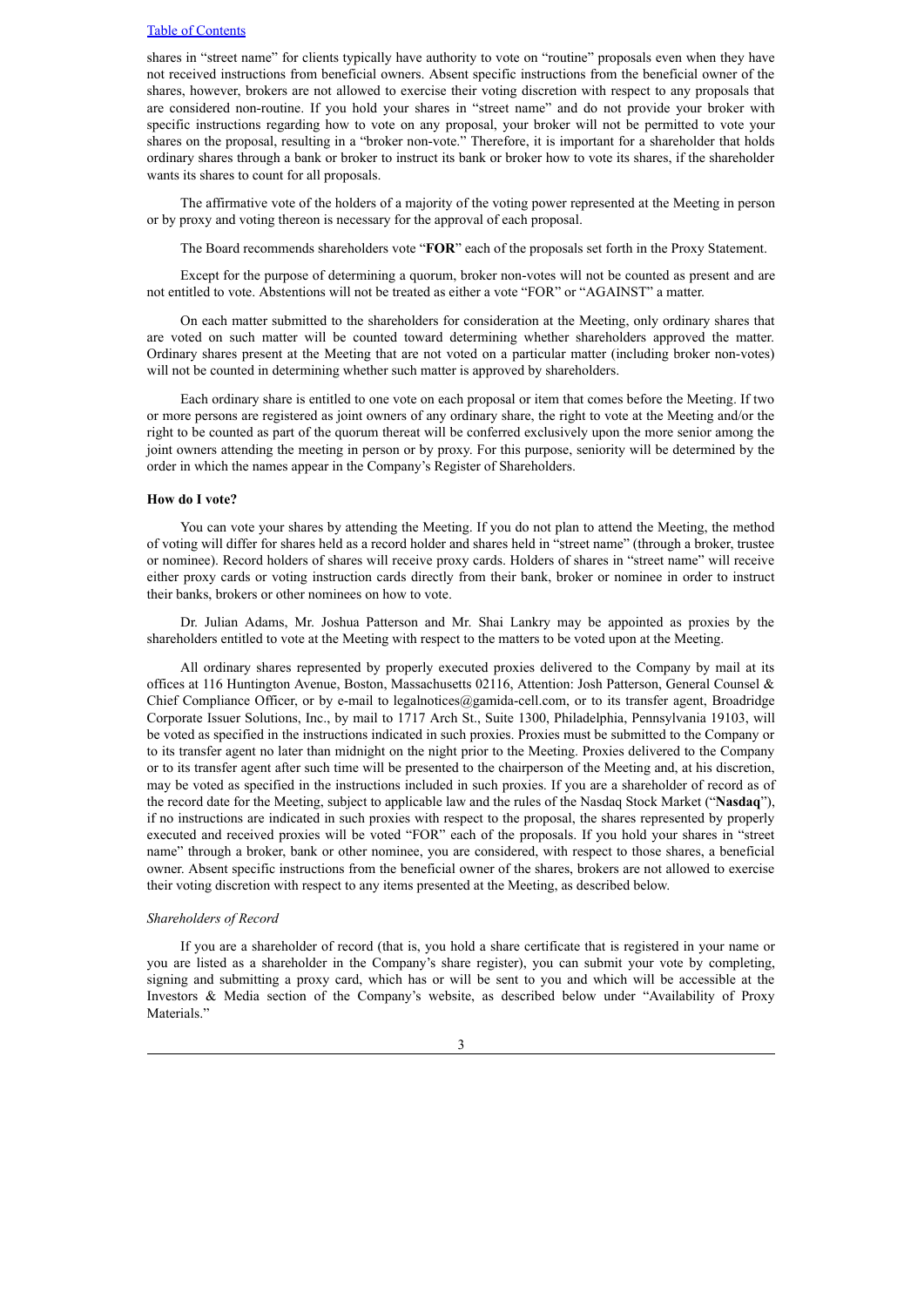Please follow the instructions on the proxy card. If you provide specific instructions (by marking a box) with regard to the proposals, your shares will be voted as you instruct. The persons named as proxies in the enclosed proxy card will furthermore vote in accordance with the recommendations of the Board on any other matters that may properly come before the Meeting.

### *Shareholders Holding in "Street Name"*

If you hold ordinary shares in "street name," that is, you are an underlying beneficial holder who holds ordinary shares through a bank, broker or other nominee, the voting process will be based on your directing the bank, broker or other nominee to vote the ordinary shares in accordance with the voting instructions on your voting instruction card. Because a beneficial owner is not a shareholder of record, you may not vote those shares directly at the Meeting unless you obtain a "legal proxy" from the bank, broker or nominee that holds your shares, giving you the right to vote the shares at the Meeting.

Please follow the instructions on the voting instruction card received from your bank, broker or nominee. You may also be able to submit voting instructions to a bank, broker or nominee by phone or via the Internet if your voting instruction card describes such voting methods. Please be certain to have your control number from your voting instruction card ready for use in providing your voting instructions.

It is important for a shareholder that holds ordinary shares through a bank or broker to instruct its bank or broker how to vote its shares if the shareholder wants its shares to count for the proposal.

#### **When are shareholder proposals and director nominations due for next year's annual meeting?**

Any Shareholder or Shareholders of the Company holding at least 1% of the voting rights of the Company (the "**Proposing Shareholder(s)**") may request, subject to the Companies Law, that the Board include a matter on the agenda of a general meeting to be held in the future, including to nominate a candidate to serve on the Board of the Company, provided that the Board determines that the matter is appropriate to be considered at a general meeting. In order for the Board to consider a shareholder proposal and whether to include the matter stated therein in the agenda of a general meeting, notice of the shareholder proposal must be timely delivered in accordance with the Companies Law and the regulations thereto and must comply with the requirements of the Current Articles and any applicable law and stock exchange rules and regulations. To be considered timely, a shareholder proposal must be delivered within seven days following the Company's notice of convening a shareholders' general meeting at which Directors are to be elected and certain other proposals are to be considered (or within three days of the Company's notice in other instances). The proposal must be in writing, signed by all of the Proposing Shareholder(s) making such request, delivered, either in person or by certified mail, postage prepaid, and received by the Secretary of the Company (or, in the absence thereof by the Chief Executive Officer).

In addition to the eligibility requirements under applicable law, the Company's Current Articles specify additional procedural requirements for shareholder proposals. Each such notice shall set forth: (i) the name, address, telephone number, fax number and email address of the Proposing Shareholder making the request (or each such Proposing Shareholder, as the case may be) and, if an entity, the name(s) of the person(s) that controls or manages such entity; (ii) the number of shares held by the Proposing Shareholder(s) making the request, directly or indirectly (and, if any of such ordinary shares are held indirectly, an explanation of how they are held and by whom), which shall be in such number no less than as is required to qualify as a Proposing Shareholder, accompanied by evidence satisfactory to the Company of the record holding of such ordinary shares by the Proposing Shareholder(s) as of the date of the proposal request, and a representation that the Proposing Shareholder(s) intends to appear in person or by proxy at the meeting; (iii) the matter requested to be included on the agenda of the general meeting, all information related to such matter, the reason that such matter is proposed to be brought before the general meeting, the complete text of the resolution that the Proposing Shareholder proposes to be voted upon at the general meeting and, if the Proposing Shareholder wishes to have a position statement in support of the proposal request, a copy of such position statement that complies with the requirement of any applicable law (if any); (iv) a description of all arrangements or understandings between the Proposing Shareholder(s) and any other person(s) (naming such person(s)) in connection with the matter that is requested to be included on the agenda and a declaration signed by all Proposing Shareholder(s) of whether any of them has a personal interest in the matter and, if so, a description in reasonable detail of such personal interest; (v) a description of all derivative transactions (as defined in the Current Articles) by each Proposing Shareholder(s) during the previous twelve (12) month period, including the date of the transactions and the class, series and number of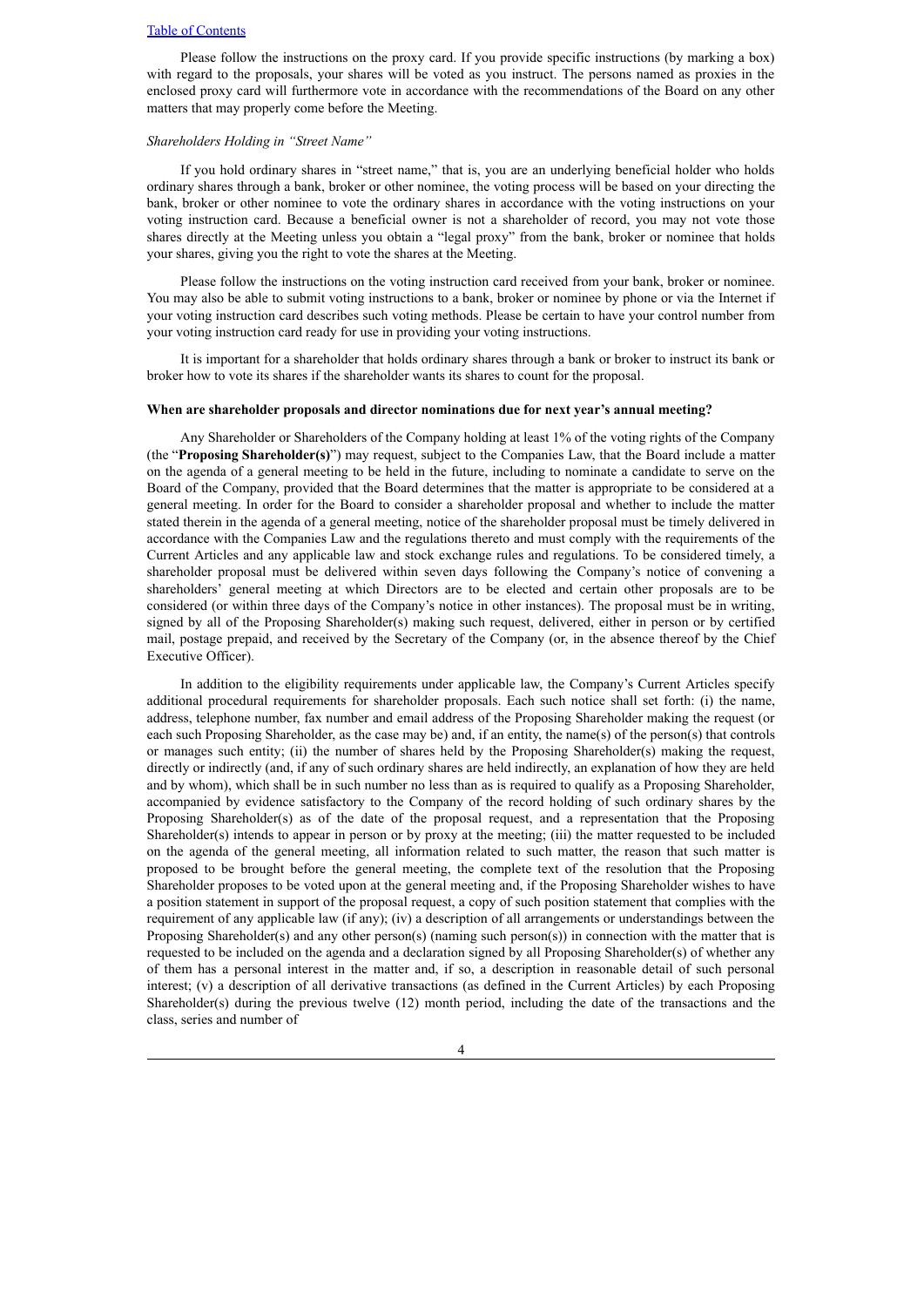securities involved in, and the material economic terms of, such derivative transactions; and (vi) a declaration that all of the information that is required under the Companies Law and any other applicable law and stock exchange rules and regulations to be provided to the Company in connection with such matter, if any, has been provided to the Company. Furthermore, the Board, may, in its discretion, to the extent it deems necessary, request that the Proposing Shareholder(s) provide additional information necessary so as to include a matter in the agenda of a general meeting, as the Board may reasonably require.

Shareholder proposals may also be submitted for inclusion in a proxy statement under Rule 14a-8 under the Securities Exchange Act of 1934, as amended (the "**Exchange Act**"). Under Rule 14a-8 of the Exchange Act, to be eligible for inclusion in the Company's proxy materials for the 2023 Annual General Meeting of Shareholders, shareholder proposals must be received by the Company no later than February 23, 2023, which is 120 days prior to the 12-month anniversary of the date this proxy statement was first released to shareholders with respect to the 2022 Meeting. In addition, Rule 14a-8 proposals must otherwise comply with the requirements of the rule. To comply with the universal proxy rules (once effective), shareholders who intend to solicit proxies in support of director nominees other than the Company's nominees must provide notice that sets forth the information required by Rule 14a-19 under the Exchange Act no later than May 30, 2023.

Additional requirements regarding shareholder proposals submitted for inclusion in the Company's proxy materials for an annual general meeting can be found in the Current Articles, which are available as an exhibit to our Annual Report on Form 10-K for the year ended December 31, 2021, as filed on March 24, 2022 (the "**Annual Report**"). Proposals should be addressed to: at 116 Huntington Avenue, Boston, Massachusetts 02116, Attention: Josh Patterson, General Counsel & Chief Compliance Officer, or by e-mail to legalnotices@gamidacell.com.

## **How can I find out the Meeting voting results?**

The preliminary voting results will be announced at the Meeting. The final voting results will be tallied by the Company's General Counsel based on the information provided by the Company's transfer agent or otherwise and will be published following the Meeting on a Current Report on Form 8-K that we expect to file with the U.S. Securities and Exchange Commission (the "**SEC**") within four business days after the Meeting. If voting results are not available to us in time to file a Current Report on Form 8-K within four business days after the Meeting, we intend to file a Current Report on Form 8-K to publish preliminary results and, within four business days after the final results are known to us, file an additional Report on Form 8-K to publish the final results.

#### **Who is paying for this proxy solicitation?**

The Company will bear the costs of solicitation of proxies for the Meeting, including the preparation, assembly, printing, mailing and distribution of the proxy materials. In addition to solicitation by mail, directors, officers and employees of the Company may solicit proxies from shareholders by telephone, personal interview or otherwise. Such directors, officers and employees will not receive additional compensation, but may be reimbursed for reasonable out-of-pocket expenses in connection with such solicitation. Brokers, nominees, fiduciaries and other custodians have been requested to forward soliciting material to the beneficial owners of ordinary shares held of record by them, and such custodians will be reimbursed by the Company for their reasonable out-of-pocket expenses. The Company may also retain an independent contractor to assist in the solicitation of proxies. If retained for such services, the costs will be paid by the Company. Proxies must be submitted to the Company or to its transfer agent no later than midnight on the night prior to the Meeting. Proxies delivered to the Company or to its transfer agent after such time will be presented to the chairperson of the Meeting and, at his discretion, may be voted as specified in the instructions included in such proxies.

#### **What proxy materials are available online?**

Copies of the proxy card, the Notice of Annual General Meeting of Shareholders and this Proxy Statement are available at the Investors & Media section of our Company's website at *www.gamida-cell.com*. The contents of that website are not a part of this Proxy Statement.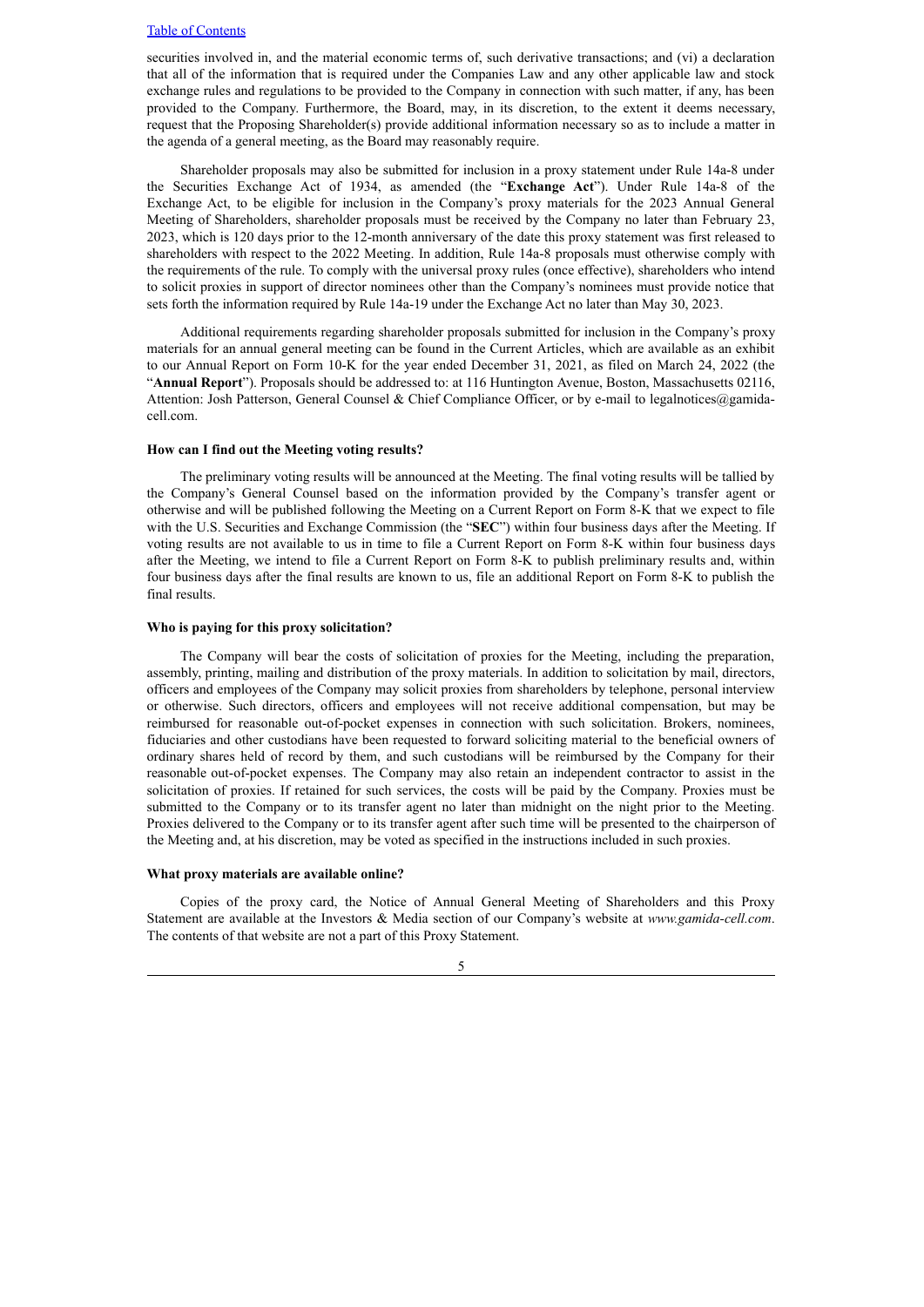### **INFORMATION REGARDING THE BOARD AND CORPORATE GOVERNANCE**

#### <span id="page-10-1"></span><span id="page-10-0"></span>**Independence of the Board**

Under the corporate governance standards of Nasdaq, a majority of our directors must meet the independence requirements specified in those rules. Following the Meeting, assuming the election of all nominees, our Board will consist of eight members, seven of whom will be independent under the rules of Nasdaq. Specifically, our Board has determined that Mr. Robert I. Blum, Mr. Kenneth I. Moch, Mr. Stephen Wills, Ms. Shawn Tomasello, Ms. Anat Cohen-Dayag, Ms. Naama Halevi Davidov and Dr. Ivan Borrello meet the independence standards under the rules of Nasdaq. In reaching this conclusion, the Board determined that none of these directors has a relationship that would preclude a finding of independence and any relationships that these directors have with us do not impair their independence. There are no family relationships among any of our directors or executive officers.

Under the Company's Current Articles, the directors who are serving in office will be entitled to act even if a vacancy occurs on the Board. However, should the number of directors, at the time in question, become less than the minimum set forth in our Current Articles, the remaining director(s) will be entitled to act for the purpose of filling the vacancies which will have occurred on the Board or for convening a general meeting, but not for any other purpose.

Because our ordinary shares do not have cumulative voting rights in the election of directors, the holders of a majority of the voting power represented at a shareholders meeting have the power to elect all our directors up for election or re-election.

In addition, if a director's office becomes vacant, the remaining serving directors may continue to act in any manner, provided that their number is not less than the minimum number specified in our Current Articles. If the number of serving directors is lower than five, then our Board may only act in an emergency or to fill the office of director which has become vacant up to a number equal to the minimum number provided for in our Current Articles, or in order to call a general meeting of the Company's shareholders for the purpose of electing directors to fill any of our vacancies. In addition, the directors may appoint, immediately or of a future date, additional director(s) to serve until the annual general meeting of our shareholders at which the term of the applicable class to which such director was assigned expires, provided that the total number of directors in office shall not exceed 11 directors. The office of a director that was appointed by our Board to fill any vacancy shall only be for the remaining period of time during which the director whose service has ended and so filled would have held office.

Pursuant to the Companies Law and our Current Articles, a resolution proposed at any meeting of our Board at which a quorum is present is adopted if approved by a vote of a majority of the directors present and eligible to vote. A quorum of the Board requires at least a majority of the directors then in office who are lawfully entitled to participate in the meeting. At the Meeting shareholders will be requested to approve amendments to our Current Articles that will require that certain resolutions be approved by the affirmative vote of at least two-thirds (2/3) of the Directors then in office and entitled to vote thereon, as further described in Proposal No. 3 below.

Under the Companies Law, the chief executive officer of a public company may not serve as the chairman of the Board of the company unless approved by the holders of a majority of the shares of the company represented at the meeting in person or by proxy or written ballot, for a period that shall not exceed three years for each shareholder approval, provided that:

- at least a majority of the shares of non-controlling shareholders or shareholders that do not have a personal interest in the approval voted at the meeting are voted in favor (disregarding abstentions); or
- the total number of shares of non-controlling shareholders or shareholders that do not have a personal interest in the approval voted against the proposal does not exceed 2% of the aggregate voting rights in the company.

In addition, under the Companies Law, our Board must determine the minimum number of directors who are required to have financial and accounting expertise. Under applicable regulations, a director with financial and accounting expertise is a director who, by reason of his or her education, professional experience and skill, has a high level of proficiency in and understanding of business accounting matters and financial statements. He or she must be able to thoroughly comprehend the financial statements of the listed company and initiate debate regarding the manner in which financial information is presented. In determining the number of directors required to have such expertise,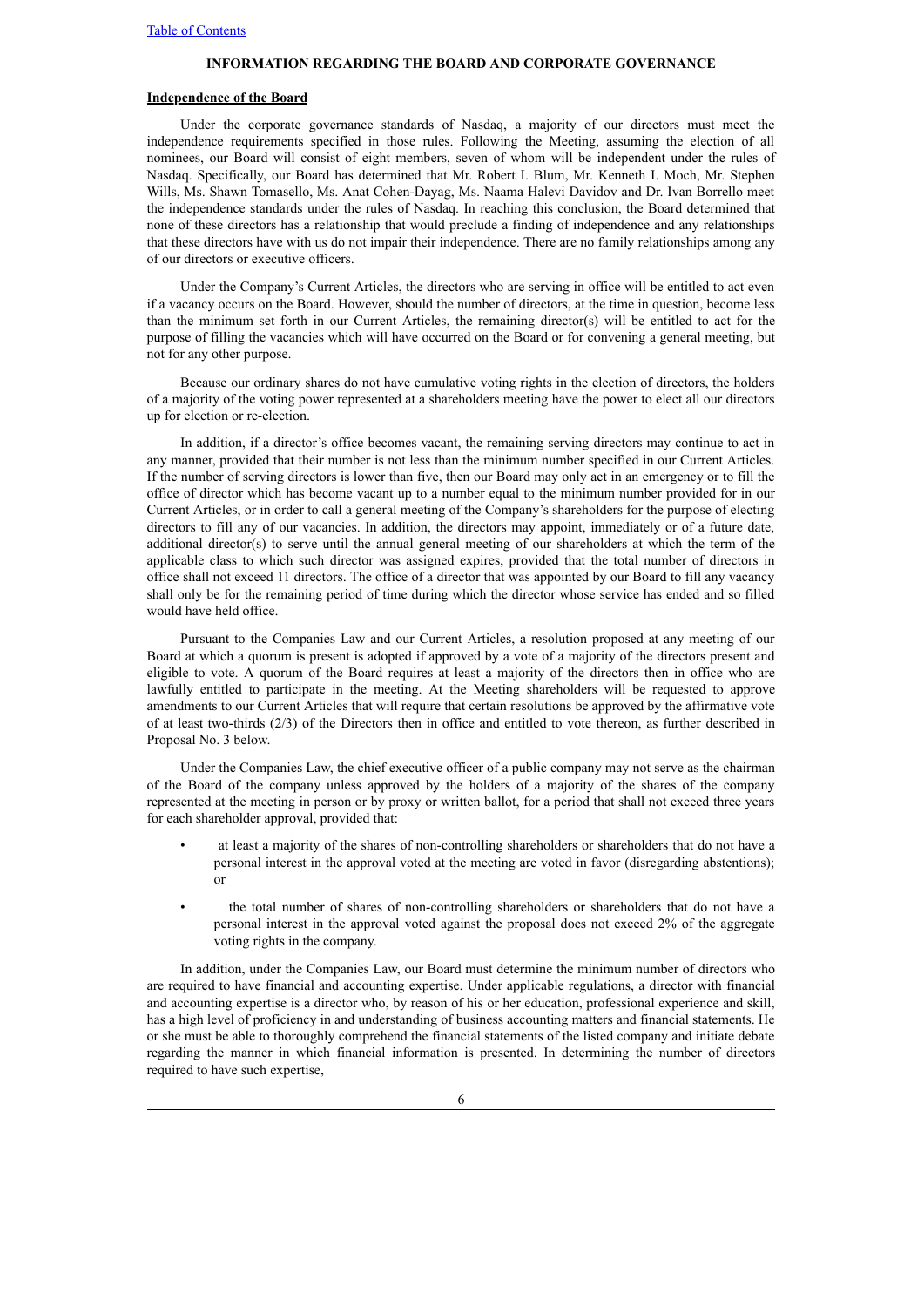the Board must consider, among other things, the type and size of the company and the scope and complexity of its operations. Our Board has determined that we require at least one director with the requisite financial and accounting expertise. Robert Blum has such financial and accounting expertise.

### **Board Leadership Structure**

Our Board has an independent Chairman, Robert Blum, who has authority, among other things, to preside over Board meetings, and shall have such powers and duties as prescribed by the Companies Law. Accordingly, the Chairman has substantial ability to shape the work of the Board. We believe that separation of the positions of Chairman and Chief Executive Officer reinforces the independence of the Board in its oversight of our business and affairs. In addition, we believe that having an independent Chairman creates an environment that is more conducive to objective evaluation and oversight of management's performance, increasing management accountability and improving the ability of our Board to monitor whether management's actions are in our best interests and those of our shareholders. As a result, we believe that having an independent Chairman can enhance the effectiveness of our Board as a whole.

## **Role of the Board in Risk Oversight**

One of the key functions of our Board is informed oversight of our risk management process. Our Board has a standing Compliance Committee, which assists the Board in overseeing the Company's development, operation and monitoring of a compliance program consistent with the Office of Inspector General's compliance program guidance for pharmaceutical manufacturers (and any foreign equivalent guidance provided by relevant authorities outside the United States), as well as the identification and evaluation of the Company's principal legal and regulatory compliance risks attendant to operating in the health care and life sciences industry. The Board also administers the risk oversight function directly through the Board as a whole, as well as through various standing committees of our Board that address risks inherent in their respective areas of oversight. In particular, our Board is responsible for monitoring and assessing strategic risk exposure and our Audit Committee has the responsibility to consider and discuss our major financial risk exposures and the steps our management has taken to monitor and control these exposures, including guidelines and policies to govern the process by which risk assessment and management is undertaken. The Audit Committee also monitors compliance with legal and regulatory requirements.

### **Meetings of the Board**

The Board met 14 times during the last fiscal year. Each member of the Board attended 75% or more of the aggregate number of meetings of the Board and of the committees on which he or she served, held during the portion of the last fiscal year for which he or she was a director or committee member.

### <span id="page-11-0"></span>**Information Regarding Committees of the Board**

#### <span id="page-11-1"></span>*Audit Committee*

Under the Companies Law, the board of directors of any public company must appoint an audit committee. Our Audit Committee consists of Stephen Wills, Kenneth I. Moch and Naama Halevi Davidov. Mr. Wills serves as chairperson of the committee. Our Board affirmatively determined that Stephen Wills is an Audit Committee financial expert as defined by the SEC rules and has the requisite financial experience as defined by the Nasdaq Listing Rules.

The function of the Audit Committee is described in the approved charter of the committee and includes, among other things, (a) overseeing our accounting and financial reporting processes, the audit of our financial statements, the effectiveness of our internal control over financial reporting, systems of disclosure controls and procedures, the quality and integrity of our financial statements and reports, and prepare such reports as may be required of an audit committee under applicable rules and regulations, and the pre-approval of all audit, auditrelated and all permitted non-audit services, if any, by our independent auditor, and the compensation therefor; (b) deciding whether to approve certain acts and transactions requiring the approval of the committee under the Companies Law; (c) assisting the Board in its oversight of (i) the integrity of our financial statements and other published financial information, (ii) our compliance with applicable financial and accounting related standards, rules and regulations and (iii) the selection, retention (subject to shareholder approval), and termination of our independent auditor; (d) determining whether there are delinquencies in our business management practices, inter alia, by consulting with our internal auditor or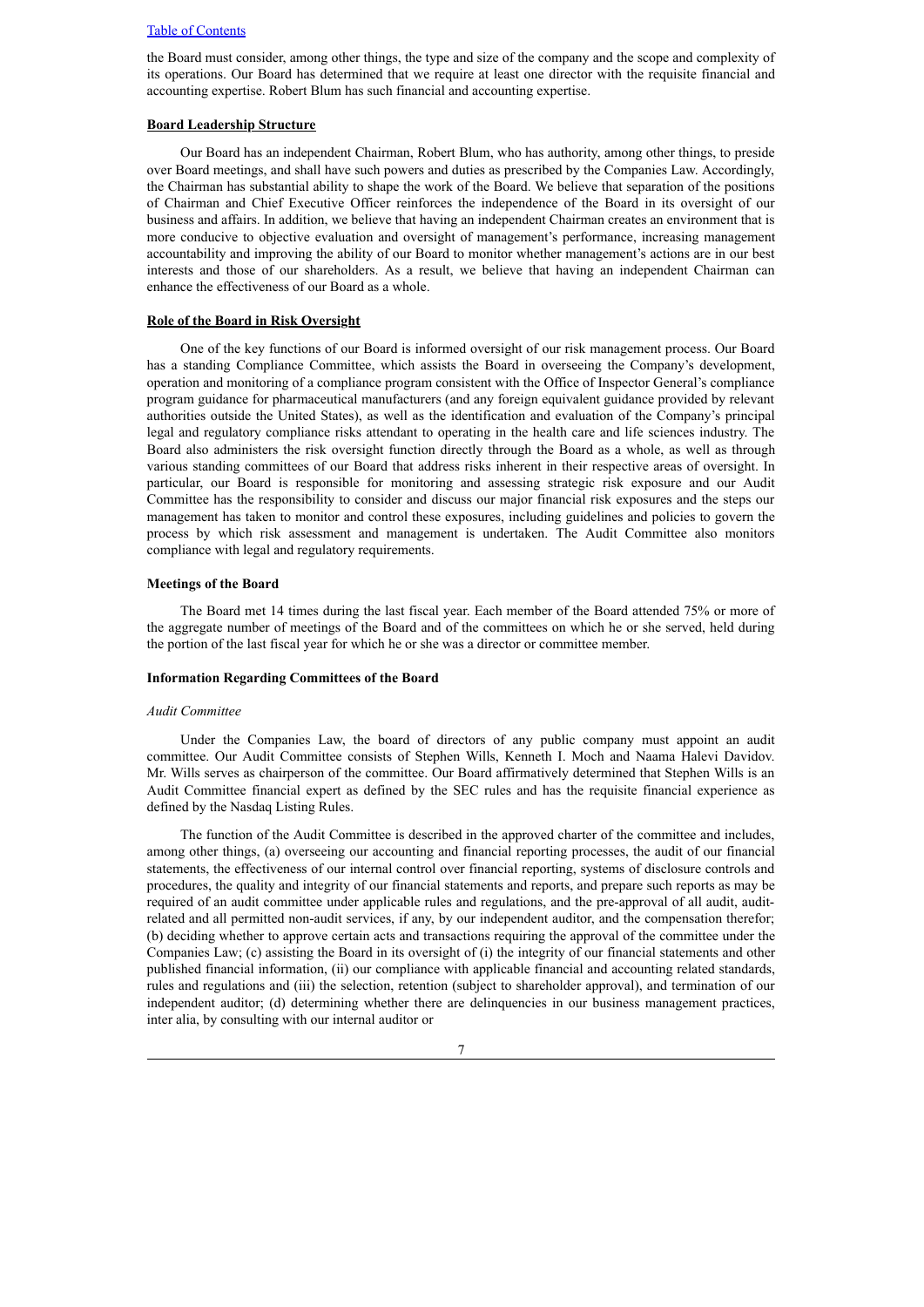independent auditor, and to suggesting corrective measures to the Board; and (e) fulfilling any other duties of the committee as shall be required under the Companies Law, the applicable rules and regulations promulgated under the Exchange Act or applicable Nasdaq rules.

A copy of the Audit Committee Charter is available on the "Investors & Media — Corporate Governance — Documents & Charters" page of our website *www.gamida-cell.com*.

#### **Report of the Audit Committee of the Board\***

*\* The material in this report is not "soliciting material," is not deemed "filed" with the SEC and is not to be incorporated by reference in any of our filings under the Securities Act of 1933, as amended, or the Exchange Act, whether made before or after the date hereof and irrespective of any general incorporation language in any such filing.*

The Audit Committee has reviewed and discussed the audited financial statements for the fiscal year ended December 31, 2021 with management of the Company. The Audit Committee has discussed with the U.S. independent registered public accounting firm the matters required to be discussed by the applicable requirements of the Public Company Accounting Oversight Board ("PCAOB") and the SEC. The Audit Committee has also received the written disclosures and the letter from the independent registered public accounting firm required by applicable requirements of the PCAOB regarding the independent accountants' communications with the Audit Committee concerning independence, and has discussed with the U.S. independent registered public accounting firm the accounting firm's independence. Based on the foregoing, the Audit Committee recommended to the Board that the audited financial statements be included in the Company's Annual Report on Form 10-K for the fiscal year ended December 31, 2021.

The Audit Committee of the Board of Directors

Stephen Wills Kenneth I. Moch Naama Halevi Davidov

### <span id="page-12-0"></span>*Compensation and Talent Committee*

Under the Companies Law, the board of directors of any public company must appoint a compensation committee. Our Compensation and Talent Committee, which consists of Stephen Wills, Kenneth Moch and Shawn Tomasello, assists our Board in determining compensation for our directors and officers. Mr. Moch serves as chairperson of the committee. Our Board has determined that each member of our Compensation and Talent Committee is independent under the Nasdaq Listing Rules, including the additional independence requirements applicable to the members of a compensation committee.

The function of the Compensation and Talent Committee is described in the approved charter of the committee and includes, among other things, (a) assisting the board in fulfilling its oversight responsibilities with respect to our compensation policies, plans and programs, and to review and recommend to the board for approval the compensation to be paid to our executive officers and directors; (b) assisting the board in fulfilling its responsibilities to ensure processes and programs are in place to attract, motivate, reward and retain top talent to the our executive officer ranks; (c) preparing and reviewing, as applicable, certain reports and disclosures as required by applicable rules and regulations in effect from time to time; (d) assisting the board in fulfilling its responsibilities related to the compensation of directors, the chief executive officer and other "office holders" (as defined under the Companies Law); (e) assisting the Board in administering the Company's equity incentive plans; and (f) making such other determinations in respect of compensation, compensation practices and related matters as may be required by a compensation committee under the rules of Nasdaq or the Companies Law.

A copy of the Compensation and Talent Committee Charter is available on the "Investors & Media — Corporate Governance — Documents & Charters" page of our website *www.gamida-cell.com*.

#### <span id="page-12-1"></span>*Nominating and Corporate Governance Committee*

Our Nominating and Corporate Governance Committee consists of Robert Blum. Mr. Blum serves as chairperson of the committee. The function of the nominating and corporate governance committee is described in the approved charter of the committee and includes, among other things, (a) identifying, reviewing and evaluating candidates to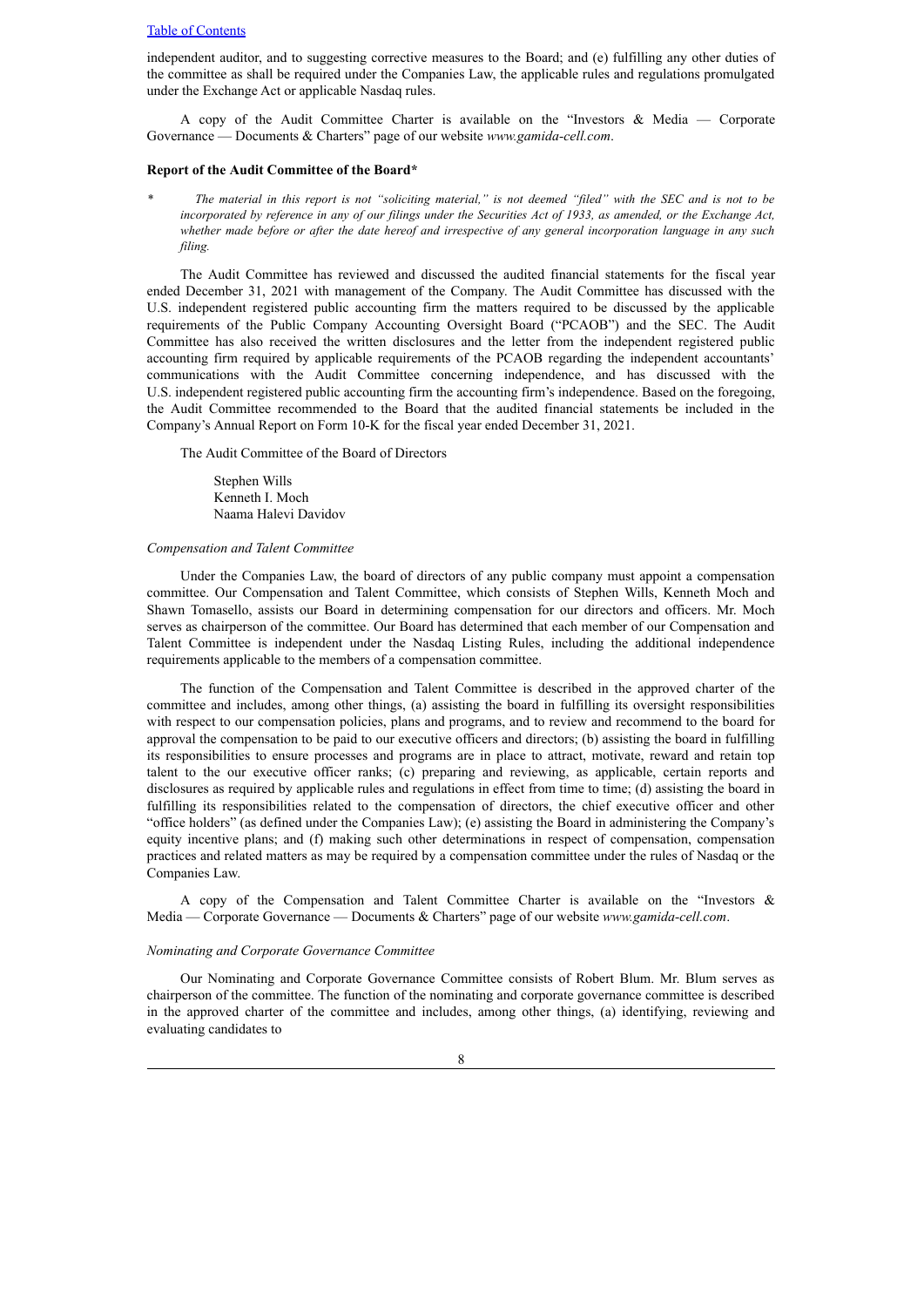serve as members of the Board, (b) recommending nominees for election as directors, and reviewing and evaluation of incumbent members of the Board; (b) making recommendations to the Board regarding corporate governance guidelines and matters; and (c) overseeing all aspects of the Company's corporate governance functions and ethical conduct.

A copy of the Nominating and Corporate Governance Committee charter is available on the "Investors & Media — Corporate Governance — Documents & Charters" page of our website *www.gamidacell.com*.

#### <span id="page-13-0"></span>*Science and Technology Committee*

In July 2020, the Board formed a Science and Technology Committee, which initially consisted of Michael Perry and Julian Adams. Dr. Perry served as chairperson of the committee until his resignation. Anat Cohen-Dayag was appointed to serve as chairperson of the Science and Technology Committee in January 2022. Ivan Borrello joined the Science and Technology Committee on June 9, 2022. The function of the Science and Technology Committee is described in the approved charter of the committee, and includes the review of Company matters relating to scientific and technologic capabilities and programs, reporting to the Board regarding such review to help facilitate the board of director's oversight of the Company's scientific strategic direction and investment in R&D and technology. The committee also discusses significant emerging trends and issues in science and technology and considers the potential impact thereof on the Company.

#### <span id="page-13-1"></span>*Compliance Committee*

In August 2021, the Board formed a Compliance Committee, which consists of Shawn Tomasello and Robert Blum. Ms. Tomasello serves as chairperson of the committee. The function of the Compliance Committee is described in the approved charter of the committee and includes assisting the Board in overseeing the Company's development, operation and monitoring of a compliance program consistent with the Office of Inspector General's compliance program guidance for pharmaceutical manufacturers (and any foreign equivalent guidance provided by relevant authorities outside the United States), as well as the identification and evaluation of the Company's principal legal and regulatory compliance risks attendant to operating in the health care and life sciences industry.

#### <span id="page-13-2"></span>**Shareholder Communications with the Board**

The Board expects that the views of our shareholders will be heard by the Board, its committees or individual directors, as applicable, and that appropriate responses be provided to shareholders on a timely basis. Shareholders wishing to formally communicate with the Board, any committee of the Board, the independent directors as a group or any individual director may send communications directly to us at 116 Huntington Avenue, Boston, Massachusetts 02116, Attention: Josh Patterson, General Counsel & Chief Compliance Officer, or by e-mail to legalnotices@gamida-cell.com. All clearly marked written communications, other than unsolicited advertising or promotional materials, are logged and copied, and forwarded to the director(s) to whom the communication was addressed. Please note that the foregoing communication procedure does not apply to (i) shareholder proposals pursuant to Exchange Act Rule 14a-8 and communications made in connection with such proposals or (ii) service of process or any other notice in a legal proceeding. **The General Counsel will review all such communications but may disregard any communication that he or she believes is not related to the duties and responsibilities of the Board. If deemed an appropriate communication, the General Counsel will share the communication with the applicable director or directors.**

#### <span id="page-13-3"></span>**Code of Ethics**

We have adopted a written code of business conduct and ethics that applies to our directors, officers and employees, including our principal executive officer, principal financial and accounting officer or controller, or persons performing similar functions, known as the Code of Ethics and Business Conduct. The Code of Ethics and Business Conduct is available on our website at *https://www.gamida-cell.com* under the Corporate Governance section of our Investors & Media page. If we make any substantive amendments to, or grant any waivers from, the code of business conduct and ethics for any officer or director, we will disclose the nature of such amendment or waiver on our website or in a current report on Form 8-K.

### <span id="page-13-4"></span>**Hedging Policy**

As part of our Insider Trading Policy, no director, officer or other employee may engage in short sales, transactions in put or call options, hedging transactions, margin accounts or other inherently speculative transactions with respect to the Company's securities at any time.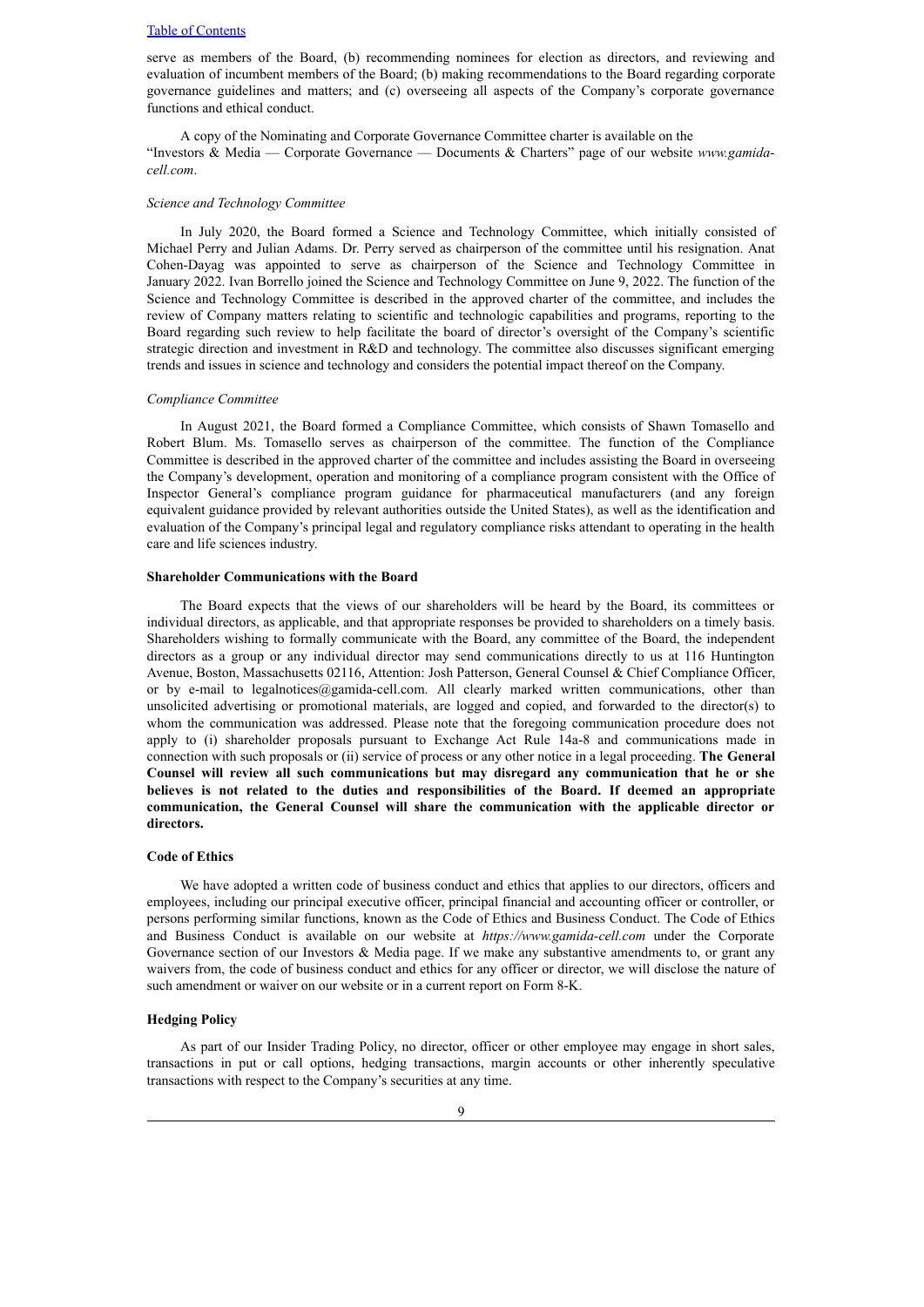#### **PROPOSAL ONE**

### **RE-ELECTION OF CLASS I DIRECTORS**

## <span id="page-14-0"></span>**Classified Board**

Under our Current Articles, the number of directors on the Company's Board is fixed at not less than five and not more than 11 members. The minimum and maximum number of directors who could be appointed may be changed, by a resolution adopted at a general meeting of shareholders, by a majority of 60% of the total voting power of the Company's shareholders. Our Board is divided into three classes. Each class consists, as nearly as possible, of one-third of the total number of directors, and each class has a three-year term.

The Board presently has eight members. There are two directors in the class whose term of office expires in 2022. Our Board has nominated for election, and our shareholders are being asked to re-elect at the Meeting, each of Mr. Stephen Wills and Ms. Shawn Tomasello to serve as a Class I director of the Company, such office to expire at the annual general meeting of shareholders to be held in 2025.

Each of Mr. Stephen Wills and Ms. Shawn Tomasello has consented to being named in this Proxy Statement and has informed us that he or she is willing to serve as a director if elected.

In accordance with the Companies Law, each of Mr. Stephen Wills and Ms. Shawn Tomasello has certified to us that he or she satisfies all of the requirements of the Companies Law to serve as a director of a public company. Such certifications will be available for inspection at the Meeting.

The following is a brief biography of each nominee and each director whose term will continue after the Meeting.

## **Class I Directors — Nominees for Election for a Three-year Term Expiring at the 2025 Annual General Meeting of Shareholders**

*Shawn C. Tomasello*, age 63, has served on our Board since June 2019. From 2015 to 2018, Ms. Tomasello as the Chief Commercial Officer of Kite Pharma. Prior to joining Kite Pharma, from 2014 to 2015, Ms. Tomasello served as the Chief Commercial Officer of Pharmacyclics Inc. (Nasdaq: PCYC), a pharmaceutical manufacturer acquired by Abbvie, Inc. From April 2005 to August 2014, Ms. Tomasello was employed at Celgene Corporation, most recently as President of the Americas, Hematology and Oncology, where she was responsible for all aspects of the commercial organization encompassing multiple brands spanning 11 indications. Ms. Tomasello serves on the board of directors of Mesoblast Limited (ASX: MSB), TCR2 Therapeutics (Nasdaq: TCRR), 4D Molecular Therapeutics (Nasdaq: FDMT) and AlloVir, Inc. (Nasdaq: ALVR) Ms. Tomasello earned her B.S. in Marketing from the University of Cincinnati and her M.B.A. from Murray State University, Kentucky.

*Stephen T. Wills*, age 65, has served on our Board since June 2019. Mr. Wills currently serves as the Chief Financial Officer (since 1997), and Chief Operating Officer (since 2011), of Palatin Technologies, Inc. (NYSE: PTN), a biopharmaceutical company developing targeted, receptor-specific peptide therapeutics for the treatment of diseases with significant unmet medical need and commercial potential. Mr. Wills also currently serves as the Chief Financial Officer of Cactus Acquisition Corp (Nasdaq: CCTS) (since 2021). Mr. Wills has served on the boards of directors of MediWound Ltd. (Nasdaq: MDWD), since April 2017, and as Chairman since January 2018, and of Amryt Pharma, plc (Nasdaq: AMYT), a biopharmaceutical company focused on developing and delivering treatments to help improve the lives of patients with rare and orphan diseases, since September 2019 (Chairman of audit committee and member of the finance committee). Mr. Wills also serves on the board of trustees and executive committee of The Hun School of Princeton, a college preparatory day and boarding school, since 2013, and its Chairman since June 2018. Mr. Wills served on the board of directors of Caliper Corporation, a psychological assessment and talent development company, since March 2016, and as Chairman from December 2016 to December 2019, when Caliper was acquired by PSI Corporation. Mr. Wills, a certified public accountant, earned a B.S. in accounting from West Chester University, and an M.S. in taxation from Temple University.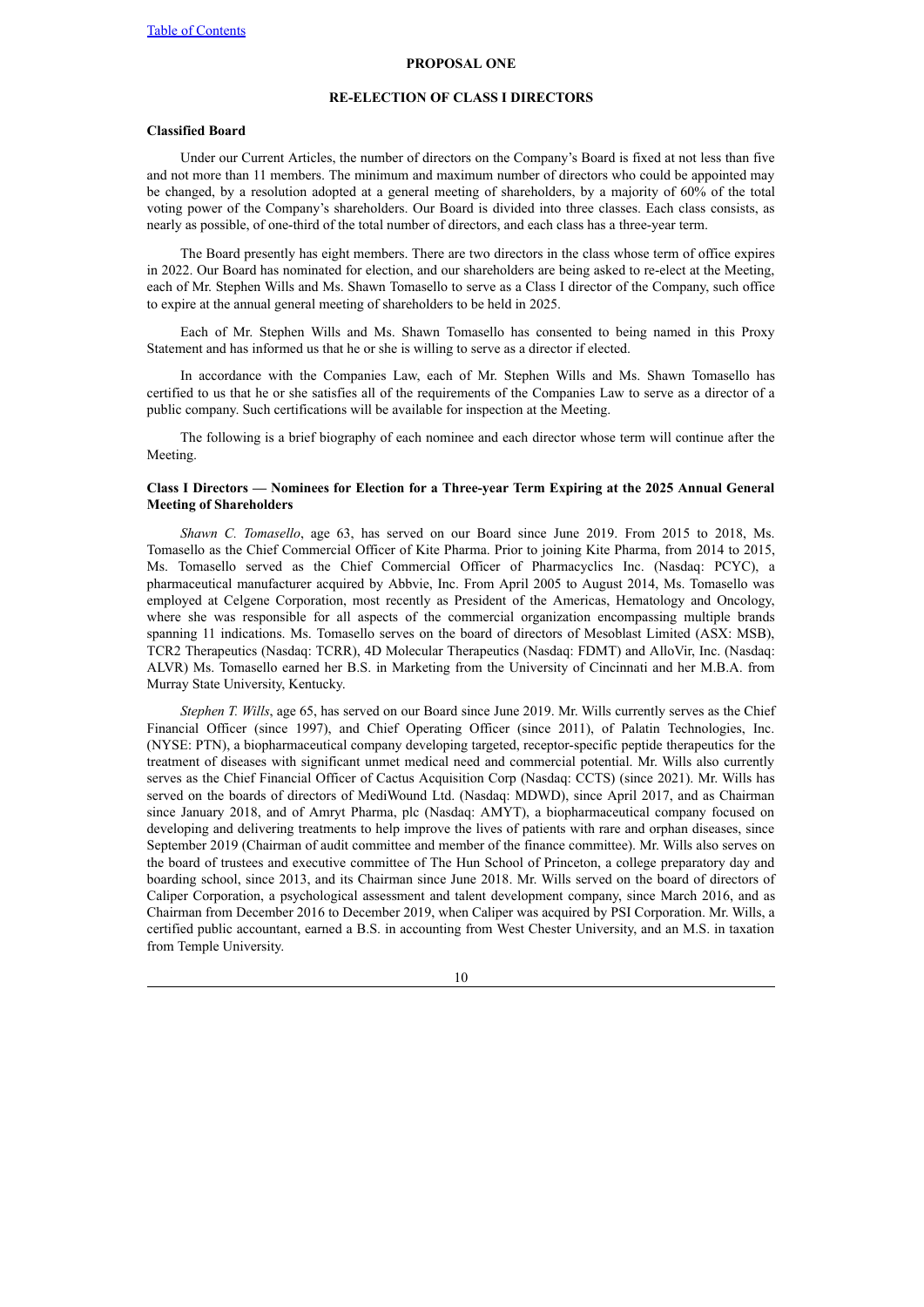## **Proposed Resolution**

We are therefore proposing to adopt the following resolution:

"**RESOLVED**, to elect each of Mr. Stephen Wills and Ms. Shawn Tomasello to serve as a Class I director of the Company, and to hold office until the close of business of the annual general meeting of shareholders to be held in 2025 and until their respective successors are duly elected and qualified, or until such individual's earlier resignation or retirement."

#### **Required Vote**

See "What is the quorum requirement, and how many votes are needed to approve each proposal?" above.

#### **Board Recommendation**

#### **The Board unanimously recommends that you vote "FOR" the proposed resolution.**

#### **Class II Directors Continuing in Office Until the 2023 Annual General Meeting of Shareholders**

*Kenneth I. Moch*, age 67, has served on our Board since July 2016. Mr. Moch has more than 35 years of experience in managing and financing biomedical technologies, and has played a key role in building five life science companies. He currently serves as president of Euclidean Life Science Advisors, LLC, where he provides management and advisory services for early-stage biotechnology companies. From 2016 to 2020, Mr. Moch served as the president and chief executive officer of Cognition Therapeutics, Inc., a company developing therapies for Alzheimer's disease. He previously was the managing partner of The Salutramed Group, LLC, and serves as the chief executive officer of several life sciences companies, including of Chimerix, Inc., an antiviral therapeutics company focused on stem cell transplantation, and Biocyte Corporation, which pioneered the use of cord blood stem cell storage and transplantation. He began his career in biotech as a cofounder of The Liposome Company, the first lipid nanoparticle company. Mr. Moch also serves as a director of Zynerba Pharmaceuticals, Inc. (Nasdaq: ZYNE). In the public policy arena, Mr. Moch served for over 15 years as a member of the governing board of the Biotechnology Innovation Organization, or BIO, including serving as Chair of BIO's Bioethics Committee and is a previous Chairman of BioNJ. He is a Founding Member of the New York University Working Group on Compassionate Use and Pre-Approval Access, and a Faculty Affiliate of the Division of Medical Ethics, Department of Population Health, NYU School of Medicine. Mr. Moch holds an A.B. in Biochemistry from Princeton University and an M.B.A. with emphasis in Finance and Marketing from the Stanford Graduate School of Business.

*Anat Cohen-Dayag, Ph.D.*, age 55, has served on our Board since January 2022. Dr. Cohen-Dayag has over 25 years of experience in the biotech industry, both in R&D and executive leadership roles. Since 2010, Dr. Cohen-Dayag has served as President and Chief Executive Officer and a member of the board of directors of Compugen Ltd. (Nasdaq: CGEN). Under her leadership, Compugen transformed from a service provider in the field of computational biology to a therapeutic discovery and development company advancing an innovative immuno-oncology pipeline originating from the company's computational discovery platforms. Prior to Compugen, Dr. Cohen-Dayag served as Head of R&D and was a member of the executive management team of Mindsense Biosystems Ltd., a biotechnology company engaged in the development of biomarkers for mental disorders. She also serves on the board of Pyxis Diagnostics Ltd., an Israeli biotechnology company focused on developing a unique platform to identify predictive biomarkers in the field of immuno-oncology. Dr. Cohen-Dayag holds a B.Sc. in Biology from Ben-Gurion University, an M.Sc. in Chemical Immunology and a Ph.D. in Cellular Biology, both from the Weizmann Institute of Science.

*Naama Halevi Davidov, Ph.D.,* age 50, has served on our Board since January 2022. Dr. Halevi Davidov has served as strategic financial advisor to Joytunes Ltd., a business-to-consumer wellbeing education app, since April 2021. She also served as a strategic financial advisor to Gloat Pty Ltd., a global talent marketplace platform, from March 2020 through November 2021, and to Healthy IO Ltd., a manufacturer and marketer of medical equipment from March 2019 through April 2021. Prior to that, Dr. Halevi Davidov was Chief Financial Officer of Kaltura, Inc. (Nasdaq: KLTR), a global software company, from November 2012 to August 2017. Dr. Halevi Davidov has served on the board of directors of Kaltura, Inc. since July 2021. Dr. Halevi Davidov is a Certified Public Accountant in Israel. She received a Ph.D. in Strategy, an M.B.A. and a B.A. in Accounting and Economics, all from Tel Aviv University.

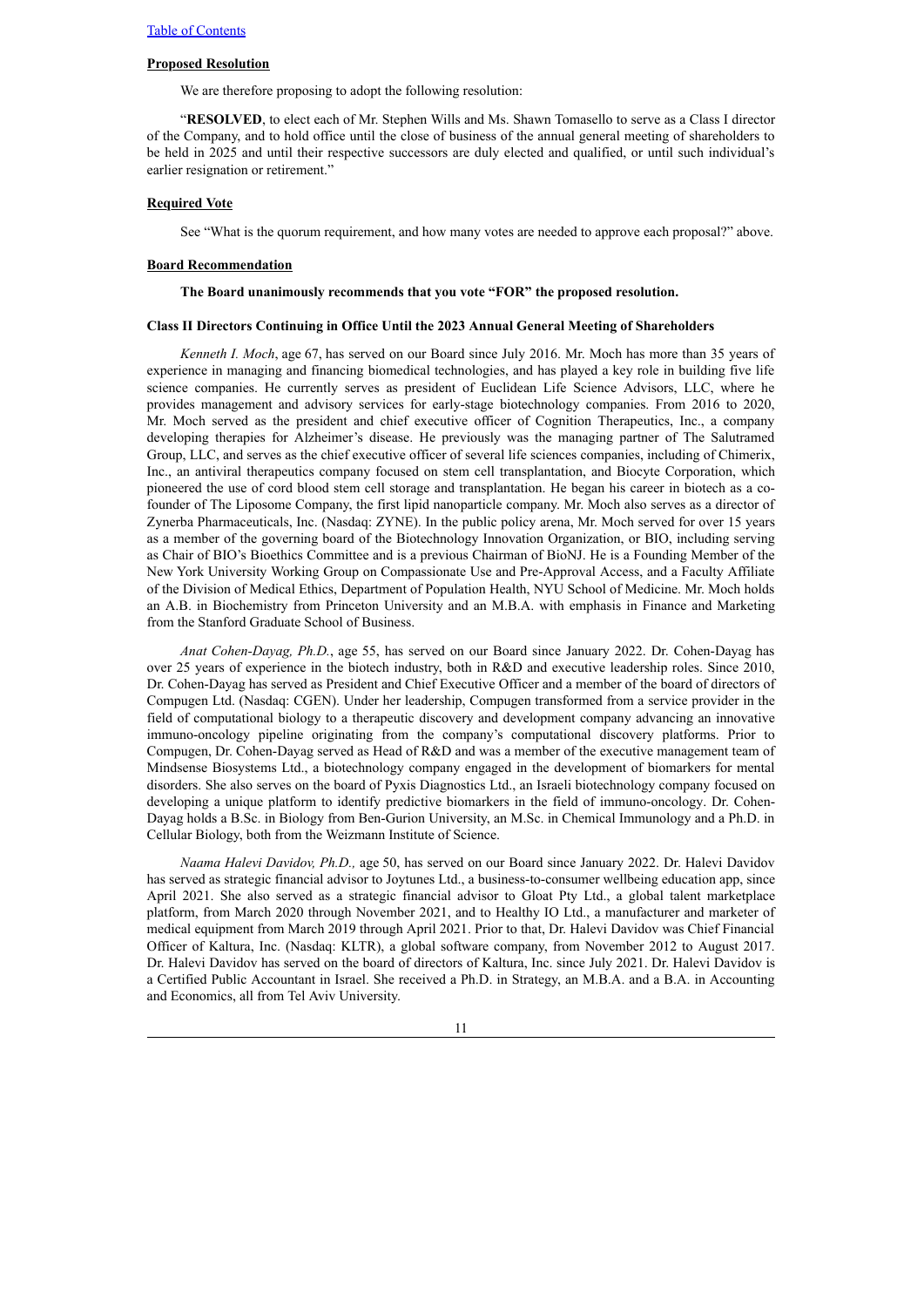### **Class III Directors Continuing in Office Until the 2024 Annual General Meeting of Shareholders**

*Robert I. Blum*, age 58, joined our Board as Chairman in September 2018. Since January 2007, Mr. Blum has served as the President and Chief Executive Officer of Cytokinetics, Inc. (Nasdaq: CYTK), a late stage biopharmaceutical company that develops potential treatments for people with diseases characterized by impaired muscle function which Mr. Blum helped to found. Prior to Cytokinetics, Mr. Blum served in senior business development and marketing positions at COR Therapeutics, Inc. (which was acquired by Millennium Pharmaceuticals, Inc.) and in various commercial and business planning roles at Marion Laboratories, Inc. (now part of Sanofi S.A.) and Syntex Corporation (now part of Roche Holding AG). Mr. Blum received B.A. degrees in Human Biology and Economics from Stanford University and an M.B.A. from Harvard Business School.

*Julian Adams, Ph.D.,* age 67, joined our Board in August 2016 and has served as our Chief Executive Officer since November 2017. Dr. Adams has more than 35 years of experience in drug discovery and development. From 2003 to 2016, Dr. Adams held roles of increasing responsibility at Infinity Pharmaceuticals, Inc. (Nasdaq: INFI), where he built and led the company's R&D efforts which ultimately led to the approval of duvelisib, also known as Copiktra®, for the treatment of certain leukemias and lymphomas. From 1999 to 2003, Dr. Adams served as a Senior Vice President at Millenium Pharmaceuticals, Inc., a subsidiary of the biopharmaceutical company Takeda Pharmaceutical Company Limited since 2008, where he led the development of bortezomib, also known as Velcade ® , for the treatment of multiple myeloma. He has served on the boards of directors of numerous biotechnology companies, and currently serves as the Chairman of the board of directors of Elicio Therapeutics Inc. Dr. Adams received a B.S. from McGill University and a Ph.D. from the Massachusetts Institute of Technology in the field of synthetic organic chemistry.

*Ivan Borrello, M.D.*, age 58, joined our Board in June 2022. Dr. Borrello has served as an Associate Professor of Oncology at the Sidney Kimmel Comprehensive Cancer Center at Johns Hopkins University School of Medicine since 2008. He is also an Attending Physician at The Johns Hopkins Hospital and Director of the Cellular Therapeutics and Multiple Myeloma programs. Dr. Borrello is a co-founder of WindMIL Therapeutics where he has served as senior clinical advisor since 2014, and is a co-founder of Meridian Therapeutics where he has served as senior clinical advisor since 2021. From 2001 to 2008, he was an Assistant Professor of Immunotherapy and Hematopoiesis, Hematologic Malignancies at Johns Hopkins Oncology Center. Dr. Borrello received a B.A. in Biology from Catholic University and an M.D. from the Medical College of Virginia.

## **Board Diversity**

The Board Diversity Matrix, below, provides the diversity statistics for our Board.

| <b>Total Number of Directors</b>           |        |             | 8                 |                                   |
|--------------------------------------------|--------|-------------|-------------------|-----------------------------------|
|                                            |        |             |                   |                                   |
|                                            | Female | <b>Male</b> | <b>Non-Binary</b> | <b>Did not Disclose</b><br>Gender |
| Part I: Gender Identity                    |        |             |                   |                                   |
| <b>Directors</b>                           | 3      | 5           |                   |                                   |
|                                            |        |             |                   |                                   |
| Part II: Demographic Background            |        |             |                   |                                   |
| African American or Black                  |        |             |                   |                                   |
| Alaskan Native or Native American          |        |             |                   |                                   |
| Asian                                      |        |             |                   |                                   |
| Hispanic or Latinx                         |        |             |                   |                                   |
| White                                      | 3      | 5           |                   |                                   |
| Two or More Races or Ethnicities           |        |             |                   |                                   |
| LGBTQ+                                     |        |             |                   |                                   |
| Did Not Disclose Demographic<br>Background |        |             |                   |                                   |
|                                            | 12     |             |                   |                                   |

#### **Board Diversity Matrix (As of March 15, 2022)**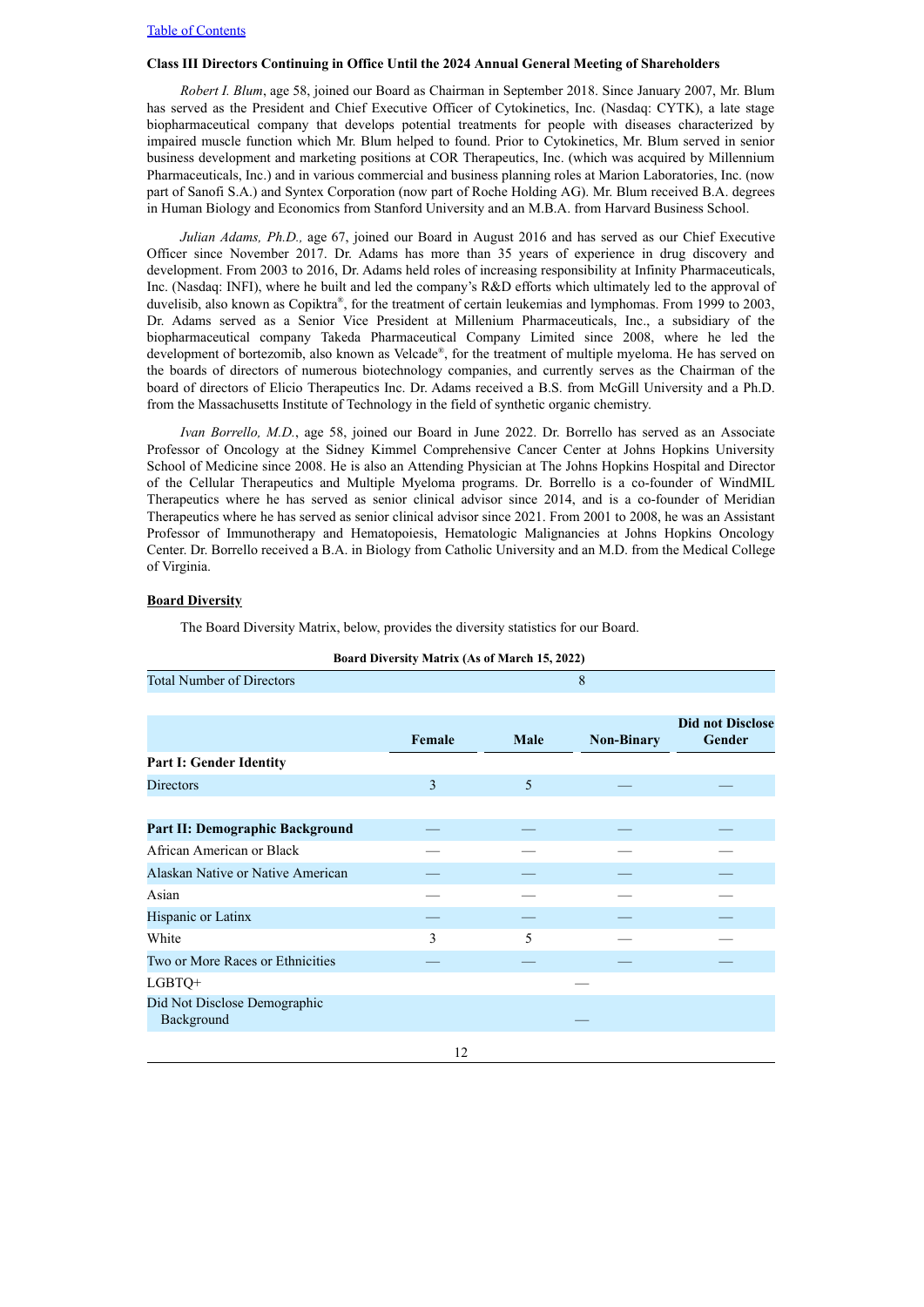#### **PROPOSAL TWO**

# <span id="page-17-0"></span>**APPROVAL OF AMENDMENT TO THE EMPLOYMENT TERMS OF DR. JULIAN ADAMS**

## **Background**

Pursuant to the approval of shareholders obtained at the annual general meeting of shareholders held on November 17, 2021, Dr. Julian Adams, our director and chief executive officer, currently receives a gross monthly salary of \$45,835, which is equivalent to a gross salary of \$550,020 on an annualized basis (the "**Base Salary**").

In addition, for each full calendar year of employment, Dr. Adams is eligible to receive a cash incentive target gross bonus equal to 40% of the annual gross Base Salary, which pursuant to the approval of shareholders obtained at the annual general meeting of shareholders held on November 17, 2021 was increased to 50% for the year 2021 (the "**Target Bonus**"). The Target Bonus is based on the attainment of performance goals and milestones that are determined by the Board. Further, under his terms of employment, Dr. Adams is entitled to reimbursement of business expenses, disability coverage and health insurance coverage in accordance with the Company's health care plan.

Upon termination of his employment (other than for cause), Dr. Adams is entitled to receive the annual Target Bonus, pro-rated for the portion of that year until the last day of employment, and for up to eight months following the date on which his employment is terminated, a monthly payment equal to the sum of the base monthly salary and the cost of health insurance and disability benefit premiums as in effect on the date of termination of his employment.

In the event of a change of control of the Company, if Dr. Adams' employment is terminated by the Company without cause, or if he resigns on account of good reason, each within 12 months following the change of control, then Dr. Adams will be entitled to a gross bonus payment equal to his annual Target Bonus as well as full acceleration of any options granted to him until the date of the change of control.

At the Meeting, our shareholders will be asked to approve the following amendments to Dr. Adams' employment terms: (i) an increase of the Base Salary to a gross monthly salary of \$47,500, which is equivalent to a gross salary of \$570,000 on an annualized basis, effective as of March 1, 2022; (ii) an increase of his Target Bonus for the year 2022 to 50% of his annual Base Salary instead of the 40% target set forth in his employment agreement; (iii) a grant of 48,500 restricted share units of the Company (the "**RSUs**") and a grant of options to purchase 291,100 ordinary shares of the Company (the "**Options**", and collectively with the Restricted Shares, the "**Awards**"); and (iv) a grant of a cash bonus of \$206,300 and 68,800 RSUs pursuant to the terms and conditions of a special retention program (the "**Retention Program**"). The exercise price of the Options will be \$2.93, which is the closing price of an ordinary share on Nasdaq on the date of approval by the Board (and in any event shall not be less than the fair market value on the date of the grant). The Awards are granted under the Company's 2017 Share Incentive Plan, as amended and restated (the "**Plan**") and in accordance with the terms and conditions of the Company's customary RSU Agreement and Option Agreement, as applicable. The RSUs granted in section (iii) above will vest under the following schedule: 33.3% of the RSUs shall vest on each of the first, second and third anniversaries of the grant date. The Options will vest under the following schedule: 25% of the Options, on the first anniversary of the grant date, and 6.25% of the Options, at the end of each subsequent three-month period thereafter over the course of the following 3 years, subject to full acceleration of vesting in the event of certain terminations of employment that occur within 12 months after a change of control, as described above. The RSUs and cash bonus granted under the Retention Program will vest under the following schedule: 50% of the RSUs and cash bonus shall vest on December 31, 2022 and the remaining 50% of the RSUs and cash bonus shall vest on December 31, 2023; provided, in each case, that Dr. Adams remains continuously as Chief Executive Officer of the Company or its subsidiary throughout such vesting dates. The term of the Options will be 10 years, unless they expire earlier in accordance with the terms of the Plan.

The proposed amendments to the employment terms of Dr. Adams were approved by the Compensation and Talent Committee and the Board, which considered, among other factors, Dr. Adams' performance and contribution to the Company as well as his experience and the terms of the Company's compensation policy. When reviewing Dr. Adams' terms of employment, the Compensation and Talent Committee and the Board reviewed a peer group compensation survey prepared by an independent compensation advisor and considered market trends in similar companies. The employment terms of Dr. Adams following the proposed amendments are consistent with our compensation policy.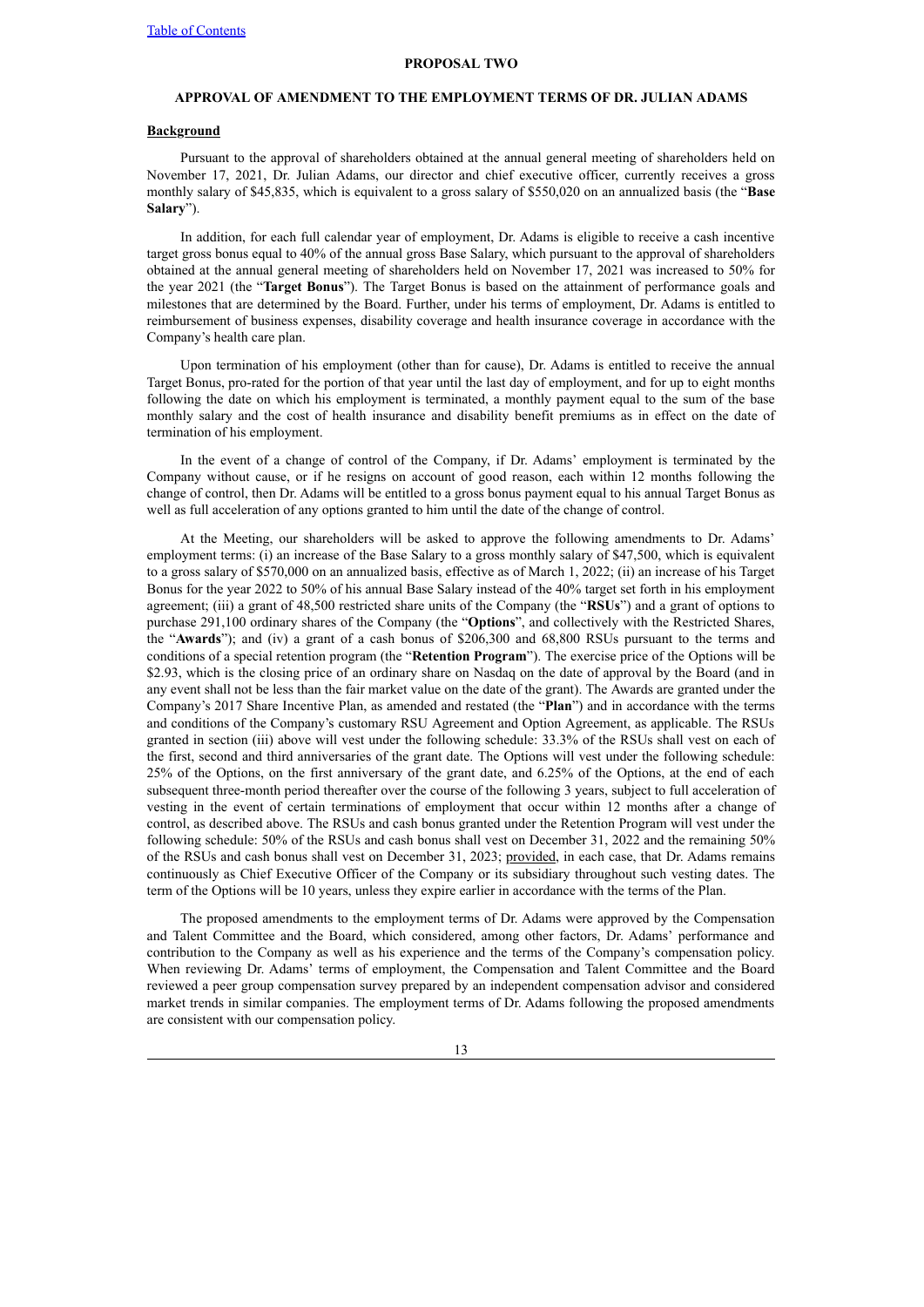## **Proposed Resolution**

We are therefore proposing to adopt the following resolution:

"**RESOLVED**, to approve the amendments to the terms of employment of Dr. Adams, a director and Chief Executive Officer of the Company, as described in the Proxy Statement dated June , 2022."

## **Required Vote**

See "What is the quorum requirement, and how many votes are needed to approve each proposal?" above.

**Shareholders should be aware that the Company will not be authorized to amend Dr. Adams'** employment terms unless this Proposal 2 is approved by the affirmative vote of the holders of a majority **of the voting power represented at the Meeting in person or by proxy and voting thereon.**

## **Board Recommendation**

**The Board unanimously recommends that you vote "FOR" the proposed resolution.**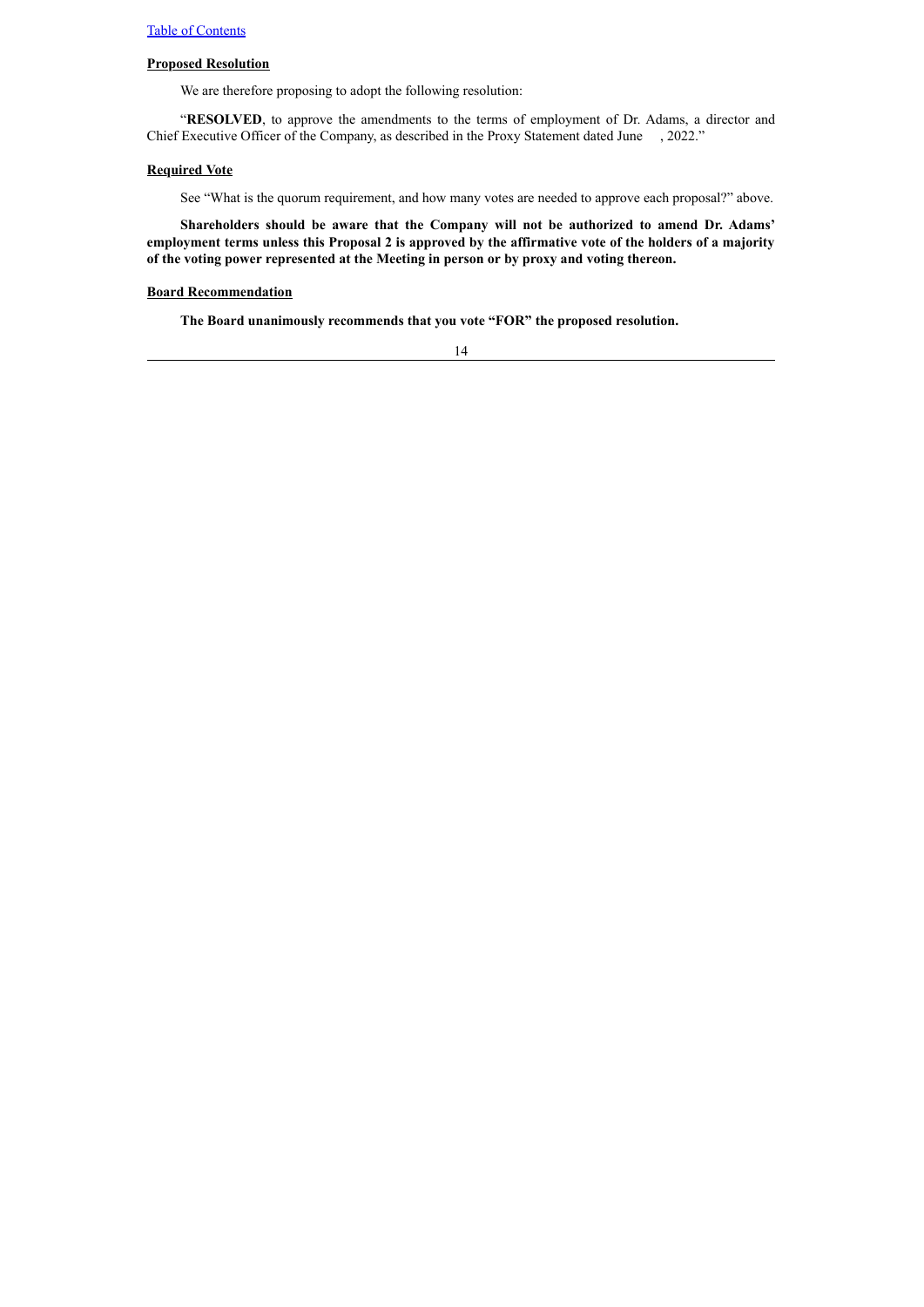## **PROPOSAL THREE**

## **APPROVAL OF AMENDMENTS TO THE COMPANY'S AMENDED AND RESTATED ARTICLES OF ASSOCIATION**

## <span id="page-19-0"></span>**Background**

The shareholders of the Company are requested to approve amendments to the Current Articles, as set forth in the form of our Current Articles as proposed to be amended hereby, attached as Annex A to this Proxy Statement (additions are underlined and deletions are struck through).

Our Board, following the recommendation of our nominating and governance committee, has considered the appropriateness of the proposed amendments to the Current Articles and has determined that it is in the best interest of the Company and its shareholders to adopt such proposed amendments to our Current Articles.

The proposed amendments include the following changes to the Current Articles:

## *Special Majority Board Approval for Significant Transactions*

We propose to approve an amendment to the Current Articles to include a provision which would require the affirmative vote of two-thirds (2/3) of the Directors then serving and entitled to vote thereon, in order to approve certain transactions which may have a significant effect on the Company's structure, assets or business, including significant mergers and acquisitions, a disposition of all or substantially all of the assets of the Company, a voluntary dissolution and material changes to the principal business of the Company. Any amendment or replacement of such provision would be subject, in addition to the approval of the Company's shareholders, to the approval of the aforesaid special majority of the Board.

#### *Restrictions on Certain Business Transactions*

Additionally, we propose to approve an amendment to the Current Articles to add a provision which would restrict certain business transactions with any shareholder (and its affiliates) who holds (beneficially or of record) 20% or more of the voting power in the Company, unless such business combination is approved by the Board with the affirmative vote of at least two-thirds (2/3) of the Directors then in office and entitled to vote thereon. The restricted business combinations would include mergers, consolidations and dispositions of assets having a value of 10% or more of (i) the Company's assets or (ii) of the market value of its outstanding shares. Any amendment or replacement of such provision would be subject, in addition to the approval of the Company's shareholders, to an approval by the aforesaid special majority of the Board.

## *Board Approval to Amend the Current Articles*

We also propose to approve a Delaware-like approval mechanism requiring an affirmative vote of a majority of the Directors then in office and entitled to vote thereon, in addition to the approval of our shareholders, in order to amend the Current Articles, as they may be amended from time to time, (generally, without derogating from specific provisions which require approval by a special majority of the Board for amendment thereof).

All of the foregoing amendments to the Company's Current Articles are qualified in their entirety by reference to the full text of the Current Articles, as proposed to be amended hereby, a copy of which is attached as Annex A (additions are underlined and deletions are struck through).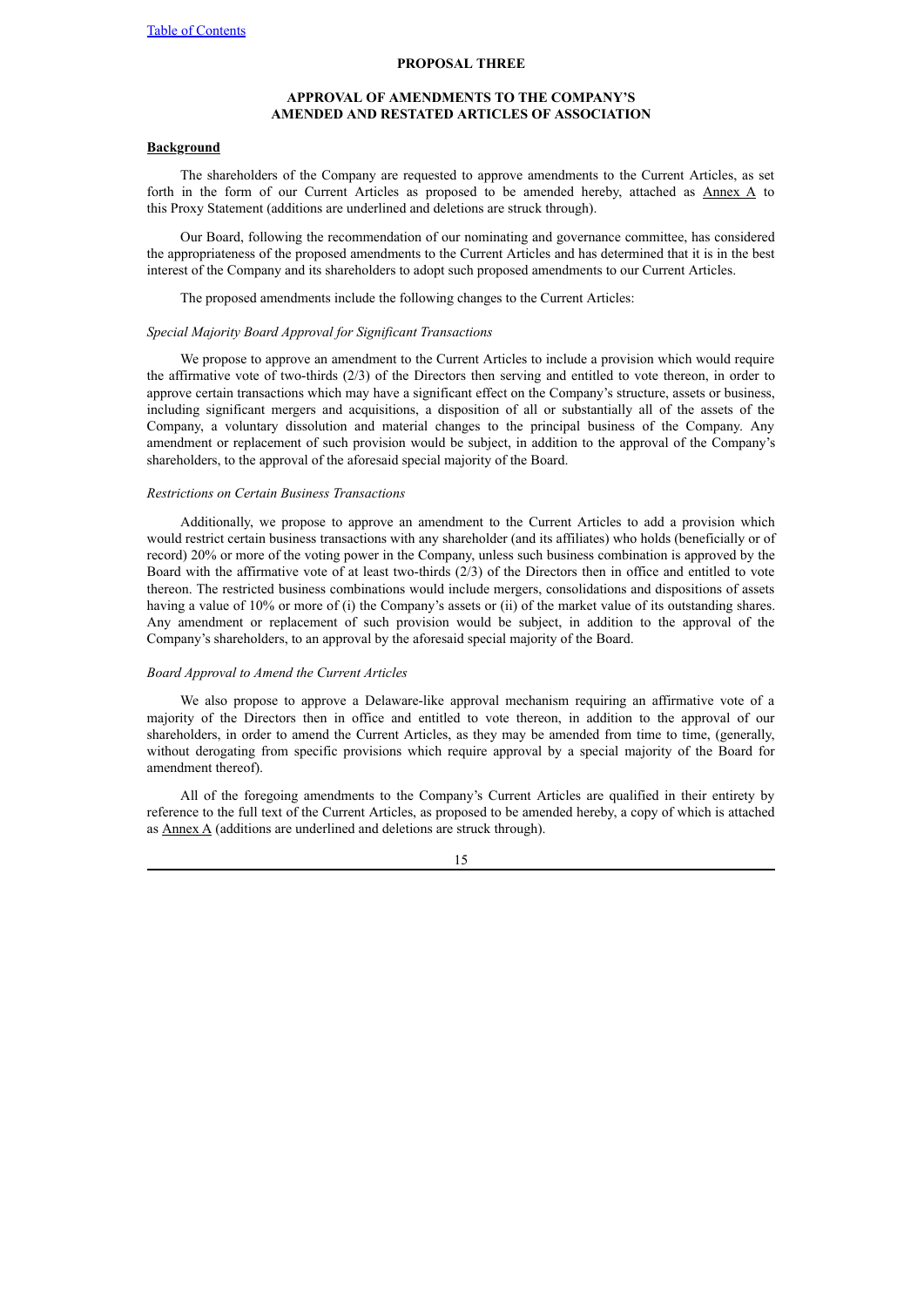# **Proposed Resolution**

We are therefore proposing to adopt the following resolution:

"**RESOLVED**, to approve the amendments to the Company's amended and restated articles of association, as described in the Proxy Statement dated June , 2022."

## **Required Vote**

See "Quorum and Required Vote" above.

# **Board Recommendation**

The Board unanimously recommends that you vote "**FOR"** the proposed resolution.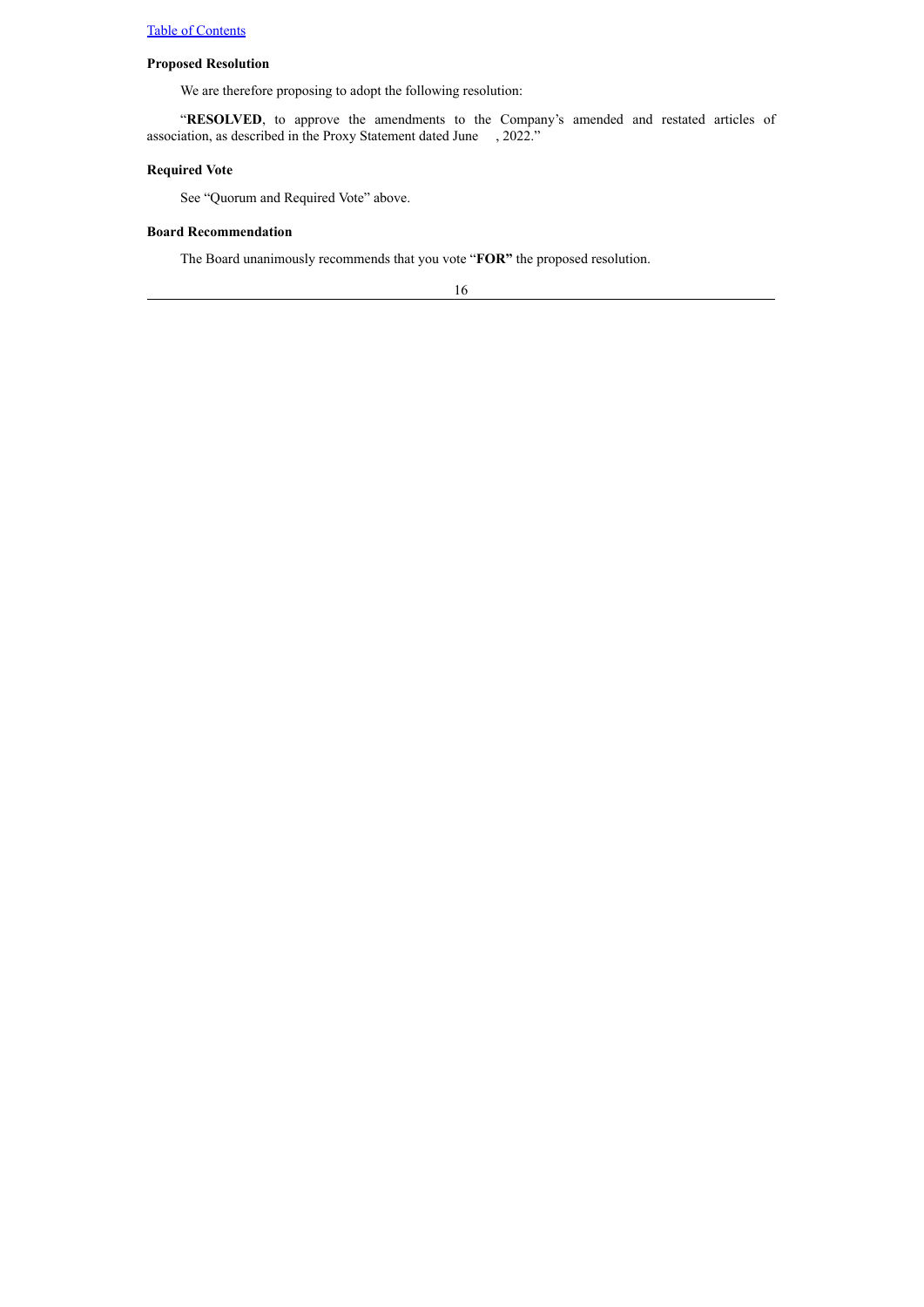#### **PROPOSAL FOUR**

## **RE-APPOINTMENT OF AUDITORS**

# <span id="page-21-0"></span>**Background**

Under the Companies Law and our Current Articles, the shareholders of the Company are authorized to appoint the Company's independent auditors. In addition, under our Current Articles, the Board is authorized to determine the independent auditor's remuneration. The Nasdaq corporate governance rules require that the Company's Audit Committee approve the re-appointment and remuneration of the independent auditor.

At the Meeting, shareholders will be asked to approve the re-appointment of Kost, Forer, Gabbay & Kasierer, a member firm of Ernst & Young Global (the "**Firm**"), as the Company's independent auditors for the year ending December 31, 2022, and its service until the annual general meeting of shareholders to be held in 2023. The Firm has audited the Company's financial statements since 2000.

We paid the following fees for professional services rendered by the Firm for the years ended December 31, 2021 and 2020:

|                                   | <b>Year Ended December 31,</b> |  |  |
|-----------------------------------|--------------------------------|--|--|
| 2021                              | 2020                           |  |  |
| (US\$<br>in thousands)            | (US\$<br>in thousands)         |  |  |
| Audit Fees <sup>(1)</sup><br>365  | 315                            |  |  |
| Audit-Related Fees <sup>(2)</sup> |                                |  |  |
| Tax Fees <sup>(3)</sup><br>8      | 8                              |  |  |
| All Other Fees <sup>(4)</sup>     | 20                             |  |  |
| Total<br>373                      | 343                            |  |  |

(1) Audit fees are the aggregate fees billed for the audit of our annual financial statements, quarterly review, statutory audits, issuance of consents and assistance with and review of documents filed with the SEC.

(2) Audit-related fees would be assurance and related services by our independent registered public accounting firm that are reasonably related to the performance of the audit or review of our consolidated financial statements and are not reported under item (1).

(3) Tax fees relate to tax compliance, planning and advice.

(4) All other fees would be fees billed for services provided by our independent registered public accounting firm, with respect to government incentives and other matters.

## **Audit Committee Pre-Approval Policies and Procedures**

Our Audit Committee provides assistance to our Board in fulfilling its legal and fiduciary obligations in matters involving our accounting, auditing, financial reporting, internal control and legal compliance functions by pre-approving the services performed by our independent accountants and reviewing their reports regarding our accounting practices and systems of internal control over financial reporting. Our Audit Committee also oversees the audit efforts of our independent accountants and takes those actions that it deems necessary to satisfy itself that the accountants are independent of management. Our Audit Committee has authorized all auditing and non-auditing services provided by the Firm during 2021 and 2020 and the fees paid for such services.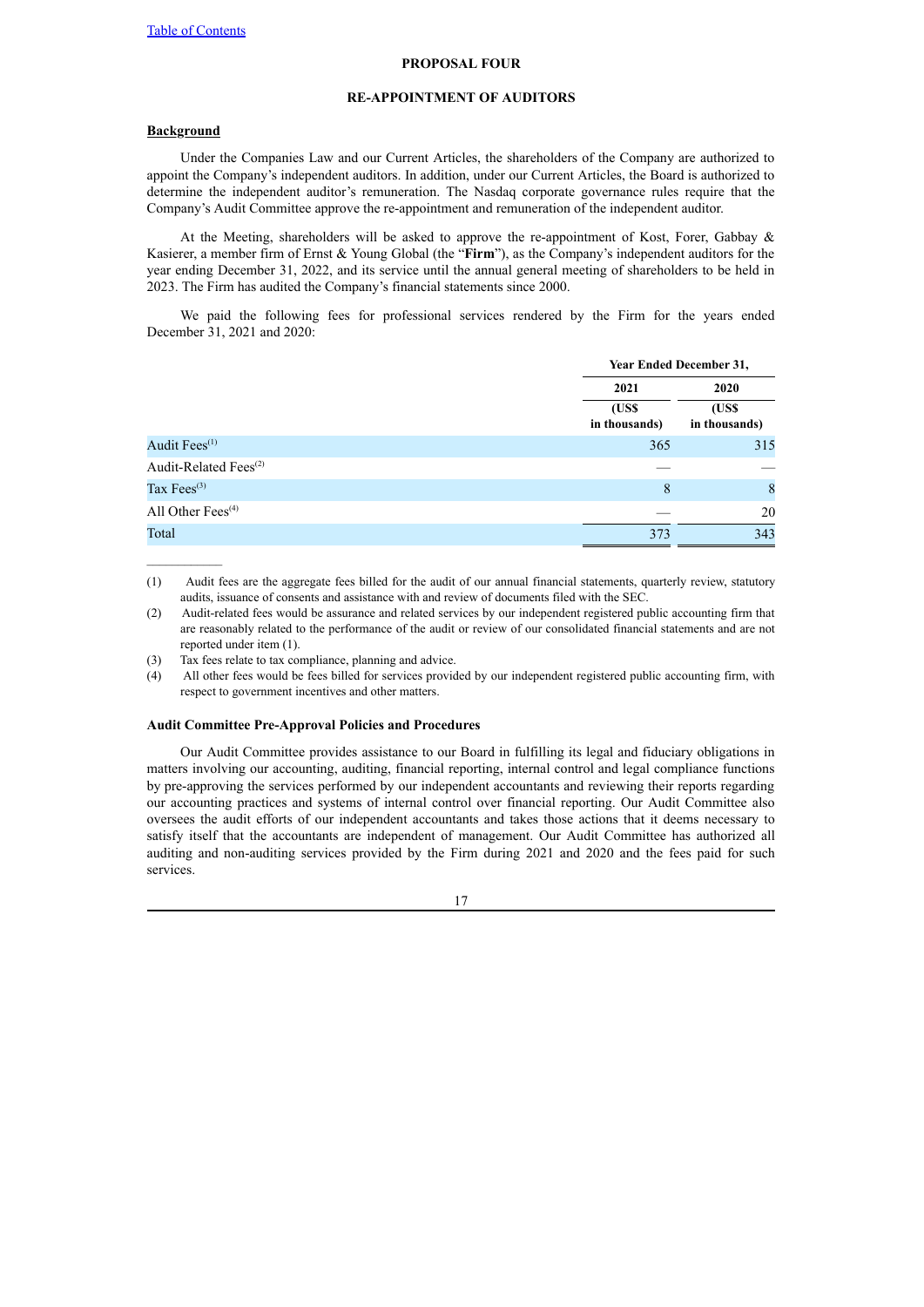# **Proposed Resolution**

We are therefore proposing to adopt the following resolution:

"**RESOLVED**, to approve the re-appointment of Kost, Forer, Gabbay & Kasierer, a member firm of Ernst & Young Global, as the Company's independent auditors for the fiscal year ending December 31, 2022, and its service until the annual general meeting of shareholders to be held in 2023."

## **Required Vote**

See "What is the quorum requirement, and how many votes are needed to approve each proposal?" above.

# **Board Recommendation**

**The Board unanimously recommends that you vote "FOR" the proposed resolution.**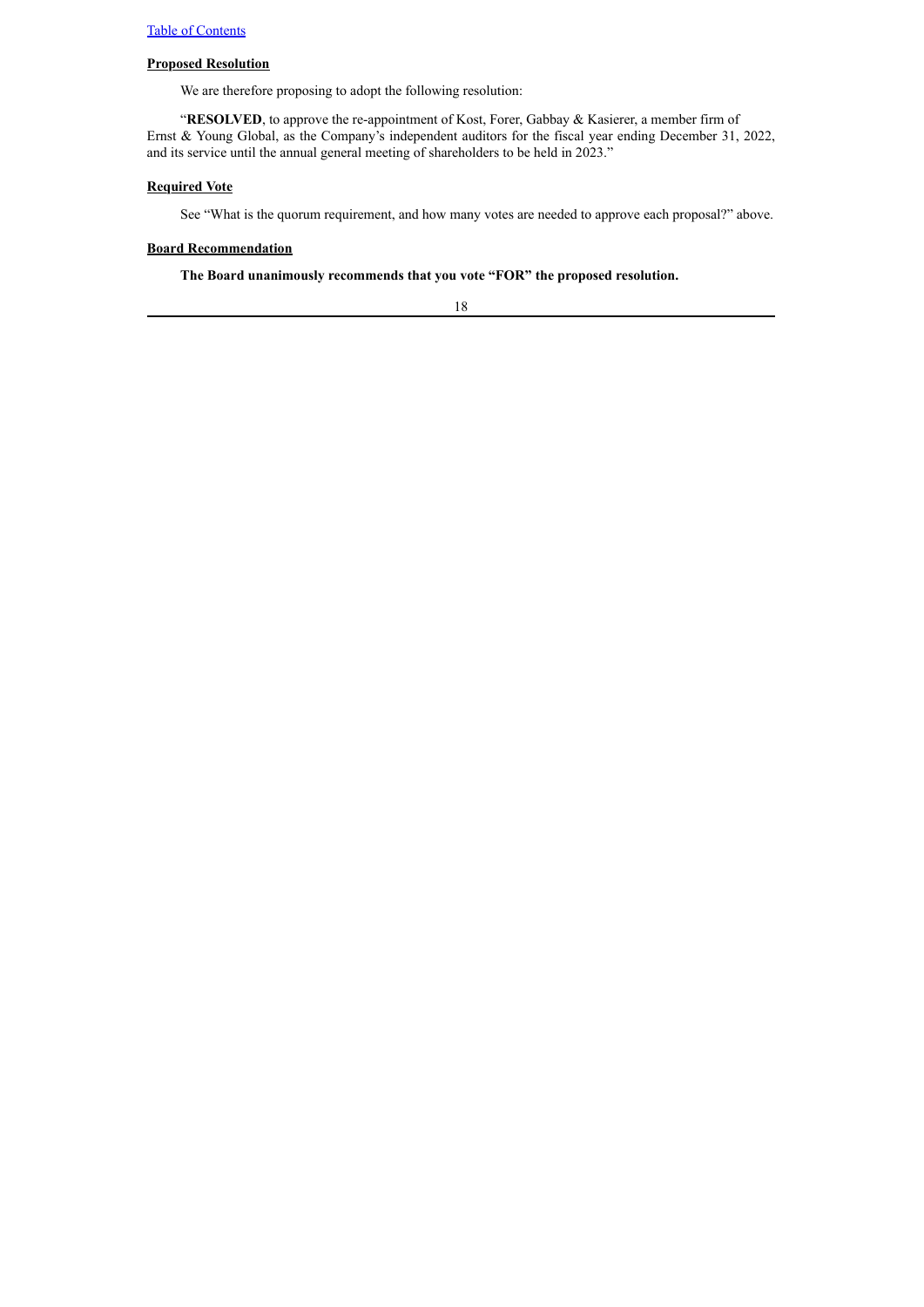# **EXECUTIVE OFFICERS**

<span id="page-23-0"></span>The table below sets forth our executive officers and their respective ages as of June 1, 2022.

| <b>Name</b>      | Age | Position                                     |
|------------------|-----|----------------------------------------------|
| Dr. Julian Adams |     | Director and Chief Executive Officer         |
| Shai Lankry      | 45  | Chief Financial Officer                      |
| Michele Korfin   | 50  | Chief Operating and Chief Commercial Officer |
| Josh Patterson   | 46  | General Counsel and Chief Compliance Officer |

The biography of Dr. Adams is set forth in "Proposal 1: Election of Directors" above.

*Shai Lankry* has served as our Chief Financial Officer since April 2018. Mr. Lankry has more than 15 years of senior management experience in finance. Prior to joining Gamida Cell, from 2016 to 2018, Mr. Lankry served as a Finance Director at West Pharmaceutical Services Inc., leading the R&D and operations financials for the Israeli subsidiary. From 2013 to 2017, Mr. Lankry was the Chief Financial Officer and Israeli Site Manager of Macrocure Ltd. where he played an integral role in the company's 2014 US initial public offering and its 2017 acquisition by Leap Therapeutics Inc. Mr. Lankry is a licensed Israeli CPA and holds an M.B.A. in Finance from Tel-Aviv University.

*Michele Korfin* has served as our Chief Operating and Chief Commercial Officer since August 2020. Prior to joining Gamida Cell, Ms. Korfin served as Chief Operating Officer at TYME Technologies, Inc. (Nasdaq: TYME), a biotechnology company focused on therapeutic candidates that target cancer metabolism, from 2018 until 2020. From 2016 until 2018, she was Vice President of Market Access at Kite Pharma, Inc., or Kite, a biotechnology company engaged in the development of cancer immunotherapy products that is now part of Gilead Sciences. At Kite, she oversaw the market access strategy, including payer relations, reimbursement and government affairs for Yescarta ® , the first approved CAR-T therapy in lymphoma. She also worked closely with the manufacturing and supply chain teams at Kite to prepare for FDA approval and commercialization. Before joining Kite, Ms. Korfin spent more than a decade at Celgene Corporation (now part of Bristol Myers Squibb) in a variety of key strategic and operational roles, including overseeing the global development programs for Revlimid ® in lymphoma and chronic lymphocytic leukemia. She also led Celgene Corporation's oncology sales force of over 120 representatives responsible for Abraxane ® , which is now a standard of care in pancreatic cancer. Ms. Korfin holds an M.B.A. from Harvard Business School and a B.S. in Pharmacy from Rutgers University. She is a Registered Pharmacist in New Jersey. She is also on the Board of Trustees of BioNJ, the organization that represents the biotechnology industry for New Jersey.

*Josh Patterson* has served as our General Counsel and Chief Compliance officer since August 2021. Prior to joining Gamida Cell, Mr. Patterson served as General Counsel between March 2020 and August 2021 and as Vice President, Legal and Corporate Secretary between March 2018 and March 2020 for Akcea Therapeutics, Inc., a biotechnology company that merged with Ionis Pharmaceuticals, Inc. in 2020. Between December 2006 and March 2018, Mr. Patterson served in various leadership positions at Ionis Pharmaceuticals, Inc. (Nasdaq: IONS), a biotechnology company that specializes in discovering and developing RNA-targeted therapeutics, including as Executive Director and Deputy General Counsel. Mr. Patterson holds a B.A. from Carthage College and a J.D. from the Syracuse University College of Law.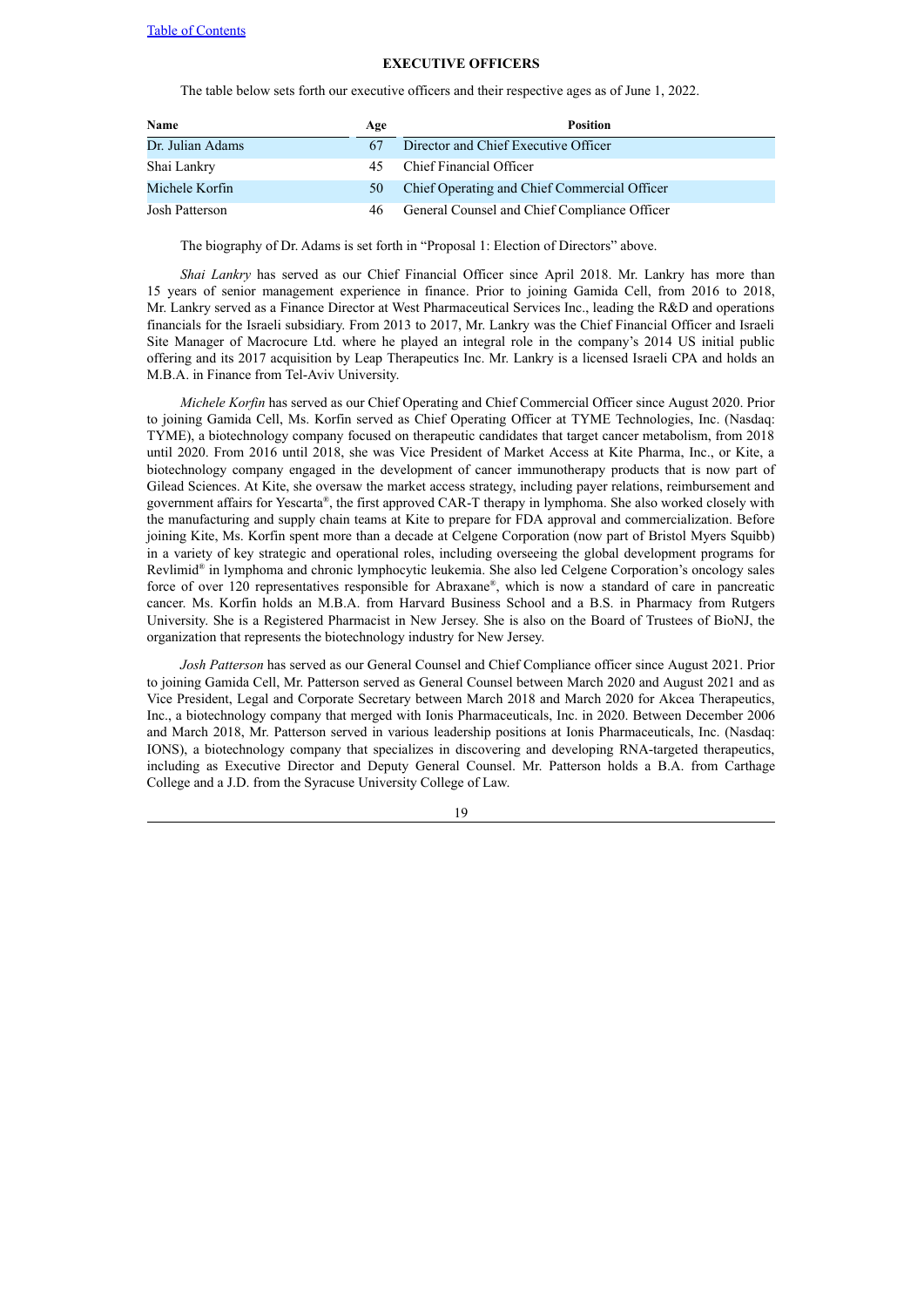## **COMPENSATION OF EXECUTIVE OFFICERS AND DIRECTORS**

## <span id="page-24-0"></span>**Summary Compensation Table**

The table below provides information with respect to the fiscal years ended December 31, 2021 and 2020 regarding the compensation of the principal executive officer, the two most highly paid executive officers, and two additional individuals for whom disclosure would have been provided but for the fact that they were not serving as an executive officer at the end of fiscal year 2021. For information on the compensation granted to our five most highly compensated office holders (as defined in the Companies Law) during or with respect to the year ended December 31, 2020 and 2021 see "Executive Compensation" in our Annual Report.

| Name and Principal Position <sup>(1)</sup>               | Year | <b>Salary</b> | <b>Non-Equity</b><br><b>Incentive Plan</b><br>Compensation | <b>Share</b><br>Awards <sup><math>(2)</math></sup> | Option<br>Awards <sup><math>(2)</math></sup> | <b>All Other</b><br>Compensation <sup>(3)</sup> | Total |
|----------------------------------------------------------|------|---------------|------------------------------------------------------------|----------------------------------------------------|----------------------------------------------|-------------------------------------------------|-------|
|                                                          |      |               |                                                            | In thousands USD                                   |                                              |                                                 |       |
| Dr. Julian Adams -                                       | 2021 | 547           | 125                                                        | 296                                                | 1,049                                        | 35                                              | 2,053 |
| Chief Executive Officer                                  | 2020 | 532           | 155                                                        |                                                    | 804                                          | 31                                              | 1,522 |
|                                                          |      |               |                                                            |                                                    |                                              |                                                 |       |
| Shai Lankry -                                            | 2021 | 321           | 132                                                        | 234                                                | 350                                          | 111                                             | 1,148 |
| Chief Financial Officer                                  | 2020 | 253           | 53                                                         |                                                    | 313                                          | 19                                              | 638   |
|                                                          |      |               |                                                            |                                                    |                                              |                                                 |       |
| Michele Korfin –                                         | 2021 | 429           | 48                                                         | 240                                                | 106                                          | 33                                              | 866   |
| Chief Operating and<br>Commercial Officer <sup>(4)</sup> | 2020 | 159           |                                                            |                                                    | 267                                          | 12                                              | 438   |

(1) All named executive officers were employed on a full time (100%) basis during their term of employment in 2021.

(2) For further information about the assumption used for the valuation of the Share Awards and Option awards, see Note 11 to Consolidated Financial Statements in the Company's Annual Report.

(3) Includes leased car expenses, medical and other insurance, and 401(k) contributions made by the Company.

(4) Ms. Korfin joined us as Chief Commercial and Chief Operating Officer in August 2020.

## **Narrative Disclosure to Summary Compensation Table**

Our executive compensation program is designed to attract, motivate and retain highly experienced leaders who will contribute to our success and enhance shareholder value, while demonstrating professionalism in a highly achievement-oriented culture. Our program is based on merit and rewards excellent performance in the long term, and it aims to embed our core values within our leadership team's behavior.

To that end, our program is designed:

- To closely align the interests of the executive officers with those of our shareholders in order to enhance shareholder value;
- To align a significant portion of the executive officers' compensation with our short and long-term goals and performance;
- To provide the executive officers with a structured compensation package, including competitive salaries, performance-motivating cash and equity incentive programs and benefits;
- To strengthen the retention and the motivation of executive officers in the long term, and to be able to present to each executive officer an opportunity to advance in a growing organization;
- To provide appropriate awards in order to incentivize superior individual performance; and
- To maintain consistency in the way executive officers are compensated.

Our executive compensation program was prepared taking into account our size and business and financial characteristics.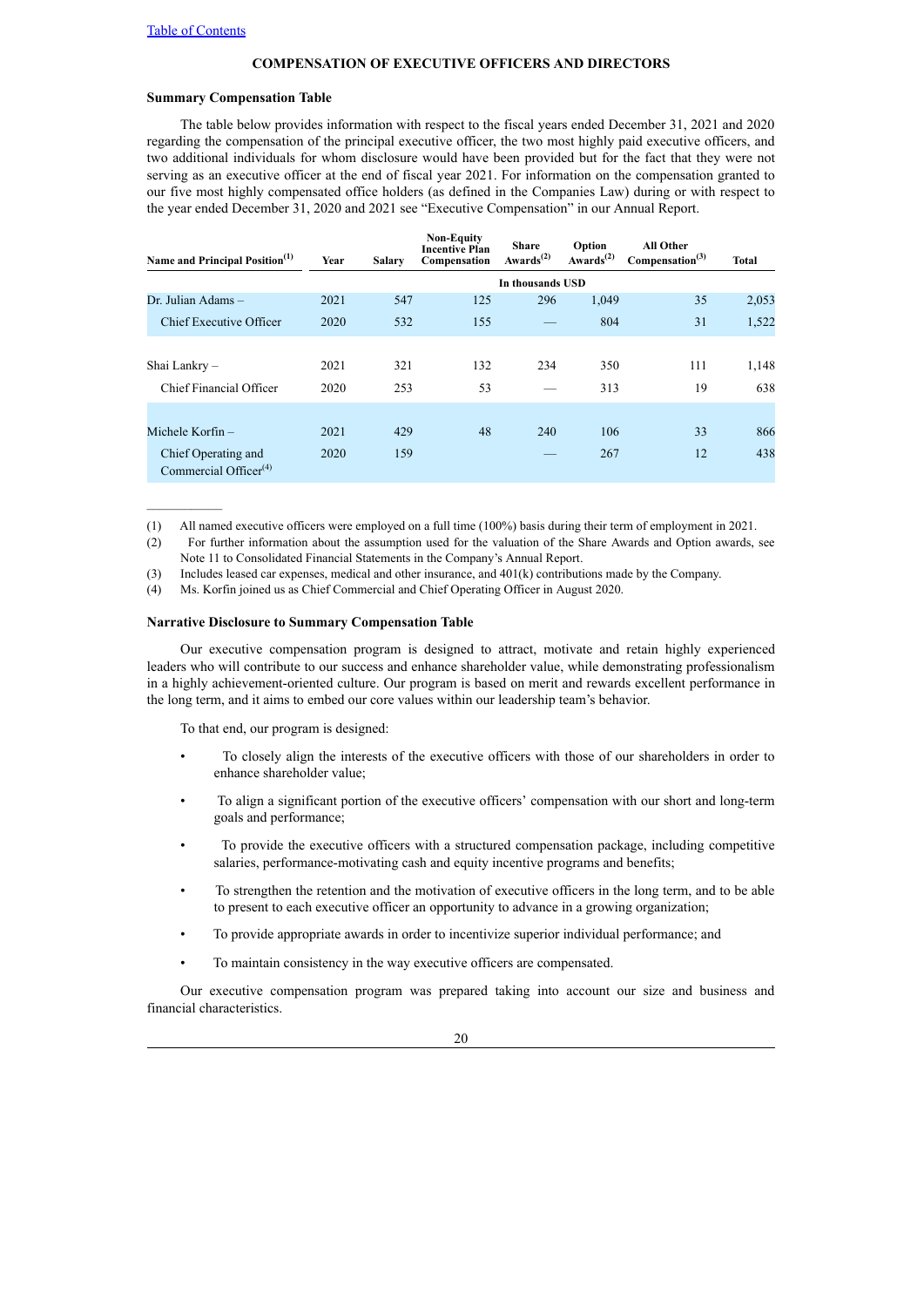## *Role of the Compensation Committee and Executive Of icers in Setting Executive Compensation*

The Compensation and Talent Committee of our Board is responsible for determining our executives' compensation. During the past fiscal year, after taking into consideration the six factors described above, the Compensation and Talent Committee engaged Radford, which is part of Aon plc, as its compensation consultant. Our Compensation and Talent Committee selected Radford based on Radford's general reputation in the industry. The Compensation and Talent Committee requested that Radford:

- evaluate the efficacy of our existing compensation strategy and practices in supporting and reinforcing our long-term strategic goals; and
- assist in refining our compensation strategy and in developing and implementing an executive compensation program to execute that strategy.

As part of its engagement, the Compensation and Talent Committee also requested that Radford develop a group of comparator companies and to perform analyses of competitive performance and compensation levels for that group, and finally, to develop recommendations for our executive compensation program that were presented to the compensation committee for its consideration. Following an active dialogue with Radford, the Compensation and Talent Committee approved the recommendations.

Historically, the Compensation and Talent Committee has made significant adjustments to annual compensation, determined bonus and equity awards and established new performance objectives at one or more meetings held during the first quarter of the year. However, the Compensation and Talent Committee also considers matters related to individual compensation, such as compensation for new executive hires, as well as high-level strategic issues, such as the efficacy of our compensation strategy, potential modifications to that strategy and new trends, plans or approaches to compensation, at various meetings throughout the year. Generally, the Compensation and Talent Committee's process comprises two related elements: the determination of compensation levels and the establishment of performance objectives for the current year. For all executives other than the chief executive officer, our Compensation and Talent Committee typically reviews and discusses each executive's performance and his or her proposed compensation with our chief executive officer. Based on those discussions and at its discretion, the Compensation and Talent Committee then determines the compensation of each executive officer for approval by the Board. The chief executive officer may not participate in, or be present during, any deliberations or determinations of the Compensation and Talent Committee regarding his compensation and his compensation is subjected to shareholder approval. The Compensation and Talent Committee evaluates the chief executive officer and makes recommendations to the Board regarding the chief executive officer's compensation, which is then approved by the full Board in its discretion. In determining the performance and compensation of all executives and directors, as part of its deliberations, the Compensation and Talent Committee may review and consider, as appropriate, materials such as financial reports and projections, operational data, tax and accounting information, tally sheets that set forth the total compensation that may become payable to executives in various hypothetical scenarios, executive and director stock ownership information, Company stock performance data, analyses of historical executive compensation levels and current Company-wide compensation levels, as well as recommendations from the committee's compensation consultant, including analyses of executive and director compensation paid at other companies identified by the consultant.

The Compensation and Talent Committee also evaluates our executive compensation program in light of our shareholders' views and our transforming business needs and expects to continue to consider the outcome of our "say on pay" votes and our shareholders' views when making future executive compensation decisions. The compensation programs for our executives are also subject to the approval of our Board and in the case of our chief executive officer and directors, and certain other cases, the approval of our shareholders. For additional information regarding our executive compensation program, see "Compensation of Directors and Executive Officers" in our Annual Report.

#### **Executive Compensation Program**

The annual compensation arrangements for our named executive officers consist of an annual base salary and long-term incentive compensation in the form of equity awards. Our named executive officers are also eligible to receive short-term incentive compensation in the form of annual incentive awards, which may be paid in cash or equity-based awards. We have historically emphasized the use of equity to provide incentives for our named executive officers, to focus on the growth of our overall enterprise value and, correspondingly, to create sustainable value for our shareholders.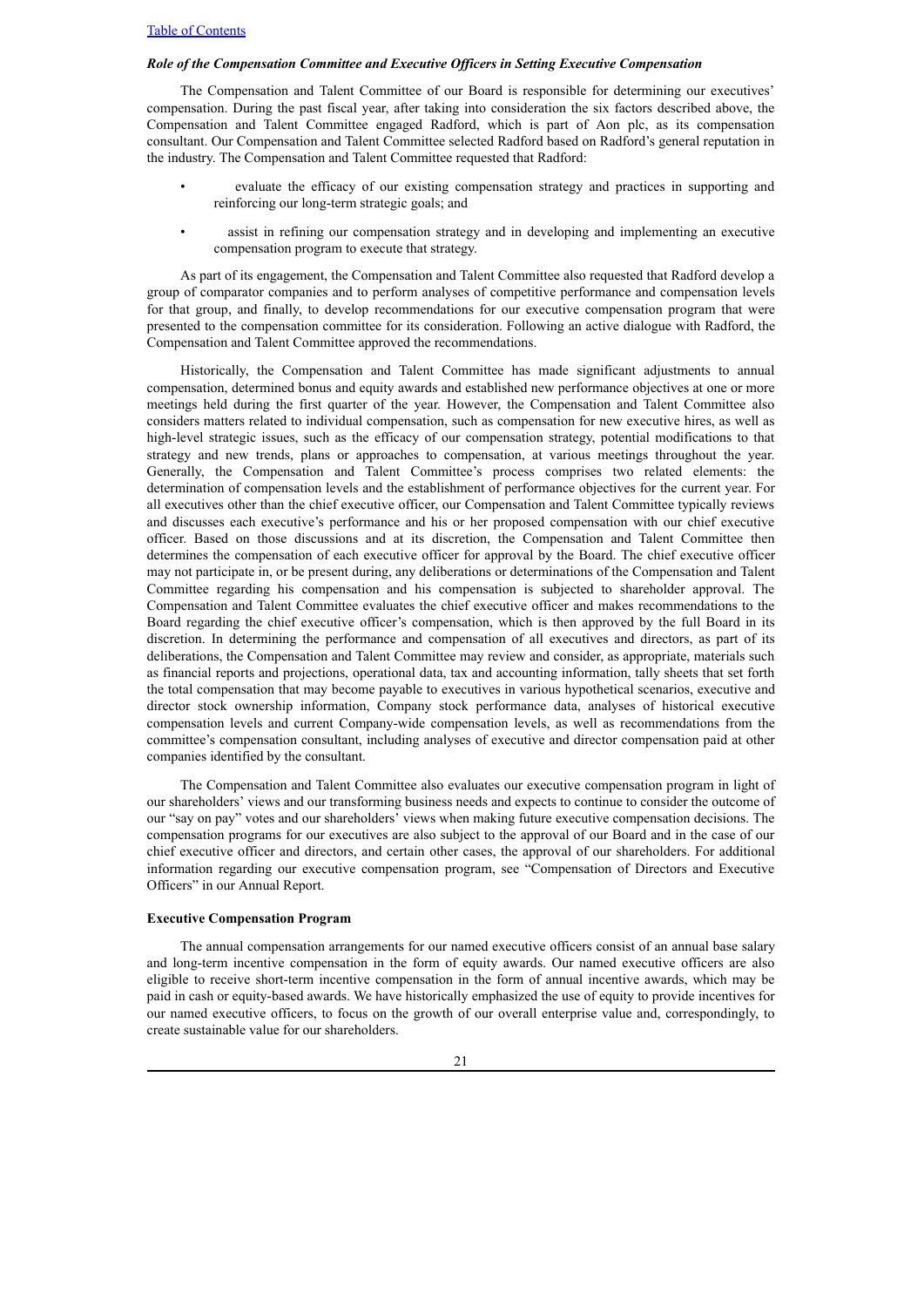## *Annual Base Salary*

We have entered into agreements with each of our named executive officers that establish annual base salaries, which are generally reviewed and approved in the first quarter of the fiscal year by our Compensation and Talent Committee. Annual base salaries are intended to provide a fixed component of compensation to our named executive officers, in order to compensate our named executive officers for the satisfactory performance of their duties, reflecting their experience, expertise, roles and responsibilities.

Base salaries for our named executive officers have generally been set at levels deemed necessary to attract and retain individuals with superior talent. Merit-based increases to salaries are based on our chief executive officer's assessment of the individual executive's performance, the recommendations made by the chief executive officer and the competitive market in which the Company operates for talent.

The following table presents the annual base salaries for each of our named executive officers for 2021 and 2020, as determined by the Board or Compensation and Talent Committee, as applicable:

| <b>Name</b>                                             | <b>2021 Base</b><br>Salary<br>(S) | <b>2020 Base</b><br><b>Salary</b><br><b>(S)</b> |
|---------------------------------------------------------|-----------------------------------|-------------------------------------------------|
| Dr. Julian Adams – Chief Executive Officer              | 550,020                           | 534,000                                         |
| Shai Lankry – Chief Financial Officer                   | 315.000                           | 243,810                                         |
| Michele Korfin – Chief Operating and Commercial Officer | 429,781                           | 425,000                                         |

#### *Annual Incentive Compensation*

Our named executive officers are eligible to receive annual incentive compensation based on the satisfaction of individual and corporate performance objectives established by the Board. Each named executive office has a target annual incentive opportunity, calculated as a percentage of annual base salary, and may earn more or less than the target amount based on our Company's and his or her individual performance.

For 2021, the target annual incentive opportunities as a percentage of base salary for our named executive officers were 50% for Dr. Julian Adams, 40% for Michele Korfin, and 35% for Shai Lankry. The amounts of any annual incentives earned are determined after the end of the year, based on the achievement of the designated corporate and individual performance objectives, and may be paid in cash or equity.

For 2021 and 2020, annual incentives were earned based on the Compensation and Talent Committee's assessment of each executive's respective performance. The amounts of such annual incentives, which are set forth in the "Summary Compensation Table" above, were recommended by the Compensation and Talent Committee and approved by the Board in January 2022 and February 2021 based on each executive's and our corporate performance in 2021 and 2020, respectively.

The Board determined that we attained our corporate goals for 2021 and 2020 at the levels of 25% and 50%, respectively, and approved individual performance incentives for each named executive officer for each such year. The annual incentives paid to the named executive officers for performance in 2021 and 2020 are included in the "Non-Equity Incentive Plan Compensation" column of the Summary Compensation Table above.

## *Equity-Based Awards*

Our equity-based incentive awards granted to our named executive officers are designed to align the interests of our named executive officers with those of our shareholders. Vesting of equity awards is generally tied to each officer's continuous service with us and serves as an additional retention measure. Our executives generally are awarded an initial new hire grant upon commencement of employment and thereafter on an annual basis, subject to the discretion of the Board or Compensation and Talent Committee, as applicable. The equity awards described in this section are included in the "Option Awards" column of the Summary Compensation Table above.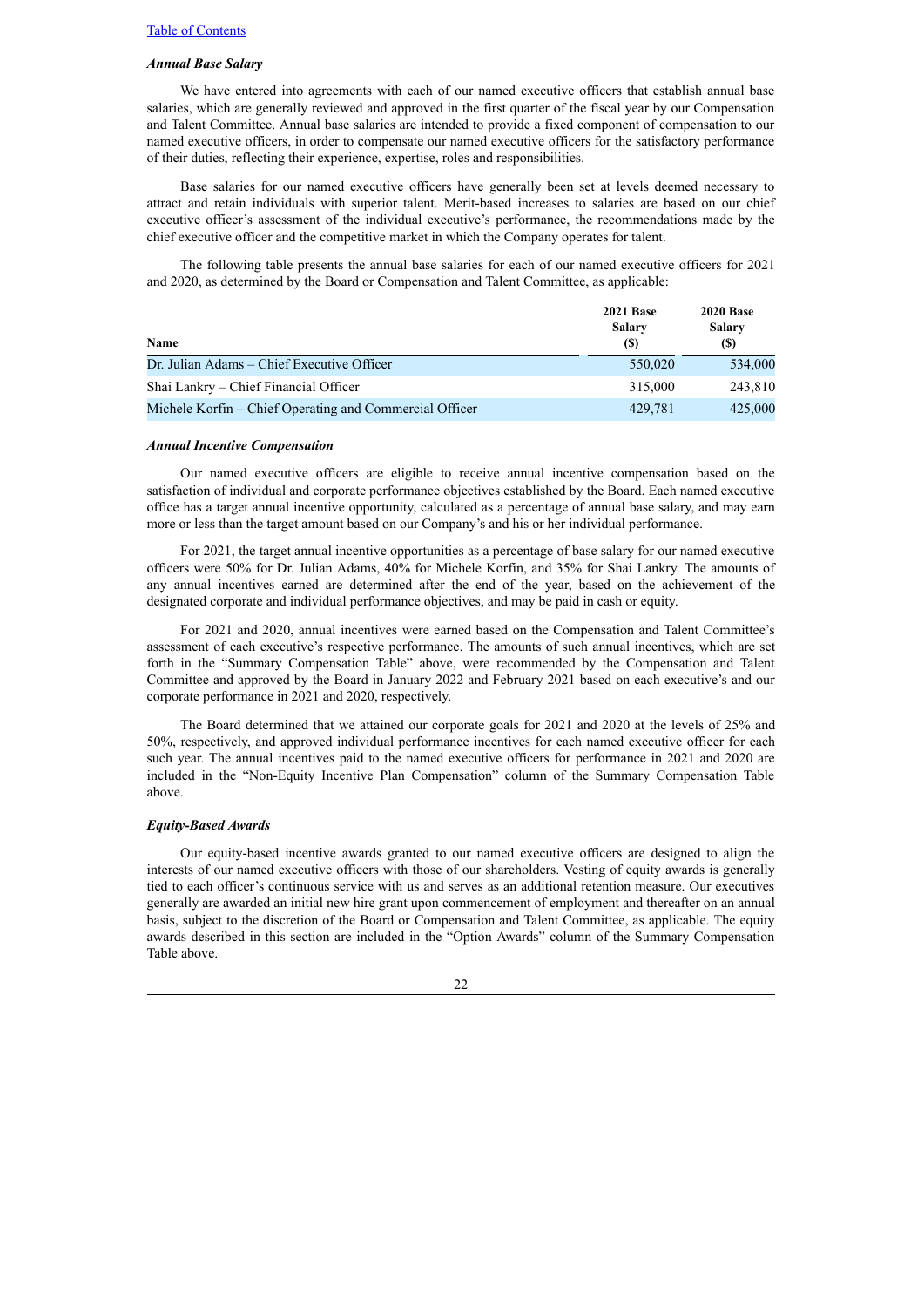#### *Retirement Benefits and Other Compensation*

Our named executive officers did not participate in, or otherwise receive any benefits under, any pension, retirement or deferred compensation plan sponsored by us during 2021 or 2020, except for customary 401K matching contribution for our U.S. based named executive officers. Our named executive officers are eligible to participate in our benefit programs on the same basis as all employees of our Company. We generally do not provide perquisites or personal benefits to our named executive officers except in limited circumstances, and we did not provide any perquisites or personal benefits to our named executive officers in 2021 or 2020.

## **Agreements with Our Named Executive Officers and Potential Payments upon Termination or Change in Control**

We have entered into an employment agreement or a consulting with each of our named executive officers that provide for the basic terms of their employment, including base salary, annual incentive opportunity and equity grants, as well as certain severance and change of control benefits. Each of our named executive officers other than Shai Lankry is employed at will and may be terminated at any time for any reason.

#### *Dr. Julian Adams*

We entered into an at-will employment agreement with Dr. Julian Adams in November 2017, which agreement has been amended from time to time. Under the terms of his amended employment agreement, Dr. Adams is eligible to receive a base salary of \$550,020 with an annual target incentive opportunity of up to 50% of his annual base salary. In connection with his employment agreement, Dr. Adams entered into a covenant not to disclose our confidential information during his employment term and an assignment of intellectual property rights. Subject to certain conditions, Dr. Adams is also subject to non-competition and nonsolicitation provisions during his employment term and for a period of 12 months thereafter.

#### *Potential Payments Upon Termination or Change in Control*

Upon termination of his employment, subject to certain conditions, Dr. Adams is entitled to (i) for a period of eight months following the date on which his employment is terminated, if such termination is by the Company without cause, or if he resigns for good reason (each, as defined in his amended employment agreement); and (ii) for a period of three months following the date termination if he resigns or is terminated for any other reason: (a) a lump-sum payment of his annual cash incentive target gross bonus (pro-rated for the portion of that year until his last day of employment), and (b) monthly payments equal to Dr. Adams's monthly base salary as well as health insurance and disability benefit premiums.

In the event of a change in control of the Company, if Dr. Adams's employment is terminated by the Company without cause, or if he resigns on account of good reason (each, as defined in Dr. Adams's employment agreement), in each case within 12 months following such change in control, Dr. Adams will be entitled to a payment equal to his annual target bonus, as well as to acceleration of the vesting of all of his outstanding equity.

### *Shai Lankry*

We entered into an employment agreement with Mr. Shai Lankry in April 2018 and following Mr. Lankry's relocation to the United States on November 1, 2021, he signed a new employment agreement dated December 15, 2021 (the "**US Agreement**"). Under the terms of his US Agreement, Mr. Lankry is eligible to receive a base salary of \$315,000 and an annual target incentive opportunity of 35% of his annual base salary. In addition, Mr. Lankry is entitled to reimbursement of the expenses and fees associated with Mr. Lankry's obtaining authorization to work in the United States and relocation expenses of up to \$100,000. In connection with his employment agreement, Mr. Lankry entered into a covenant not to disclose our confidential information during his employment term and an assignment of intellectual property rights.

#### *Potential Payments Upon Termination or Change in Control*

Mr. Lankry's employment may be terminated (i) by us at any time for cause (as defined in Mr. Lankry's employment agreement), or (ii) following November 1, 2022, by us or Mr. Lankry for any reason. In the event of a termination by the Company for any reason other than for cause, the Company will give Mr. Lankry six months'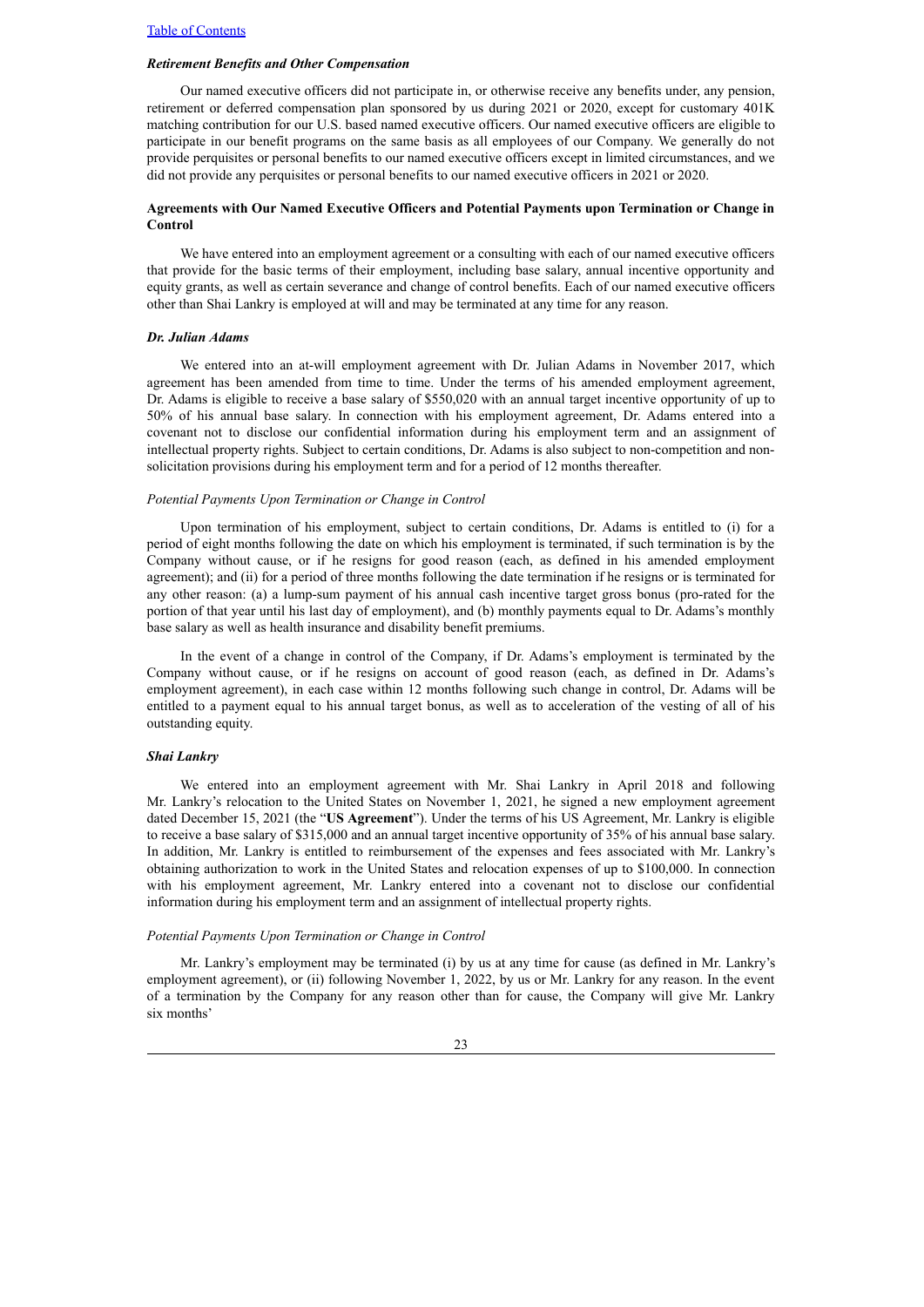notice of such termination, and in the event of Mr. Lankry's resignation for any reason, he shall give the Company one month's notice. In addition, in the event that the Mr. Lankry is terminated by the Company or a successor entity without cause prior to the six-month anniversary of a change in control of the Company, Mr. Lankry will be entitled to accelerated vesting of any then unvested outstanding equity he holds.

### *Michele Korfin*

We entered into an employment agreement with Ms. Korfin in August 2020 for an unspecified time period, with a notice period of one month. Under the terms of her employment agreement, Ms. Korfin is eligible to receive a base salary of \$429,781 and an annual target incentive opportunity of 40% of her annual base salary. In connection with her employment agreement, Ms. Korfin entered into a covenant not to disclose our confidential information during her employment term and an assignment of intellectual property rights. Ms. Korfin is also subject to a non-competition provision for 18 months following a termination for cause or resignation for good reason, and for 12 months following a termination for any other reason.

#### *Potential Payments Upon Termination or Change in Control*

If Ms. Korfin's employment is terminated by the Company at any time without cause, or if she resigns on account of good reason (each, as defined in Ms. Korfin's employment agreement), subject to certain conditions, Ms. Korfin will be entitled to a lump sum severance payment equal to six months' base salary, as well as additional monthly payments of her base salary and COBRA coverage for six months following the date of her termination.

In the event of a change in control of the Company, 50% of Ms. Korfin's unvested equity awards will vest as of immediately prior to such change in control, and if Ms. Korfin is terminated by the Company without cause or she resigns for good reason, in either case, within twelve months following a change in control of the Company, all of her equity awards shall fully vest as of immediately prior to such termination.

#### **Outstanding Equity Awards at Fiscal Year End 2021**

|                                          | <b>Option Awards</b>                                                                  |                                                                                         |  |                                          |                                  | <b>Stock Awards</b>                                                                  |  |                                                                                   |
|------------------------------------------|---------------------------------------------------------------------------------------|-----------------------------------------------------------------------------------------|--|------------------------------------------|----------------------------------|--------------------------------------------------------------------------------------|--|-----------------------------------------------------------------------------------|
| Name                                     | Number of<br>securities<br>underlying<br>unexercised<br>options $(\#)$<br>exercisable | Number of<br>securities<br>underlying<br>unexercised<br>options $(\#)$<br>unexercisable |  | Option<br>exercise<br>price $(\epsilon)$ | <b>Option expiration</b><br>date | <b>Number</b><br>of shares<br>or units<br>of stock<br>that have<br>not vested<br>(#) |  | Market<br>value of<br>shares of<br>units of<br>stock that have<br>not vested (\$) |
| Julian Adams                             | 60,000                                                                                | $-$ \$                                                                                  |  | 7.50                                     | March 2, 2027                    |                                                                                      |  |                                                                                   |
| Julian Adams                             | 596,574                                                                               | $-$ \$                                                                                  |  | 4.90                                     | December 28, 2027                |                                                                                      |  |                                                                                   |
| Julian Adams <sup>(1)</sup>              | 94,875                                                                                | 43,125 \$                                                                               |  | 11.01                                    | March 11, 2029                   |                                                                                      |  |                                                                                   |
| Julian Adams <sup><math>(2)</math></sup> | 43,125                                                                                | 94,875 \$                                                                               |  | 4.70                                     | September 10, 2030               |                                                                                      |  |                                                                                   |
| Julian Adams <sup>(3)</sup>              |                                                                                       |                                                                                         |  |                                          |                                  | 31,150 \$                                                                            |  | 296,237                                                                           |
| Julian Adams <sup>(4)</sup>              |                                                                                       | 186,000 \$                                                                              |  | 9.51                                     | February 25, 2031                |                                                                                      |  |                                                                                   |
| Shai Lankry <sup>(5)</sup>               | 163,118                                                                               | 23,303 \$                                                                               |  | 4.90                                     | May 14, 2028                     |                                                                                      |  |                                                                                   |
| Shai Lankry <sup>(6)</sup>               | 26,125                                                                                | 11,875 \$                                                                               |  | 11.01                                    | March 14, 2029                   |                                                                                      |  |                                                                                   |
| Shai Lankry <sup>(7)</sup>               | 16,625                                                                                | 21,375 \$                                                                               |  | 4.70                                     | February 24, 2030                |                                                                                      |  |                                                                                   |
| Shai Lankry <sup>(4)</sup>               |                                                                                       | 62,052 \$                                                                               |  | 9.51                                     | February 25, 2031                |                                                                                      |  |                                                                                   |
| Shai Lankry <sup>(3)</sup>               |                                                                                       |                                                                                         |  |                                          |                                  | $10,344$ \$                                                                          |  | 98,371                                                                            |
| Shai Lankry <sup>(8)</sup>               |                                                                                       |                                                                                         |  |                                          |                                  | 35,601 \$                                                                            |  | 135,284                                                                           |
| Michele Korfin <sup>(9)</sup>            | 156,250                                                                               | 343,750 \$                                                                              |  | 4.36                                     | August 31, 2030                  |                                                                                      |  |                                                                                   |
| Michele Korfin <sup>(3)</sup>            |                                                                                       |                                                                                         |  |                                          |                                  | 3,358 \$                                                                             |  | 30,130                                                                            |
| Michele Korfin <sup>(4)</sup>            |                                                                                       | $20,147$ \$                                                                             |  | 9.51                                     | February 25, 2031                |                                                                                      |  |                                                                                   |
| Michele Korfin <sup>(8)</sup>            |                                                                                       |                                                                                         |  |                                          |                                  | 62,514 \$                                                                            |  | 220,285                                                                           |

<sup>(1)</sup> One fourth  $(1/4<sup>th</sup>)$  of the shares subject to the option award vested on June 4, 2020, and one twelfth  $(1/12<sup>th</sup>)$  of the remaining shares subject to the option award vested or shall vest in equal quarterly installments thereafter, subject to the officer's continuous service through such vesting date.

<sup>(2)</sup> One fourth  $(1/4<sup>th</sup>)$  of the shares subject to the option award vested on September 10, 2021, and one twelfth  $(1/12<sup>th</sup>)$  of the remaining shares subject to the option award vested or shall vest in equal quarterly installments thereafter, subject to the officer's continuous service through such vesting date.

<sup>(3)</sup> The restricted shares shall vest in three equal annual installments on February 25, 2022, February 25, 2023, and February 25, 2024, subject to the officer's continuous service through such vesting date.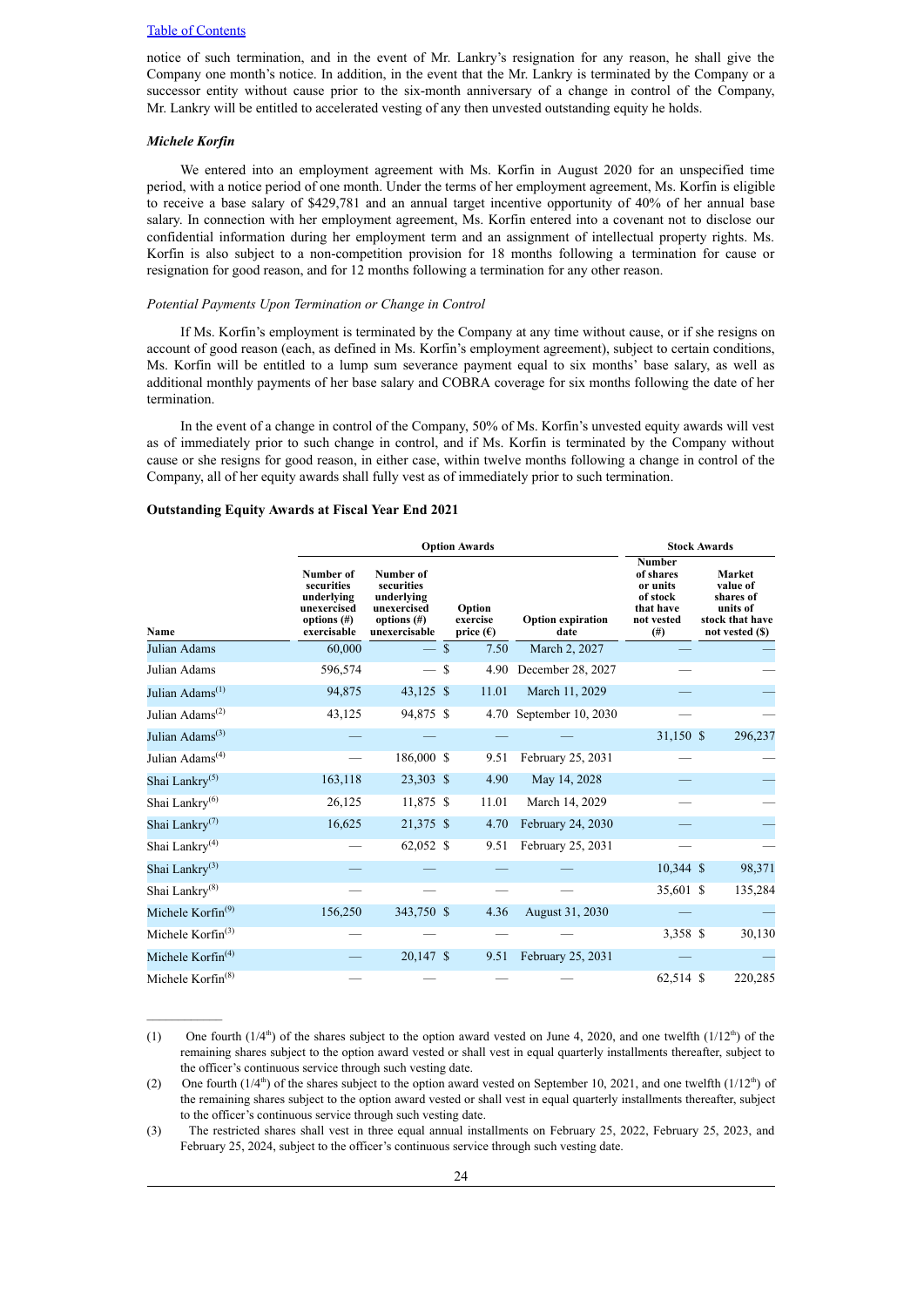- (4) One fourth  $(1/4<sup>th</sup>)$  of the shares subject to the option award shall vest on February 25, 2022, and one twelfth  $(1/12<sup>th</sup>)$  of the remaining shares subject to the option award shall vest in equal quarterly installments thereafter, subject to the officer's continuous service through such vesting date.
- (5) One fourth  $(1/4<sup>th</sup>)$  of the shares subject to the option award vested on April 15, 2019, and one twelfth  $(1/12<sup>th</sup>)$  of the remaining shares subject to the option award vested or shall vest in equal quarterly installments thereafter, subject to the officer's continuous service through such vesting date.
- (6) One fourth  $(1/4<sup>th</sup>)$  of the shares subject to the option award vested on March 13, 2020, and one twelfth  $(1/12<sup>th</sup>)$  of the remaining shares subject to the option award vested or shall vest in equal quarterly installments thereafter, subject to the officer's continuous service through such vesting date.
- (7) One fourth  $(1/4<sup>th</sup>)$  of the shares subject to the option award vested on February 24, 2021, and one twelfth  $(1/12<sup>th</sup>)$  of the remaining shares subject to the option award vested or shall vest in equal quarterly installments thereafter, subject to the officer's continuous service through such vesting date.
- (8) 20% of the restricted shares shall vest upon the omidubicel BLA acceptance, an additional 30% of the Restricted Shares shall vest upon BLA Approval, and the remaining 50% shall vest on the one-year anniversary of the BLA Approval; provided, in each case, that such applicable vesting event actually occurs (which is uncertain and not assured) and subject to the officer's continuous service through such vesting date.
- (9) One fourth  $(1/4<sup>th</sup>)$  of the shares subject to the option award vested on August 15, 2021, and one twelfth  $(1/12<sup>th</sup>)$  of the remaining shares subject to the option award vested or shall vest in equal quarterly installments thereafter, subject to the officer's continuous service through such vesting date.

#### **Securities authorized for issuance under equity compensation plans.**

The following table summarizes our equity compensation plan information as of December 31, 2021. Information is included for equity compensation plans approved by our shareholders. We do not have any equity compensation plans not approved by our shareholders.

| <b>Plan Category</b>                                   | Number of<br>securities to be<br>issued upon<br>exercise of<br>outstanding<br>options,<br>warrants and<br>rights<br>(a) | Weighted-<br>average<br>exercise<br>price of<br>outstanding<br>options,<br>warrants<br>and rights<br>(b) | Number of<br>securities<br>remaining<br>available for<br>future<br>issuance<br>under equity<br>compensation<br>plans<br>(excluding<br>securities<br>reflected in<br>column<br>(a) |
|--------------------------------------------------------|-------------------------------------------------------------------------------------------------------------------------|----------------------------------------------------------------------------------------------------------|-----------------------------------------------------------------------------------------------------------------------------------------------------------------------------------|
| Equity compensation plans approved by shareholders     | 4,942,901                                                                                                               | 5.95                                                                                                     | 1,524,255                                                                                                                                                                         |
| Equity compensation plans not approved by shareholders |                                                                                                                         |                                                                                                          |                                                                                                                                                                                   |
| Total                                                  | 4,942,901                                                                                                               | 5.95                                                                                                     | 1,524,255                                                                                                                                                                         |

## **Additional Narrative Disclosure**

#### *Employee Share and Option Plan (1998)*

In 1998, our Board adopted our Employee Share and Option Plan (1998) (the "**1998 Plan**"). There are currently no options outstanding or options available for issuance under the 1998 Plan. There are currently 180,329 ordinary shares, which resulted from the exercise of certain options granted under the 1998 Plan, held in trust in favor of the employees who exercised such options. The 1998 Plan remains in effect in order to allow our employees to enjoy certain tax benefits under Israeli tax law.

# **Stock Option Plan (1999)**

In 1999, our Board adopted our Stock Option Plan (1999) (the "**1999 Plan**"). There are currently no options outstanding or options available for issuance under the 1999 Plan. There are currently 5,000 ordinary shares, which resulted from the exercise of certain options granted under the 1999 Plan, held in trust in favor of the employees who exercised such options. The 1999 Plan remains in effect in order to allow our employees to enjoy certain tax benefits under Israeli tax law.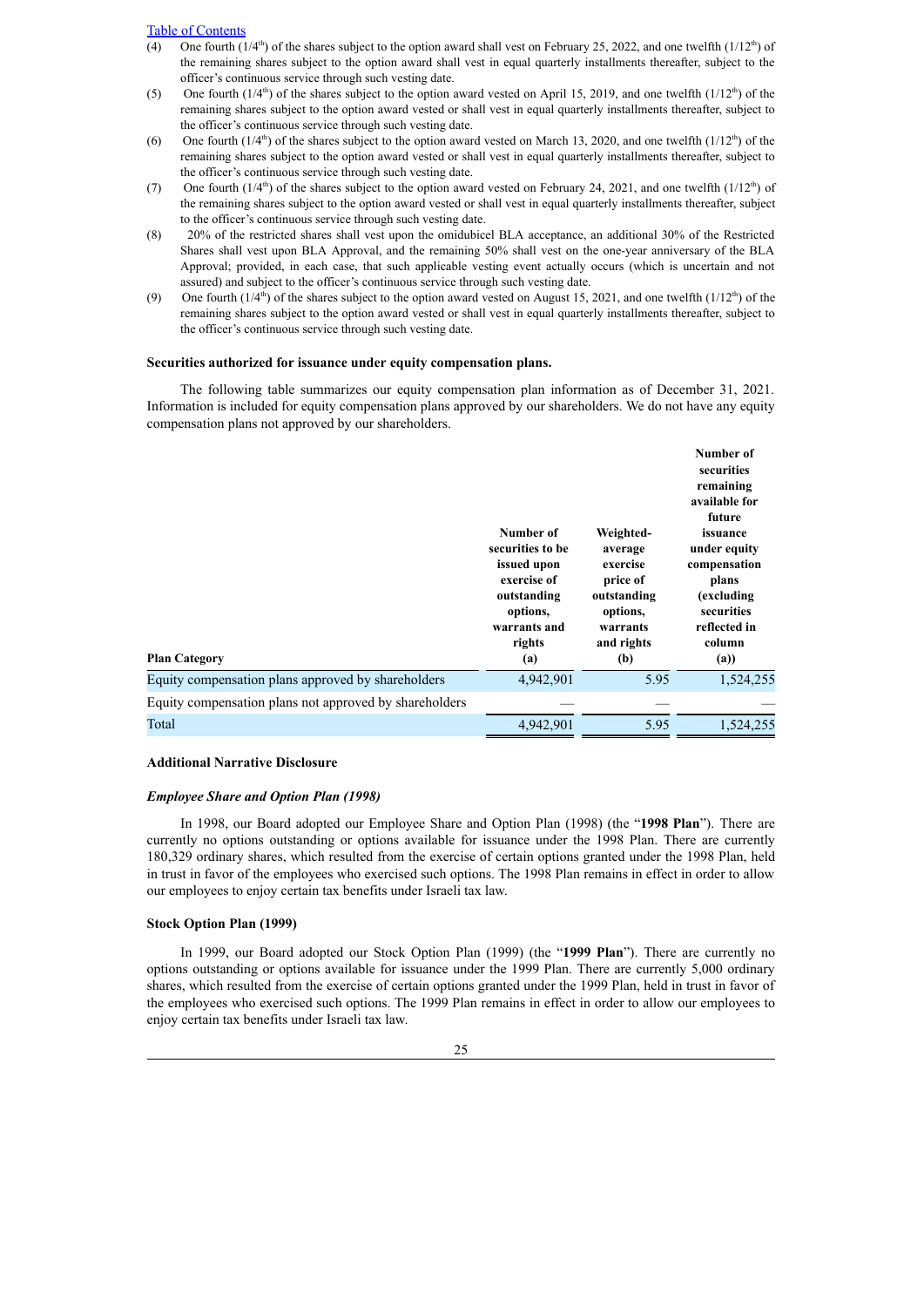#### *2003 Israeli Share Option Plan*

In July 2003, our Board adopted our 2003 Israeli Share Option Plan (the "**2003 Plan**"). There are currently no options outstanding or options available for issuance under the 2003 Plan. There are currently 54,569 ordinary shares, which resulted from the exercise of certain options granted under the 2003 Plan, held in trust in favor of the employees who exercised such options. The 2003 Plan remains in effect in order to allow our employees to enjoy certain tax benefits under Israeli tax law.

#### *2014 Israeli Share Incentive Plan*

In November 2014 and December 2014, respectively, our Board adopted and our shareholders approved our 2014 Israeli Share Incentive Plan (the "**2014 Plan**"). The 2014 Plan replaced our 2003 Plan. We are no longer granting options under the 2014 Plan because it was superseded by our 2017 Share Incentive Plan (the "**2017 Plan**"), although previously granted awards remain outstanding. As of December 31, 2021, we had options to purchase 17,282 Ordinary Shares outstanding under the 2014 Plan with a weighted-average exercise price of \$0.25.

The 2014 Plan provides for the grant of options to the Company's and affiliates' directors, employees, officers, consultants, advisors and service providers, and any other person whose services are considered valuable to us or our affiliates, to encourage a sense of proprietorship of such persons, and to stimulate the active interest of such persons in the development and financial success of the Company by providing them with opportunities to purchase shares in the Company.

The 2014 Plan is administered by our Board directly or upon recommendation of a committee designated by the Board, which determines, subject to Israeli law, the grantees of awards and the terms of the grant, including, exercise prices, vesting schedules, acceleration of vesting and the other matters necessary in the administration of the 2014 Plan. The 2014 Plan enables us to issue awards under various tax regimes, including, without limitation, pursuant to Section 102 of the Israeli Income Tax Ordinance (New Version) 1961 (the "**Ordinance**"), and under Section 3(i) of the Ordinance.

Section 102 of the Ordinance allows employees, directors and officers, who are not controlling shareholders, to receive favorable tax treatment for compensation in the form of shares or options. Section 102 of the Ordinance includes two alternatives for tax treatment involving the issuance of options or shares to a trustee for the benefit of the grantees and also includes an additional alternative for the issuance of options or shares directly to the grantee. Section 102(b)(2) of the Ordinance, which provides the most favorable tax treatment for grantees, permits the issuance to a trustee under the "capital gain track." Note however, that according to Section 102(b)(3) of the Ordinance, if the Company granting the shares or options is a publicly traded Company or is listed for trading on any stock exchange within a period of 90 days from the date of grant, any difference between the exercise price of the Awards (if any) and the average closing price of the Company's shares at the 30 trading days preceding the grant date (when the Company is listed on a stock exchange) or 30 trading days following the listing of the Company, as applicable, will be taxed as "ordinary income" at the grantee's marginal tax rate. In order to comply with the terms of the capital gain track, all securities granted under a specific plan and subject to the provisions of Section 102 of the Ordinance, as well as the shares issued upon exercise of such securities and other shares received following any realization of rights with respect to such securities, such as share dividends and share splits, must be registered in the name of a trustee selected by the Board and held in trust for the benefit of the relevant grantee. The trustee may not release these securities to the relevant grantee before 24 months from the date of grant and deposit of such securities with the trustee. However, under this track, we are not allowed to deduct an expense with respect to the issuance of the options or shares.

The 2014 Plan provides that options granted to our employees, directors and officers who are not controlling shareholders and who are considered Israeli residents may be intended to qualify for special tax treatment under the "capital gain track" provisions of Section 102(b) of the Ordinance as detailed above. Our Israeli non-employee service providers and controlling shareholders may only be granted options under Section 3(i) of the Ordinance, which does not provide for similar tax benefits.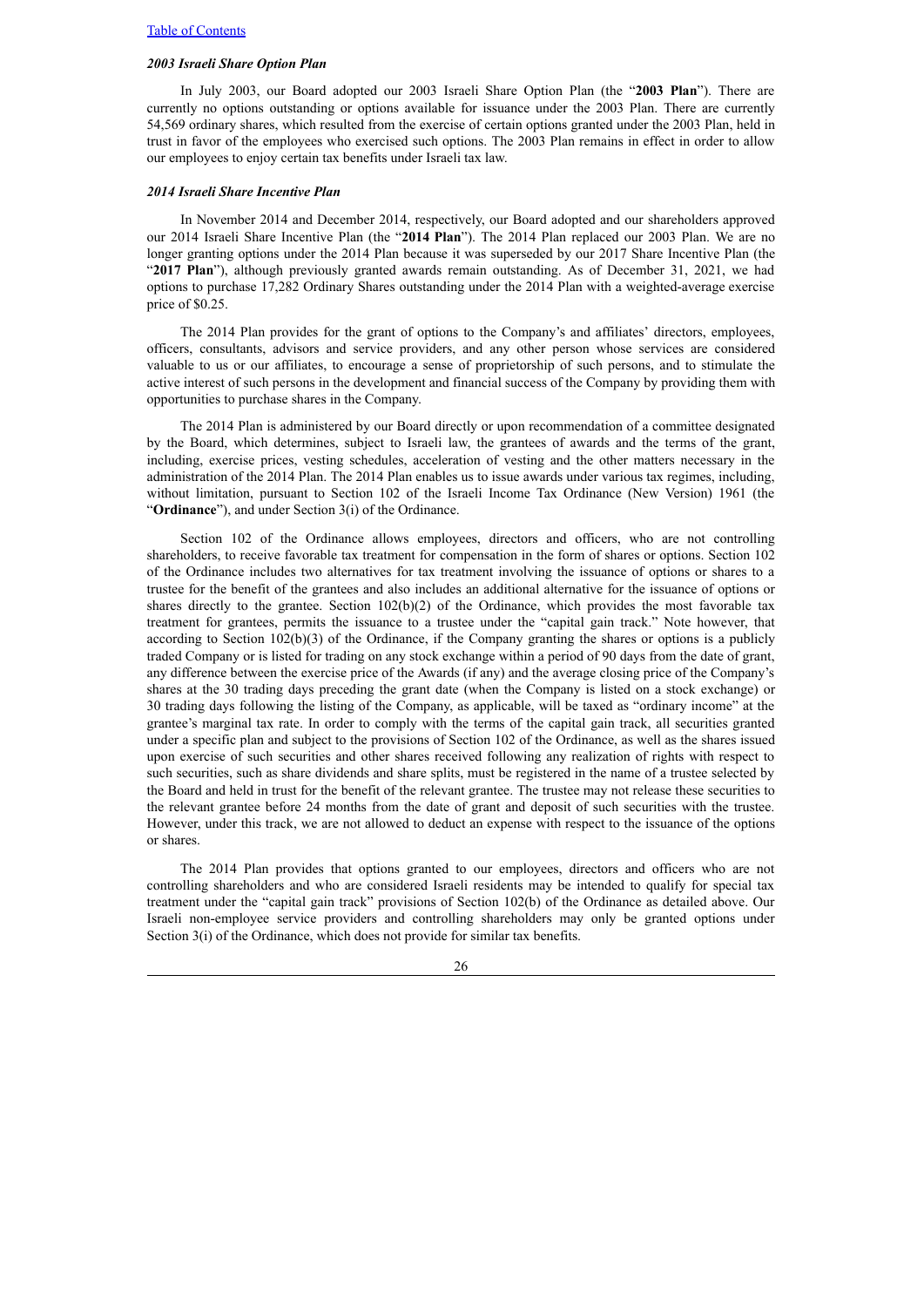The options granted under the 2014 Plan are currently fully vested.

Options expiry is determined by the specific option agreement or at the end of an extended period following the termination of the grantee's employment or service. In the event of the death of a grantee while employed by or performing service for us or a subsidiary, or in the event of termination of a grantee's employment or services for reasons of disability, the grantee, or in the case of death, his or her legal successor, may exercise options that have vested prior to termination within the twelve (12) month period from the date of disability or death. If a grantee's employment or service is terminated by reason of retirement in accordance with applicable law, the grantee may exercise his or her vested options within the twelve (12) month period after the date of such retirement. If we terminate a grantee's employment or service for cause, all of the grantee's vested and unvested options will expire on the date of termination. If a grantee's employment or service is terminated for any other reason, the grantee may generally exercise his or her vested options within 90 days of the date of termination.

Options may not be assigned, transferred or given as collateral nor may any right with respect to the options be given to a third party. As long as options and/or shares are held by the Section 102 trustee, all rights of the grantee over the shares may not be transferred, assigned, pledged or mortgaged, except by will or the laws of descent and distribution.

In the event of a merger, acquisition or reorganization of our Company, or a sale of all, or substantially all, of our shares or assets or other transaction having a similar effect on us, then without the consent of the option holder, our Board or its designated committee, as applicable, may but is not required to (i) cause any outstanding options to be assumed or an equivalent award to be substituted by such successor corporation, or (ii) in case the successor corporation does not assume or substitute the award (a) if provided for in the relevant option agreement — all unvested options of the applicable grantee shall become vested and such grantee shall have the right to exercise such options in connection with such transaction or (b) cancel the options and substitute for any other type of asset or property determined by the Board or the committee as fair under the circumstances.

### *2017 Share Incentive Plan*

In January 2017 and February 2017, respectively, our Board adopted and our shareholders approved our 2017 Plan. The 2017 Plan replaced our 2014 Plan. We are no longer granting options under the 2014 Plan because it was superseded by the 2017 Plan, although previously granted awards remain outstanding. As of December 31, 2021, we had options to purchase 4,925,619 ordinary shares outstanding under the 2017 Plan with a weighted-average exercise price of \$5.38. On February 25, 2021 and November 17, 2021, the Board and shareholders, respectively, approved an amendment and restatement of the 2017 Plan.

As of December 31, 2021, our 2017 Plan, as amended, has up to 1,520,066 ordinary shares available for issuance. The 2017 Plan, as amended, also contains an "evergreen" provision, which provides for an automatic allotment of ordinary shares to be added every year to the pool of ordinary shares available for grant under the 2017 Plan. Under the evergreen provision, on January 1 of each year (beginning January 1, 2022), the number of ordinary shares available under the 2017 Plan automatically increases by the lesser of the following: (i) 4% of our outstanding ordinary shares on the last day of the immediately preceding year; and (ii) an amount determined in advance of January 1 by the board.

The 2017 Plan provides for the grant of awards, including options, restricted shares and RSUs, to the Company's and affiliates' directors, employees, officers, consultants, advisors, and any other person whose services are considered valuable to us or our affiliates, to increase their efforts on our and our affiliates' behalf, and to promote the success of the Company's business by providing them with opportunities to acquire a proprietary interest in the Company.

The 2017 Plan is administered by a committee designated by the Board, which determines, subject to Israeli law, the grantees of awards and the terms of the grant, including, exercise prices, vesting schedules, acceleration of vesting and conditions and restrictions applicable to an award, as well other matters necessary in the administration of the 2017 Plan. In the event that the Board does not appoint or establish a committee, the 2017 Plan shall be administered by the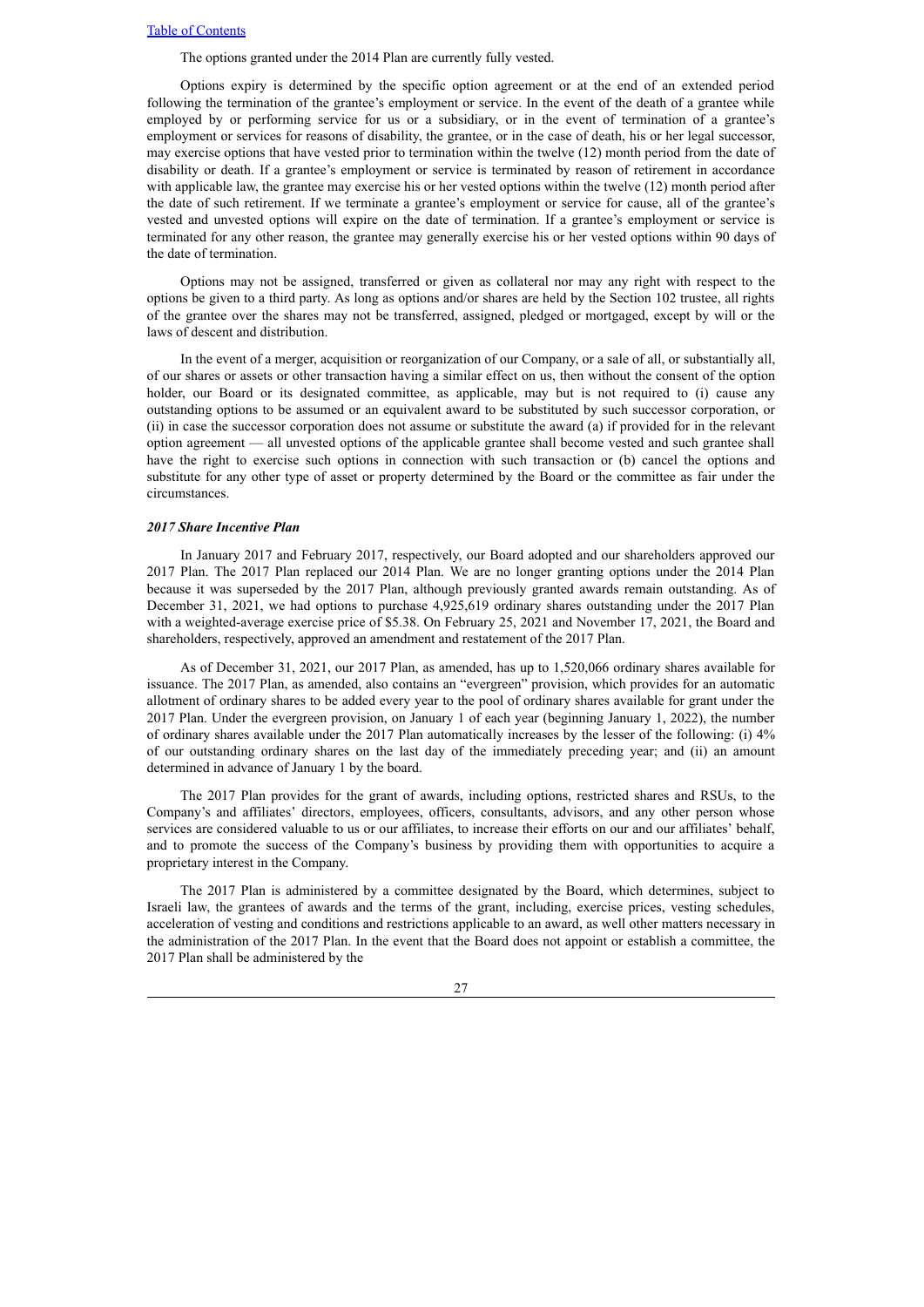Board. The 2017 Plan enables us to issue awards under various tax regimes, including, without limitation, pursuant to Section 102 of the Ordinance as discussed under "2014 Israeli Share Option Plan" above, and under Section 3(i) of the Ordinance and Section 422 of the United States Internal Revenue Code of 1986, as amended (the "**Code**").

The 2017 Plan provides that awards granted to our employees, directors and officers who are not controlling shareholders and who are considered Israeli residents are intended to qualify for special tax treatment under the "capital gain track" provisions of Section 102(b) of the Ordinance as detailed above. Our Israeli non-employee service providers and controlling shareholders may only be granted awards under Section 3(i) of the Ordinance, which does not provide for similar tax benefits.

Awards granted under the 2017 Plan to U.S. residents may qualify as "incentive stock options" within the meaning of Section 422 of the Code, or may be non-qualified. The exercise price for "incentive stock options" must not be less than the fair market value on the date on which an option is granted, or 110% of the fair market value if the option holder holds more than 10% of our share capital.

The vesting schedule of options granted under the 2017 Plan is set forth in each grantee's grant letter.

Awards terminate upon the date set out in the grantee's specific award agreement or at the end of an extended period following the termination of the grantee's employment or service. In the event of the death of a grantee while employed by or performing service for us or an affiliate, or within the three (3) month period after the termination, or in the event of termination of a grantee's employment or services for reasons of disability, the grantee (or his or her estate or legal successor (in the case of death) or the person who acquired legal rights to exercise such awards (in the case of death or disability)), may exercise awards that have vested prior to termination within a period of one (1) year from the date of disability or death but in any event no later than the expiration date of the awards. If a grantee's employment or service is terminated by reason of retirement in accordance with applicable law, the grantee may exercise his or her vested awards within the three (3) month period after the date of such retirement. If we terminate a grantee's employment or service for cause, all of the grantee's vested and unvested awards will expire on the date of termination. If a grantee's employment or service is terminated for any other reason, all unvested awards shall expire and the grantee may exercise his or her vested awards within three (3) months after the date of termination. Any expired or unvested awards return to the pool and become available for reissuance.

Options may not be assigned or transferred other than by will or laws of descent, unless otherwise determined by the committee.

In the event of a merger or consolidation of our Company, or a sale of all, or substantially all, of our shares or assets or other transaction having a similar effect on us, or liquidation or dissolution, or such other transaction or circumstances that the Board determines to be a relevant transaction, then without the consent of the grantee, our Board or its designated committee, as applicable, may but is not required to (i) cause any outstanding award to be assumed or substituted by such successor corporation, or (ii) regardless of whether or not the successor corporation assumes or substitutes the award (a) provide the grantee with the option to exercise the award as to all or part of the shares, and may provide for an acceleration of vesting of unvested awards, or (b) cancel the award and pay in cash, shares of the Company, the acquirer or other corporation which is a party to such transaction or other property as determined by the Board or the committee as fair in the circumstances. Notwithstanding the foregoing, our Board or its designated committee may upon such event amend, modify or terminate the terms of any award as the Board or the committee shall deem, in good faith, appropriate.

As of December 31, 2021, outstanding awards under our Equity Incentive Plans totaled 4,942,901 ordinary shares and 1,524,255 ordinary shares remained available for grant. Of the 531,477 outstanding restricted share awards, none of the restricted ordinary shares were vested as of December 31, 2021. Of the 4,441,424 outstanding options, options to purchase 2,171,616 ordinary shares were vested as of December 31, 2021, with a weighted average exercise price of \$5.57 per share, and will expire between January 18, 2022 and November 17, 2030.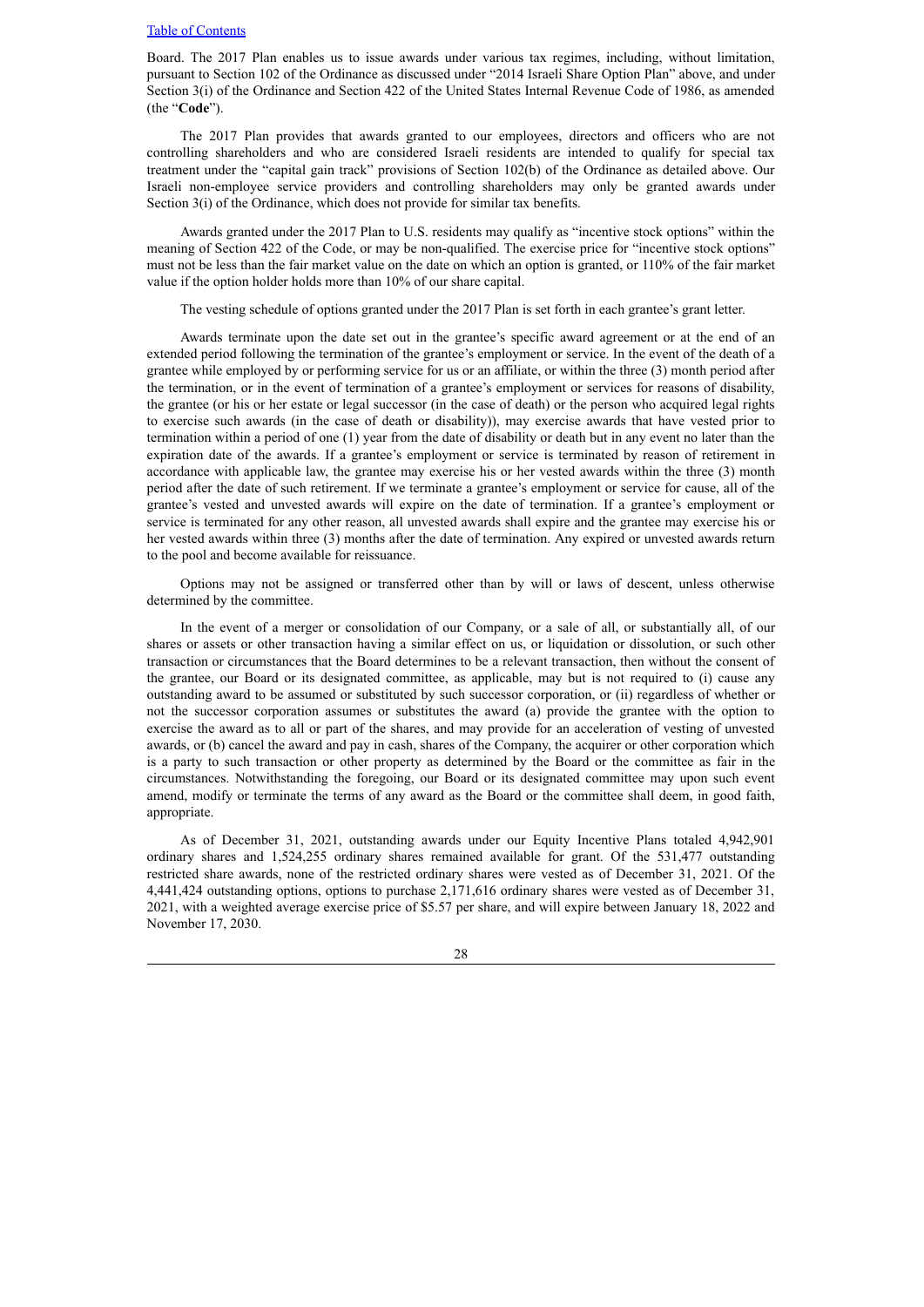$\mathcal{L}=\mathcal{L}^{\mathcal{L}}$ 

#### **Non-Employee Director Compensation**

#### *Director Compensation Table*

The following table shows for the fiscal year ended December 31, 2021 certain information with respect to the compensation of our non-employee directors:

| Name                               | Fees<br><b>Earned</b> or<br>Paid in<br>Cash<br>$(\$)$ | <b>Share</b><br>Awards<br><b>(\$)</b> | Option<br><b>Awards</b><br><b>(\$)</b> | <b>Total</b><br><b>(\$)</b> |
|------------------------------------|-------------------------------------------------------|---------------------------------------|----------------------------------------|-----------------------------|
| Robert I. Blum $(1)$               | 67,500                                                | 5,040                                 | 20,014                                 | 92,554                      |
| Nurit Benjamini <sup>(2)</sup>     | 48,503                                                |                                       |                                        | 48,502                      |
| Anat Cohen-Dayag <sup>(3)</sup>    |                                                       |                                       |                                        |                             |
| David $Fox(4)$                     | 44,000                                                |                                       |                                        | 44,000                      |
| Ofer Gonen $(5)$                   | 55,181                                                | 5,040                                 | 15,210                                 | 75,432                      |
| Naama Halevi Davidov <sup>60</sup> |                                                       |                                       |                                        |                             |
| Kenneth I. Moch <sup>(7)</sup>     | 65,000                                                | 5,040                                 | 15,210                                 | 85,250                      |
| Michael S. Perry <sup>(8)</sup>    | 25,495                                                |                                       |                                        | 25,495                      |
| Shawn C. Tomasello $^{(9)}$        | 50,000                                                | 5,040                                 | 15,210                                 | 70,250                      |
| Stephen T. Wills <sup>(10)</sup>   | 61,250                                                | 5,040                                 | 15,210                                 | 81,500                      |
| Ivan Borrello <sup>(11)</sup>      |                                                       |                                       |                                        |                             |

(1) Mr. Blum was awarded (i) 2,000 restricted shares and (ii) options to purchase 12,500 ordinary shares. This option vests in equal quarterly installments over a twelve-month period commencing on November 1, 2021, subject to the continued service as of the applicable vesting date. In aggregate, Mr. Blum had 2,000 restricted shares and options to purchase 72,500 ordinary shares outstanding as of December 31, 2021.

(2) Ms. Benjamini resigned from the board in August 2021 and did not exercise her options to purchase ordinary shares that had been awarded to her. The options have been expired.

(3) Ms. Cohen-Dayag was appointed to the Board on January 25, 2021 and received no compensation for the fiscal year ended December 31, 2021.

(4) Mr. Fox resigned from the board in November 2021 and did not exercise his options to purchase ordinary shares that had been awarded to him. The options have expired.

(5) The restricted shares and options to purchase ordinary shares reflected in this line were awarded directly to Clal Biotechnology Industries Ltd. Mr. Gonen disclaims ownership in these shares and options. Mr. Gonen resigned from the Board of Directors on June 9, 2022.

(6) Ms. Halevi Davidov was appointed to the Board on January 25, 2021 and received no compensation for the fiscal year ended December 31, 2021.

(7) Mr. Moch was awarded (i) 2,000 restricted shares and (ii) options to purchase 9,500 ordinary shares. This option vests in equal quarterly installments over a twelve-month period commencing on November 1, 2021, subject to the continued service as of the applicable vesting date. In aggregate, Mr. Moch had 2,000 restricted shares and options to purchase 57,500 ordinary shares outstanding as of December 31, 2021.

(8) Mr. Perry resigned from the board in May 2021 and did not exercise his options to purchase ordinary shares that had been awarded to him. The options have expired.

(9) Mr. Tomasello was awarded (i) 2,000 restricted shares and (ii) options to purchase 9,500 ordinary shares. This option vests in equal quarterly installments over a twelve-month period commencing on November 1, 2021, subject to the continued service as of the applicable vesting date. In aggregate, Ms. Tomasello had 2,000 restricted shares and options to purchase 39,500 ordinary shares outstanding as of December 31, 2021.

(10) Mr. Wills was awarded (i) 2,000 restricted shares and (ii) options to purchase 9,500 ordinary shares. This option vests in equal quarterly installments over a twelve-month period commencing on November 1, 2021, subject to the continued service as of the applicable vesting date. In aggregate, Mr. Wills had 2,000 restricted shares and options to purchase 39,500 ordinary shares outstanding as of December 31, 2021.

(11) Dr. Borrello joined the Board of Directors on June 9, 2022.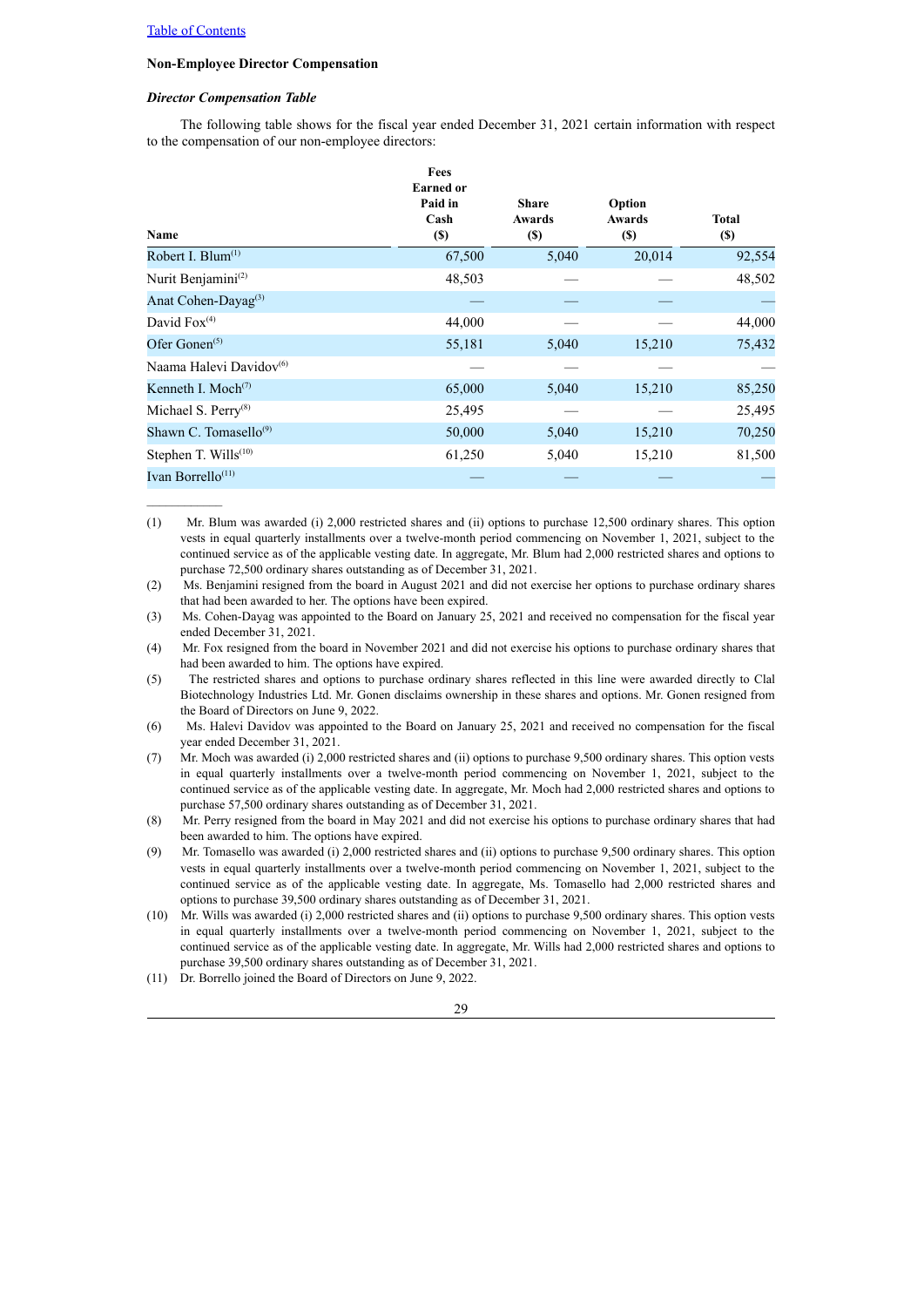#### *Narrative Disclosure to Director Compensation Table*

Each of the Company's non-executive directors is entitled to the following payments, which are paid in arrears, in quarterly installments: (i) an annual fee of \$40,000 plus VAT, if applicable, (ii) for audit committee, compensation committee, or compliance committee membership, an additional annual fee of \$10,000 plus VAT, if applicable, (iii) for nominating and corporate governance committee members, an additional annual fee of \$4,000 plus VAT, if applicable, (iv) for chairmanship of the Board an additional annual fee of \$20,000 plus VAT, if applicable, (v) for each chairmanship of the audit committee, the compensation committee, and the compliance committee, an additional annual fee of \$5,000 plus VAT, if applicable and (vi) for chairmanship of the nominating and corporate governance committee, an additional annual fee of \$3,500 plus VAT, if applicable. In addition, each of the Company's non-executive directors, other than the current chairman of the Board, shall be entitled to receive an initial grant (upon his or her first appointment to election to the Board) of 4,000 restricted ordinary shares of the Company and options to purchase 19,000 ordinary shares of the Company, and an annual grant of 2,000 restricted ordinary shares of the Company and options to purchase 9,500 ordinary shares of the Company, and the current chairman of the Board is entitled to receive an annual grant of 2,000 restricted ordinary shares of the Company and options to purchase 12,500 ordinary shares of the Company.

#### **Compensation and Talent Committee**

#### *Compensation Committee Interlocks and Insider Participation*

Under the Companies Law, the Board of any public company must appoint a compensation committee. Our Compensation and Talent Committee, which consists of Stephen Wills, Kenneth Moch and Shawn Tomasello, assists our Board in determining compensation for our directors and officers. Mr. Moch serves as Chairman of the committee. Our Board has determined that each member of our Compensation and Talent Committee is independent under the Nasdaq Listing Rules, including the additional independence requirements applicable to the members of a compensation committee. None of the members of the Compensation and Talent Committee are currently, or have been at any time, one of our executive officers or employees. None of our executive officers currently serve, or have served during the last year, as a member of the Board or Compensation and Talent Committee of any entity that has one or more executive officers serving as a member of our Board or Compensation and Talent Committee.

In accordance with the Companies Law, the roles of the Compensation and Talent Committee are, among others, as follows:

- making recommendations to the Board with respect to the approval of the compensation policy for office holders and, once every three years, regarding any extensions to a compensation policy that was adopted for a period of more than three years;
- reviewing the implementation of the compensation policy and periodically making recommendations to the Board with respect to any amendments or updates to the compensation policy;
- resolving whether or not to approve arrangements with respect to the terms of office and employment of office holders; and
- exempting, under certain circumstances, a transaction with our chief executive officer from the approval of the general meeting of our shareholders.

Our Board has adopted a compensation committee charter setting forth the responsibilities of the committee consistent with the Nasdaq Listing Rules, which include among others:

- recommending a compensation policy to our Board for its approval, in accordance with the requirements of the Companies Law, as well as making recommendations to the Board with respect to other compensation policies, incentive-based compensation plans and share-based compensation plans, overseeing the development and implementation of such policies and recommending to our Board any amendments or modifications that the committee deems appropriate, including as required under the Companies Law;
- reviewing and approving the granting of options and other incentive awards to the chief executive officer and other executive officers, including reviewing and approving corporate goals and objectives relevant to the compensation of our chief executive officer and other executive officers, and evaluating their performance in light of such goals and objectives;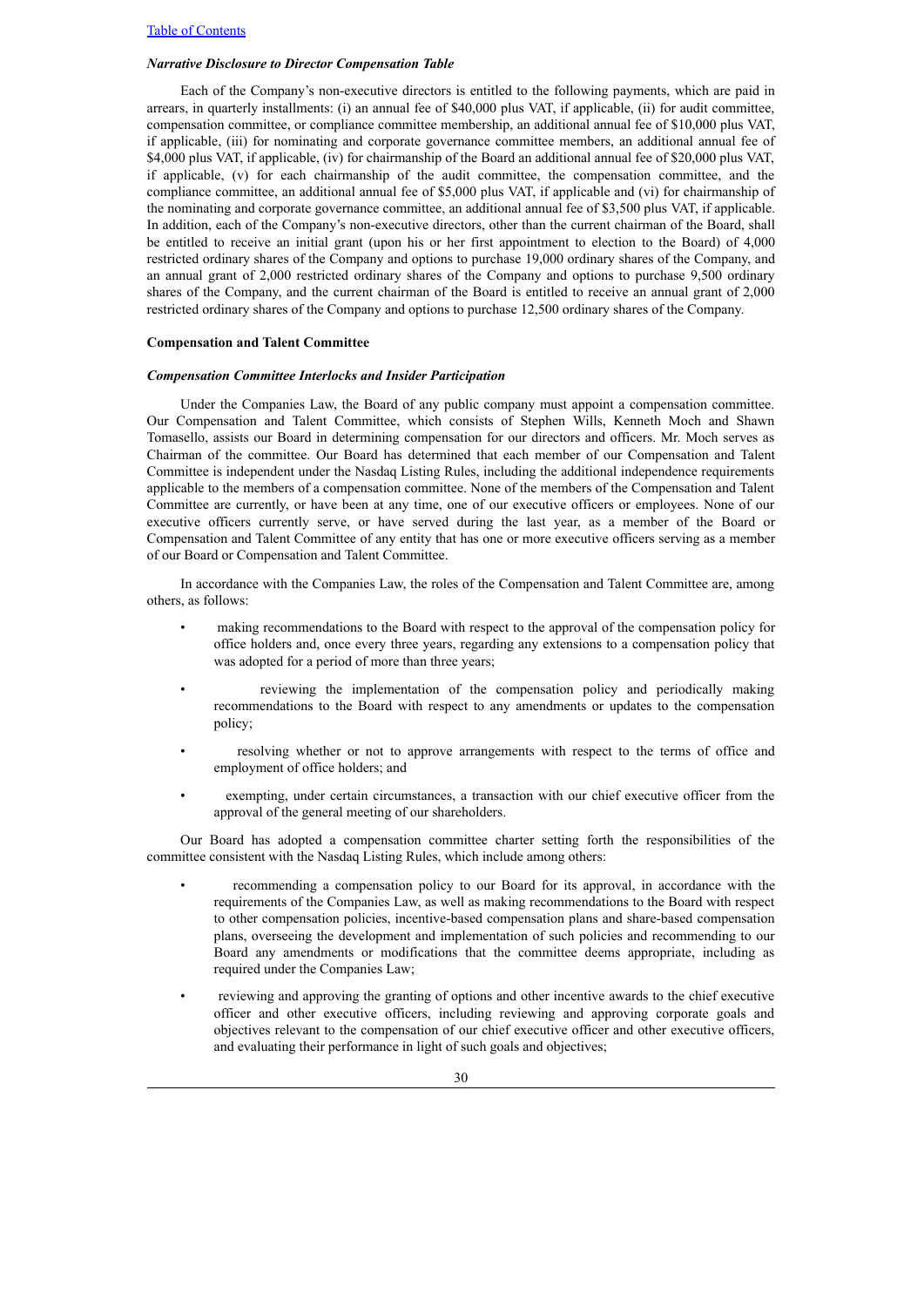- approving and exempting certain transactions regarding office holders' compensation pursuant to the Companies Law; and
- administering our share-based compensation plans, including without limitation, approving the adoption of such plans, amending and interpreting such plans and the awards and agreements issued pursuant thereto, and making awards to eligible persons under the plans and determining the terms of such awards.

#### *Compensation Committee Report*

Gamida Cell's Compensation and Talent Committee has reviewed and discussed the compensation discussion and analysis with the management of the Company and, based on the review and discussions recommended the Board that the compensation discussion and analysis be included in this Proxy Statement.

In general, under the Companies Law, a public company must have a compensation policy approved by the Board after receiving and considering the recommendations of the compensation committee. In addition, our compensation policy must be approved at least once every three years, first, by our Board, upon recommendation of our Compensation and Talent Committee, and second, by a simple majority of the ordinary shares present, in person or by proxy, and voting at a shareholders meeting, provided that either:

- such majority includes at least a majority of the shares held by shareholders who are not controlling shareholders and shareholders who do not have a personal interest in such compensation arrangement and who are present and voting (excluding abstentions); or
- the total number of shares of non-controlling shareholders and shareholders who do not have a personal interest in the compensation arrangement and who vote against the arrangement, does not exceed 2% of the Company's aggregate voting rights.

We refer to this as the Special Approval for Compensation. Under the Companies Law, subject to certain conditions, the Board may ratify the compensation policy even if it is not ratified by the shareholders.

Pursuant to the Companies Law, under special circumstances, the Board may approve the compensation policy despite the objection of the shareholders on the condition that the compensation committee and then the Board decide, on the basis of detailed grounds and after discussing again the compensation policy, that approval of the compensation policy, despite the objection of the shareholders, is for the benefit of the Company.

If a company that initially offers its securities to the public adopts a compensation policy in advance of its initial public offering and describes it in its prospectus for such offering, as in the case of our Company, then such compensation policy shall be deemed a validly adopted policy in accordance with the Companies Law requirements described above. Furthermore, if the compensation policy is established in accordance with the aforementioned relief, then it will remain in effect for term of five years from the date such company becomes a public company. We have adopted our compensation policy pursuant to the foregoing relief.

The compensation policy must serve as the basis for decisions concerning the financial terms of employment or engagement of office holders, including exculpation, insurance, indemnification or any monetary payment or obligation of payment in respect of employment or engagement. The compensation policy must be determined and later reevaluated according to certain factors, including: the advancement of the company's objectives, business plan and long-term strategy; the creation of appropriate incentives for office holders, while considering, among other things, the company's size, the nature of its operations and risk management policy; and, with respect to variable compensation, the contribution of the office holder towards the achievement of the company's long-term goals and the maximization of its profits, all with a long-term objective and according to the position of the office holder. The compensation policy must furthermore consider the following additional factors:

- the education, skills, experience, expertise and accomplishments of the relevant office holder;
- the office holder's position, responsibilities and prior compensation agreements with him or her;
- the ratio between the cost of the terms of employment of an office holder and the cost of the employment of other employees of the company, including employees employed through contractors who provide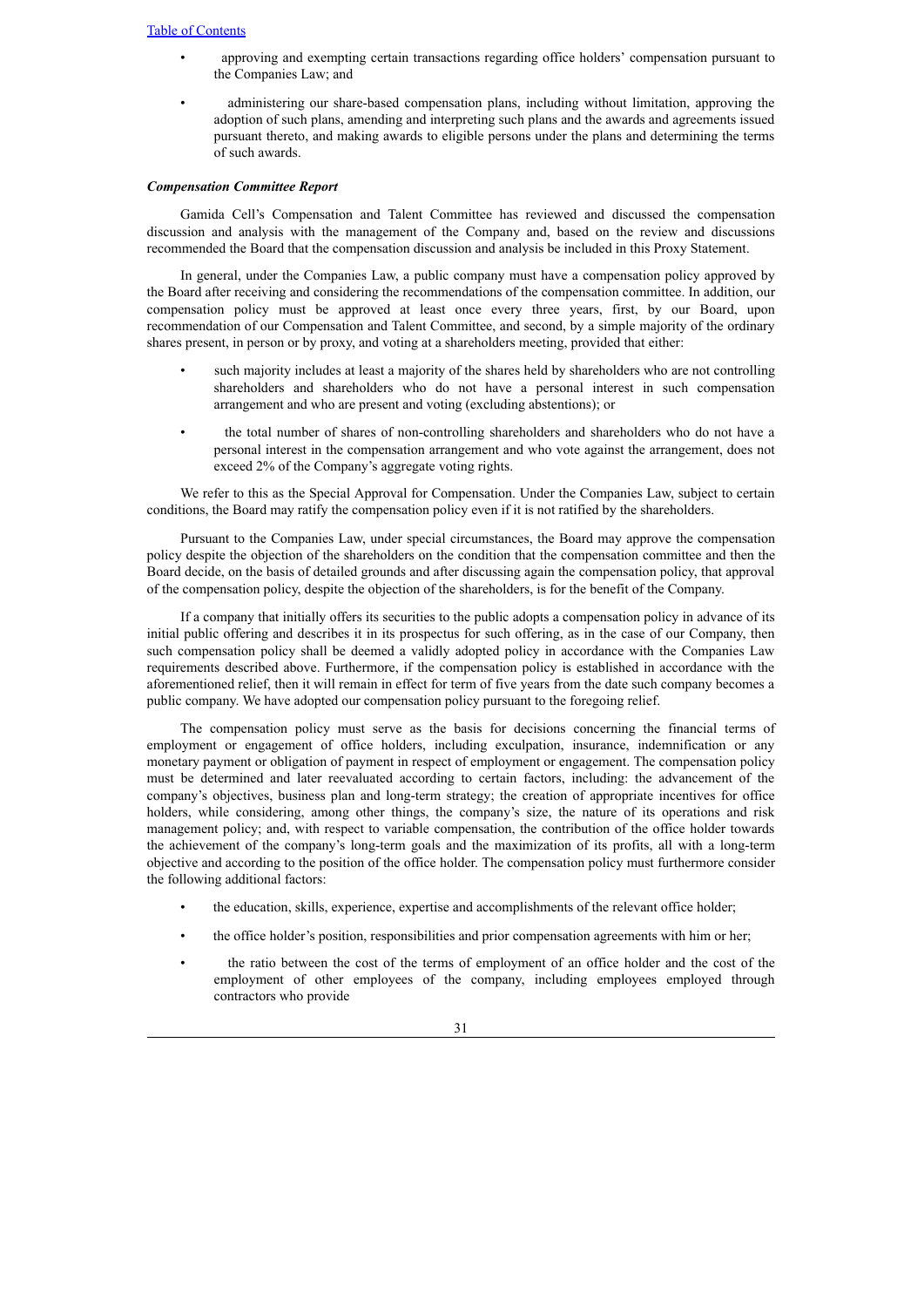services to the company, in particular the ratio between such cost to the average and median salary of such employees of the company, as well as the impact of disparities between them on the work relationships in the company;

- if the terms of employment include variable components the possibility of reducing variable components at the discretion of the Board and the possibility of setting a limit on the value of noncash variable share-based components; and
- if the terms of employment include severance compensation the term of employment or office of the office holder, the terms of his or her compensation during such period, the company's performance during such period, his or her individual contribution to the achievement of the company goals and the maximization of its profits and the circumstances under which he or she is leaving the company.

The compensation policy must also include, inter alia, with regards to variable components:

- with the exception of office holders who report directly to the chief executive officer, determining the variable components on long-term performance basis and on measurable criteria; however, the company may determine that an immaterial part of the variable components of an office holder's compensation package shall be awarded based on non-measurable criteria, if such amount is not higher than three months' salary per annum, while taking into account such office holder's contribution to the company;
- the ratio between variable and fixed components, as well as the limit of the values of variable components at the time of their payment, or in the case of share-based compensation, at the time of grant;
- a condition under which the office holder will return to the company, according to conditions to be set forth in the compensation policy, any amounts paid as part of his or her terms of employment, if such amounts were paid based on information later to be discovered to be wrong, and such information was restated in the company's financial statements;
- the minimum holding or vesting period of variable share-based components to be set in the terms of office or employment, as applicable, while taking into consideration long-term incentives; and
- a limit to retirement grants.

Our compensation policy, which was amended on September 10, 2020, is designed to promote retention and motivation of directors and executive officers, incentivize individual excellence, align the interests of our directors and executive officers with our long-term performance and provide a risk management tool. To that end, a portion of an executive officer compensation package is targeted to reflect our short and long-term goals, as well as the executive officer's individual performance. On the other hand, our compensation policy includes measures designed to reduce the executive officer's incentives to take excessive risks that may harm us in the long-term, such as limits on the value of cash bonuses and share-based compensation, limitations on the ratio between the variable and the total compensation of an executive officer and minimum vesting periods for sharebased compensation.

Our compensation policy also addresses our executive officers' individual characteristics (such as their respective positions, education, scope of responsibilities and contribution to the attainment of our goals) as the basis for compensation variation among our executive officers, and considers the internal ratios between compensation of our executive officers and directors and other employees. Pursuant to our compensation policy, the compensation that may be granted to an executive officer may include: base salary, annual bonuses and other cash bonuses (such as a signing bonus and special bonuses with respect to any special achievements, such as outstanding personal achievement, outstanding personal effort or outstanding company performance), sharebased compensation, benefits, retirement and termination of service arrangements. All cash bonuses are limited to a maximum amount linked to the executive officer's base salary. In addition, the total variable compensation components (cash bonuses and shared-based compensation) may not exceed 90% of each executive officer's total compensation package with respect to any given calendar year.

An annual cash bonus may be awarded to executive officers upon the attainment of pre-set periodic objectives and individual targets. The annual cash bonus that may be granted to our executive officers other than our chief executive officer will be based on performance objectives and a discretionary evaluation of the executive officer's overall performance by our chief executive officer and subject to minimum thresholds. The annual cash bonus that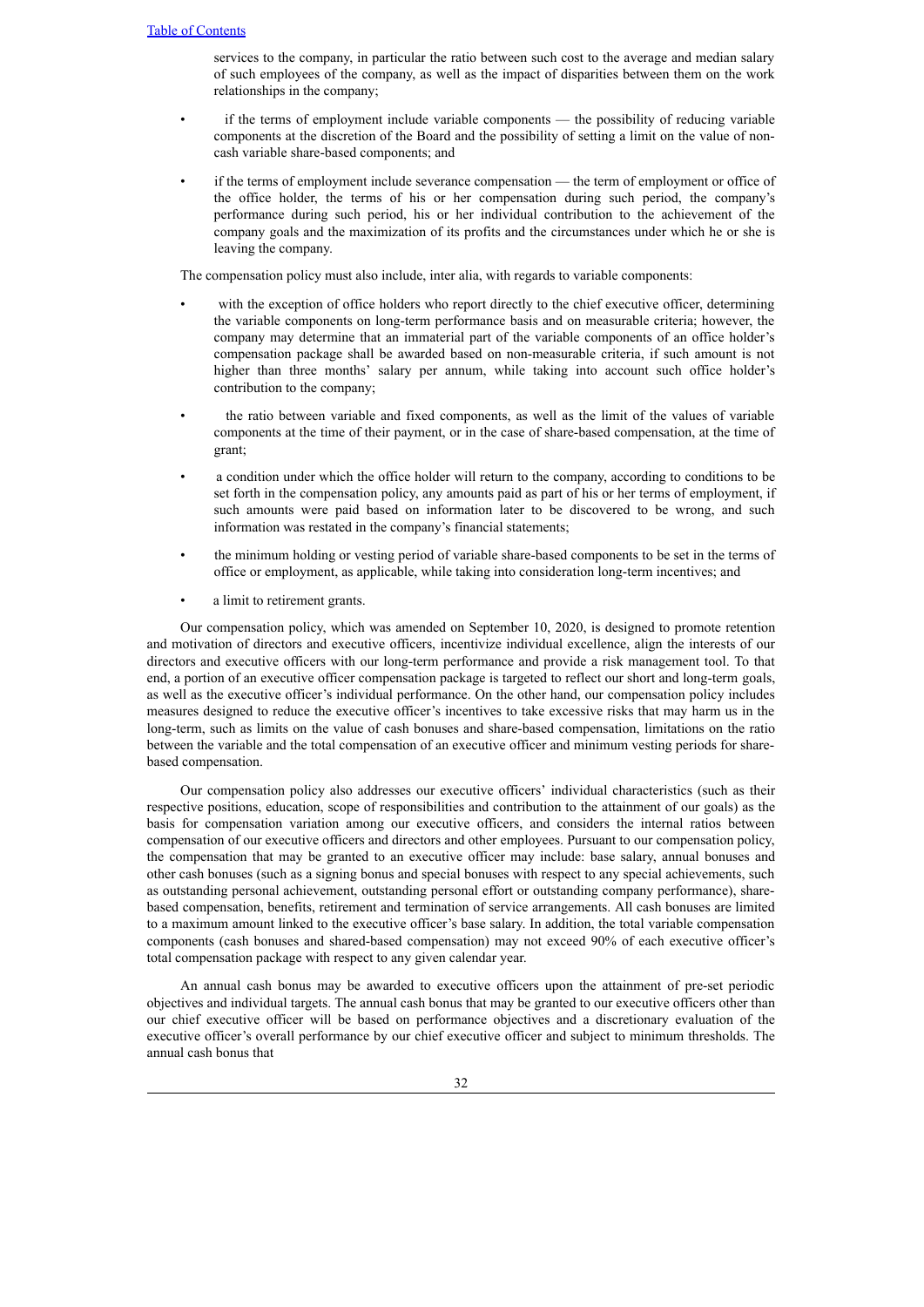may be granted to executive officers other than our chief executive officer may be based entirely on a discretionary evaluation. Furthermore, our chief executive officer will be entitled to recommend performance objectives, and such performance objectives will be approved by our compensation committee (and, if required by law, by our Board).

The measurable performance objectives of our chief executive officer will be determined annually by our compensation committee and Board, will include the weight to be assigned to each achievement in the overall evaluation. A non-material portion of the chief executive officer's annual cash bonus may be based on a discretionary evaluation of the chief executive officer's overall performance by the compensation committee and the Board based on quantitative and qualitative criteria.

The share-based compensation under our compensation policy for our executive officers (including members of our Board) is designed in a manner consistent with the underlying objectives in determining the base salary and the annual cash bonus, with its main objectives being to enhance the alignment between the executive officers' interests with our long-term interests and those of our shareholders and to strengthen the retention and the motivation of executive officers in the long term. Our compensation policy provides for executive officer compensation in the form of share options or other share-based awards, such as restricted shares and restricted share units, in accordance with our share incentive plan then in place. All share-based incentives granted to executive officers shall be subject to vesting periods in order to promote long-term retention of the awarded executive officers. The share-based compensation shall be granted from time to time and shall be individually determined and awarded according to the performance, educational background, prior business experience, qualifications, role and personal responsibilities of each executive officer.

In addition, our compensation policy contains compensation recovery provisions which allow us under certain conditions to recover bonuses paid in excess, enables our chief executive officer to approve an immaterial change in the terms of employment of an executive officer who reports directly to the chief executive officer (provided that the changes of the terms of employment are in accordance with our compensation policy) and allows us to exculpate, indemnify and insure our executive officers and directors to the maximum extent permitted by Israeli law, subject to certain limitations set forth therein.

Our compensation policy also provides for compensation to the members of our Board either (i) in accordance with the amounts provided in the Companies Regulations (Rules Regarding the Compensation and Expenses of an External Director) of 2000, as amended by the Companies Regulations (Relief for Public Companies Traded in Stock Exchange Outside of Israel) of 2000, as such regulations may be amended from time to time, or (ii) in accordance with the amounts determined in our compensation policy.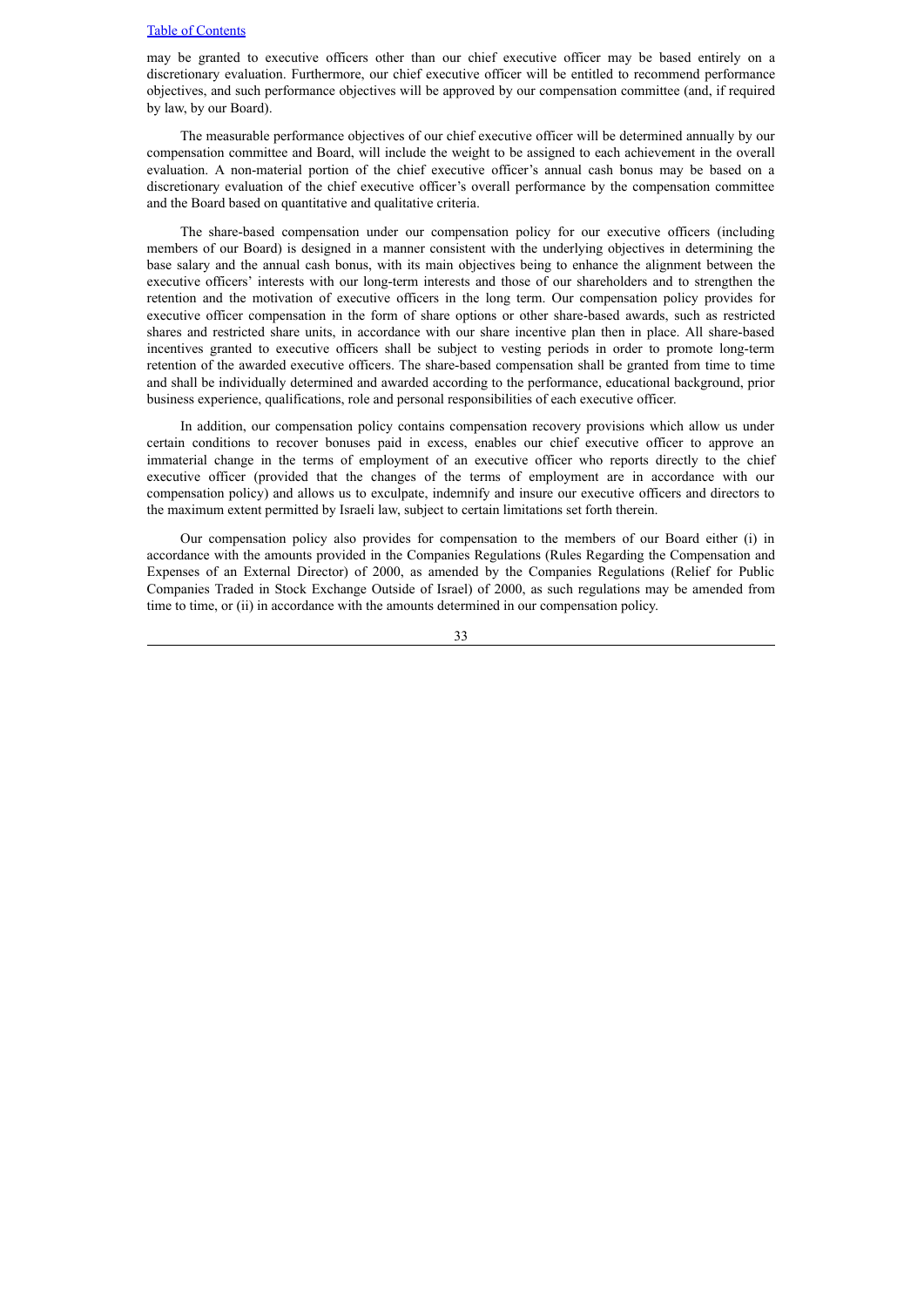## **BENEFICIAL OWNERSHIP OF SECURITIES BY CERTAIN BENEFICIAL OWNERS AND MANAGEMENT**

<span id="page-38-0"></span>The following table sets forth certain information regarding the ownership of the Company's ordinary shares as of June 1, 2022 by: (i) each director and nominee for director; (ii) each named executive officer; (iii) all executive officers and directors of the Company as a group; and (iv) all those known by the Company to be beneficial owners of more than five percent of its ordinary shares. Beneficial ownership, for purposes of this table, includes options and warrants to purchase ordinary shares that are either currently exercisable or will be exercisable within 60 days of June 1, 2022. Applicable percentages are based on 59,946,298ordinary shares outstanding on June 1, 2022, adjusted as required by rules promulgated by the SEC.

Beneficial ownership is determined according to the rules of the SEC and generally means that a person has beneficial ownership of a security if he, she or it possesses sole or shared voting or investment power of that security, including options that are currently exercisable or exercisable within 60 days of June 1, 2022. Except as indicated by the footnotes below, we believe, based on the information furnished to us, that the persons named in the table below have sole voting and investment power with respect to all shares of common stock shown that they beneficially own, subject to community property laws where applicable. The information does not necessarily indicate beneficial ownership for any other purpose.

Unless otherwise noted below, the address of each shareholder, director and executive officer is c/o Gamida Cell Ltd., 116 Huntington Avenue, Boston, Massachusetts 02116.

|                                                                    | As of<br>June 1, $2022^{(1)}$ |               |
|--------------------------------------------------------------------|-------------------------------|---------------|
|                                                                    | Ordinary<br><b>Shares</b>     | $\frac{0}{0}$ |
| Holders of more than 5% of our voting securities:                  |                               |               |
| Access Industries $^{(2)}$                                         | 9,929,975                     | 16.5%         |
| Novartis Pharma A. $G^{(3)}$                                       | 5,194,054                     | 8.5%          |
| Fidelity Management & Research <sup>(4)</sup>                      | 4,603,945                     | 7.7%          |
| Federated Global Investment Management Corp. <sup>(5)</sup>        | 4,363,315                     | 7.3%          |
| Directors and executive officers who are not 5% holders:           |                               |               |
| Dr. Julian Adams                                                   | $\ast$                        | $\ast$        |
| Shai Lankry                                                        | $\ast$                        | ÷             |
| Michele Korfin                                                     | $\ast$                        | $\ast$        |
| <b>Josh Patterson</b>                                              | $\ast$                        | $\ast$        |
| Robert I. Blum                                                     | $\ast$                        | $\ast$        |
| Anat Cohen-Dayag                                                   | $\ast$                        | ÷             |
| Ofer Gonen $^{(6)}$                                                | $\ast$                        | $\ast$        |
| Naama Halevi Davidov                                               | $\ast$                        | ¥             |
| Kenneth I. Moch                                                    | $\ast$                        | $\ast$        |
| Shawn Tomasello                                                    | $\ast$                        | *             |
| Stephen Wills                                                      | $\ast$                        | $\ast$        |
| All directors and executive officers as a group (11 persons) $(7)$ | 1,622,632                     | 2.6%          |

Indicates beneficial ownership of less than 1% of the total ordinary shares outstanding.

<sup>(1)</sup> The percentages shown are based on 59,946,298 ordinary shares issued and outstanding as of June 1, 2022.

<sup>(2)</sup> The information shown is as of December 31, 2021 and is based upon a Schedule 13D/A filed on February February 8, 2022. Consists of: (i) 1,533,744 ordinary shares and 160,743 ordinary shares issuable upon exercise of outstanding warrants held by Clal Biotechnology Industries Ltd., or CBI; (ii) 1,374,377 ordinary shares held by Bio Medical Investment (1997) Ltd., or Bio Medical, a wholly owned subsidiary of CBI; (iii) 3,750,000 ordinary shares by AI Gamida Holdings LLC and (iv) 3,111,111 ordinary shares held by AI Biotechnology LLC. Clal Industries Ltd. controls CBI. Clal Industries Ltd. is wholly owned by Access AI Ltd., which is owned by AI Diversified Holdings S.à r.l., which is owned by AI Diversified Parent S.à r.l., which is owned by AI Diversified Holdings Limited ("AIDH Limited"). AIDH Limited is controlled by AI SMS L.P ("AI SMS"). Access Industries Holdings LLC ("AIH") owns a majority of the equity of AI SMS, and Access Industries, LLC ("LLC"), holds a majority of the outstanding voting interests in AIH. Access Industries Management, LLC ("AIM") controls LLC and AIH, and Len Blavatnik controls AIM. AIM controls AIH LLC and Len Blavatnik controls AIM. The address of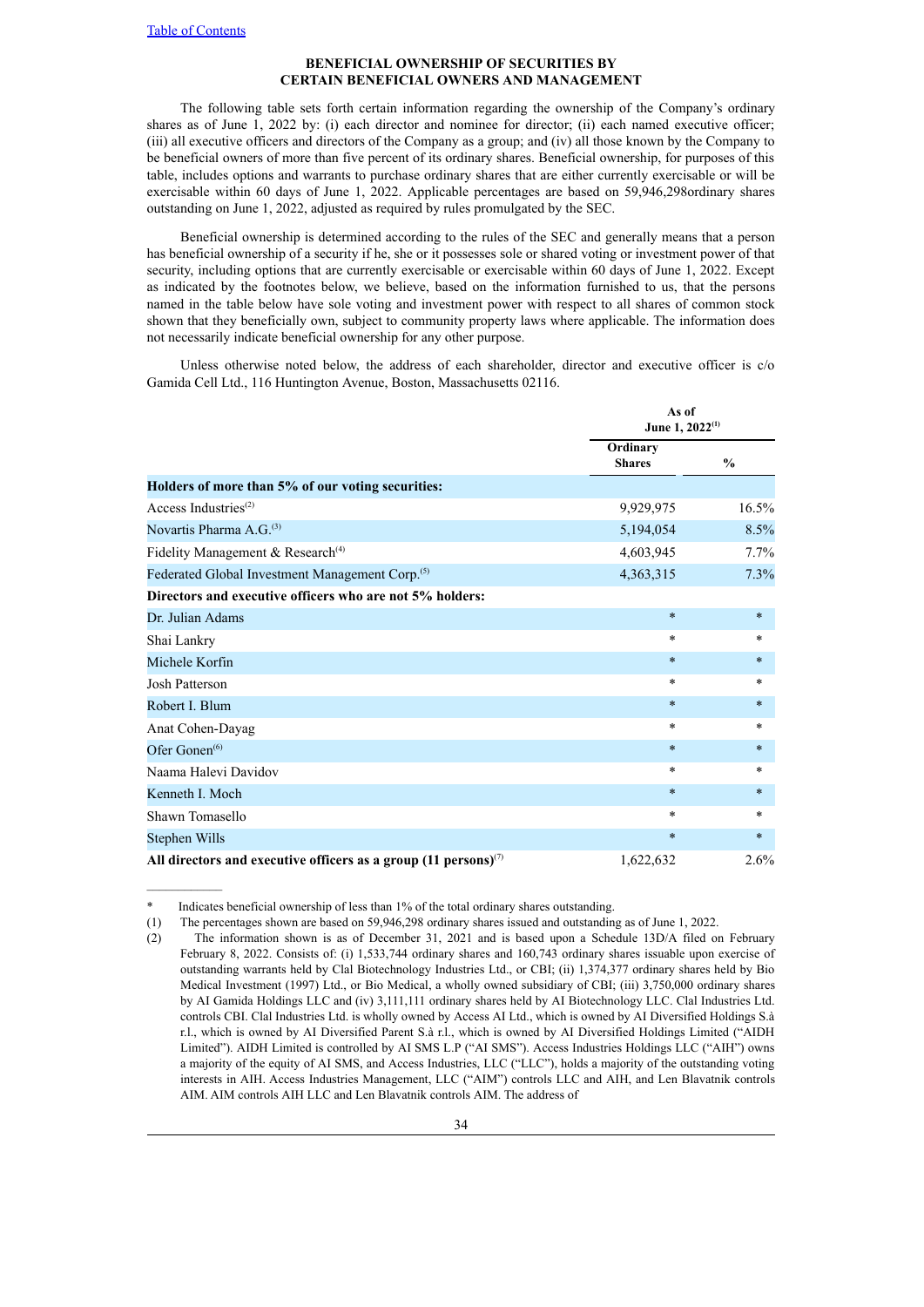each of Clal Industries Ltd., CBI and Bio Medical is the Triangular Tower, 3 Azrieli Center, Tel Aviv 67023, Israel and the address of each of foregoing other than Bio Medical, CBI, and Clal Industries Ltd. is 730 Fifth Avenue,  $20<sup>th</sup>$ Floor, New York, NY 10019.

- (3) The information shown is as of March 1, 2021 and is based upon a Schedule 13D/A filed on March 11, 2021. Consists of 4,336,759 ordinary shares and 857,295 ordinary shares issuable upon exercise of outstanding warrants. The principal address of Novartis A.G. is Lichtstrasse 35 4056 Basel, Switzerland.
- (4) The principal address of Fidelity Management & Research is 245 Summer Street, Boston, Massachusetts 02210. This information is based solely on the information reported on the Schedule 13G/A filed on February 9, 2022 by FMR LLC.
- (5) The principal address of Federated Global Investment Management is 1001 Liberty Avenue, Pittsburgh, PA 15222- 3779. This information is based solely on the information reported on the Schedule 13G/A filed on February 14, 2022 by Federated Hermes, Inc. Federated Hermes, Inc. is the parent holding company of Federated Global Investment Management Corp.
- (6) Mr. Gonen resigned from the Board of Directors on June 9, 2022.
- (7) Consists of options to purchase 1,607,682 ordinary shares and 14,950 ordinary shares, which are currently exercisable or will become exercisable within 60 days of June 1, 2022.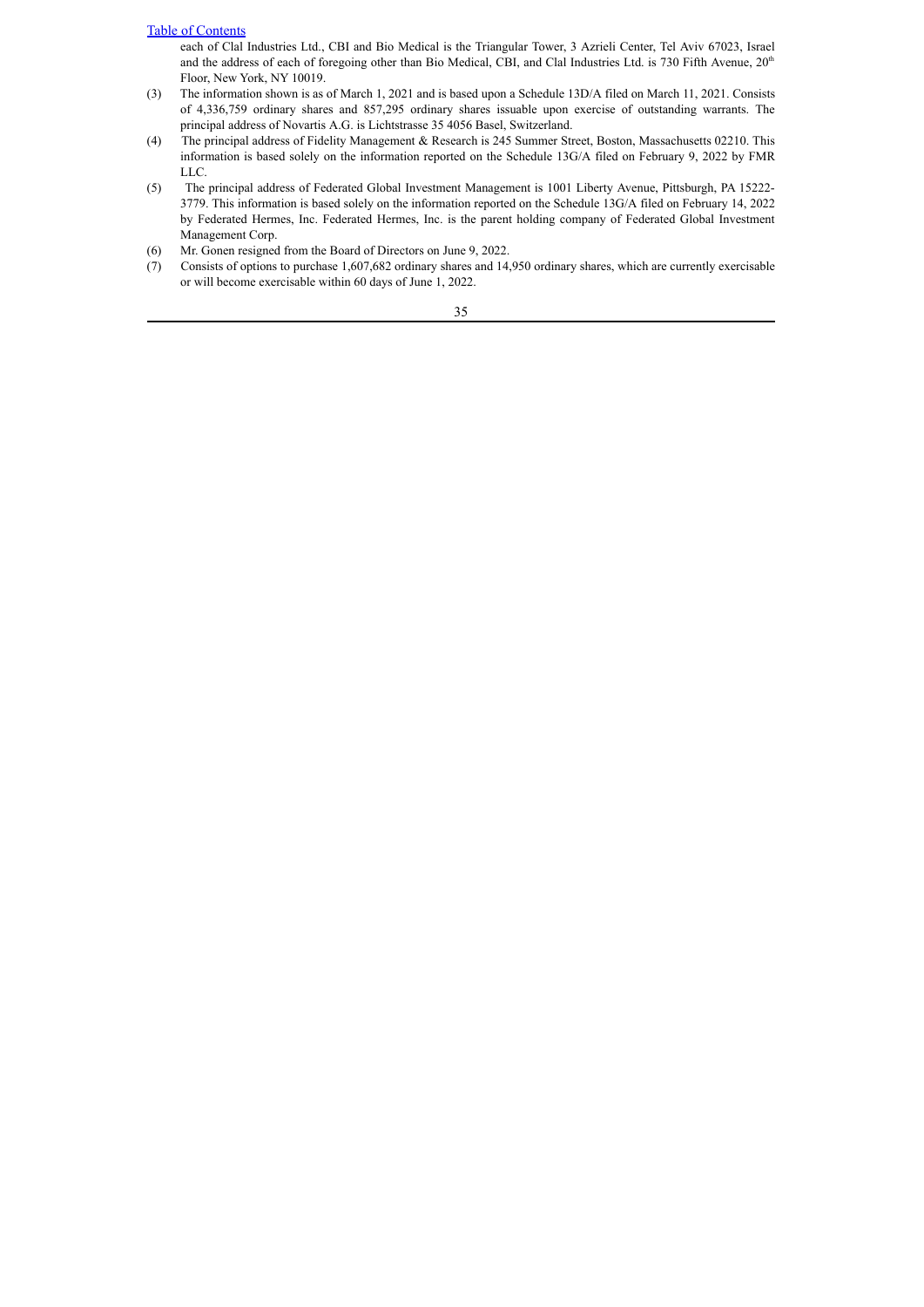# **DELINQUENT SECTION 16(a) REPORTS**

<span id="page-40-0"></span>Section 16(a) of the Exchange Act requires our directors and executive officers, and persons who own more than 10% of a registered class of our equity securities, to file with the SEC initial reports of ownership and reports of changes in ownership of our ordinary shares and other equity securities. Officers, directors and greater than 10% shareholders are required by SEC regulation to furnish us with copies of all Section 16(a) forms they file.

During the year ended December 31, 2021, we were a foreign private issuer and as such the Section 16(a) filing requirements were not applicable to our officers, directors or greater than 10% beneficial owners.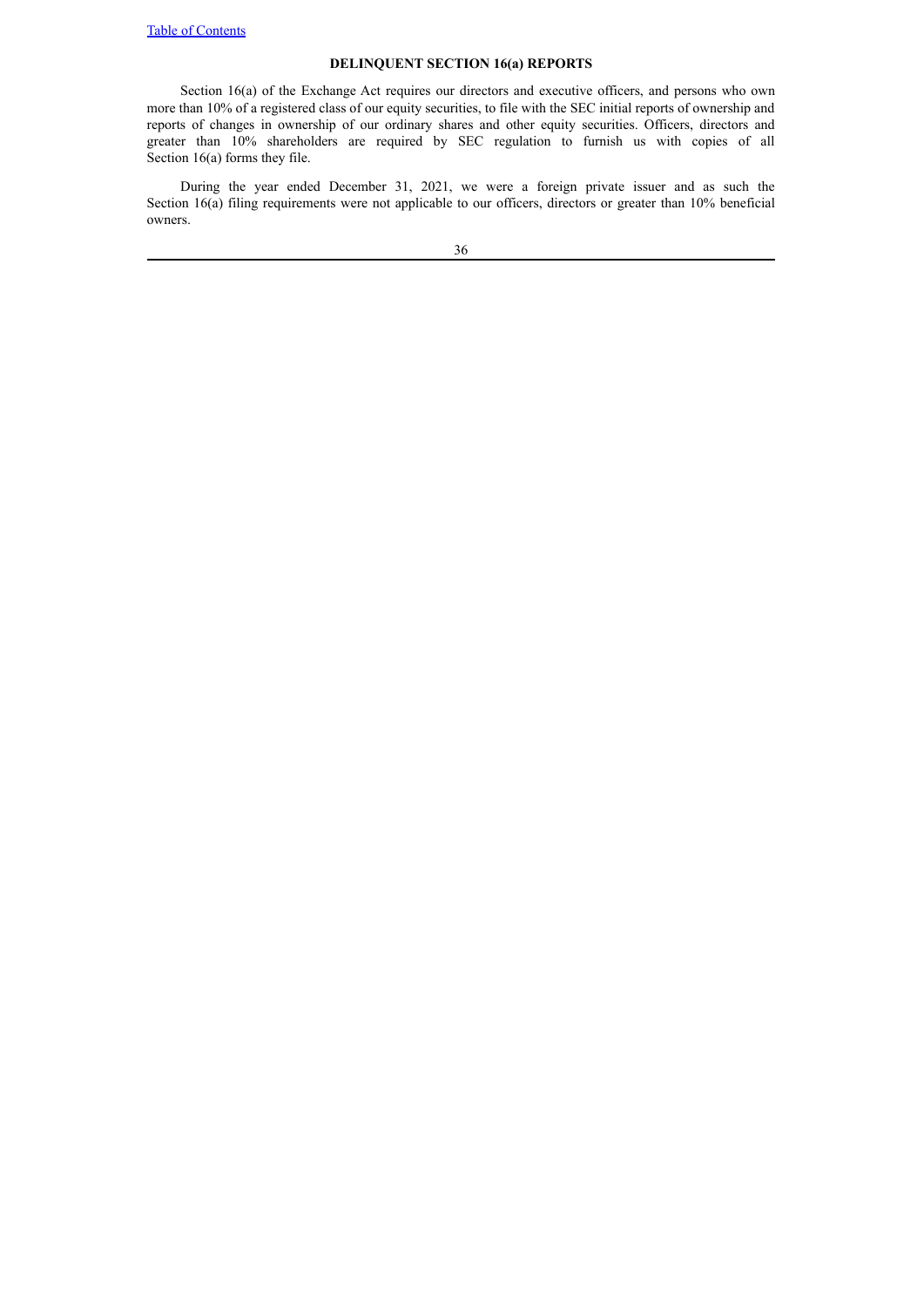#### **TRANSACTIONS WITH RELATED PERSONS AND INDEMNIFICATION**

<span id="page-41-0"></span>Our policy is to enter into transactions with related parties on terms that, on the whole, are no more favorable, or no less favorable than those available from unaffiliated third parties. Based on our experience in the business sectors in which we operate and the terms of our transactions with unaffiliated third parties, we believe that all of the transactions described below met this policy standard at the time they occurred. The following is a description of material transactions, or series of related material transactions since January 1, 2020, to which we were or will be a party and in which the other parties included or will include our directors, executive officers, holders of more than 10% of our voting securities or any member of the immediate family of any of the foregoing persons.

Under the Companies Law, the approval of the audit committee is required to effect specified actions and transactions with office holders and controlling shareholders and their relatives, or in which they have a personal interest. The term "controlling shareholder" means any shareholder with the ability to direct the activities of the company, other than by virtue of being an office holder. A shareholder is presumed to be a controlling shareholder if the shareholder holds 50% or more of the voting rights in a company or has the right to appoint 50% or more of the directors of the company or its chief executive officer. For the purpose of approving transactions with controlling shareholders, the term "controlling shareholder" also includes any shareholder that holds 25% or more of the voting rights of the company if no other shareholder holds more than 50% of the voting rights in the company. For purposes of determining the holding percentage stated above, two or more shareholders who have a personal interest in a transaction that is brought for the company's approval are deemed as joint holders. As of the date of this Proxy Statement, we do not have a controlling shareholder as defined under the Companies Law.

#### **Information Rights Agreements with Shareholders**

As part of our initial public offering and effective as of its closing, we entered into an information rights agreement with an affiliate of one of our principal shareholders, Access Industries. The information rights agreement provides the counterparty with rights to receive our annual and quarterly financial statements, auditor consent letters and valuation reports, and other information reasonably required by such counterparty to enable it to prepare its financial statements. The information rights agreement also requires that we provide the counterparty with information material to us and mandated to be disclosed by the requirements applicable to such counterparty, as well as certain other material information of ours. The information rights agreement contains customary confidentiality provisions and terminates when the counterparty, and any company that controls such counterparty, is no longer required to issue public reports pursuant to the Israeli Securities Law or the Securities Exchange Act of 1934, as amended.

#### **Agreements and Arrangements with Directors and Executive Officers**

Each of the Company's non-executive directors is entitled to the following payments, which are paid in arrears, in quarterly installments: (i) an annual fee of \$40,000 plus VAT, if applicable, (ii) for audit committee compensation committee, or compliance committee membership, an additional annual fee of \$10,000 plus VAT, if applicable, (iii) for nominating and corporate governance committee members, an additional annual fee of \$4,000 plus VAT, if applicable, (iv) for chairmanship of the Board an additional annual fee of \$60,000 plus VAT, if applicable, (v) for each chairmanship of the audit committee, the compensation committee, and the compliance committee, an additional annual fee of \$5,000 plus VAT, if applicable and (vi) for chairmanship of the nominating and corporate governance committee, an additional annual fee of \$3,500 plus VAT, if applicable. In addition, each of the Company's non-executive directors, other than the current chairman of the Board, shall be entitled to receive an initial grant (upon his or her first appointment to election to the Board) of 4,000 restricted ordinary shares of the Company and options to purchase 19,000 ordinary shares of the Company, and an annual grant of 2,000 restricted ordinary shares of the Company and options to purchase 9,500 ordinary shares of the Company, and the current chairman of the Board shall be entitled to receive an annual grant of 2,000 restricted ordinary shares of the Company and options to purchase 12,500 ordinary shares of the Company.

## *Executive Of icers Employment Agreements.*

We have entered into written employment agreements with each of our executive officers. These agreements provide for notice periods of varying duration for termination of the agreement by us or by the relevant executive officer, during which time the executive officer will continue to receive base salary and benefits (except for the accrual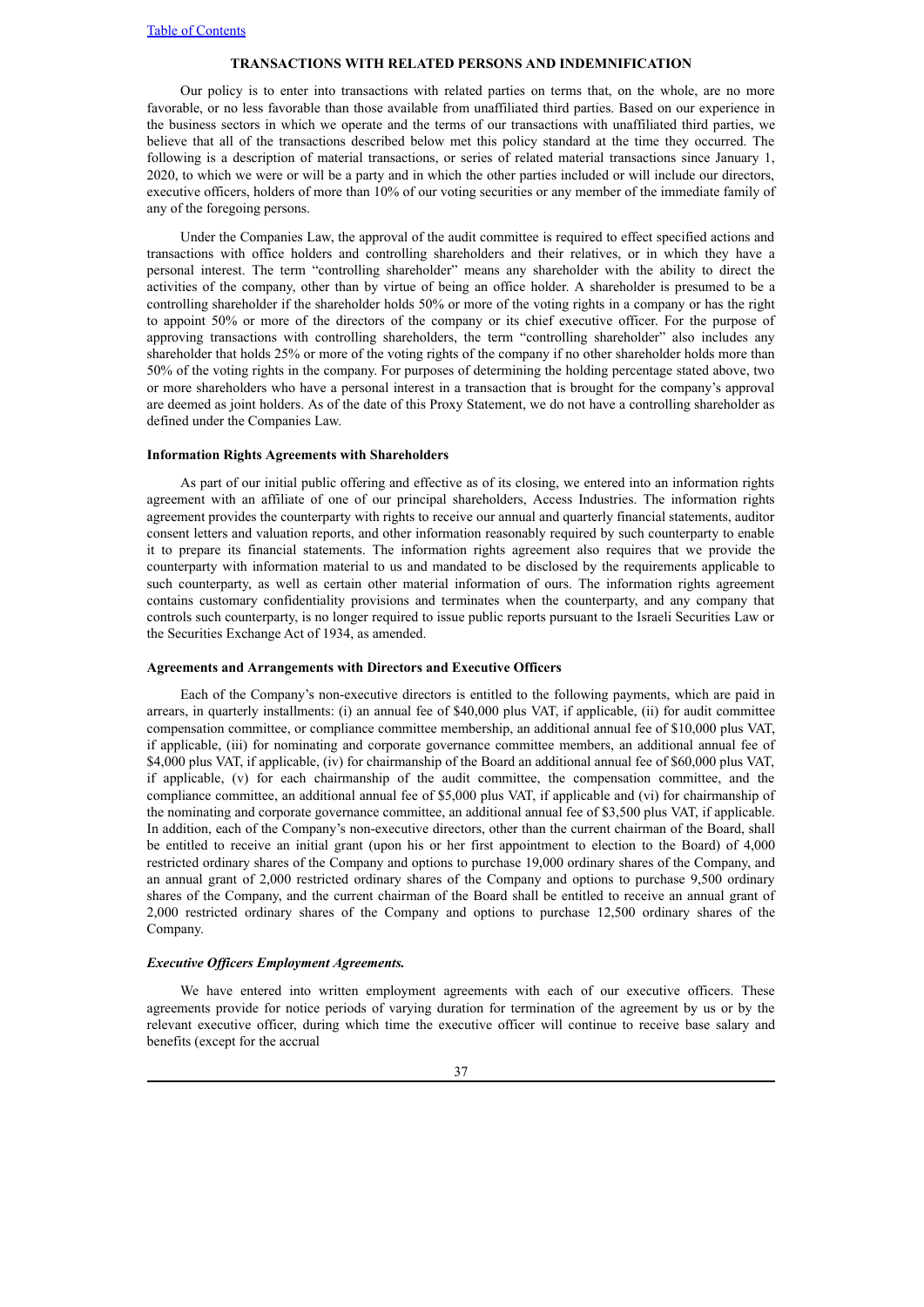of vacation days). These agreements also contain customary provisions regarding non-competition, confidentiality of information and assignment of inventions. However, the enforceability of the non-competition provisions may be limited under applicable law.

## *Options and Restricted Share Awards*

Since our inception, we have granted options to purchase our ordinary shares and/or restricted share awards to our officers and certain of our directors. Such agreements may contain acceleration provisions upon certain merger, acquisition, or change of control transactions. We describe our equity incentive plans above, under "— Executive Compensation Program — Additional Narrative Disclosure." If the relationship between us and an executive officer or a director is terminated, except for cause (as defined in the equity incentive plans), all options that are vested will generally remain exercisable for ninety days after such termination.

#### *Indemnification Agreements*

Our Current Articles permit us to exculpate, indemnify and insure each of our directors and office holders to the fullest extent permitted by Israeli law. In connection with the loss of our status as a foreign private issuer effective on January 1, 2022, we entered into amended and restated indemnification agreements with each of our directors and executive officers, exculpating them, to the fullest extent permitted by law, from liability to us for damages caused to us as a result of a breach of duty of care, and undertaking to indemnify them to the fullest extent permitted by Israeli law. We have also obtained directors and officers insurance for each of our executive officers and directors. The indemnification obligations under the agreements are limited to certain maximum amounts.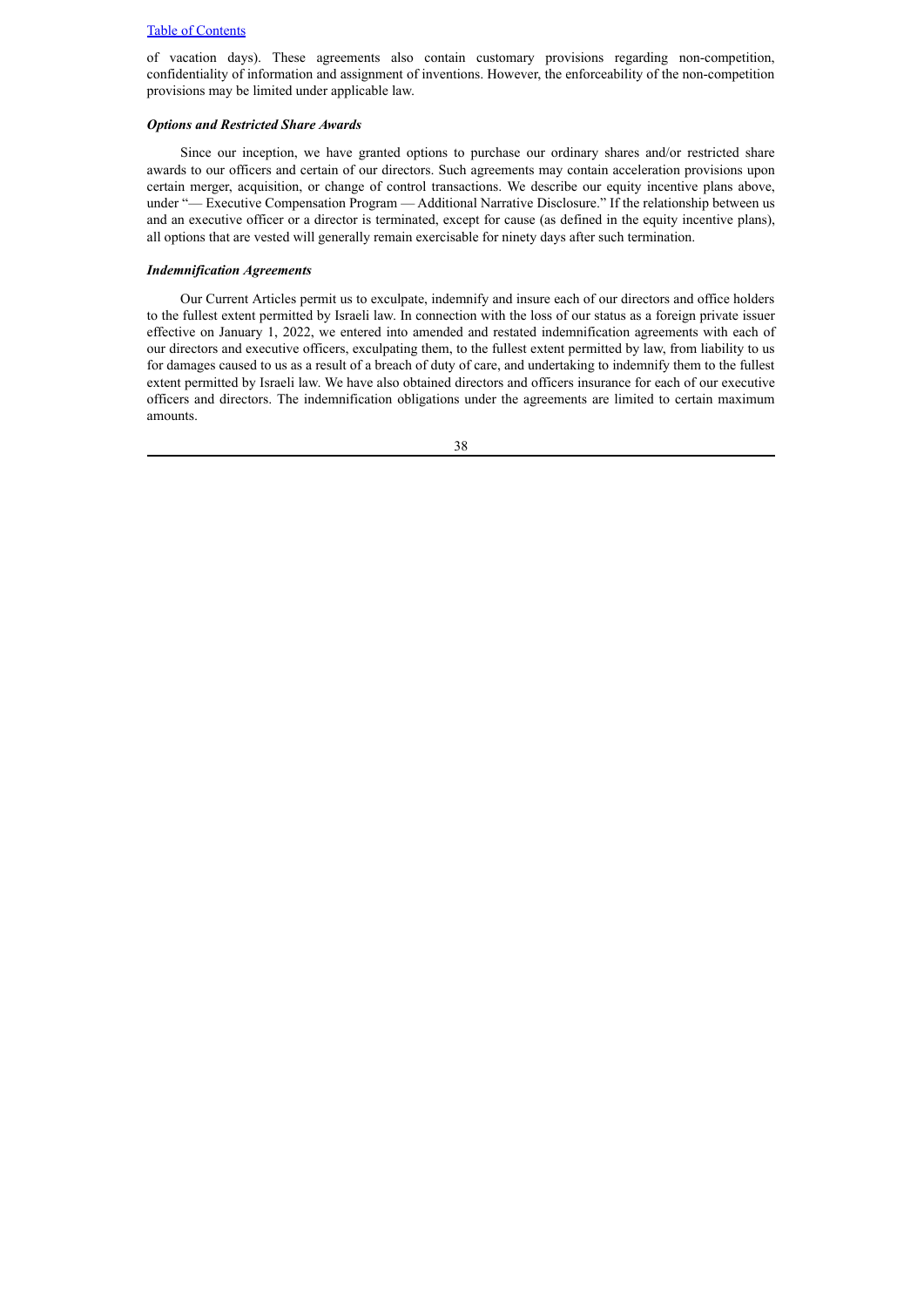## **HOUSEHOLDING OF PROXY MATERIALS**

<span id="page-43-0"></span>The SEC has adopted rules that permit companies and intermediaries (e.g., brokers) to satisfy the delivery requirements for annual meeting materials with respect to two or more shareholders sharing the same address by delivering a single set of annual meeting materials addressed to those shareholders. This process, which is commonly referred to as "householding," potentially means extra convenience for shareholders and cost savings for companies.

This year, a number of brokers with account holders who are shareholders will be "householding" our proxy materials. A single set of annual meeting materials will be delivered to multiple shareholders sharing an address unless contrary instructions have been received from the affected shareholders. Once you have received notice from your broker that they will be "householding" communications to your address, "householding" will continue until you are notified otherwise or until you revoke your consent. If, at any time, you no longer wish to participate in "householding" and would prefer to receive a separate set of annual meeting materials, please notify your broker or us. Direct your written request to 116 Huntington Avenue, Boston, Massachusetts 02116, Attention: Josh Patterson, General Counsel & Chief Compliance Officer, or by e-mail to legalnotices@gamidacell.com. Shareholders who currently receive multiple copies of the Annual Meeting materials at their addresses and would like to request "householding" of their communications should contact their brokers.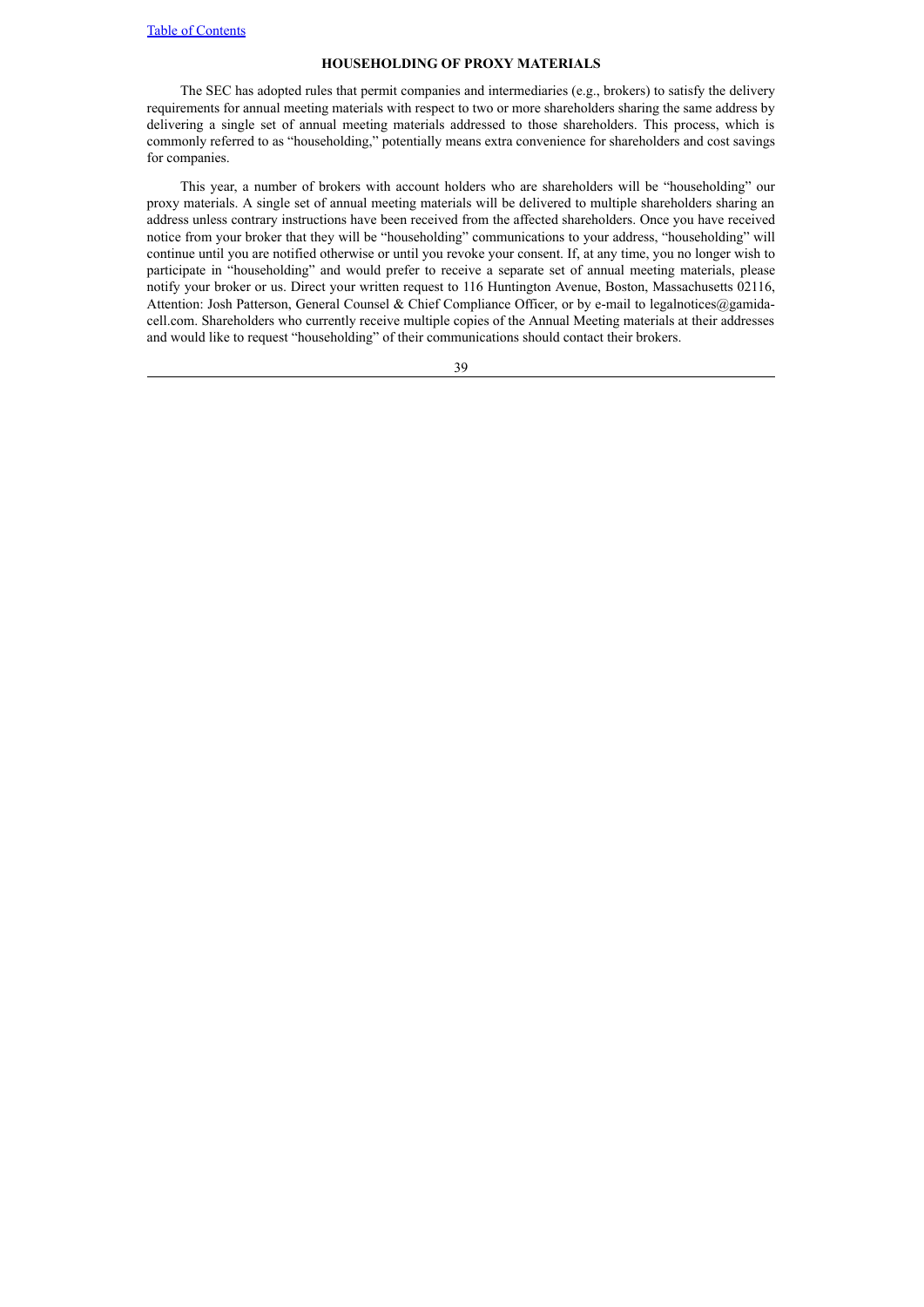# **OTHER BUSINESS**

<span id="page-44-0"></span>The Board is not aware of any other matters that may be presented at the Meeting other than those specified in the enclosed Notice of Annual General Meeting of Shareholders. If any other matters do properly come before the Meeting, it is intended that the persons named as proxies will vote, pursuant to their discretionary authority, according to their best judgment and in the interest of the Company.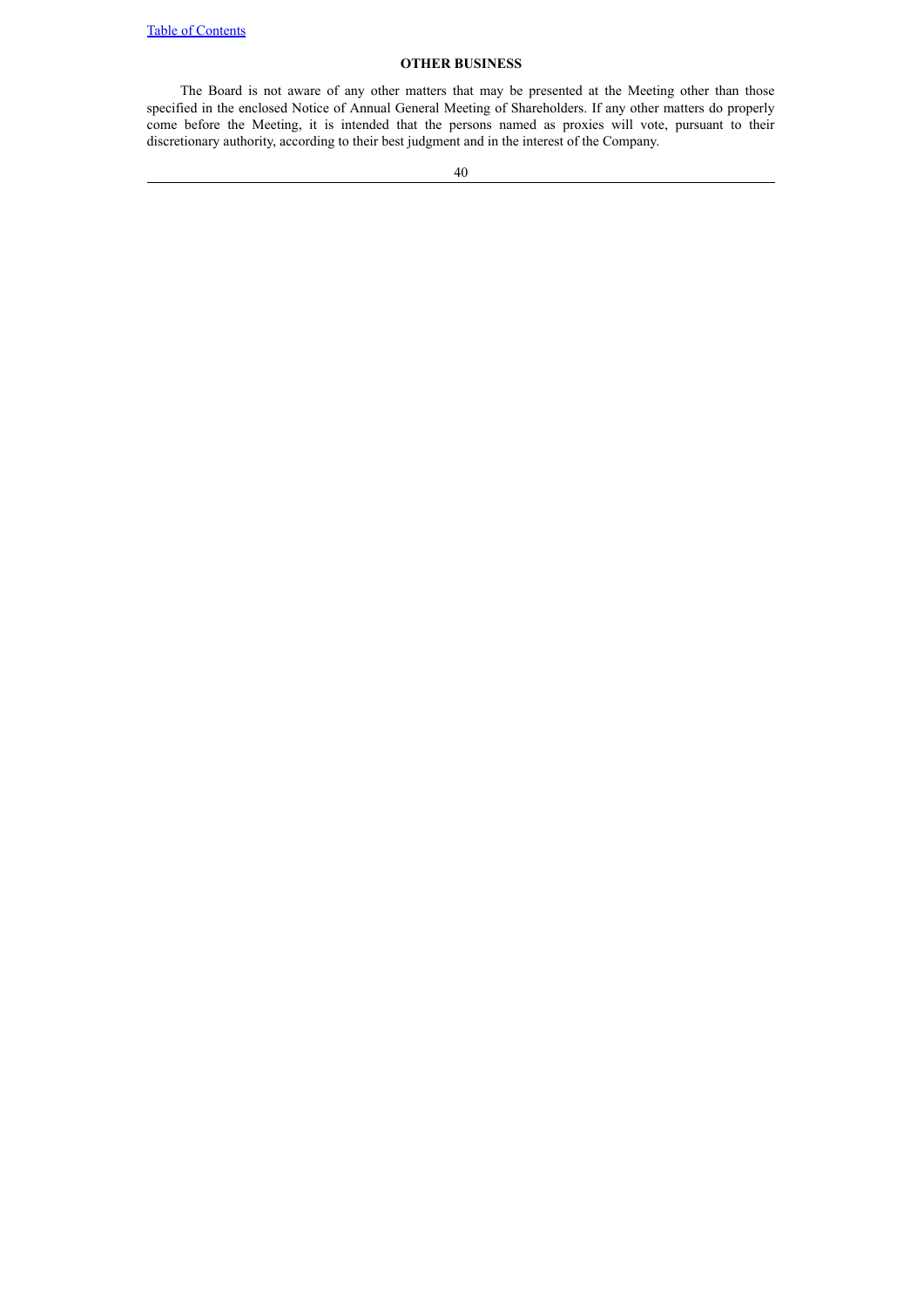# **ADDITIONAL INFORMATION**

The Annual Report and other filings with the SEC, are available for viewing and downloading on the SEC's website at *www.sec.gov* as well as under the Investors & Media section of the Company's website at *www.gamida-cell.com*. **Shareholders may obtain a copy of these documents, including the Company's financial statements and the financial statement schedules, without charge at** *www.gamida-cell.com* **or by sending a written request to 116 Huntington Avenue, Boston, Massachusetts 02116, Attention: Josh Patterson, General Counsel & Chief Compliance Officer, or by e-mail to legalnotices@gamida-cell.com.**

## BY ORDER OF THE BOARD OF DIRECTORS

| , 2022<br>June | /s/ Robert I. Blum                 |
|----------------|------------------------------------|
|                | Robert I. Blum                     |
|                | Chairman of the Board of Directors |
|                | * * *                              |
|                | 41                                 |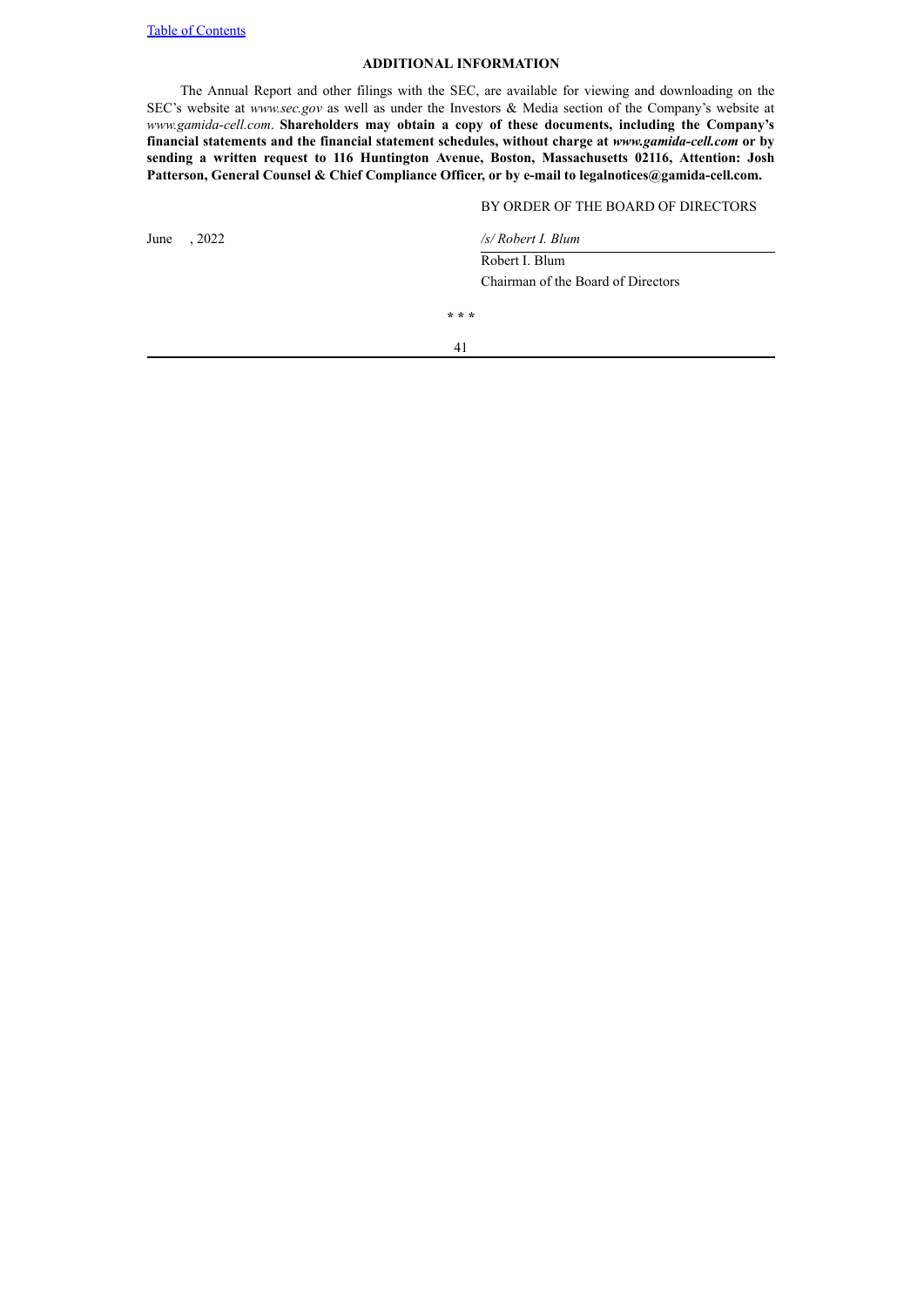# A LIMITED LIABILITY COMPANY ----------------

# **AMENDED AND RESTATED ARTICLES OF ASSOCIATION OF GAMIDA CELL LTD.**

# <span id="page-46-0"></span>**As Adopted on October 30, 2018, as amended on November 17, 2021 and as last amended on, and effective as of, November 17, 2021 [\_\_\_\_\_\_\_\_\_\_], 2022**

**Preliminary**

# 1. **Definitions; Interpretation**.

(a) In these Articles, the following terms (whether or not capitalized) shall bear the meanings set forth opposite them, respectively, unless the subject or context requires otherwise.

| "Articles"                   | shall mean these Articles of Association, as amended from time to time.                                                                                                                                                                                                                             |
|------------------------------|-----------------------------------------------------------------------------------------------------------------------------------------------------------------------------------------------------------------------------------------------------------------------------------------------------|
| "Board of Directors"         | shall mean the Board of Directors of the Company.                                                                                                                                                                                                                                                   |
| "Chairperson"                | shall mean the Chairperson of the Board of Directors, or the<br>Chairperson of the General Meeting, as the context implies;                                                                                                                                                                         |
| "Company"                    | shall mean GAMIDA CELL LTD.                                                                                                                                                                                                                                                                         |
| "Companies Law"              | shall mean the Israeli Companies Law, 5759-1999, and the regulations<br>promulgated thereunder. The Companies Law shall include reference to<br>the Companies Ordinance (New Version), 5743-1983, of the State of<br>Israel, to the extent in effect according to the provisions thereof.           |
| "Director(s)"                | shall mean the member(s) of the Board of Directors holding office at<br>any given time, including alternate directors.                                                                                                                                                                              |
| "External Director(s)"       | shall have the meaning provided for such term in the Companies Law.                                                                                                                                                                                                                                 |
| "General Meeting"            | shall mean an Annual General Meeting or Special General Meeting of<br>the Shareholders, as the case may be.                                                                                                                                                                                         |
| "NIS"                        | shall mean New Israeli Shekels.                                                                                                                                                                                                                                                                     |
| "Office"                     | shall mean the registered office of the Company at any given time.                                                                                                                                                                                                                                  |
| "Office Holder" or "Officer" | shall have the meaning provided for such term in the Companies Law.                                                                                                                                                                                                                                 |
| "RTP Law"                    | shall mean the Israeli Restrictive Trade Practices Law, 5758-1988.                                                                                                                                                                                                                                  |
| "Securities Law"             | shall mean the Israeli Securities Law 5728-1968.                                                                                                                                                                                                                                                    |
| "Shareholder(s)"             | shall mean the shareholder(s) of the Company, at any given time.                                                                                                                                                                                                                                    |
| "in writing" or "writing"    | shall mean written, printed, photocopied, photographed or typed,<br>including if appearing in an email, facsimile or if produced by any<br>visible substitute for a writing, or partly one and partly another. The<br>term "signed" or "signature" shall be construed in a corresponding<br>manner. |

(b) Unless otherwise defined in these Articles or required by the context, terms used herein shall have the meaning provided therefor under the Companies Law.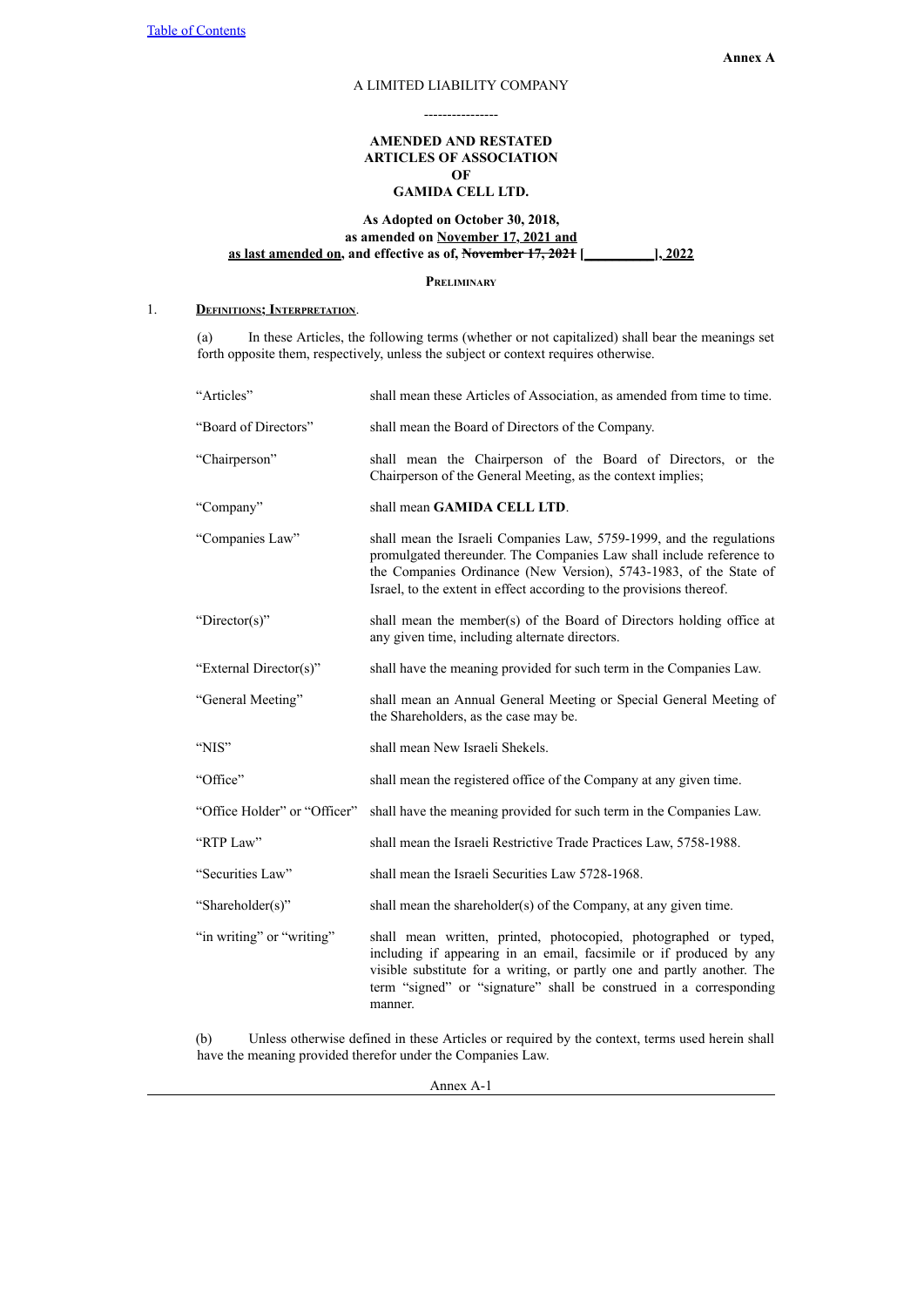(c) Unless the context shall otherwise require: words in the singular shall also include the plural, and vice versa; any pronoun shall include the corresponding masculine, feminine and neuter forms; the words "include", "includes" and "including" shall be deemed to be followed by the phrase "without limitation"; the words "herein", "hereof" and "hereunder" and words of similar import refer to these Articles in their entirety and not to any part hereof; all references herein to Articles, Sections or clauses shall be deemed references to Articles, Sections or clauses of these Articles; any references to any agreement or other instrument or law, statute or regulation are to it as amended, supplemented or restated, from time to time (and, in the case of any law, to any successor provisions or re-enactment or modification thereof being in force at the time); any reference to "law" shall include any supranational, national, federal, state, local, or foreign statute or law and all rules and regulations promulgated thereunder (including, any rules, regulations or forms prescribed by any governmental authority or securities exchange commission or authority, if and to the extent applicable); any reference to a "day" or a number of "days" (without any explicit reference otherwise, such as to business days) shall be interpreted as a reference to a calendar day or number of calendar days; any reference to a month or year shall be interpreted in accordance with the Gregorian calendar; any reference to a "company", "corporate body" or "entity" shall include a partnership, corporation, limited liability company, association, trust, unincorporated organization, or a government or agency or political subdivision thereof, and any reference to a "person" shall include any of the foregoing types of entities or a natural person.

(d) The captions in these Articles are for convenience only and shall not be deemed a part hereof or affect the construction or interpretation of any provision hereof.

# **Limited Liability**

2. The Company is a limited liability company and each Shareholder's obligations to the Company shall therefore be limited to the payment of the nominal value of the shares held by such shareholder, subject to the provisions of the Companies Law.

# **Public Company; Company'<sup>s</sup> Objectives**

# 3. **Public Company; Objectives**.

(a) The Company is a public company as such term is defined and for so long as it qualifies under the Companies Law.

(b)The Company's objectives are to carry on any business, and do any act, which is not prohibited by law.

# 4. **Donations**.

The Company may donate a reasonable amount of money (in cash or in kind, including the Company's securities) for any purpose that the Board of Directors finds appropriate.

# **Share Capital**

# 5. **Authorized Share Capital**.

1.1. The share capital of the Company shall consist of NIS 1,500,000 divided into 150,000,000 Ordinary Shares, of a nominal value of NIS 0.01 each (the "**Shares**").

(a) The Shares shall rank pari passu in all respects. The Shares may be redeemable to the extent set forth in Article 13.

# 6. **Increase of Authorized Share Capital**.

(a) The Company may, from time to time, by a Shareholders' resolution, whether or not all of the shares then authorized have been issued, increase its authorized share capital by increasing the number of shares it is authorized to issue. Any such increase shall be in such amount and shall be divided into shares of such nominal amounts, and such shares shall confer such rights and preferences, and shall be subject to such restrictions, as such resolution shall provide.

(b) Except to the extent otherwise provided in such resolution, any new shares included in the authorized share capital increase as aforesaid shall be subject to all of the provisions of these Articles that are applicable to shares of such class that are included in the existing share capital.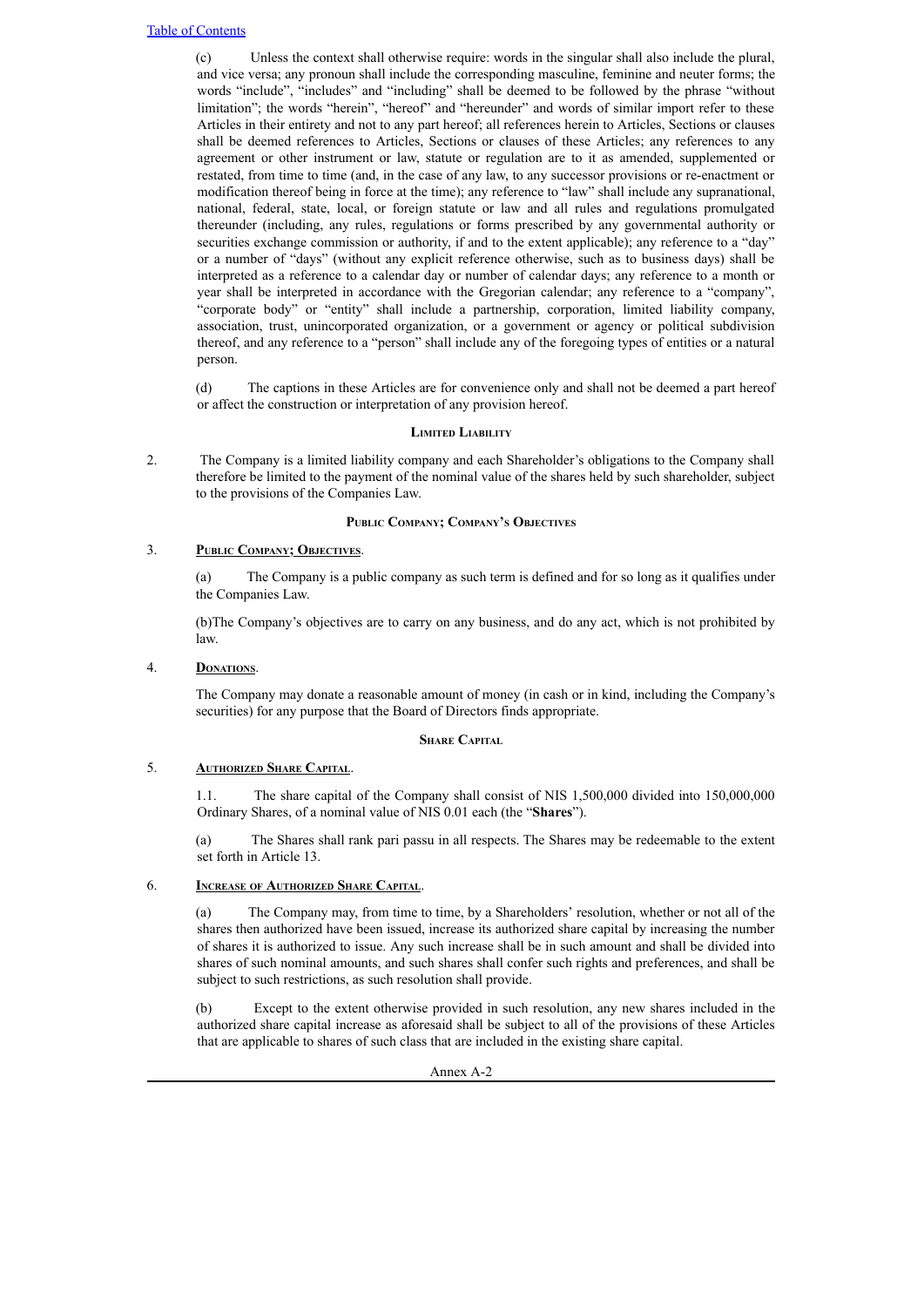# 7. **Special or Class Rights; Modification of Rights**.

(a) The Company may, from time to time, by a Shareholders' resolution, provide for shares with such preferred or deferred rights or other special rights and/or such restrictions, whether in regard to dividends, voting, repayment of share capital or otherwise, as may be stipulated in such resolution.

(b) If at any time the share capital of the Company is divided into different classes of shares, the rights attached to any class, unless otherwise provided by these Articles, may be modified or cancelled by the Company by a resolution of the General Meeting of the holders of all shares as one class, without any required separate resolution of any class of shares.

(c) The provisions of these Articles relating to General Meetings shall apply, mutatis mutandis, to any separate General Meeting of the holders of the shares of a particular class, provided that the requisite quorum at any such separate General Meeting shall be one or more shareholders present in person or by proxy and holding not less than thirty-three and one-third of a percent (331/3%) of the issued shares of such class.

(d) Unless otherwise provided by these Articles, an increase in the authorized share capital, the creation of a new class of shares, an increase in the authorized share capital of a class of shares, or the issuance of additional shares thereof out of the authorized and unissued share capital, shall not be deemed, for purposes of this Article 7, to modify or derogate or cancel the rights attached to previously issued shares of such class or of any other class.

# 8. **Consolidation, Division, Cancellation and Reduction of Share Capital**.

(a) The Company may, from time to time, by or pursuant to an authorization of a Shareholders' resolution, and subject to applicable law:

(i) consolidate all or any part of its issued or unissued authorized share capital into shares of a per share nominal value which is larger, equal to or smaller than the per share nominal value of its existing shares;

(ii) divide or sub-divide its shares (issued or unissued) or any of them, into shares of smaller or the same nominal value (subject, however, to the provisions of the Companies Law), and the resolution whereby any share is divided may determine that, as among the holders of the shares resulting from such subdivision, one or more of the shares may, in contrast to others, have any such preferred or deferred rights or rights of redemption or other special rights, or be subject to any such restrictions, as the Company may attach to unissued or new shares;

(iii) cancel any shares which, at the date of the adoption of such resolution, have not been taken or agreed to be taken by any person, and reduce the amount of its share capital by the amount of the shares so canceled; or

(iv) reduce its share capital in any manner.

(b) With respect to any consolidation of issued shares and with respect to any other action which may result in fractional shares, the Board of Directors may settle any difficulty which may arise with regard thereto, as it deems fit, and, in connection with any such consolidation or other action which could result in fractional shares, may, without limiting its aforesaid power:

(i) determine, as to the holder of shares so consolidated, which issued shares shall be consolidated into a share of a larger, equal or smaller nominal value per share;

(ii) issue, in contemplation of or subsequent to such consolidation or other action, shares sufficient to preclude or remove fractional share holdings;

(iii) redeem such shares or fractional shares sufficient to preclude or remove fractional share holdings;

(iv) round up, round down or round to the nearest whole number, any fractional shares resulting from the consolidation or from any other action which may result in fractional shares; or

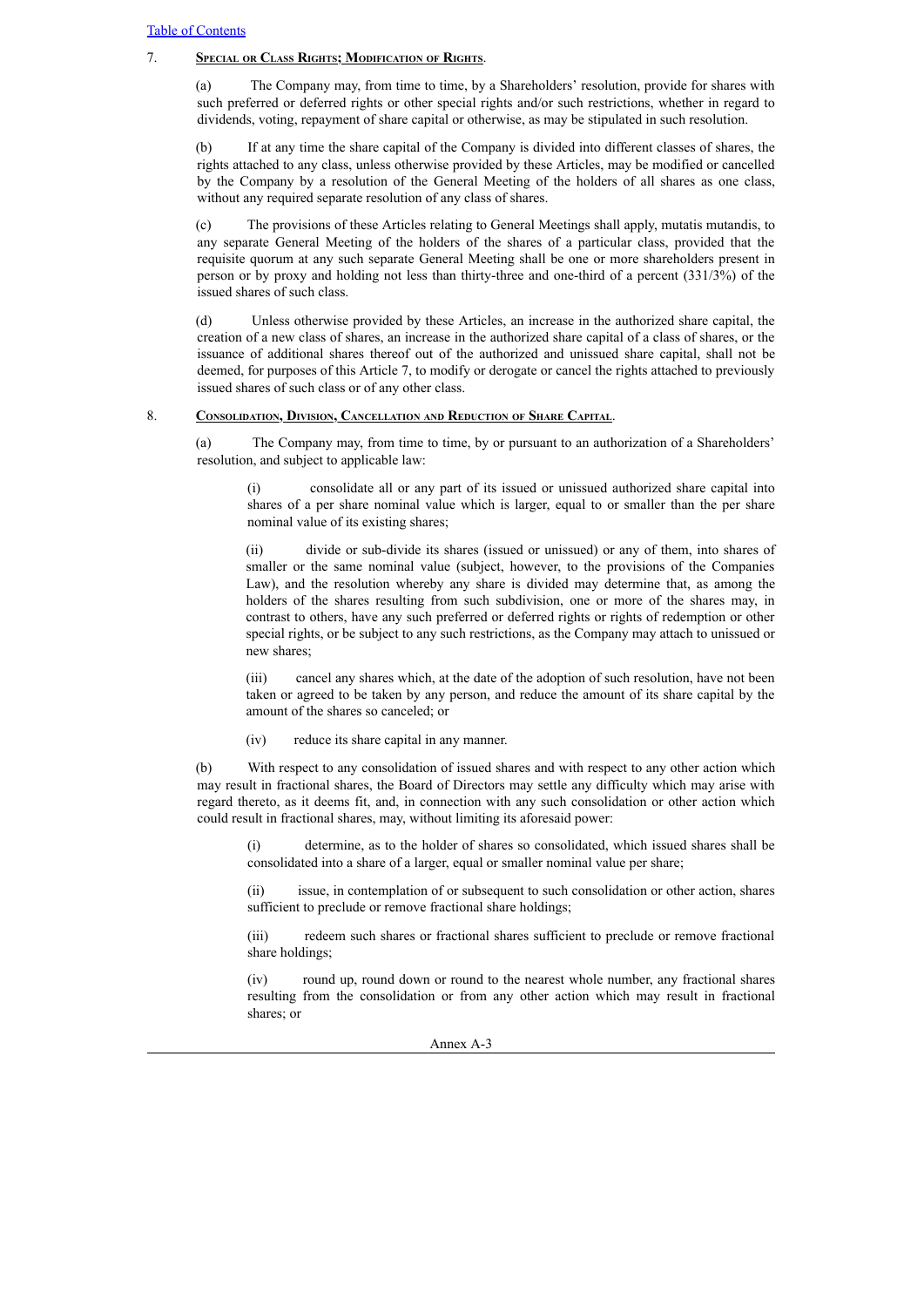(v) cause the transfer of fractional shares by certain shareholders of the Company to other shareholders thereof so as to most expediently preclude or remove any fractional shareholdings, and cause the transferees of such fractional shares to pay the transferors thereof the fair value thereof, and the Board of Directors is hereby authorized to act in connection with such transfer, as agent for the transferors and transferees of any such fractional shares, with full power of substitution, for the purposes of implementing the provisions of this sub-Article 8(b)(v).

# 9. **Issuance of Share Certificates, Replacement of Lost Certificates**.

(a) To the extent that the Board of Directors determines that all shares shall be certificated or, if the Board of Directors does not so determine, to the extent that any shareholder requests a share certificate or the Company's transfer agent so requires, share certificates shall be issued under the corporate seal of the Company or its written, typed or stamped name and shall bear the signature of one Director, the Company's Chief Executive Officer, or any person or persons authorized therefor by the Board of Directors. Signatures may be affixed in any mechanical or electronic form, as the Board of Directors may prescribe.

(b) Subject to the provisions of Article 9, each Shareholder shall be entitled to one numbered certificate for all of the shares of any class registered in his name. Each certificate shall specify the serial numbers of the shares represented thereby and may also specify the amount paid up thereon. The Company (as determined by an officer of the Company to be designated by the Chief Executive Officer) shall not refuse a request by a Shareholder to obtain several certificates in place of one certificate, unless such request is, in the opinion of such officer, unreasonable. Where a Shareholder has sold or transferred some of such Shareholder's shares, such Shareholder shall be entitled to receive a certificate in respect of such Shareholder's remaining shares, provided that the previous certificate is delivered to the Company before the issuance of a new certificate.

(c) A share certificate registered in the names of two or more persons shall be delivered to the person first named in the Register of Shareholders in respect of such co-ownership.

(d) A share certificate which has been defaced, lost or destroyed, may be replaced, and the Company shall issue a new certificate to replace such defaced, lost or destroyed certificate upon payment of such fee, and upon the furnishing of such evidence of ownership and such indemnity, as the Board of Directors in its discretion deems fit.

# 10. **Registered Holder**.

Except as otherwise provided in these Articles or the Companies Law, the Company shall be entitled to treat the registered holder of each share as the absolute owner thereof, and accordingly, shall not, except as ordered by a court of competent jurisdiction, or as required by the Companies Law, be obligated to recognize any equitable or other claim to, or interest in, such share on the part of any other person.

# 11. **Issuance and Repurchase of Shares**.

(a) The unissued shares from time to time shall be under the control of the Board of Directors (and, to the full extent permitted by law, any Committee thereof), which shall have the power to issue or otherwise dispose of shares and of securities convertible or exercisable into or other rights to acquire from the Company to such persons, on such terms and conditions, and either at par or at a premium, or subject to the provisions of the Companies Law, at a discount and/or with payment of commission, and at such times, as the Board of Directors (or the Committee, as the case may be) deems fit, and the power to give to any person the option to acquire from the Company any shares or securities convertible or exercisable into or other rights to acquire from the Company, either at par or at a premium, or, subject as aforesaid, at a discount and/or with payment of commission, during such time and for such consideration as the Board of Directors (or the Committee, as the case may be) deems fit.

(b) The Company may at any time and from time to time, subject to the Companies Law, repurchase or finance the purchase of any shares or other securities issued by the Company, in such manner and under such terms as the Board of Directors shall determine, whether from any one or more shareholders. Such purchase shall not be deemed as payment of dividends and no shareholder will have the right to require the Company to purchase his shares or offer to purchase shares from any other shareholders.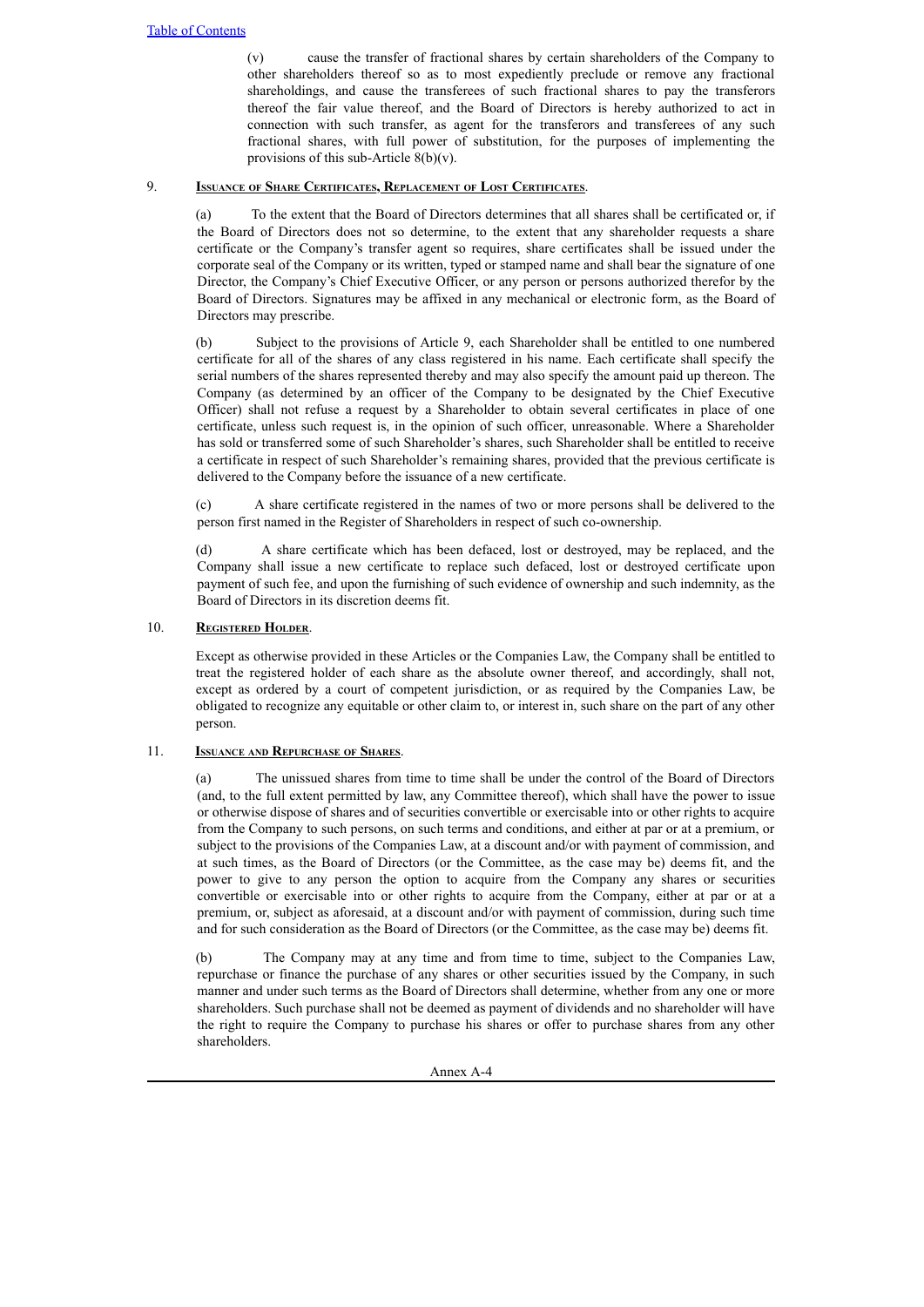# 12. **Payment in Installment**.

If pursuant to the terms of issuance of any share, all or any portion of the price thereof shall be payable in installments, every such installment shall be paid to the Company on the due date thereof by the then registered holder(s) of the share or the person(s) then entitled thereto.

# 13. **Redeemable Shares**.

The Company may, subject to applicable law, issue redeemable shares or other securities and redeem the same upon terms and conditions to be set forth in a written agreement between the Company and the holder of such shares or in their terms of issuance.

# **Transfer of Shares**

# 14. **Registration of Transfer**.

No transfer of shares shall be registered unless a proper writing or instrument of transfer (in any customary form or any other form satisfactory to the Board of Directors) has been submitted to the Company (or its transfer agent), together with any share certificate(s) and such other evidence of title as the Board of Directors may reasonably require. Notwithstanding anything to the contrary herein, shares registered in the name of The Depository Trust Company or its nominee shall be transferrable in accordance with the policies and procedures of The Depository Trust Company. Until the transferee has been registered in the Register of Shareholders in respect of the shares so transferred, the Company may continue to regard the transferor as the owner thereof. The Board of Directors, may, from time to time, prescribe a fee for the registration of a transfer, and may approve other methods of recognizing the transfer of shares in order to facilitate the trading of the Company's shares on the Nasdaq Stock Market or on any other stock exchange on which the Company's shares are then listed for trading.

# 15. **Suspension of Registration**.

The Board of Directors may, in its discretion to the extent it deems necessary, close the Register of Shareholders of registration of transfers of shares for a period determined by the Board of Directors, and no registrations of transfers of shares shall be made by the Company during any such period during which the Register of Shareholders is so closed.

## **Transmission of Shares**

# 16. **Decedents' Shares**.

(a) In case of a share registered in the names of two or more holders, the Company may recognize the survivor(s) as the sole owner(s) thereof unless and until the provisions of Article 16 have been effectively invoked.

(b) Any person becoming entitled to a share in consequence of the death of any person, upon producing evidence of the grant of probate or letters of administration or declaration of succession (or such other evidence as the Board of Directors, or an officer of the Company to be designated by the Chief Executive Officer, may reasonably deem sufficient), shall be registered as a shareholder in respect of such share, or may, subject to the provisions as to transfer contained herein, transfer such share.

# 17. **Receivers and Liquidators**.

(a) The Company may recognize any receiver, liquidator or similar official appointed to wind-up, dissolve or otherwise liquidate a corporate shareholder, and a trustee, manager, receiver, liquidator or similar official appointed in bankruptcy or in connection with the reorganization of, or similar proceeding with respect to a shareholder or its properties, as being entitled to the shares registered in the name of such shareholder.

(b) Such receiver, liquidator or similar official appointed to wind-up, dissolve or otherwise liquidate a corporate shareholder and such trustee, manager, receiver, liquidator or similar official appointed in bankruptcy or in connection with the reorganization of, or similar proceedings with respect to a shareholder or its properties, upon producing such evidence as the Board of Directors (or an officer of the Company to be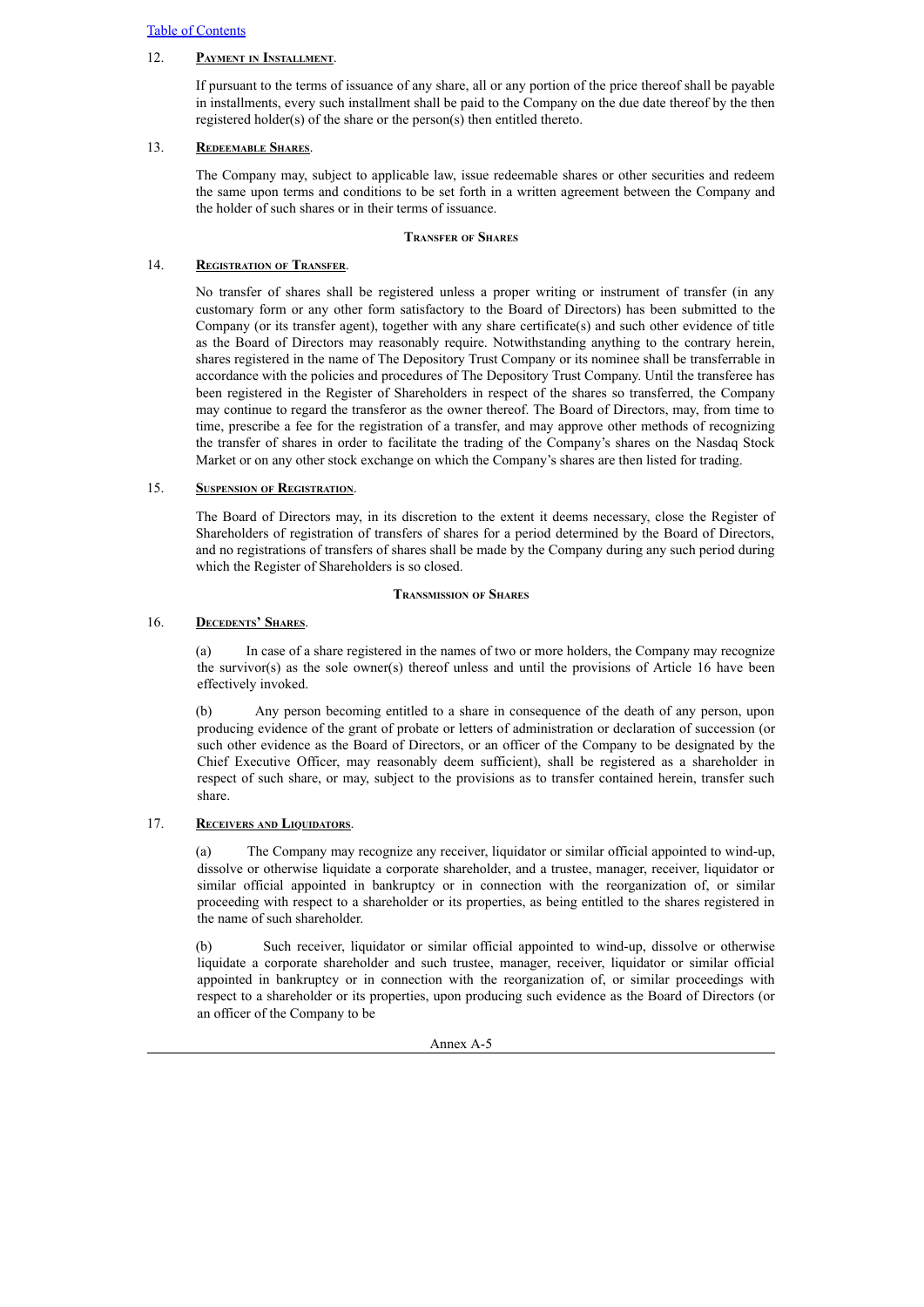designated by the Chief Executive Officer) may deem sufficient as to his authority to act in such capacity or under this Article, shall with the consent of the Board of Directors (which the Board of Directors may grant or refuse in its absolute discretion), be registered as a shareholder in respect of such shares, or may, subject to the regulations as to transfer herein contained, transfer such shares.

# **General Meetings**

# 18. **General Meetings**.

(a) An annual General Meeting ("**Annual General Meeting**") shall be held at least once in every calendar year, not later than 15 months after the last preceding annual General Meeting, at such time and at such place, either within or out of the State of Israel, as may be determined by the Board of Directors.

(b) All General Meetings other than Annual General Meetings shall be called "**Special General Meetings**".

# 19. **Record Date for General Meeting**.

Notwithstanding any provision of these Articles to the contrary, and to allow the Company to determine the shareholders entitled to notice of or to vote at any General Meeting or any adjournment thereof, or entitled to receive payment of any dividend or other distribution or grant of any rights, or entitled to exercise any rights in respect of or to take or be the subject of any other action, the Board of Directors may fix a record date, which shall not be more than the maximum period and not less than the minimum period permitted by law. A determination of shareholders of record entitled to notice of or to vote at a meeting shall apply to any adjournment of the meeting; provided, however, that the Board of Directors may fix a new record date for the adjourned meeting.

# 20. **Shareholder Proposal Request**.

(a) Any Shareholder or Shareholders of the Company holding at least one percent (1%) of the voting rights of the Company (the "**Proposing Shareholder(s)**") may request, subject to the Companies Law, that the Board of Directors include a matter on the agenda of a General Meeting to be held in the future, provided that the Board determines that the matter is appropriate to be considered at a General Meeting (a "**Proposal Request**"). In order for the Board of Directors to consider a Proposal Request and whether to include the matter stated therein in the agenda of a General Meeting, notice of the Proposal Request must be timely delivered in accordance with applicable law, and the Proposal Request must comply with the requirements of these Articles (including this Article 20) and any applicable law and stock exchange rules and regulations. The Proposal Request must be in writing, signed by all of the Proposing Shareholder(s) making such request, delivered, either in person or by certified mail, postage prepaid, and received by the Secretary (or, in the absence thereof by the Chief Executive Officer of the Company). To be considered timely, a Proposal Request must be received within the time periods prescribed by applicable law. The announcement of an adjournment or postponement of a General Meeting shall not commence a new time period (or extend any time period) for the delivery of a Proposal Request as described above. In addition to any information required to be included in accordance with applicable law, a Proposal Request must include the following: (i) the name, address, telephone number, fax number and email address of the Proposing Shareholder (or each Proposing Shareholder, as the case may be) and, if an entity, the name(s) of the person(s) that controls or manages such entity; (ii) the number of Shares held by the Proposing Shareholder(s), directly or indirectly (and, if any of such Shares are held indirectly, an explanation of how they are held and by whom), which shall be in such number no less than as is required to qualify as a Proposing Shareholder, accompanied by evidence satisfactory to the Company of the record holding of such Shares by the Proposing Shareholder(s) as of the date of the Proposal Request, and a representation that the Proposing Shareholder(s) intends to appear in person or by proxy at the meeting; (iii) the matter requested to be included on the agenda of a General Meeting, all information related to such matter, the reason that such matter is proposed to be brought before the General Meeting, the complete text of the resolution that the Proposing Shareholder proposes to be voted upon at the General Meeting and, if the Proposing Shareholder wishes to have a position statement in support of the Proposal Request, a copy of such position statement that complies with the requirement of any applicable law (if any), (iv) a description of all arrangements or understandings between the Proposing Shareholders and any other Person(s) (naming such Person or Persons) in connection with the matter that is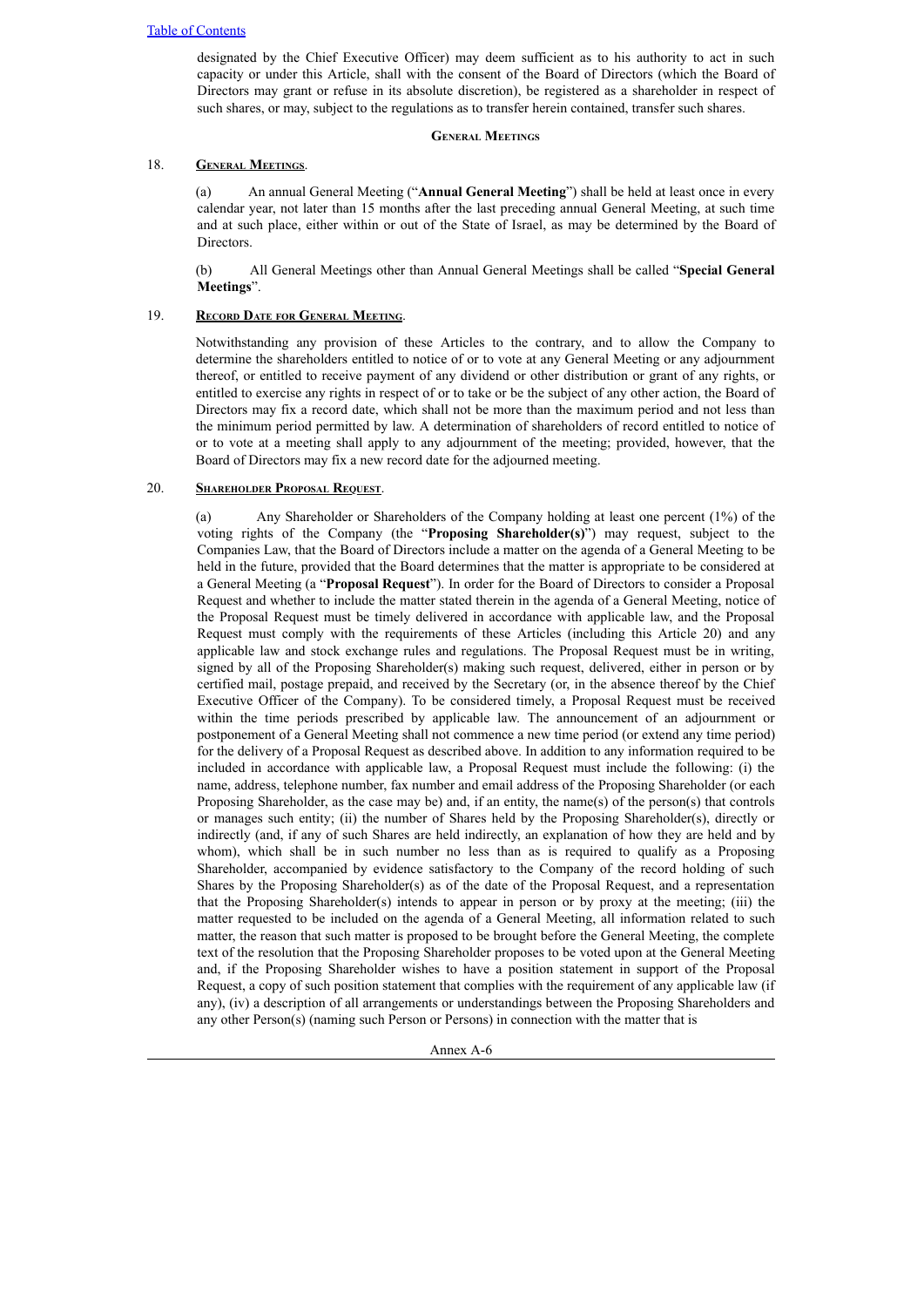requested to be included on the agenda and a declaration signed by all Proposing Shareholder(s) of whether any of them has a personal interest in the matter and, if so, a description in reasonable detail of such personal interest; (v) a description of all Derivative Transactions (as defined below) by each Proposing Shareholder(s) during the previous twelve (12) month period, including the date of the transactions and the class, series and number of securities involved in, and the material economic terms of, such Derivative Transactions; and (vi) a declaration that all of the information that is required under the Companies Law and any other applicable law and stock exchange rules and regulations to be provided to the Company in connection with such matter, if any, has been provided to the Company. The Board of Directors, may, in its discretion, to the extent it deems necessary, request that the Proposing Shareholder(s) provide additional information necessary so as to include a matter in the agenda of a General Meeting, as the Board of Directors may reasonably require.

A "**Derivative Transaction**" means any agreement, arrangement, interest or understanding entered into by, or on behalf or for the benefit of, any Proposing Shareholder or any of its affiliates or associates, whether of record or beneficial: (1) the value of which is derived in whole or in part from the value of any class or series of shares or other securities of the Company, (2) which otherwise provides any direct or indirect opportunity to gain or share in any gain derived from a change in the value of securities of the Company, (3) the effect or intent of which is to mitigate loss, manage risk or benefit of security value or price changes, or (4) which provides the right to vote or increase or decrease the voting power of, such Proposing Shareholder, or any of its affiliates or associates, with respect to any shares or other securities of the Company, which agreement, arrangement, interest or understanding may include, without limitation, any option, warrant, debt position, note, bond, convertible security, swap, stock appreciation right, short position, profit interest, hedge, right to dividends, voting agreement, performance-related fee or arrangement to borrow or lend shares (whether or not subject to payment, settlement, exercise or conversion in any such class or series), and any proportionate interest of such Proposing Shareholder in the securities of the Company held by any general or limited partnership, or any limited liability company, of which such Proposing Shareholder is, directly or indirectly, a general partner or managing member.

(b) The information required pursuant to this Article shall be updated as of (i) the record date of the General Meeting, (ii) five business days before the General Meeting, and (iii) as of the General Meeting, and any adjournment or postponement thereof.

(c) Notwithstanding the forgoing, the Company shall make available to shareholders the right to make a proposal in compliance with the requirements under Section 14 of the U.S. Securities Exchange Act of 1934, as amended (the "**Exchange Act**"), and the rules and regulations promulgated thereunder, for so long as the Company is subject to such requirements.

(d) The provisions of Articles 20(a), 20(b) and 20 shall apply, *mutatis mutandis,* on any matter to be included on the agenda of a Special General Meeting which is convened pursuant to a request of a Shareholder duly delivered to the Company in accordance with the Companies Law.

## 21. **Notice of General Meetings; Omission to Give Notice**.

(a) The Company is not required to give notice of a General Meeting, subject to any mandatory provision of the Companies Law. Notwithstanding anything herein to the contrary, to the extent permitted under the Companies Law, with the consent of all Shareholders entitled to vote thereon, a resolution may be proposed and passed at such meeting although a lesser notice period than hereinabove prescribed has been given.

(b) The accidental omission to give notice of a General Meeting to any Shareholder, or the nonreceipt of notice sent to such Shareholder, shall not invalidate the proceedings at such meeting or any resolution adopted thereat.

(c) No Shareholder present, in person or by proxy, at any time during a General Meeting shall be entitled to seek the cancellation or invalidation of any proceedings or resolutions adopted at such General Meeting on account of any defect in the notice of such meeting relating to the time or the place thereof, or any item acted upon at such meeting.

(d) The Company may add additional places for Shareholders to review the full text of the proposed resolutions to be adopted at a General Meeting, including an internet site.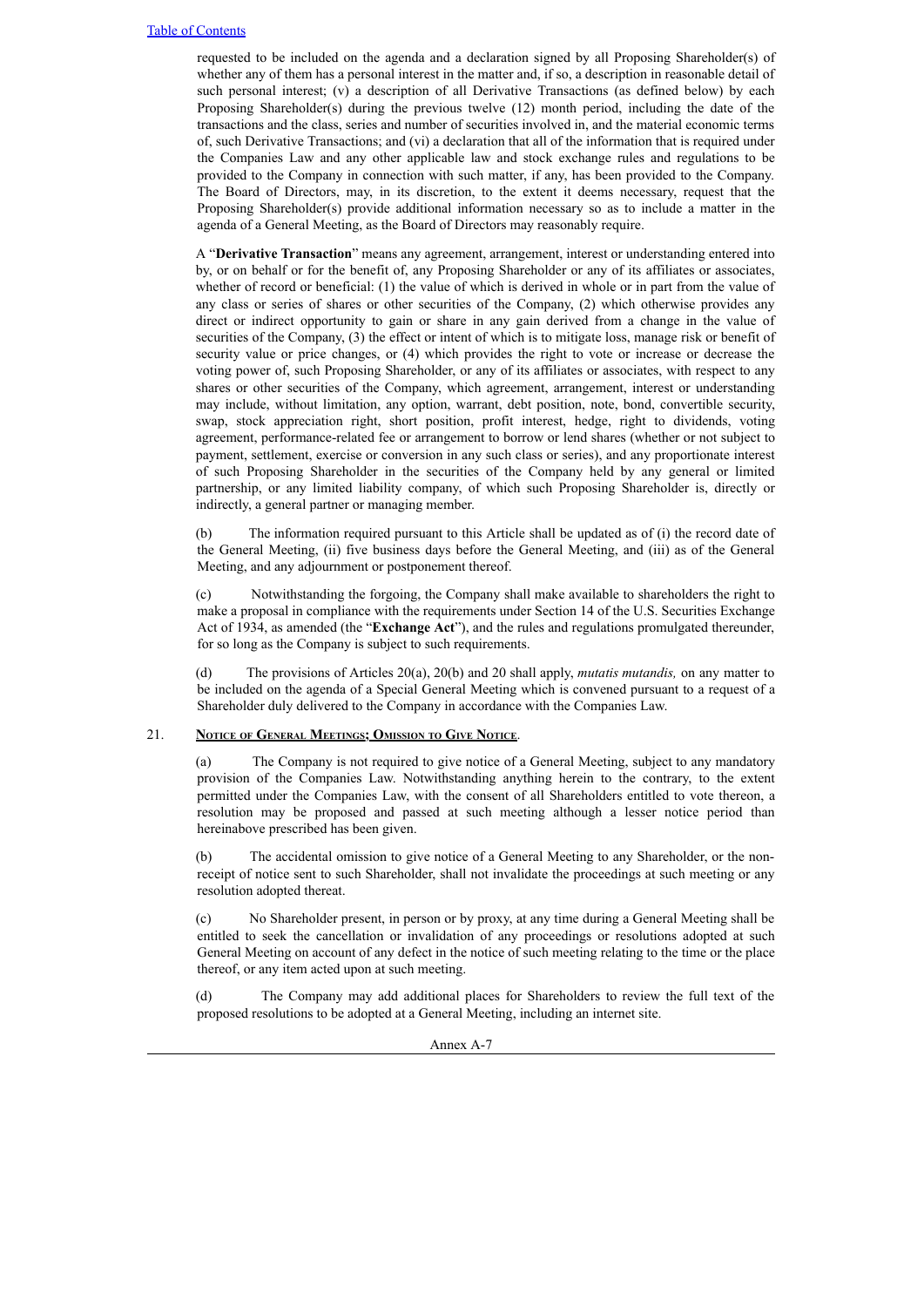## **Proceedings at General Meetings**

# 22. **Quorum**.

(a) No business shall be transacted at a General Meeting, or at any adjournment thereof, unless the quorum required under these Articles for such General Meeting or such adjourned meeting, as the case may be, is present when the meeting proceeds to business.

(b) In the absence of contrary provisions in these Articles, one or more shareholders present in person or by proxy holding shares conferring in the aggregate at least thirty-three and one-third of a percent (331/3%) of the voting power of the Company, shall constitute a quorum of General Meetings. A proxy may be deemed to constitute the presence of such number of Shareholders equal to the number of Shareholders represented by the holder of such proxy.

(c) If within half an hour from the time appointed for the meeting a quorum is not present, then without any further notice the meeting shall be adjourned either (i) to the same day in the next week, at the same time and place, (ii) to such day and at such time and place as indicated in the notice to such meeting, or (iii) to such day and at such time and place as the Chairperson of the General Meeting shall determine (which may be earlier or later than the date pursuant to clause (i) above). No business shall be transacted at any adjourned meeting except business which might lawfully have been transacted at the meeting as originally called. At such adjourned meeting, one or more shareholders, present in person or by proxy within half an hour from the time appointed for the Adjourned Meeting, and holding in the aggregate at least thirty-three and one-third of a percent (33⅓%) of the voting power of the Company, shall constitute a quorum.

# 23. **Chairperson of General Meeting**.

The Chairperson of the Board of Directors, shall preside as Chairperson of every General Meeting of the Company. If at any meeting the Chairperson is not present within fifteen (15) minutes after the time fixed for holding the meeting or is unwilling to act as Chairperson, any of the following may preside as Chairperson of the meeting (and in the following order): Director, Chief Executive Officer, Chief Financial Officer, Secretary, General Legal Counsel or any person designated by any of the foregoing. If at any such meeting none of the foregoing persons is present or all are unwilling to act as Chairperson, the Shareholders present (in person or by proxy) shall choose a Shareholder or its proxy present at the meeting to be Chairperson. The office of Chairperson shall not, by itself, entitle the holder thereof to vote at any General Meeting nor shall it entitle such holder to a second or casting vote (without derogating, however, from the rights of such Chairperson to vote as a shareholder or proxy of a shareholder if, in fact, he is also a shareholder or such proxy).

# 24. **Adoption of Resolutions at General Meetings**.

(a) Except as required by the Companies Law or these Articles, including, without limitation, Article 34 below, a resolution of the Shareholders shall be adopted if approved by the holders of a simple majority of the voting power represented at the General Meeting in person or by proxy and voting thereon, as one class, and disregarding abstentions from the count of the voting power present and voting. Without limiting the generality of the foregoing, a resolution with respect to a matter or action for which the Companies Law prescribes a higher majority or pursuant to which a provision requiring a higher majority would have been deemed to have been incorporated into these Articles, but for which the Companies Law allows these Articles to provide otherwise (including, Section 327 and 24 of the Companies Law), shall be adopted by a simple majority of the voting power represented at the General Meeting in person or by proxy and voting thereon, as one class, and disregarding abstentions from the count of the voting power present and voting.

(b) Every question submitted to a General Meeting shall be decided by a show of hands, but the Chairperson of the General Meeting may determine that a resolution shall be decided by a written ballot. A written ballot may be implemented before the proposed resolution is voted upon or immediately after the declaration by the Chairperson of the results of the vote by a show of hands. If a vote by written ballot is taken after such declaration, the results of the vote by a show of hands shall be of no effect, and the proposed resolution shall be decided by such written ballot.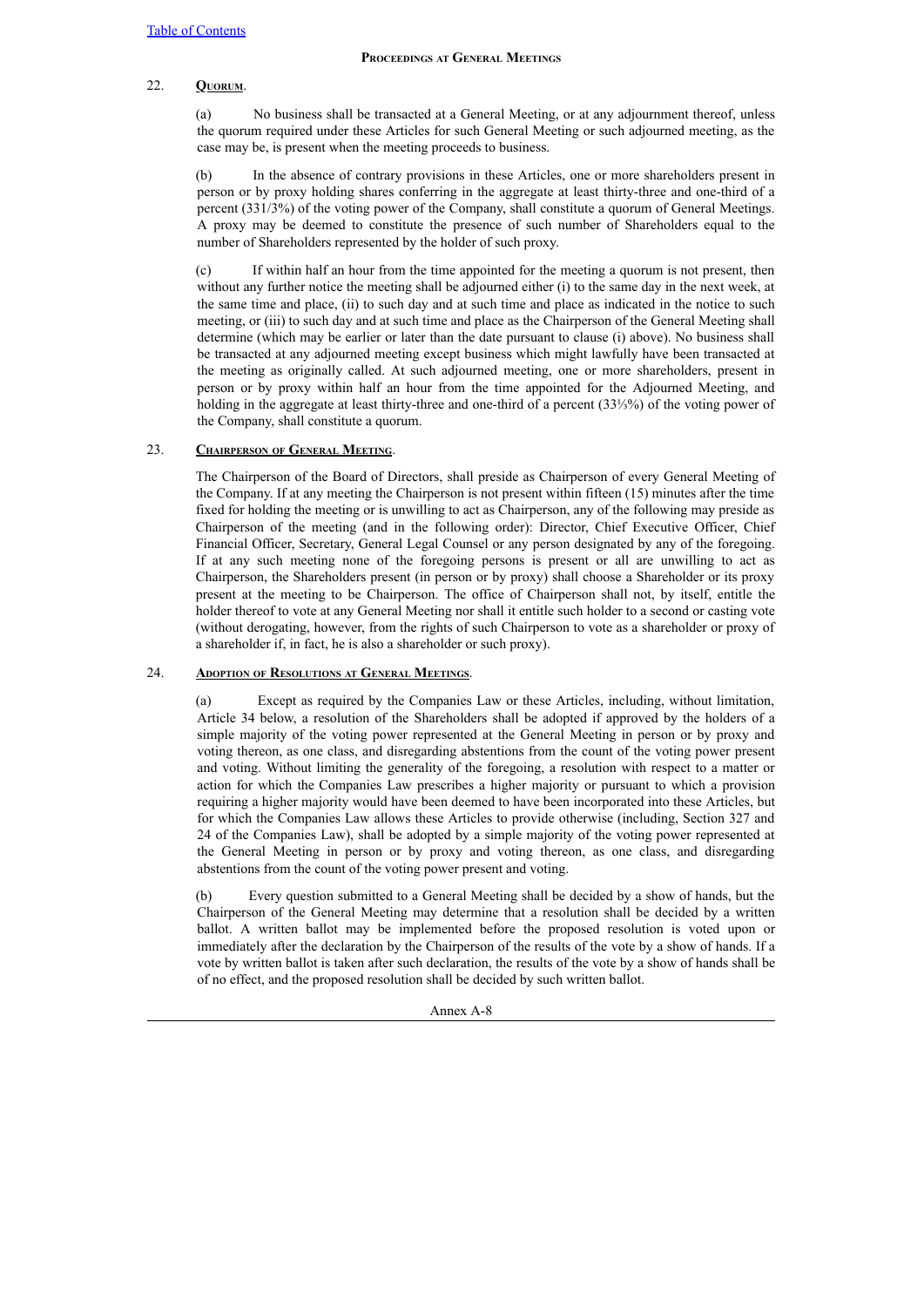(c) A declaration by the Chairperson of the General Meeting that a resolution has been carried unanimously, or carried by a particular majority, or rejected, and an entry to that effect in the minute book of the Company, shall be prima facie evidence of the fact without proof of the number or proportion of the votes recorded in favor of or against such resolution.

# 25. **Power to Adjourn**.

A General Meeting, the consideration of any matter on its agenda or the resolution on any matter on its agenda, may be postponed or adjourned, from time to time and from place to place: (i) by the Chairperson of a General Meeting at which a quorum is present (and he shall if so directed by the meeting, with the consent of the holders of a majority of the voting power represented in person or by proxy and voting on the question of adjournment), but no business shall be transacted at any such adjourned meeting except business which might lawfully have been transacted at the meeting as originally called, or a matter on its agenda with respect to which no resolution was adopted at the meeting originally called; or (ii) by the Board (whether prior to or at a General Meeting).

# 26. **Voting Power**.

Subject to any provision hereof conferring special rights as to voting, or restricting the right to vote, every Shareholder shall have one vote for each share held by him of record, on every resolution, without regard to whether the vote thereon is conducted by a show of hands, by written ballot or by any other means.

# 27. **Voting Rights.**

(a) A company or other corporate body being a Shareholder of the Company may duly authorize any person to be its representative at any meeting of the Company or to execute or deliver a proxy on its behalf. Any person so authorized shall be entitled to exercise on behalf of such Shareholder all the power, which the Shareholder could have exercised if it were an individual. Upon the request of the Chairperson of the General Meeting, written evidence of such authorization (in form acceptable to the Chairperson) shall be delivered to him.

(b) Any Shareholder entitled to vote may vote either in person or by proxy (who need not be Shareholder of the Company), or, if the Shareholder is a company or other corporate body, by representative authorized pursuant to Article (a) above.

(c) If two or more persons are registered as joint holders of any share, the vote of the senior who tenders a vote, in person or by proxy, shall be accepted to the exclusion of the vote(s) of the other joint holder(s). For the purpose of this Article 27, seniority shall be determined by the order of registration of the joint holders in the Register of Shareholder.

# **Proxies**

# 28. **Instrument of Appointment**.

(a) An instrument appointing a proxy shall be in writing and shall be substantially in the following form:

"I of

*(Name of Shareholder) (Address of Shareholder)*

Being a shareholder of Gamida Cell Ltd. hereby appoints

of

*(Name of Proxy) (Address of Proxy)*

as my proxy to vote for me and on my behalf at the General Meeting of the Company to be held on the \_\_\_ day of \_\_\_\_\_\_\_, \_\_\_\_\_\_\_ and at any adjournment(s) thereof.

Signed this  $\qquad \text{day of}$   $\qquad \qquad$ 

(Signature of Appointor)"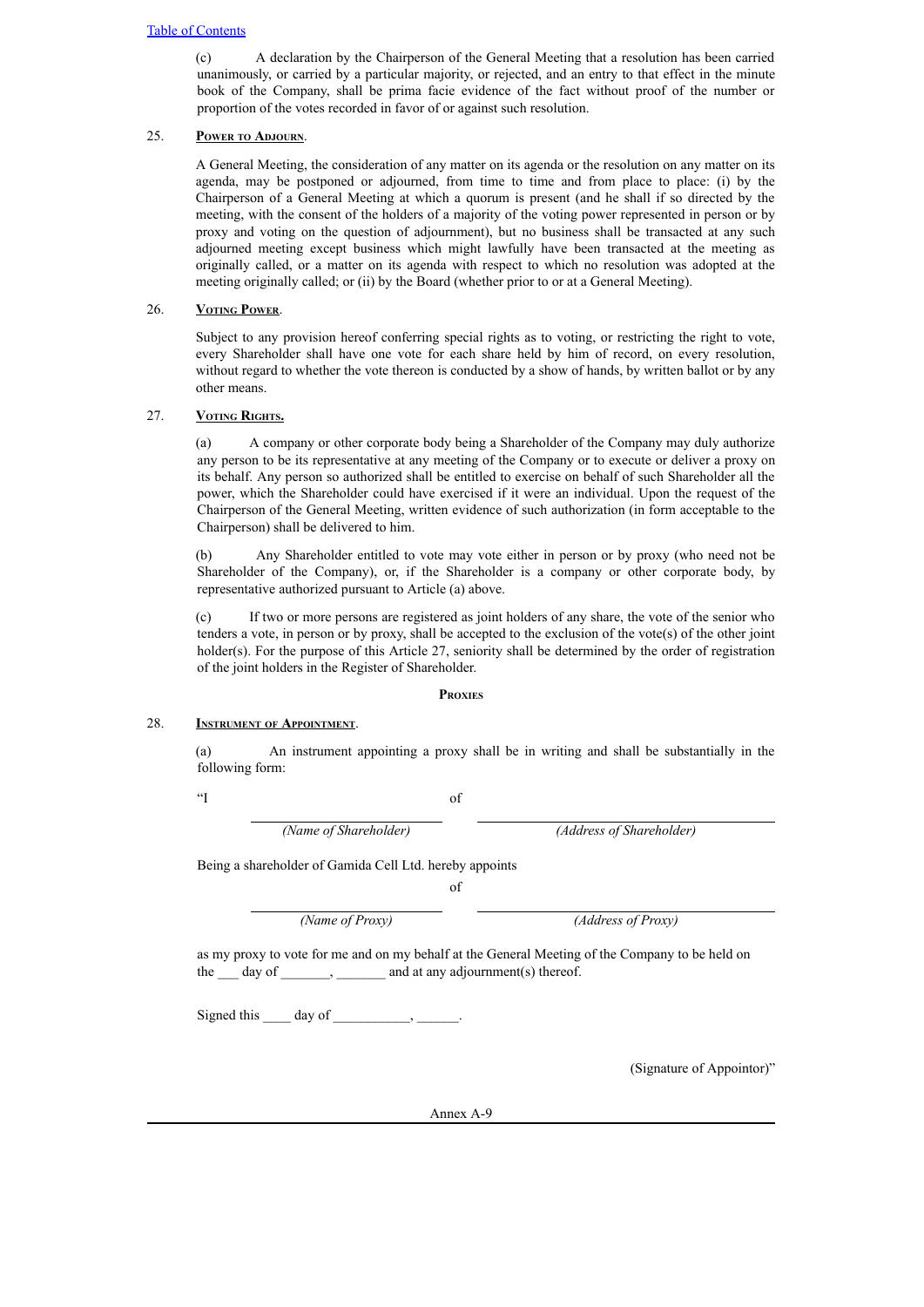or in any usual or common form or in such other form as may be approved by the Board of Directors. Such proxy shall be duly signed by the appointor of such person's duly authorized attorney, or, if such appointor is company or other corporate body, in the manner in which it signs documents which binds it together with a certificate of an attorney with regard to the authority of the signatories.

(b) Subject to the Companies Law, the original instrument appointing a proxy or a copy thereof certified by an attorney (and the power of attorney or other authority, if any, under which such instrument has been signed) shall be delivered to the Company (at its Office, at its principal place of business, or at the offices of its registrar or transfer agent, or at such place as notice of the meeting may specify) not less than forty eight (48) hours (or such shorter period as the notice shall specify) before the time fixed for such meeting. Notwithstanding the above, the Chairperson shall have the right to waive the time requirement provided above with respect to all instruments of proxies and to accept any and all instruments of proxy until the beginning of a General Meeting. A document appointing a proxy shall be valid for every adjourned meeting of the General Meeting to which the document relates.

## 29. EFFECT OF DEATH OF APPOINTOR OF TRANSFER OF SHARE AND OR REVOCATION OF APPOINTMENT.

(a) A vote cast in accordance with an instrument appointing a proxy shall be valid notwithstanding the prior death or bankruptcy of the appointing shareholder (or of his attorney-in-fact, if any, who signed such instrument), or the transfer of the share in respect of which the vote is cast, unless written notice of such matters shall have been received by the Company or by the Chairperson of such meeting prior to such vote being cast.

(b) Subject to the Companies Law, an instrument appointing a proxy shall be deemed revoked (i) upon receipt by the Company or the Chairperson, subsequent to receipt by the Company of such instrument, of written notice signed by the person signing such instrument or by the Shareholder appointing such proxy canceling the appointment thereunder (or the authority pursuant to which such instrument was signed) or of an instrument appointing a different proxy (and such other documents, if any, required under Article 28(b) for such new appointment), provided such notice of cancellation or instrument appointing a different proxy were so received at the place and within the time for delivery of the instrument revoked thereby as referred to in Article 28(b) hereof, or (ii) if the appointing shareholder is present in person at the meeting for which such instrument of proxy was delivered, upon receipt by the Chairperson of such meeting of written notice from such shareholder of the revocation of such appointment, or if and when such shareholder votes at such meeting. A vote cast in accordance with an instrument appointing a proxy shall be valid notwithstanding the revocation or purported cancellation of the appointment, or the presence in person or vote of the appointing shareholder at a meeting for which it was rendered, unless such instrument of appointment was deemed revoked in accordance with the foregoing provisions of this Article 29 at or prior to the time such vote was cast.

## **Board of Directors**

## 30. **Powers of Board of Directors**.

(a) The Board of Directors may exercise all such powers and do all such acts and things as the Board of Directors is authorized by law or as the Company is authorized to exercise and do and are not hereby or by law required to be exercised or done by the General Meeting. The authority conferred on the Board of Directors by this Article 30 shall be subject to the provisions of the Companies Law, these Articles and any regulation or resolution consistent with these Articles adopted from time to time at a General Meeting, provided, however, that no such regulation or resolution shall invalidate any prior act done by or pursuant to a decision of the Board of Directors which would have been valid if such regulation or resolution had not been adopted.

(b) Without limiting the generality of the foregoing, the Board of Directors may, from time to time, set aside any amount(s) out of the profits of the Company as a reserve or reserves for any purpose(s) which the Board of Directors, in its absolute discretion, shall deem fit, including without limitation, capitalization and distribution of bonus shares, and may invest any sum so set aside in any manner and from time to time deal with and vary such investments and dispose of all or any part thereof, and employ any such reserve or any part thereof in the business of the Company without being bound to keep the same separate from other assets of the Company, and may subdivide or re-designate any reserve or cancel the same or apply the funds therein for another purpose, all as the Board of Directors may from time to time think fit.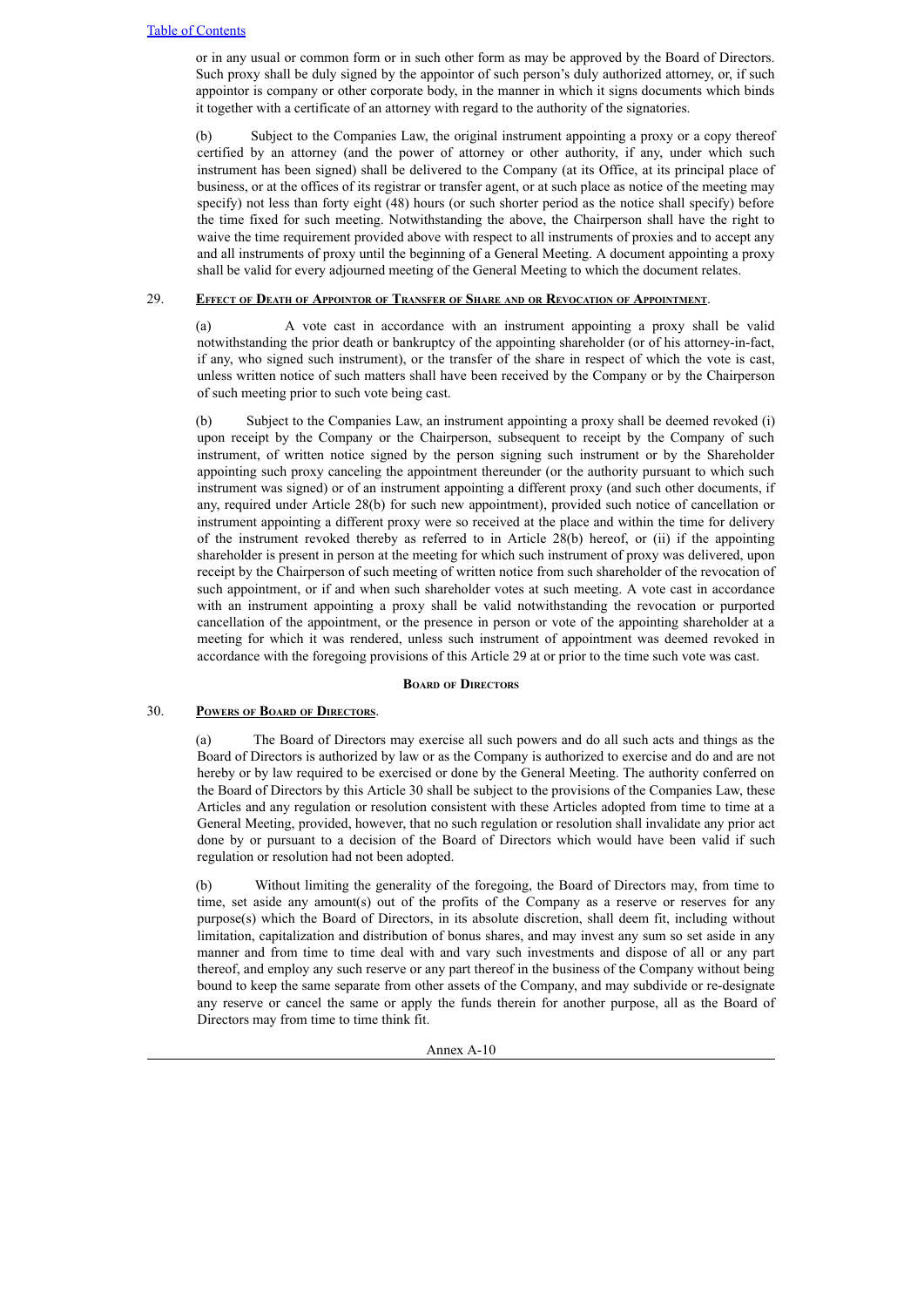# 31. **Exercise of Powers of Board of Directors**.

(a) A meeting of the Board of Directors at which a quorum is present shall be competent to exercise all the authorities, powers and discretion vested in or exercisable by the Board of Directors.

(b) A resolution proposed at any meeting of the Board of Directors shall be deemed adopted if approved by a majority of the Directors present, entitled to vote and voting thereon when such resolution is put to a vote.

(c) The Board of Directors may adopt resolutions, without convening a meeting of the Board of Directors, in writing or in any other manner permitted by the Companies Law.

(d) The Board of Directors may hold meetings by use of any means of communication on the condition that all participating directors can hear each other at the same time.

(e) Notwithstanding anything to the contrary herein, including Articles 31(a) and 31(b), and without derogating from any other approvals required pursuant to these Articles or applicable law, the following actions shall require the approval of the Board with the affirmative vote by at least twothirds (2/3) of the Directors then in office and entitled to vote thereon:

(1) Any merger, consolidation, acquisition, amalgamation, business combination, issuance of equity securities or debt securities convertible into equity or other similar transaction (each, a "**Transaction**"), in each case that would reasonably be expected to result (A) in any person (together with its affiliates) becoming, as a result of such Transaction, a beneficial owner (as determined in accordance with Rule 13d-3 under the Securities Exchange Act of 1934, as amended) of twenty-five percent (25%) or more of the total number of Shares that are issued and outstanding immediately following the consummation of such Transaction, or (B) in the increase of the beneficial ownership of Shares of any person (together with its affiliates) who, immediately prior to the consummation of such Transaction, holds (together with its affiliates) twenty five percent (25%) or more of the total number of the then issued and outstanding Shares;

(2) Any direct or indirect sale, assignment, conveyance, transfer, lease or other disposition, in one transaction or a series of related transactions, of all or substantially all of the assets of the Company and its subsidiaries, taken as a whole, to any person;

(3) Any material change of the principal business of the Company, the entering into a new line of business that is materially different from the Company's then current lines of business, or the exit from any of the then current lines of business of the Company, or other material changes to the Company's strategy and/or policies with respect to its main lines of business; and

(4) The liquidation, dissolution or winding-up of the Company or any subsidiary thereof, or the initiation of any of the foregoing.

(f) Notwithstanding anything to the contrary herein, any amendment or replacement of Article  $31(e)$  shall require, in addition to the approval of the General Meeting in accordance with these Articles and applicable law, the approval of the Board of Directors with the affirmative vote of at least two-thirds (2/3) of the Directors then in office and entitled to vote thereon.

# 32. **Delegation of Powers**.

(a) The Board of Directors may, subject to the provisions of the Companies Law, delegate any or all of its powers to committees (in these Articles referred to as a "**Committee of the Board of Directors**", or "**Committee**"), each consisting of one or more persons (who may or may not be Directors), and it may from time to time revoke such delegation or alter the composition of any such Committee. No regulation imposed by the Board of Directors on any Committee and no resolution of the Board of Directors shall invalidate any prior act done or pursuant to a resolution by the Committee which would have been valid if such regulation or resolution of the Board had not been adopted. The meeting and proceedings of any such Committee of the Board of Directors shall, *mutatis mutandis*, be governed by the provisions herein contained for regulating the meetings of the Board of Directors, to the extent not superseded by any regulations adopted by the Board of Directors. Unless otherwise expressly prohibited by the Board of Directors, in delegating powers to a Committee of the Board of Directors, such Committee shall be empowered to further delegate such powers.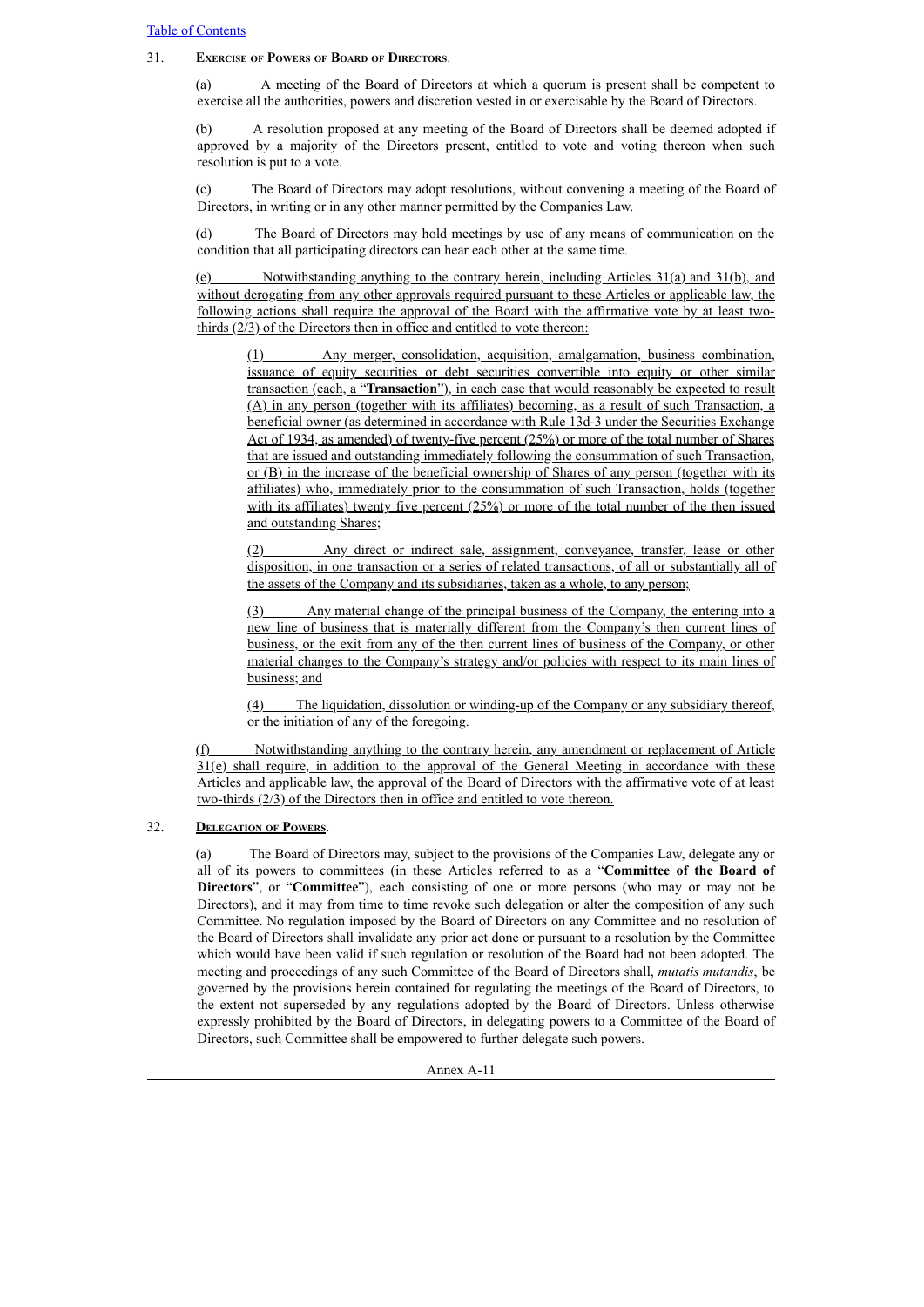(b) Without derogating from the provisions of Article 44, the Board of Directors may from time to time appoint a Secretary to the Company, as well as officers, agents, employees and independent contractors, as the Board of Directors deems fit, and may terminate the service of any such person. The Board of Directors may, subject to the provisions of the Companies Law, determine the powers and duties, as well as the salaries and compensation, of all such persons.

(c) The Board of Directors may from time to time, by power of attorney or otherwise, appoint any person, company, firm or body of persons to be the attorney or attorneys of the Company at law or in fact for such purposes(s) and with such powers, authorities and discretions, and for such period and subject to such conditions, as it deems fit, and any such power of attorney or other appointment may contain such provisions for the protection and convenience of persons dealing with any such attorney as the Board of Directors deems fit, and may also authorize any such attorney to delegate all or any of the powers, authorities and discretions vested in him.

# 33. **Number of Directors**.

(a) The Board of Directors shall consist of such number of Directors (not less than five (5) nor more than 11 (eleven), including External Directors, if any were elected) as may be fixed from time to time by the Board of Directors.

(b) Notwithstanding anything to the contrary herein, this Article 33 may only be amended or replaced by a resolution adopted at a General Meeting by a majority of 60% of the total voting power of the Company's shareholders.

# 34. **Election and Removal of Directors**.

(a) The Directors, excluding the External Directors if any were elected, shall be classified, with respect to the term for which they each severally hold office, into three classes, as nearly equal in number as practicable, hereby designated as Class I, Class II and Class III. The Board of Directors may assign members of the Board of Directors already in office to such classes at the time such classification becomes effective.

(i) The term of office of the initial Class I directors shall expire at the first Annual General Meeting to be held in 2019 and when their successors are elected and qualified,

(ii) The term of office of the initial Class II directors shall expire at the first Annual General Meeting following the Annual General Meeting referred to in clause (i) above and when their successors are elected and qualified, and

(iii) The term of office of the initial Class III directors shall expire at the first Annual General Meeting following the Annual General Meeting referred to in clause (ii) above and when their successors are elected and qualified,

(b) At each Annual General Meeting, commencing with the Annual General Meeting to be held in 2019, each of the successors elected to replace the Directors of a Class whose term shall have expired at such Annual General Meeting shall be elected to hold office until the third Annual General Meeting next succeeding his or her election and until his or her respective successor shall have been elected and qualified. Notwithstanding anything to the contrary, each Director shall serve until his or her successor is elected and qualified or until such earlier time as such Director's office is vacated.

(c) If the number of Directors (excluding External Directors, if any were elected) that consists the Board of Directors is hereafter changed, any newly created directorships or decrease in directorships shall be so apportioned by the Board of Directors among the classes as to make all classes as nearly equal in number as is practicable, provided that no decrease in the number of Directors constituting the Board of Directors shall shorten the term of any incumbent Director.

Prior to every General Meeting of the Company at which Directors are to be elected, and subject to clauses (a) and (h) of this Article, the Board of Directors (or a Committee thereof) shall select, by a resolution adopted by a majority of the Board of Directors (or such Committee), a number of Persons to be proposed to the Shareholders for election as Directors at such General Meeting (the "**Nominees**").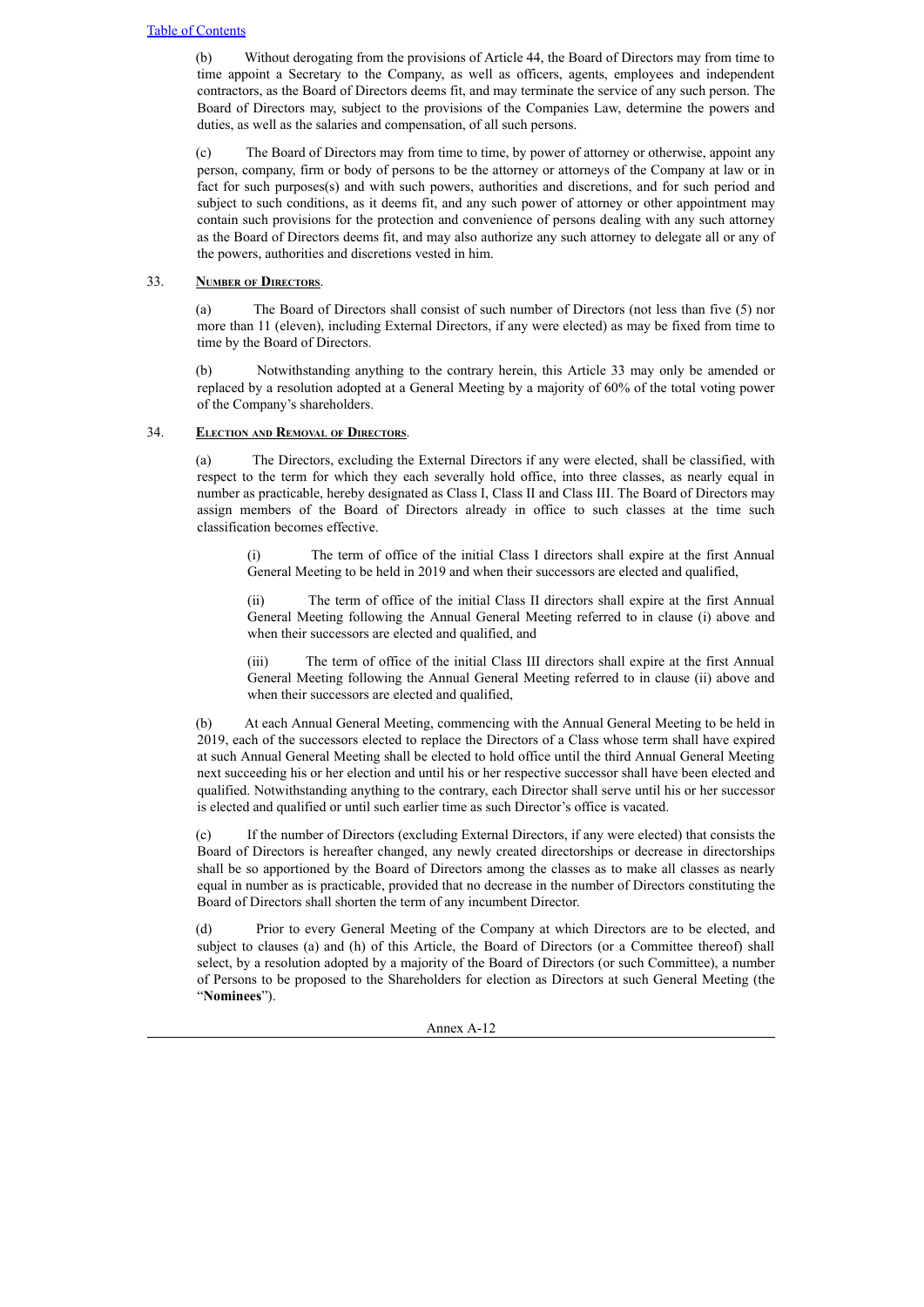(e) Any Proposing Shareholder requesting to include on the agenda of a General Meeting a nomination of a Person to be proposed to the Shareholders for election as Director (such person, an "**Alternate Nominee**"), may so request provided that it complies with this Article 34 and Article and applicable law. Unless otherwise determined by the Board, a Proposal Request relating to Alternate Nominee is deemed to be a matter that is appropriate to be considered only in an Annual General Meeting. In addition to any information required to be included in accordance with applicable law, such a Proposal Request shall include information required pursuant to Article , and shall also set forth: (i) the name, address, telephone number, fax number and email address of the Alternate Nominee and all citizenships and residencies of the Alternate Nominee; (ii) a description of all arrangements, relations or understandings between the Proposing Shareholder(s) or any of its affiliates and each Alternate Nominee; (iii) a declaration signed by the Alternate Nominee that he consents to be named in the Company's notices and proxy materials relating to the General Meeting, if provided or published, and, if elected, to serve on the Board of Directors and to be named in the Company's disclosures and filings, (iv) a declaration signed by each Alternate Nominee as required under the Companies Law and any other applicable law and stock exchange rules and regulations for the appointment of such an Alternate Nominee and an undertaking that all of the information that is required under law and stock exchange rules and regulations to be provided to the Company in connection with such an appointment has been provided (including, information in respect of the Alternate Nominee as would be provided in response to the applicable disclosure requirements under Form 20-F or any other applicable form prescribed by the U.S. Securities and Exchange Commission (the "**SEC**"); (v) a declaration made by the Alternate Nominee of whether he meets the criteria for an independent director and/or External Director of the Company under the Companies Law and/or under any applicable law, regulation or stock exchange rules, and if not, then an explanation of why not; and (vi) any other information required at the time of submission of the Proposal Request by applicable law, regulations or stock exchange rules. In addition, the Proposing Shareholder shall promptly provide any other information reasonably requested by the Company. The Board of Directors may refuse to acknowledge the nomination of any person not made in compliance with the foregoing. The Company shall be entitled to publish any information provided by a Proposing Shareholder pursuant to this Article and Article , and the Proposing Shareholder shall be responsible for the accuracy and completeness thereof.

(f) The Nominees or Alternate Nominees shall be elected by a resolution adopted at the General Meeting at which they are subject to election.

(g) Notwithstanding anything to the contrary herein, this Article 34 and Article 37(e) may only be amended, replaced or suspended by a resolution adopted at a General Meeting by a majority of 60% of the total voting power of the Company's shareholders.

(h) Notwithstanding anything to the contrary in these Articles, the election, qualification, removal or dismissal of External Directors, if so elected, shall be only in accordance with the applicable provisions set forth in the Companies Law.

## 35. **Commencement of Directorship**.

Without derogating from Article 34, the term of office of a Director shall commence as of the date of his appointment or election, or on a later date if so specified in his appointment or election.

# 36. **Continuing Directors in the Event of Vacancies**.

The Board may at any time and from time to time appoint any person as a Director to fill a vacancy (whether such vacancy is due to a Director no longer serving or due to the number of Directors serving being less than the maximum number stated in Article 33 hereof). In the event of one or more such vacancies in the Board of Directors, the continuing Directors may continue to act in every matter, provided, however, that if they number less than the minimum number provided for pursuant to Article 33 hereof, they may only act in an emergency or to fill the office of director which has become vacant up to a number equal to the minimum number provided for pursuant to Article 33 hereof, or in order to call a General Meeting of the Company for the purpose of electing Directors to fill any or all vacancies. The office of a Director that was appointed by the Board of Directors to fill any vacancy shall only be for the remaining period of time during which the Director whose service has ended was filled would have held office, or in case of a vacancy due to the number of Directors serving being less than the maximum number stated in Article 33 hereof the Board shall determine at the time of appointment the class pursuant to Article 34 to which the additional Director shall be assigned.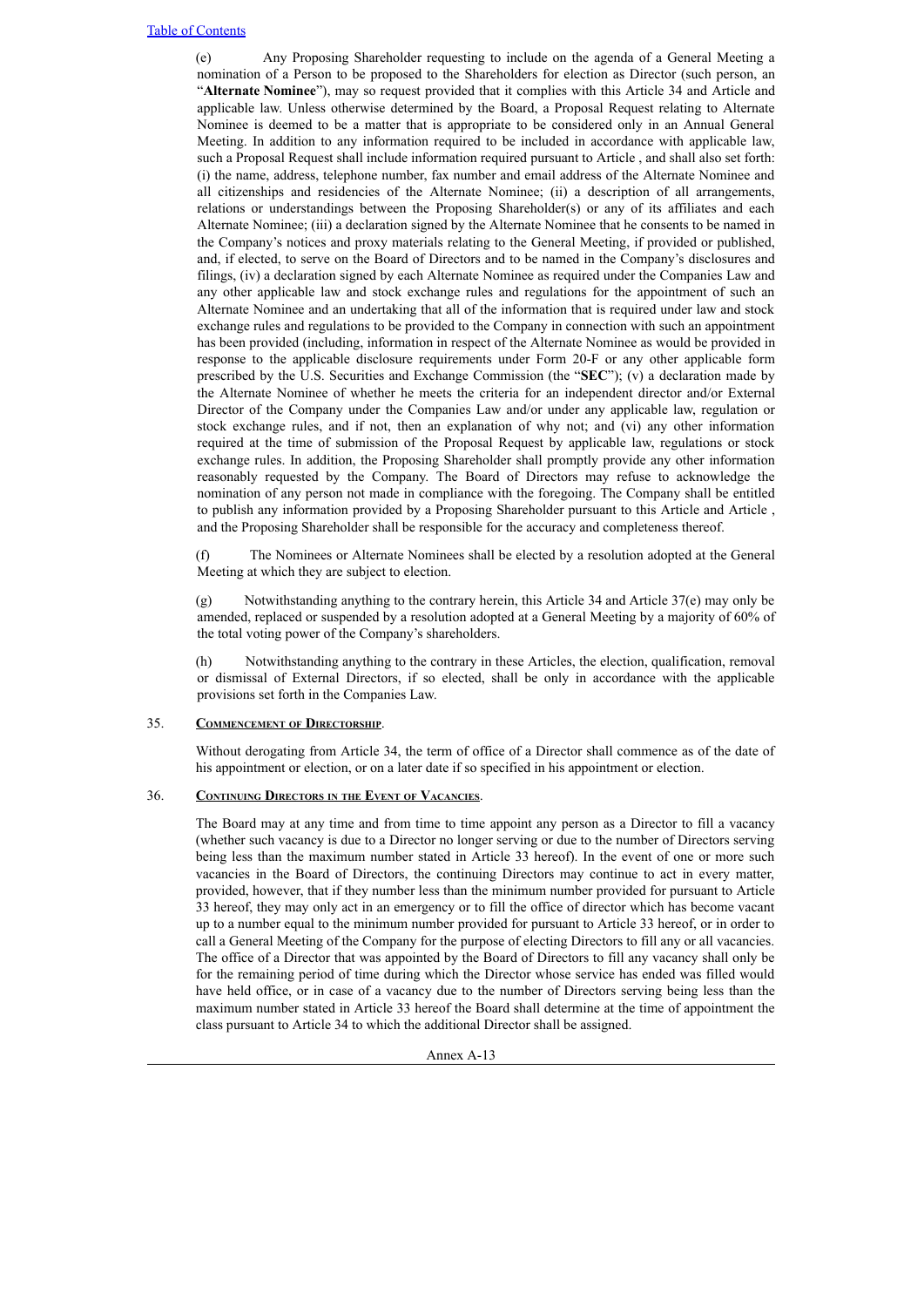# 37. **Vacation of Office**.

The office of a Director shall be vacated and he shall be dismissed or removed:

(a) ipso facto, upon his death;

(b) if he is prevented by applicable law from serving as a Director;

(c) if the Board determines that due to his mental or physical state he is unable to serve as a director;

(d) if his directorship expires pursuant to these Articles and/or applicable law;

(e) by a resolution adopted at a General Meeting by a majority of 60% of the total voting power of the Company's shareholders. Such removal shall become effective on the date fixed in such resolution;

(f) by his written resignation, such resignation becoming effective on the date fixed therein, or upon the delivery thereof to the Company, whichever is later; or

(g) with respect to an External Director, if so elected, and notwithstanding anything to the contrary herein, only pursuant to applicable law.

## 38. **Conflict of Interests; Approval of Related Party Transactions**.

(a) Subject to the provisions of the Companies Law and these Articles, no Director shall be disqualified by virtue of his office from holding any office or place of profit in the Company or in any company in which the Company shall be a shareholder or otherwise interested, or from contracting with the Company as vendor, purchaser or otherwise, nor shall any such contract, or any contract or arrangement entered into by or on behalf of the Company in which any Director shall be in any way interested, be avoided, nor, other than as required under the Companies Law, shall any Director be liable to account to the Company for any profit arising from any such office or place of profit or realized by any such contract or arrangement by reason only of such Director's holding that office or of the fiduciary relations thereby established, but the nature of his interest, as well as any material fact or document, must be disclosed by him at the meeting of the Board of Directors at which the contract or arrangement is first considered, if his interest then exists, or, in any other case, at no later than the first meeting of the Board of Directors after the acquisition of his interest.

(b) Subject to the Companies Law and these Articles, a transaction between the Company and an Office Holder, and a transaction between the Company and another entity in which an Office Holder of the Company has a personal interest, in each case, which is not an Extraordinary Transaction (as defined by the Companies Law), shall require only approval by the Board of Directors and by the Audit Committee or Compensation Committee of the Board of Directors (as applicable). Such authorization, as well as the actual approval, may be for a particular transaction or more generally for specific type of transactions.

Notwithstanding anything to the contrary in these Articles, the Company shall not engage in any Business Combination (as defined below) with any Shareholder which, together with its affiliates, hold(s) (beneficially or of record) twenty percent (20%) or more of the total voting power represented by the issued and outstanding Shares (each such Shareholder, an "**Interested Shareholder**"):

(i) in the case of any Shareholder which is an Interested Shareholder as of [*the date the provision is adopted*] (the "**Effective Date**") – during a 3-year period commencing on the Effective Date, and

(ii) with respect to any other Shareholder – during a 3-year period commencing each time such Shareholder becomes (other than due to a buyback, redemption or cancellation of shares by the Company) an Interested Shareholder,

in each case, unless the Board of Directors approves such Business Combination with the affirmative vote of at least two-thirds (2/3) of the Directors then in office and entitled to vote thereon.

As used in this Article 38 only, "**Business Combination**" means (i) a merger or consolidation of the Company in which the holders of a majority of the Shares that are issued and outstanding immediately prior to the consummation of such transaction hold immediately following the consummation of such transaction less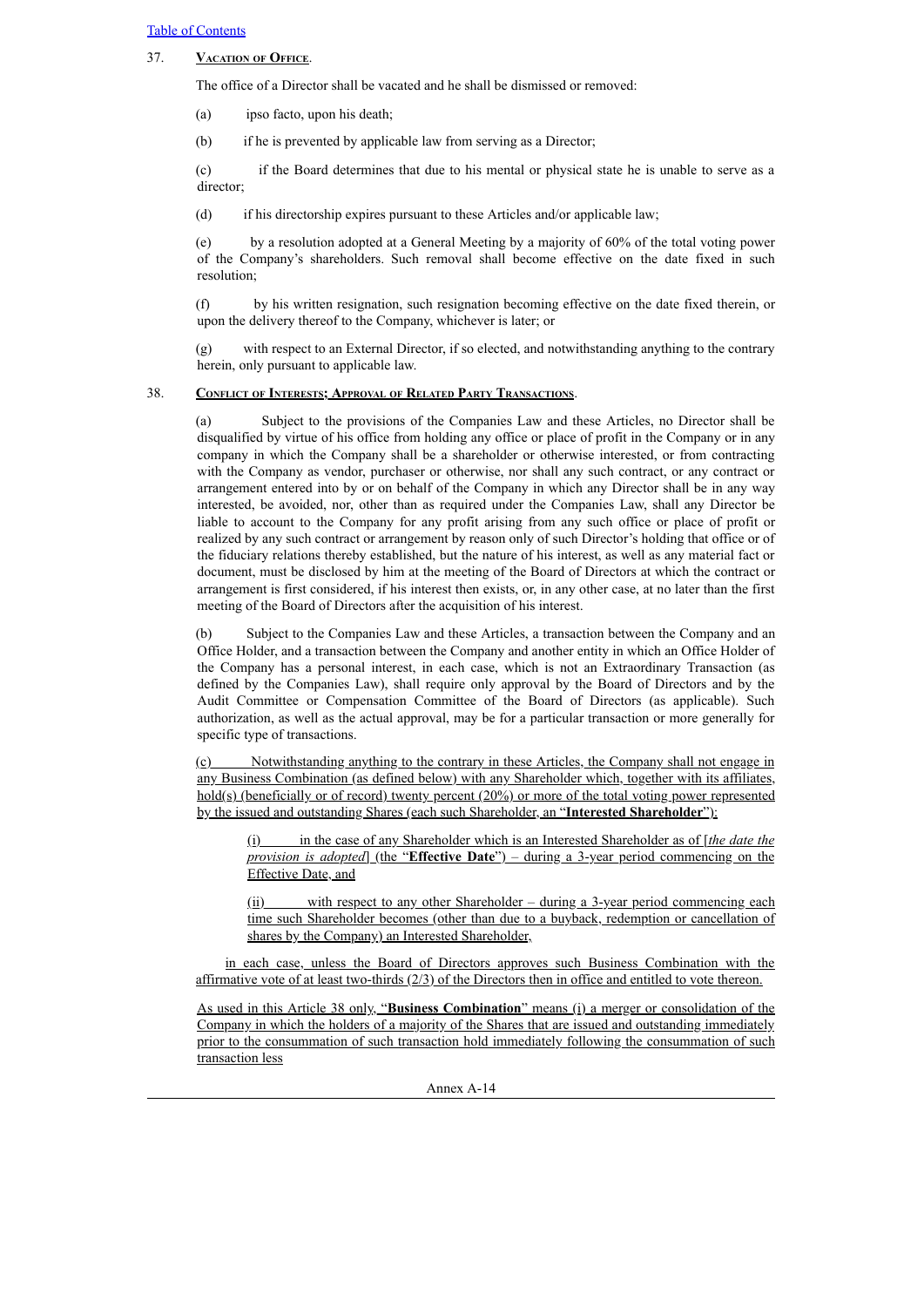than 50% of the issued and outstanding share capital of the surviving, acquiring or resulting company (or if the surviving, acquiring or resulting company is a wholly owned subsidiary of another company immediately following the consummation of such transaction, the parent company of such surviving, acquiring or resulting company) or (ii) a disposition of assets of the Company and/or its subsidiaries having an aggregate value of 10% or more of either (A) the assets of the Company and its subsidiaries, taken as a whole, or (B) of the market value of the Company's issued and outstanding Shares.

(d) Notwithstanding anything to the contrary herein, any amendment or replacement of Article  $38(c)$  shall require, in addition to the approval of the General Meeting in accordance with these Articles and applicable law, the approval of the Board of Directors with the affirmative vote of at least two-thirds (2/3) of the Directors then in office and entitled to vote thereon.

# 39. **Alternate Directors**.

(a) Subject to the provisions of the Companies Law, a Director may, by written notice to the Company, appoint, remove or replace any person as an alternate for himself; provided that the appointment of such person shall have effect only upon and subject to its being approved by the Board (in these Articles, an "**Alternate Director**"). Unless the appointing Director, by the instrument appointing an Alternate Director or by written notice to the Company, limits such appointment to a specified period of time or restricts it to a specified meeting or action of the Board of Directors, or otherwise restricts its scope, the appointment shall be for all purposes, and for a period of time concurrent with the term of the appointing Director.

(b) Any notice to the Company pursuant to Article 39 shall be given in person to, or by sending the same by mail to the attention of the Chairperson of the Board of Directors at the principal office of the Company or to such other person or place as the Board of Directors shall have determined for such purpose, and shall become effective on the date fixed therein, upon the receipt thereof by the Company (at the place as aforesaid) or upon the approval of the appointment by the Board, whichever is later.

(c) An Alternate Director shall have all the rights and obligations of the Director who appointed him, provided however, that (i) he may not in turn appoint an alternate for himself (unless the instrument appointing him otherwise expressly provides), and (ii) an Alternate Director shall have no standing at any meeting of the Board of Directors or any Committee thereof while the Director who appointed him is present.

(d) Any individual, who qualifies to be a member of the Board of Directors, may act as an Alternate Director. One person may not act as Alternate Director for several directors or if he is serving as a Director.

(e) The office of an Alternate Director shall be vacated under the circumstances, mutatis mutandis, set forth in Article 37, and such office shall ipso facto be vacated if the office of the Director who appointed such Alternate Director is vacated, for any reason.

## **Proceedings of the Board of Directors**

# 40. **Meetings**.

(a) The Board of Directors may meet and adjourn its meetings and otherwise regulate such meetings and proceedings as the Directors think fit.

(b) Any Director may at any time, and the Secretary, upon the request of such Director, shall, convene a meeting of the Board of Directors, but not less than two (2) days' notice shall be given of any meeting so convened, unless such notice is waived in writing by all of the Directors as to a particular meeting or unless the matters to be discussed at such meeting are of such urgency and importance that notice ought reasonably to be waived under the circumstances.

(c) Notice of any such meeting shall be given orally, by telephone, in writing or by mail or facsimile or such other means of delivery of notices as the Company may apply, from time to time.

(d) Notwithstanding anything to the contrary herein, failure to deliver notice to a director of any such meeting in the manner required hereby may be waived by such Director, and a meeting shall be deemed to have been duly convened notwithstanding such defective notice if such failure or defect is waived prior to action being taken at such meeting, by all Directors entitled to participate at such meeting to whom notice was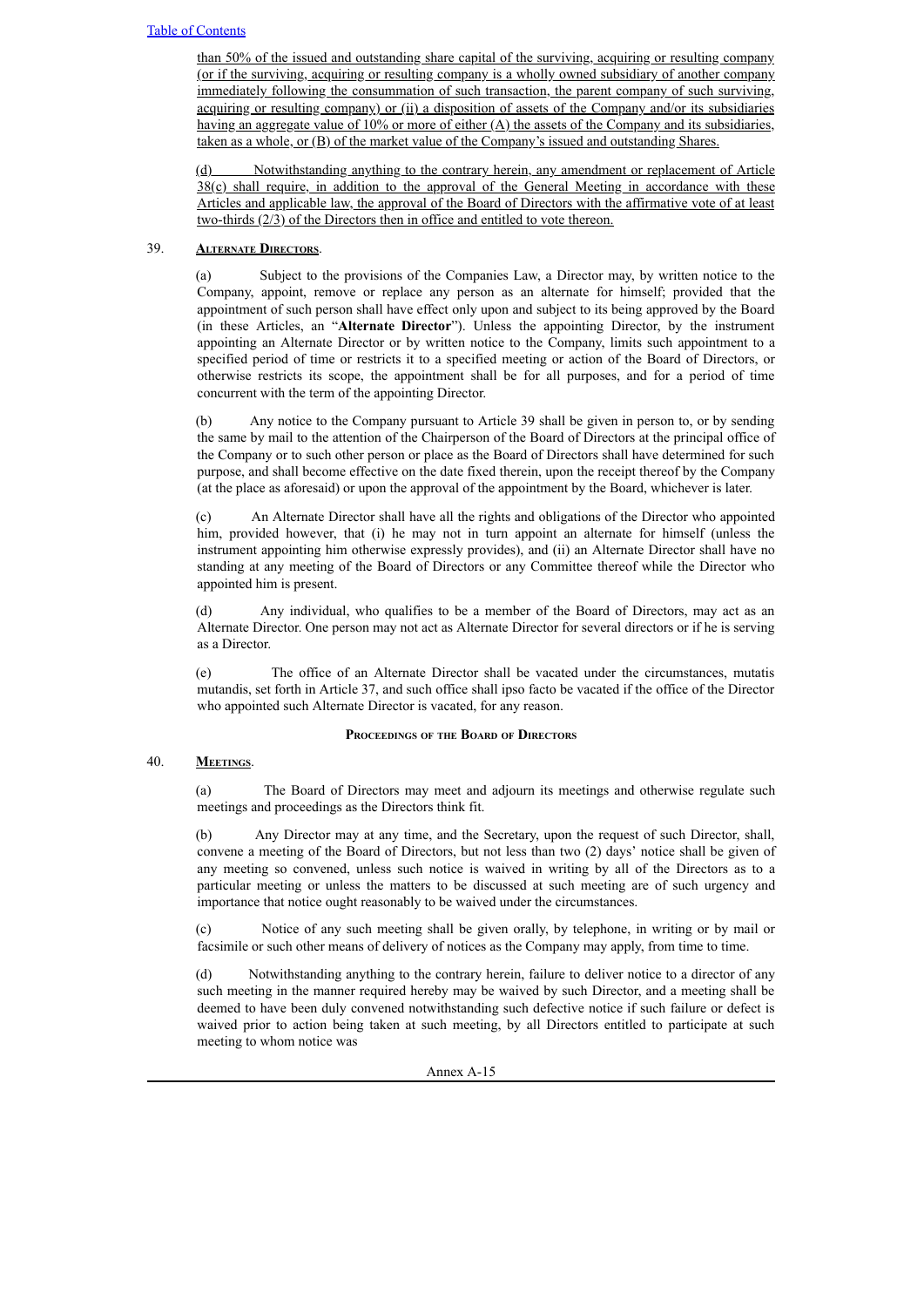not duly given as aforesaid. Without derogating from the foregoing, no Director present at any time during a meeting of the Board of Directors shall be entitled to seek the cancellation or invalidation of any proceedings or resolutions adopted at such meeting on account of any defect in the notice of such meeting relating to the date, time or the place thereof or the convening of the meeting.

# 41. **Quorum**.

Until otherwise unanimously decided by the Board of Directors, a quorum at a meeting of the Board of Directors shall be constituted by the presence in person or by any means of communication of a majority of the Directors then in office who are lawfully entitled to participate and vote in the meeting. No business shall be transacted at a meeting of the Board of Directors unless the requisite quorum is present (in person or by any means of communication) when the meeting proceeds to business.

# 42. **Chairperson of the Board of Directors**.

The Board of Directors shall, from time to time, elect one of its members to be the Chairperson of the Board of Directors, remove such Chairperson from office and appoint in his place. The Chairperson of the Board of Directors shall preside at every meeting of the Board of Directors, but if there is no such Chairperson, or if at any meeting he is not present within fifteen (15) minutes of the time fixed for the meeting or if he is unwilling to take the chair, the Directors present shall choose one of the Directors present at the meeting to be the Chairperson of such meeting. The office of Chairperson of the Board of Directors shall not, by itself, entitle the holder to a second or casting vote.

# 43. **Validity of Acts Despite Defects**.

All acts done or transacted at any meeting of the Board of Directors, or of a Committee of the Board of Directors, or by any person(s) acting as Director(s), shall, notwithstanding that it may afterwards be discovered that there was some defect in the appointment of the participants in such meeting or any of them or any person(s) acting as aforesaid, or that they or any of them were disqualified, be as valid as if there were no such defect or disqualification.

# **Chief Executive Officer**

# 44. **Chief Executive Officer**.

(a) The Board of Directors shall from time to time appoint one or more persons, whether or not Directors, as Chief Executive Officer of the Company and may confer upon such person(s), and from time to time modify or revoke, such titles and such duties and authorities of the Board of Directors as the Board of Directors may deem fit, subject to such limitations and restrictions as the Board of Directors may from time to time prescribe. Such appointment(s) may be either for a fixed term or without any limitation of time, and the Board of Directors may from time to time (subject to any additional approvals required under, and the provisions of, the Companies Law and of any contract between any such person and the Company) fix their salaries and compensation, remove or dismiss them from office and appoint another or others in his or their place or places.

(b) Unless otherwise determined by the Board of Directors, the Chief Executive Officer shall have authority with respect to the management and operations of the Company in the ordinary course of business.

# **Minutes**

# 45. **Minutes**.

Any minutes of the General Meeting or the Board of Directors or any committee thereof, if purporting to be signed by the Chairperson of the General Meeting, the Board or a committee thereof, as the case may be, or by the Chairperson of the next succeeding General Meeting, meeting of the Board or meeting of a committee thereof, as the case may be, shall constitute prima facie evidence of the matters recorded therein.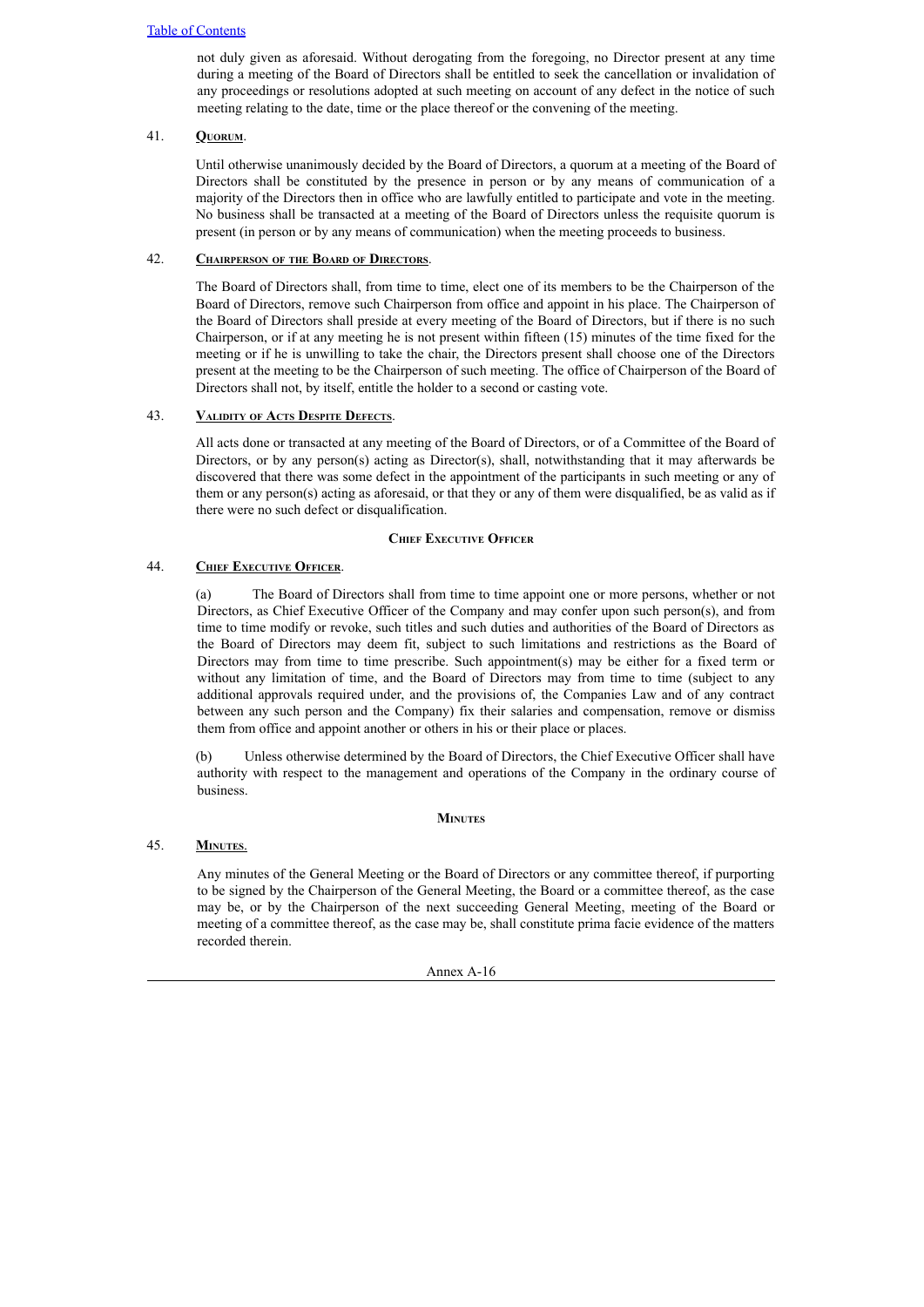## **Dividends**

# 46. **Declaration of Dividends**.

The Board of Directors may from time declare, and cause the Company to pay, such dividend as may appear to the Board of Directors to be justified by the profits of the Company and as permitted by the Companies Law. The Board of Directors shall determine the time for payment of such dividends and the record date for determining the shareholders entitled thereto.

# 47. **Amount Payable by Way of Dividends**.

(a) Subject to the provisions of these Articles and subject to the rights or conditions attached at that time to any share in the capital of the Company granting preferential, special or deferred rights or not granting any rights with respect to dividends, any dividend paid by the Company shall be allocated among the shareholders entitled thereto in proportion to their respective holdings of the shares in respect of which such dividends are being paid.

# 48. **Interest**.

No dividend shall carry interest as against the Company.

# 49. **Capitalization of Profits, Reserves, etc**.

The Board of Directors may determine that the Company (i) may cause any moneys, investments, or other assets forming part of the undivided profits of the Company, standing to the credit of a reserve fund, or to the credit of a reserve fund for the redemption of capital, or in the hands of the Company and available for dividends, or representing premiums received on the issuance of shares and standing to the credit of the share premium account, to be capitalized and distributed among such of the shareholders as would be entitled to receive the same if distributed by way of dividend and in the same proportion, on the footing that they become entitled thereto as capital; and (ii) may cause such distribution or payment to be accepted by such shareholders in full satisfaction of their interest in the said capitalized sum.

# 50. **Implementation of Powers**.

For the purpose of giving full effect to any resolution under Article 49, , the Board of Directors may settle any difficulty which may arise in regard to the distribution as it thinks expedient, and, in particular, may fix the value for distribution of any specific assets and may determine that cash payments shall be made to any shareholders upon the footing of the value so fixed, or that fractions of less value than a certain determined value may be disregarded in order to adjust the rights of all parties, and may vest any such cash, shares, debentures, debenture stock or specific assets in trustees upon such trusts for the persons entitled to the dividend or capitalized fund as may seem expedient to the Board of Directors. Where requisite, a proper contract shall be filed in accordance with Section 291 of the Companies Law, and the Board of Directors may appoint any person to sign such contract on behalf of the persons entitled to the dividend or capitalized fund.

# 51. **Unclaimed Dividends**.

All unclaimed dividends or other moneys payable in respect of a share may be invested or otherwise made use of by the Board of Directors for the benefit of the Company until claimed. The payment by the Directors of any unclaimed dividend or such other moneys into a separate account shall not constitute the Company a trustee in respect thereof, and any dividend unclaimed after a period of seven (7) years from the date of declaration of such dividend, and any such other moneys unclaimed after a like period from the date the same were payable, shall be forfeited and shall revert to the Company, provided, however, that the Board of Directors may, at its discretion, cause the Company to pay any such dividend or such other moneys, or any part thereof, to a person who would have been entitled thereto had the same not reverted to the Company. The principal (and only the principal) of any unclaimed dividend of such other moneys shall be if claimed, paid to a person entitled thereto.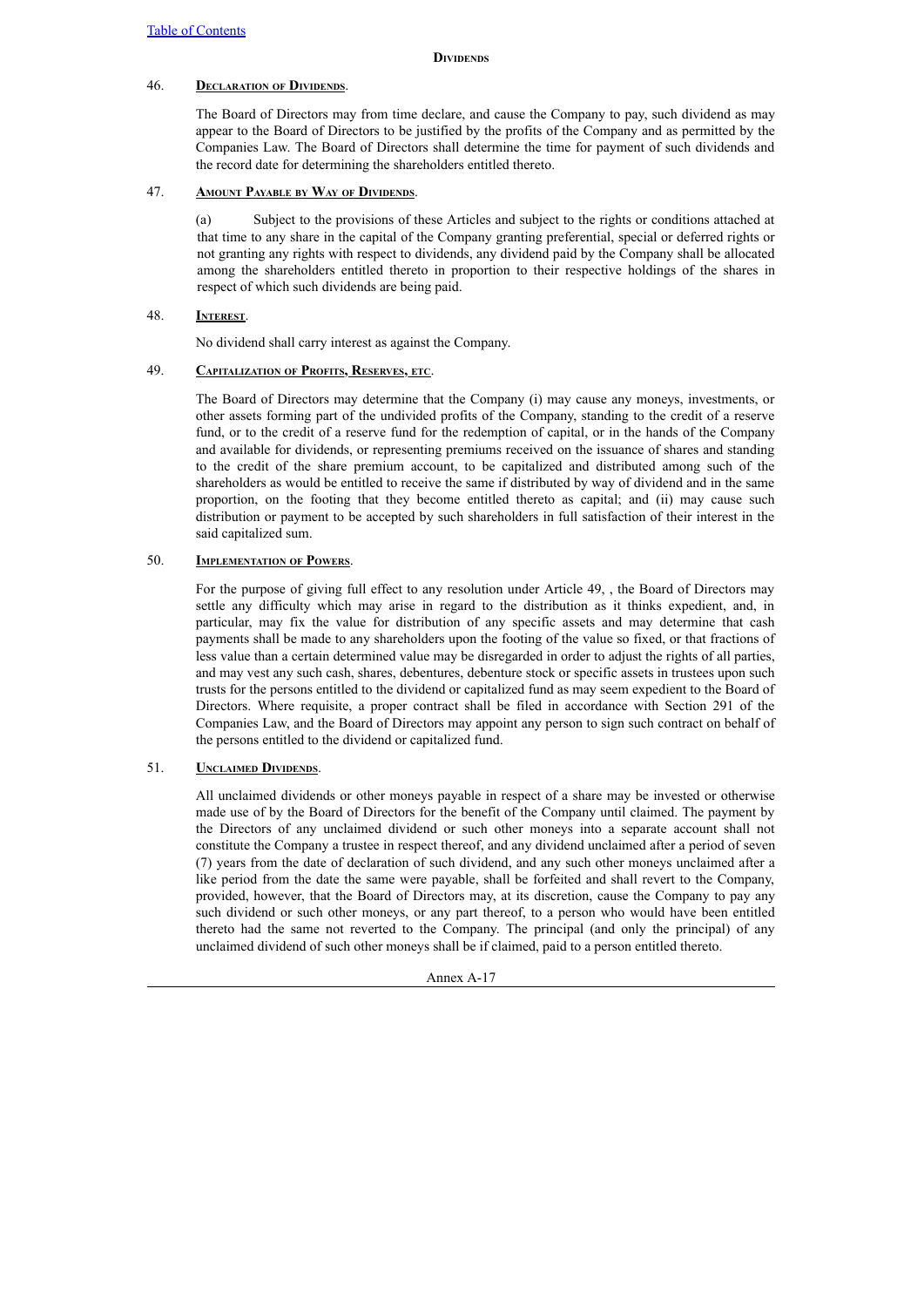## 52. **Mechanics of Payment**.

Any dividend or other moneys payable in cash in respect of a share may be paid by check or payment order sent through the post to, or left at, the registered address of the person entitled thereto or by transfer to a bank account specified by such person (or, if two or more persons are registered as joint holders of such share or are entitled jointly thereto in consequence of the death or bankruptcy of the holder or otherwise, to the joint holder whose name is registered first in the Register of Shareholders or his bank account or the person who the Company may then recognize as the owner thereof or entitled thereto under Article 16 or 17 hereof, as applicable, or such person's bank account), or to such person and at such other address as the person entitled thereto may by writing direct, or in any other manner the Board deems appropriate. Every such check or warrant or other method of payment shall be made payable to the order of the person to whom it is sent, or to such person as the person entitled thereto as aforesaid may direct, and payment of the check or warrant by the banker upon whom it is drawn shall be a good discharge to the Company.

## 53. **Receipt from <sup>a</sup> Joint Holder**.

If two or more persons are registered as joint holders of any share, or are entitled jointly thereto in consequence of the death or bankruptcy of the holder or otherwise, any one of them may give effectual receipts for any dividend or other moneys payable or property distributable in respect of such share.

## **Accounts**

# 54. **Books of Account**.

The Company's books of account shall be kept at the Office of the Company, or at such other place or places as the Board of Directors may think fit, and they shall always be open to inspection by all Directors. No shareholder, not being a Director, shall have any right to inspect any account or book or other similar document of the Company, except as conferred by law or authorized by the Board of Directors. The Company shall make copies of its annual financial statements available for inspection by the shareholders at the principal offices of the Company. The Company shall not be required to send copies of its annual financial statements to shareholders.

# 55. **AUDITORS.**

The appointment, authorities, rights and duties of the auditor(s) of the Company, shall be regulated by applicable law, provided, however, that in exercising its authority to fix the remuneration of the auditor(s), the shareholders in General Meeting may act (and in the absence of any action in connection therewith shall be deemed to have so acted) to authorize the Board of Directors (with right of delegation to management) to fix such remuneration subject to such criteria or standards, and if no such criteria or standards are so provided, such remuneration shall be fixed in an amount commensurate with the volume and nature of the services rendered by such auditor(s).

# **Supplementary Registers**

# 56. **Supplementary Registers**.

Subject to and in accordance with the provisions of Sections 138 and 139 of the Companies Law, the Company may cause supplementary registers to be kept in any place outside Israel as the Board of Directors may think fit, and, subject to all applicable requirements of law, the Board of Directors may from time to time adopt such rules and procedures as it may think fit in connection with the keeping of such branch registers.

## **Exemption, Indemnity and Insurance**

# 57. **Insurance**.

Subject to the provisions of the Companies Law with regard to such matters, the Company may enter into a contract for the insurance of the liability, in whole or in part, of any of its Office Holders imposed on such Office Holder due to an act performed by or an omission of the Office Holder in the Office Holder's capacity as an Office Holder of the Company arising from any matter permitted by law, including the following:

(a) a breach of duty of care to the Company or to any other person;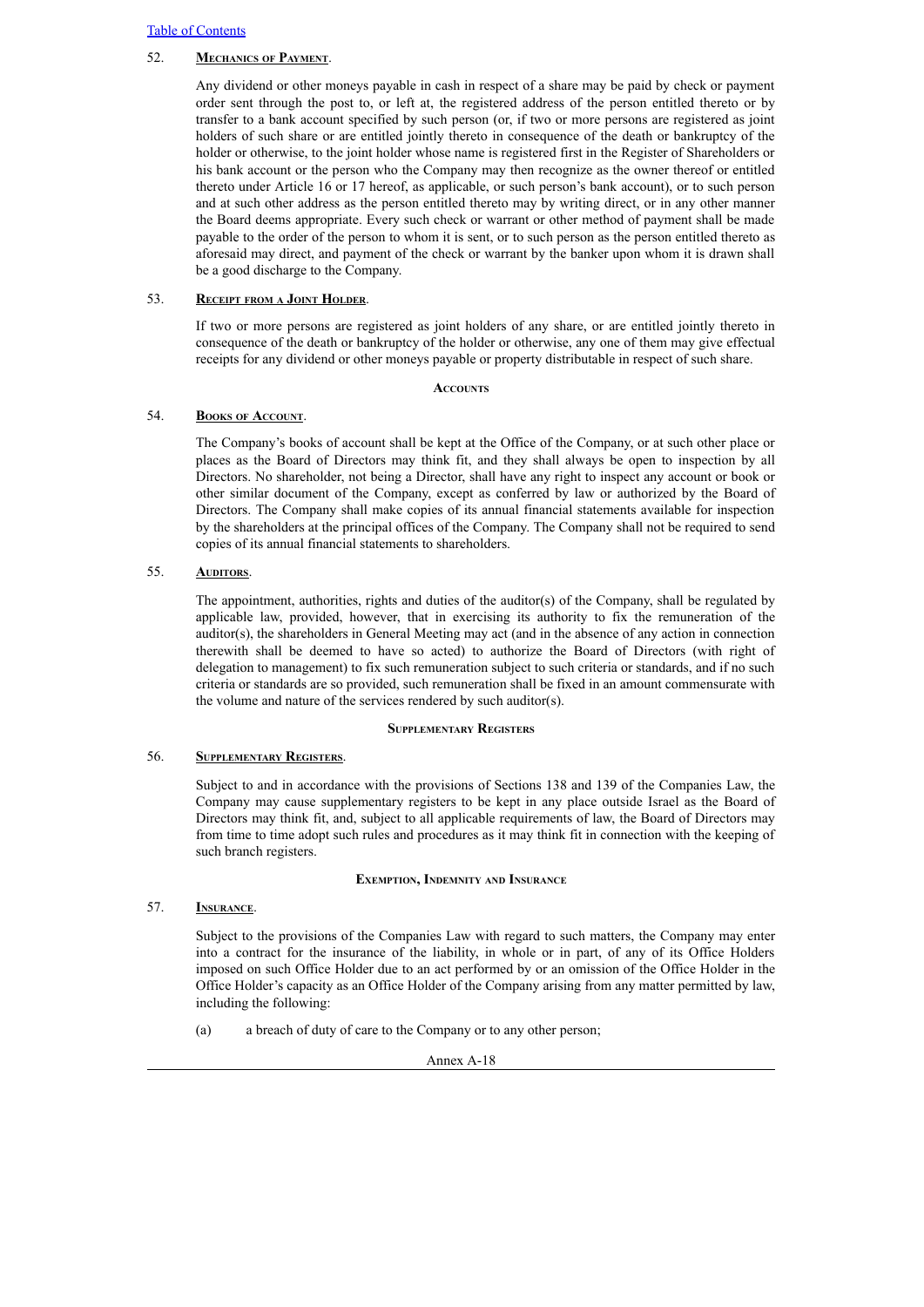(b) a breach of his duty of loyalty to the Company, provided that the Office Holder acted in good faith and had reasonable grounds to assume that act that resulted in such breach would not prejudice the interests of the Company;

(c) a financial liability imposed on such Office Holder in respect to his capacity as an Office Holder in favor of any other person; and

(d) any other event, occurrence, matters or circumstances under any law with respect to which the Company may, or will be able to, insure an Office Holder, and to the extent such law requires the inclusion of a provision permitting such insurance in these Articles, then such provision is deemed to be included and incorporated herein by reference (including, without limitation, in accordance with Section 56h(b)(1) of the Securities Law, if and to the extent applicable, and Section 50P of the RTP Law).

## 58. **INDEMNITY.**

(a) Subject to the provisions of the Companies Law, the Company may retroactively indemnify an Office Holder of the Company with respect to the following liabilities and expenses, provided that such liabilities or expenses were imposed on such Office Holder or incurred by such Office Holder due to an act performed by or an omission of the Office Holder in such Office Holder's capacity as an Office Holder of the Company:

(i) a financial liability imposed on an Office Holder in favor of another person by any court judgment, including a judgment given as a result of a settlement or an arbitrator's award which has been confirmed by a court in respect of an act performed by the Office Holder;

(ii) reasonable litigation expenses, including attorneys' fees, expended by the Office Holder as a result of an investigation or proceeding instituted against him or her by an authority authorized to conduct such investigation or proceeding, or in connection with a financial sanction, provided that (1) no indictment (as defined in the Companies Law) was filed against such office holder as a result of such investigation or proceeding; and (2) no financial liability in lieu of a criminal proceeding (as defined in the Companies Law) was imposed upon him or her as a result of such investigation or proceeding or if such financial liability was imposed, it was imposed with respect to an offence that does not require proof of criminal intent;

(iii) reasonable litigation costs, including attorney's fees, expended by an Office Holder or which were imposed on an Office Holder by a court in proceedings filed against the Office Holder by the Company or in its name or by any other person or in a criminal charge in respect of which the Office Holder was acquitted or in a criminal charge in respect of which the Office Holder was convicted for an offence which did not require proof of criminal intent;

(iv) A financial obligation imposed upon an Office Holder and reasonable litigation costs, including attorney's fees, expended by an Office Holder as a result of an administrative proceeding instituted against an Office Holder. Without derogating from the generality of the foregoing, such obligation or expenses will include a payment which an Office Holder is obligated to make to an injured party as set forth in Section  $52(54)(a)(1)(a)$  of the Securities Law and expenses that an Office Holder incurred in connection with a proceeding under Chapters H'3, H'4 or I'1 of the Securities Law; and

(v) any other event, occurrence, matter or circumstances under any law with respect to which the Company may, or will be able to, indemnify an Office Holder, and to the extent such law requires the inclusion of a provision permitting such indemnity in these Articles, then such provision is deemed to be included and incorporated herein by reference (including, without limitation, in accordance with Section 56h(b)(1) of the Israeli Securities Law, if and to the extent applicable, and Section 50P(b)(2) of the RTP Law).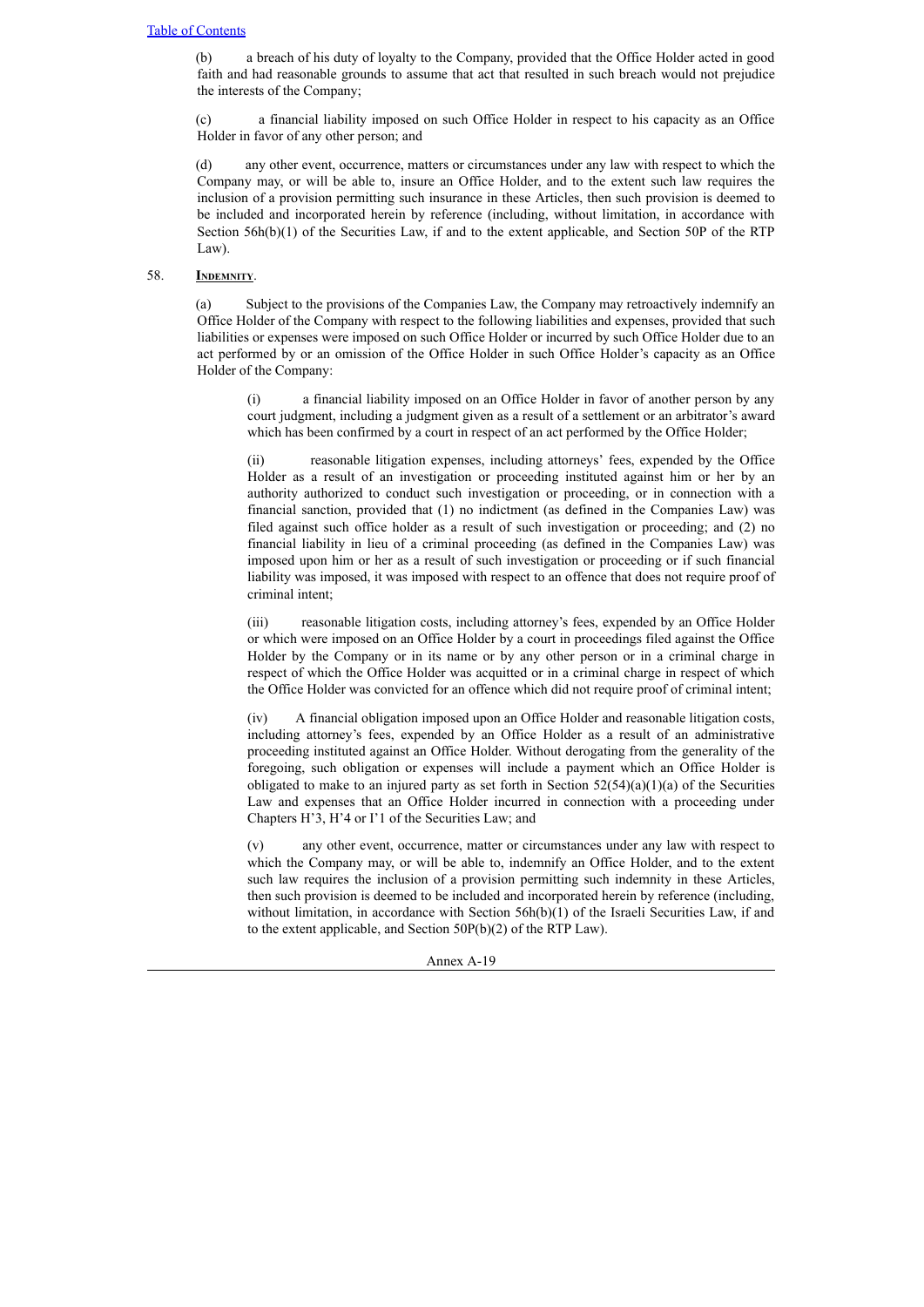(b) Subject to the provisions of the Companies Law, the Company may undertake to indemnify an Office Holder, in advance, with respect to those liabilities and expenses described in the following Articles:

- (i) Sub-Article 58 to ; and
- (ii) Sub-Article 58, provided that:

(1) the undertaking to indemnify is limited to such events which the Directors shall deem to be likely to occur in light of the operations of the Company at the time that the undertaking to indemnify is made and for such amounts or criterion which the Directors may, at the time of the giving of such undertaking to indemnify, deem to be reasonable under the circumstances; and

(2) the undertaking to indemnify shall set forth such events which the Directors shall deem to be likely to occur in light of the operations of the Company at the time that the undertaking to indemnify is made, and the amounts and/or criterion which the Directors may, at the time of the giving of such undertaking to indemnify, deem to be reasonable under the circumstances.

# 59. **Exemption**.

Subject to the provisions of the Companies Law, the Company may, to the maximum extent permitted by law exempt and release, in advance, any Office Holder from any liability to the Company for damages arising out of a breach of a duty of care towards the Company.

# 60. **General**.

(a) Any amendment to the Companies Law adversely affecting the right of any Office Holder to be indemnified or insured pursuant to Articles 57 to 59 and any amendments to Articles 57 to 59 shall be prospective in effect, and shall not affect the Company's obligation or ability to indemnify or insure an Office Holder for any act or omission occurring prior to such amendment, unless otherwise provided by applicable law.

(b) The provisions of Articles 57 to 59 (i) shall apply to the maximum extent permitted by law (including, the Companies Law, the Securities Law and the RTP Law); and (ii) are not intended, and shall not be interpreted so as to restrict the Company, in any manner, in respect of the procurement of insurance and/or in respect of indemnification (whether in advance or retroactively) and/or exemption, in favor of any person who is not an Office Holder, including, without limitation, any employee, agent, consultant or contractor of the Company who is not an Office Holder; and/or any Office Holder to the extent that such insurance and/or indemnification is not specifically prohibited under law.

# **Winding U<sup>p</sup>**

# 61. **Winding Up**.

If the Company is wound up, then, subject to applicable law and to the rights of the holders of shares with special rights upon winding up, the assets of the Company available for distribution among the shareholders shall be distributed to them in proportion to the nominal value of their respective holdings of the shares in respect of which such distribution is being made.

# **Notices**

# 62. **Notices**.

(a) Any written notice or other document may be served by the Company upon any shareholder either personally, by facsimile, email or other electronic transmission, or by sending it by prepaid mail (airmail if sent internationally) addressed to such shareholder at his address as described in the Register of Shareholders or such other address as he may have designated in writing for the receipt of notices and other documents.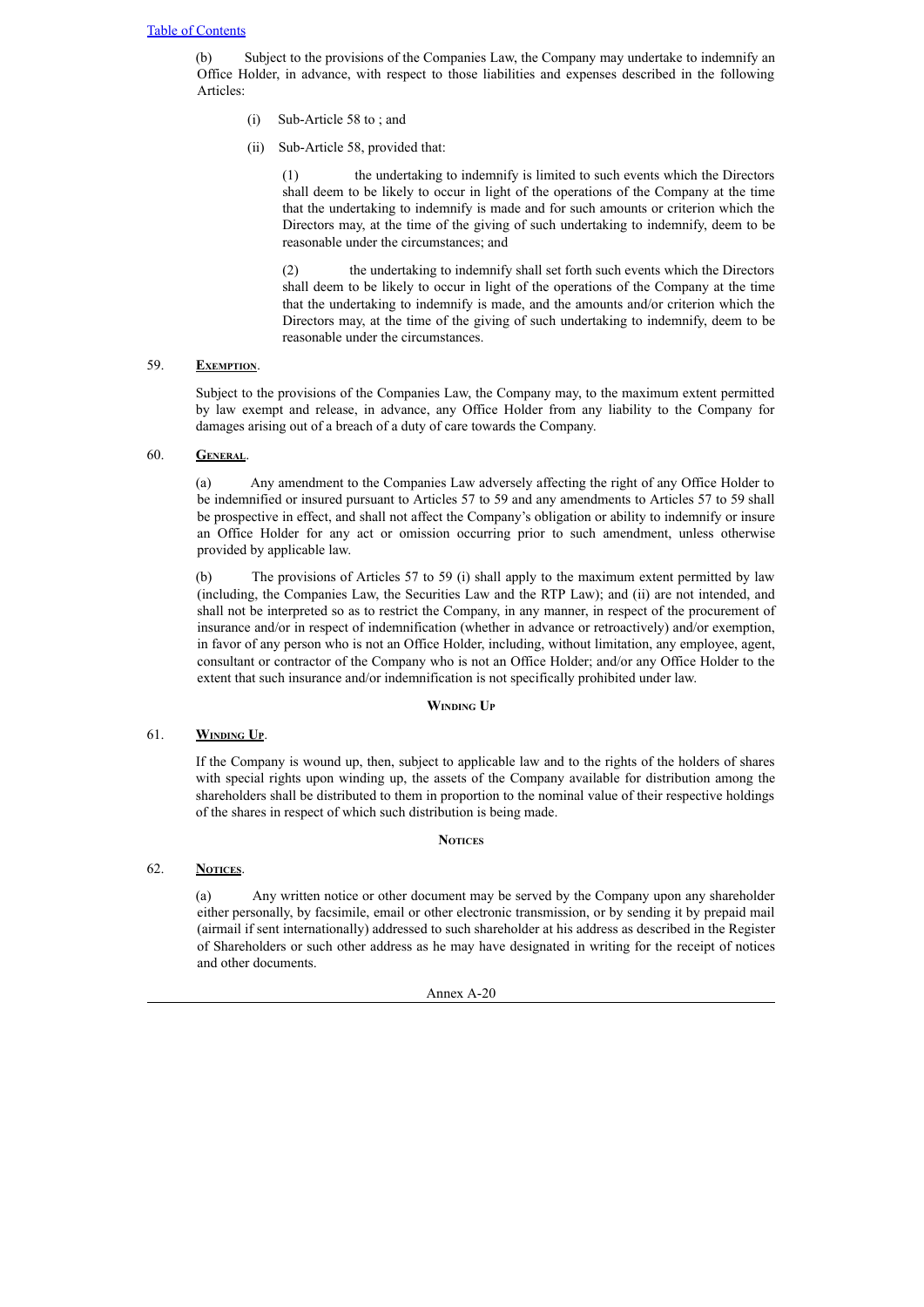(b) Any written notice or other document may be served by any shareholder upon the Company by tendering the same in person to the Secretary or the Chief Executive Officer of the Company at the principal office of the Company, by facsimile transmission, or by sending it by prepaid registered mail (airmail if posted outside Israel) to the Company at its Office.

(c) Any such notice or other document shall be deemed to have been served:

(i) in the case of mailing, forty-eight (48) hours after it has been posted, or when actually received by the addressee if sooner than forty-eight hours after it has been posted, or

(ii) in the case of overnight air courier, on the next business day following the day sent, with receipt confirmed by the courier, or when actually received by the addressee if sooner than three business days after it has been sent;

(iii) in the case of personal delivery, when actually tendered in person, to such addressee.

(iv) in the case of facsimile, email or other electronic transmission, the on the first business day (during normal business hours in place of addressee) on which the sender receives automatic electronic confirmation by the addressee's facsimile machine that such notice was received by the addressee or delivery confirmation from the addressee's email or other communication server.

(d) If a notice is, in fact, received by the addressee, it shall be deemed to have been duly served, when received, notwithstanding that it was defectively addressed or failed, in some other respect, to comply with the provisions of this Article 62.

(e) All notices to be given to the shareholders shall, with respect to any share to which persons are jointly entitled, be given to whichever of such persons is named first in the Register of Shareholders, and any notice so given shall be sufficient notice to the holders of such share.

(f) Any shareholder whose address is not described in the Register of Shareholders, and who shall not have designated in writing an address for the receipt of notices, shall not be entitled to receive any notice from the Company.

(g) Notwithstanding anything to the contrary contained herein, notice by the Company of a General Meeting, containing the information required by applicable law and these Articles to be set forth therein, which is published, within the time otherwise required for giving notice of such meeting, in either or several of the following manners (as applicable) shall be deemed to be notice of such meeting duly given, for the purposes of these Articles, to any shareholder whose address as registered in the Register of Shareholders (or as designated in writing for the receipt of notices and other documents) is located either inside or outside the State of Israel:

(i) if the Company's shares are then listed for trading on a national securities exchange in the United States or quoted in an over-the-counter market in the United States, publication of notice of a General Meeting on Schedule 14A (or an equivalent form subsequently adopted by the SEC), as appropriate, furnished to the SEC; and/or

(ii) on the Company's internet site.

(h) The mailing or publication date and the record date and/or date of the meeting (as applicable) shall be counted among the days comprising any notice period under the Companies Law and the regulations thereunder.

## 63. **Amendment**

Without derogating from any other provision of these Articles, including Articles 31(f) and 38(d), any amendment of these Articles shall require, in addition to the approval of the General Meeting in accordance with these Articles and applicable law, the approval of the Board of Directors with the affirmative vote of a majority of the Directors then in office and entitled to vote thereon.